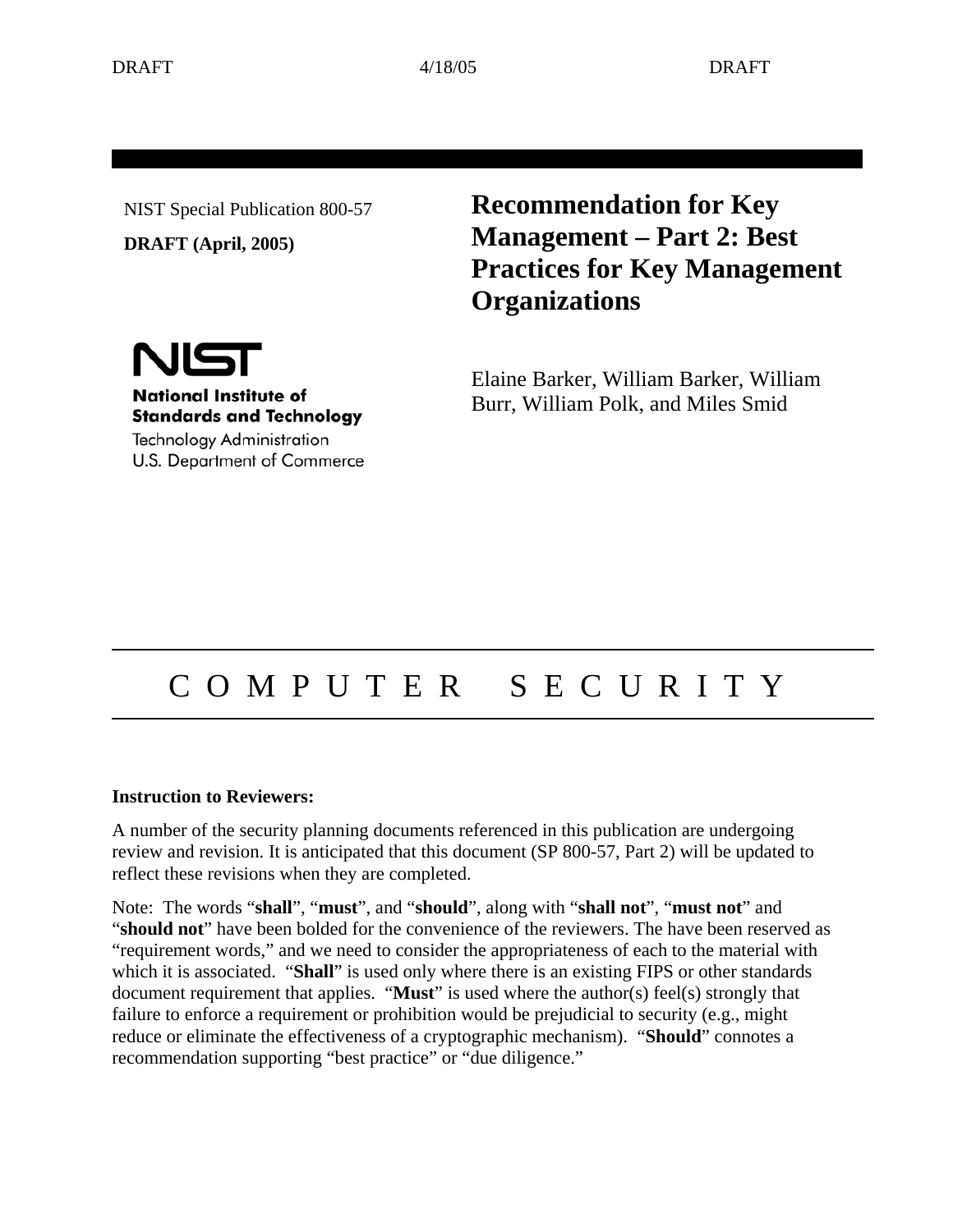# **Abstract**

This Recommendation provides cryptographic key management guidance. It consists of three parts. Part 1 provides general guidance and best practices for the management of cryptographic keying material. Part 2 provides guidance on policy and security planning requirements for U.S. government agencies. Finally, Part 3 provides guidance when using the cryptographic features of current systems.

KEY WORDS: access control; accountability; Central Oversight Authority; certificate policy; Certification Practices Statement; Key Management Infrastructure; key management plan; key management policy; Key Management Practices Statement; key processing facility; security policy.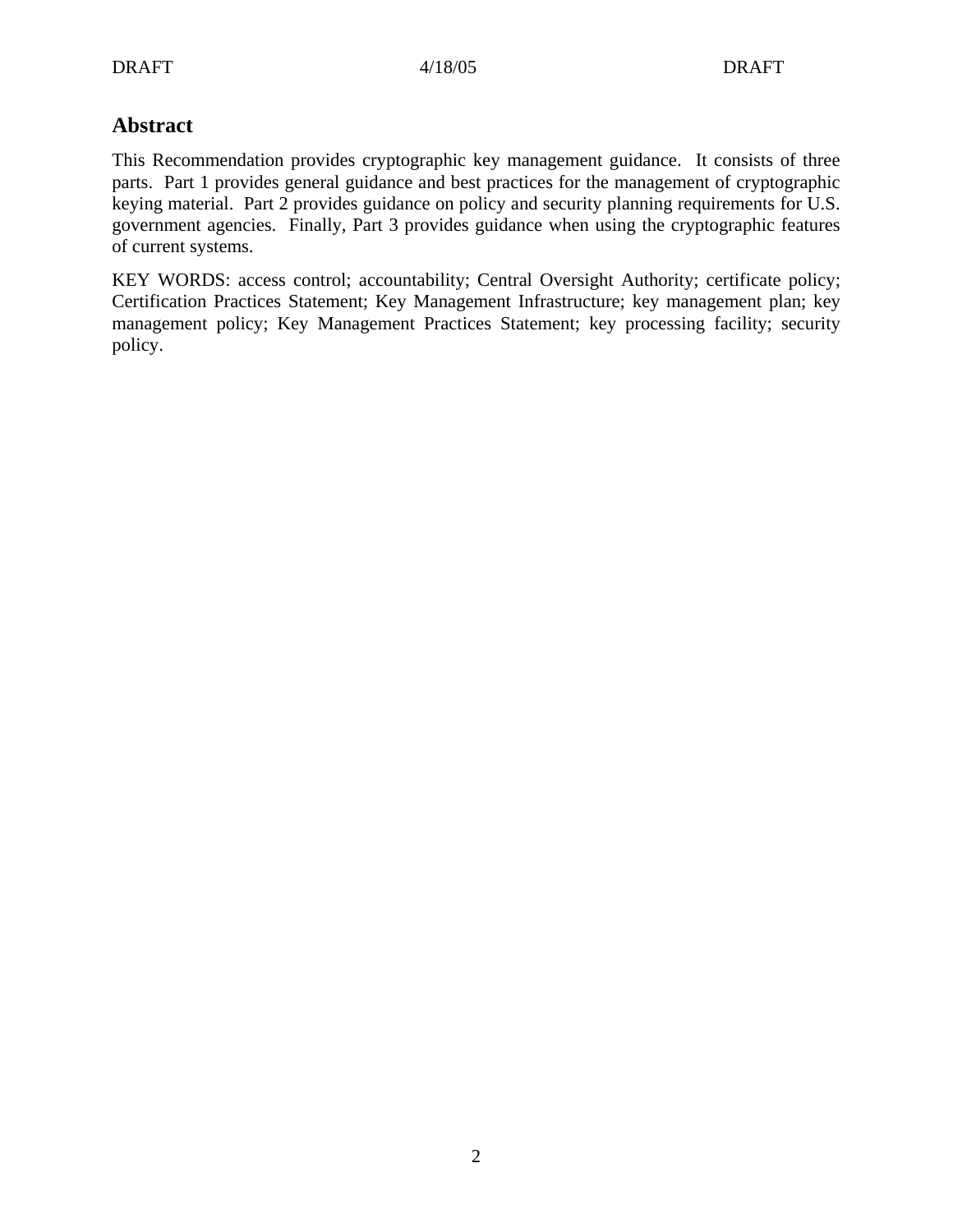# **Authority**

This document has been developed by the National Institute of Standards and Technology (NIST) in furtherance of its statutory responsibilities under the Federal Information Security Management Act (FISMA) of 2002, Public Law 107-347.

NIST is responsible for developing standards and guidelines, including minimum requirements, for providing adequate information security for all agency operations and assets, but such standards and guidelines shall not apply to national security systems. This guideline is consistent with the requirements of the Office of Management and Budget (OMB) Circular A-130, Section 8b(3), Securing Agency Information Systems, as analyzed in A-130, Appendix IV: Analysis of Key Sections. Supplemental information is provided in A-130, Appendix III.

This guideline has been prepared for use by federal agencies. It may be used by nongovernmental organizations on a voluntary basis and is not subject to copyright. (Attribution would be appreciated by NIST.)

Nothing in this document should be taken to contradict standards and guidelines made mandatory and binding on federal agencies by the Secretary of Commerce under statutory authority. Nor should these guidelines be interpreted as altering or superseding the existing authorities of the Secretary of Commerce, Director of the OMB, or any other federal official.

Conformance testing for implementations of key management as specified in this Recommendation will be conducted within the framework of the Cryptographic Module Validation Program (CMVP), a joint effort of NIST and the Communications Security Establishment of the Government of Canada. Cryptographic implementations must adhere to the requirements in this Recommendation in order to be validated under the CMVP. The requirements of this Recommendation are indicated by the word "shall."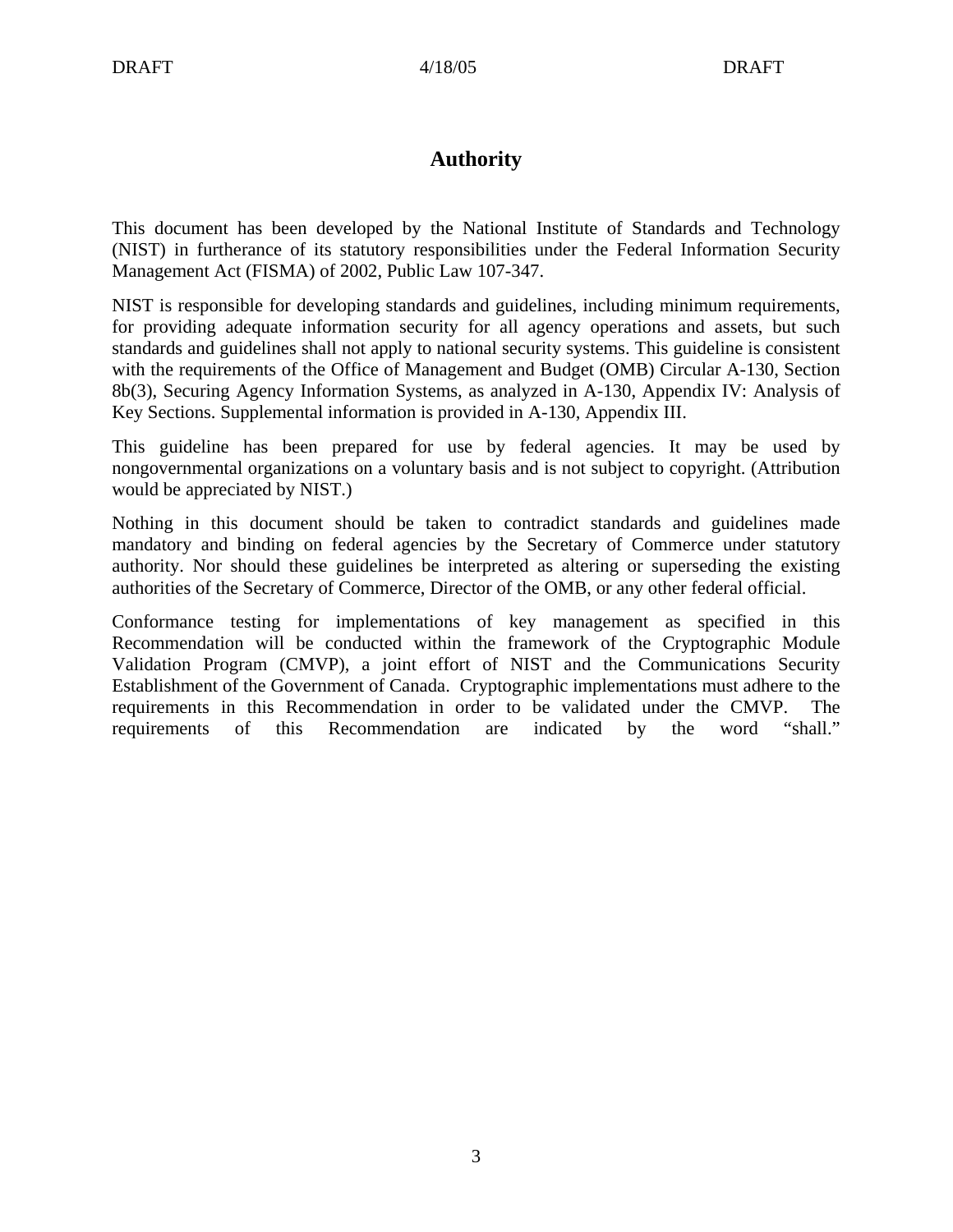# **Executive Summary**

"Best Practices for Key Management Organization," Part 2 of the *Recommendation for Key Management* is intended primarily to address the needs of system owners and managers. It provides context, principles, and implementation guidelines to assist in implementation and management of institutional key management systems. It identifies applicable laws and directives concerning security planning and management, and suggests approaches to satisfying those laws and directives with a view to minimizing the impact of management overhead on organizational resources and efficiency. This guideline acknowledges that planning and documentation requirements associated with small scale or single system cryptographic applications will not need to be as elaborate as those required for large and diverse government agencies supported by a number of general support systems and major applications. However, any organization that employs cryptography to provide security services is likely to require policy, practices and planning documentation at some level or number of levels, and for a number of reasons.

Part 2 of the *Recommendation for Key Management* first identifies the structural and functional elements common to effective key management systems; second, identifies security planning requirements, general security policies and practices necessary to effective institutional key management; and finally, offers suggestions regarding how key management policies and procedures might be incorporated into security planning documentation that is already required by various Federal laws and directives.

The "Key Management Infrastructure," Section of Part 2 identifies the elements of a representative key management infrastructure and suggests functions of and relationships among the organizational elements. A more detailed representation of this general infrastructure is contained in Appendix A, "Notional Key Management Infrastructure." This "notional" infrastructure builds on the Public key infrastructure (PKI), Kerberos, and other US Government KMI components and mechanisms. It is noted that not all of the infrastructure elements will be implemented in the same way in all Federal institutions. Organizations with relatively simple and small-scale cryptographic requirements will be likely to bundle multiple functionality into single organizational elements in order to foster efficiency and economy. However, most of the functional elements identified in the notional infrastructure will need to be supported by some element of any key management organization.

 Each U.S. Government organization that manages cryptographic systems that are intended to protect sensitive information **should** base the management of those systems on an organizational policy statement. The "Key Management Policy and Practices" subsection identifies U.S. Government laws, documents, and regulations relevant to the employment of cryptography and provides a sample structure and content for organizational Key Management Policies (KMP) and Key Management Practices Statements (KMPS). The KMPS specifies how key management procedures, and techniques are used to enforce the KMP. Policy and practices documentation requirements associated with small scale or single system cryptographic applications will obviously not be as elaborate as those required for large and diverse government agencies supported by a number of general support systems and major applications. However, any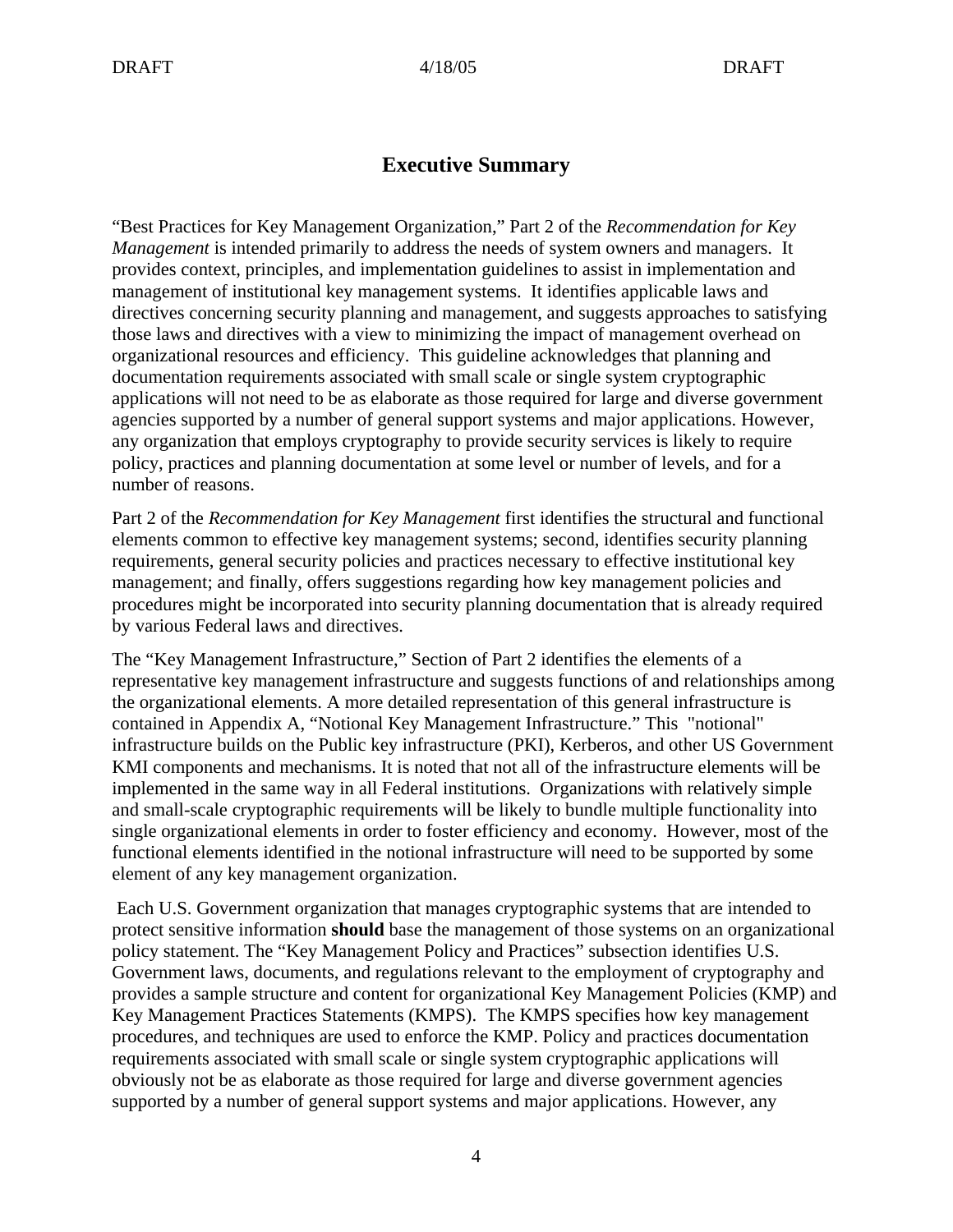organization that employs cryptography to provide security services is likely to require some level of policy, practices and planning documentation.

The plans, practices, and/or procedures documents into which KMPs and KMPSs are inserted will vary from organization to organization. It is recommended that organizations create standalone practices documents where required, but the key management practices information may be included in PKI Certification Practices Statements, the top-level organizational information systems security plans, information security practices, and/or security procedures documents. The practices information is more prescriptive and specific than the policy material, so the practices information will be subject to more frequent change than the policy information.

Key management controls required for Federal systems are identified in Special Publication 800- 53, *Recommended Security Controls for Federal Information Systems*, National Institute of Standards and Technology, February 2005.

Key management information **should** generally be incorporated into security plans for general support systems and major applications that employ cryptography. These security plans are already required for general support systems and major applications by OMB Circular A-130. NIST Special Publication 800-18, *Guide for Developing Security Plans for Information Technology Systems*, provides suggested content for these system security plans. Key management-related additions to these plans are suggested in the "Information Technology System Security Plans" section of Part 2 of the *Recommendation for Key Management*, and templates for general support systems and major applications security plans are provided with key management enhancements as Appendix E.

Not all organizations and/or applications for which cryptography is desired are sufficiently large or complex to require system security plans for General Support Systems or Major Applications. The "Key Management Planning for Cryptographic Applications" section of Part 2 of the *Recommendation for Key Management* identifies Key Management information that needs to be documented for all Federal applications of cryptography.

Key generation, establishment, agreement, and transport mechanisms **must** conform to FIPS 140-2. Data processing components of IT systems that support other key management functions may need to be evaluated under the *Common Criteria*. (See NIST Special Publication 800-23, *Guidelines to Federal Organizations on Security Assurance and Acquisition/Use of Tested/Evaluated Products*.) Where key management supports protection of sensitive Federal government information, the overall IT system or set of systems that perform key management for a Federal government organization is subject to accreditation under SP 800-37, *Federal Guidelines for Security Certification and Accreditation of Information Technology Systems*. The documentation required for certification and accreditation under SP 800-37, includes that specified under the *Guide for Developing System Security Plans for Information Technology Systems* [SP 800-18], plus significant additional system specification, operations, maintenance, and procedural documentation.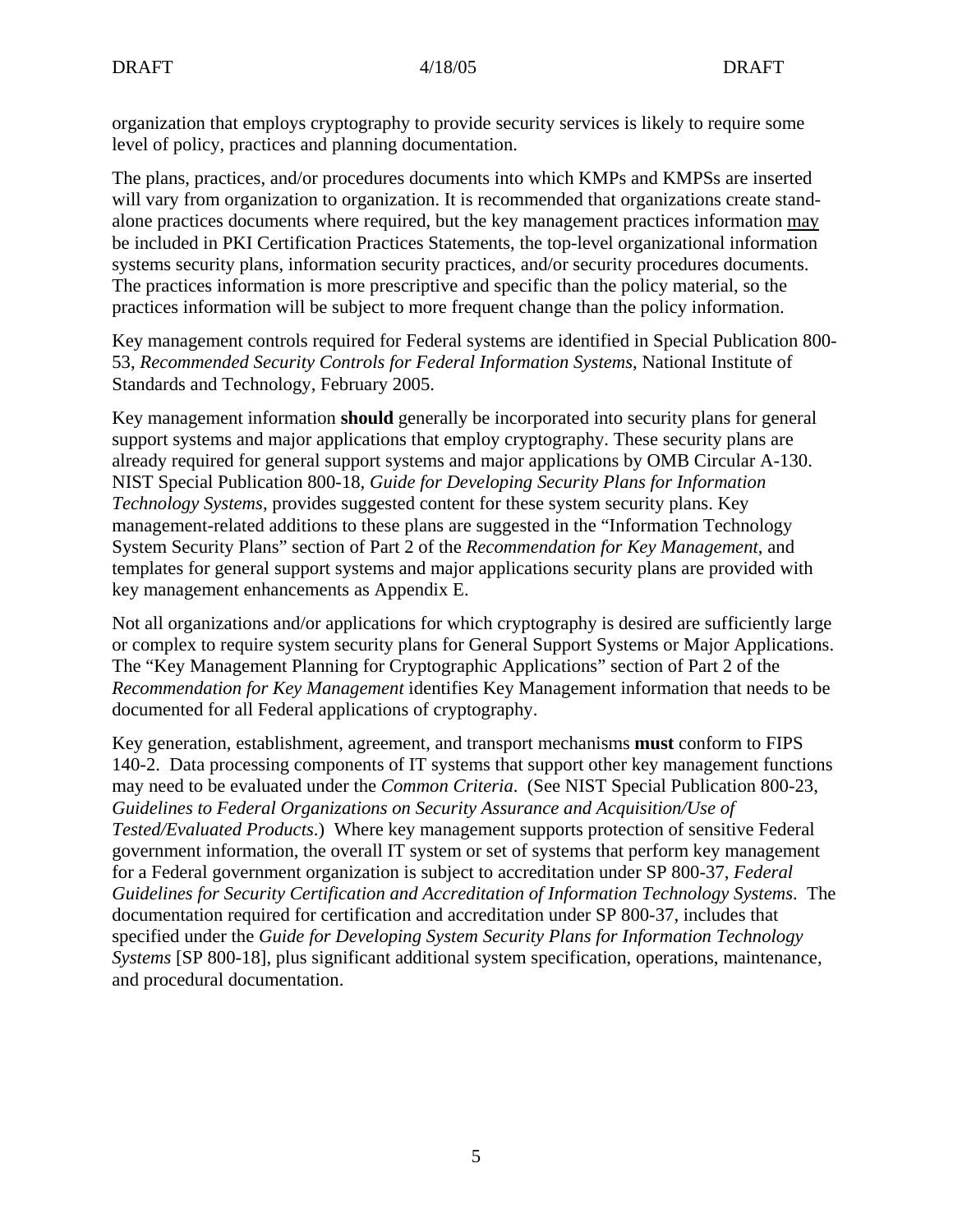|     |       | <b>Table of Contents</b>                                 |  |
|-----|-------|----------------------------------------------------------|--|
|     |       |                                                          |  |
|     |       |                                                          |  |
|     |       |                                                          |  |
|     |       |                                                          |  |
|     |       |                                                          |  |
|     |       |                                                          |  |
|     |       |                                                          |  |
| 2.1 |       |                                                          |  |
|     |       |                                                          |  |
| 2.3 |       |                                                          |  |
|     |       |                                                          |  |
|     |       |                                                          |  |
|     |       |                                                          |  |
|     |       |                                                          |  |
|     |       |                                                          |  |
|     |       |                                                          |  |
|     |       |                                                          |  |
|     | 3.2.1 |                                                          |  |
|     |       |                                                          |  |
|     |       | 4 INFORMATION TECHNOLOGY SYSTEMS SECURITY PLANS42        |  |
| 4.1 |       |                                                          |  |
|     |       |                                                          |  |
|     |       |                                                          |  |
|     |       |                                                          |  |
|     |       | 5 KEY MANAGEMENT PLANNING FOR CRYPTOGRAPHIC COMPONENTS47 |  |
|     |       |                                                          |  |
|     |       |                                                          |  |
|     |       |                                                          |  |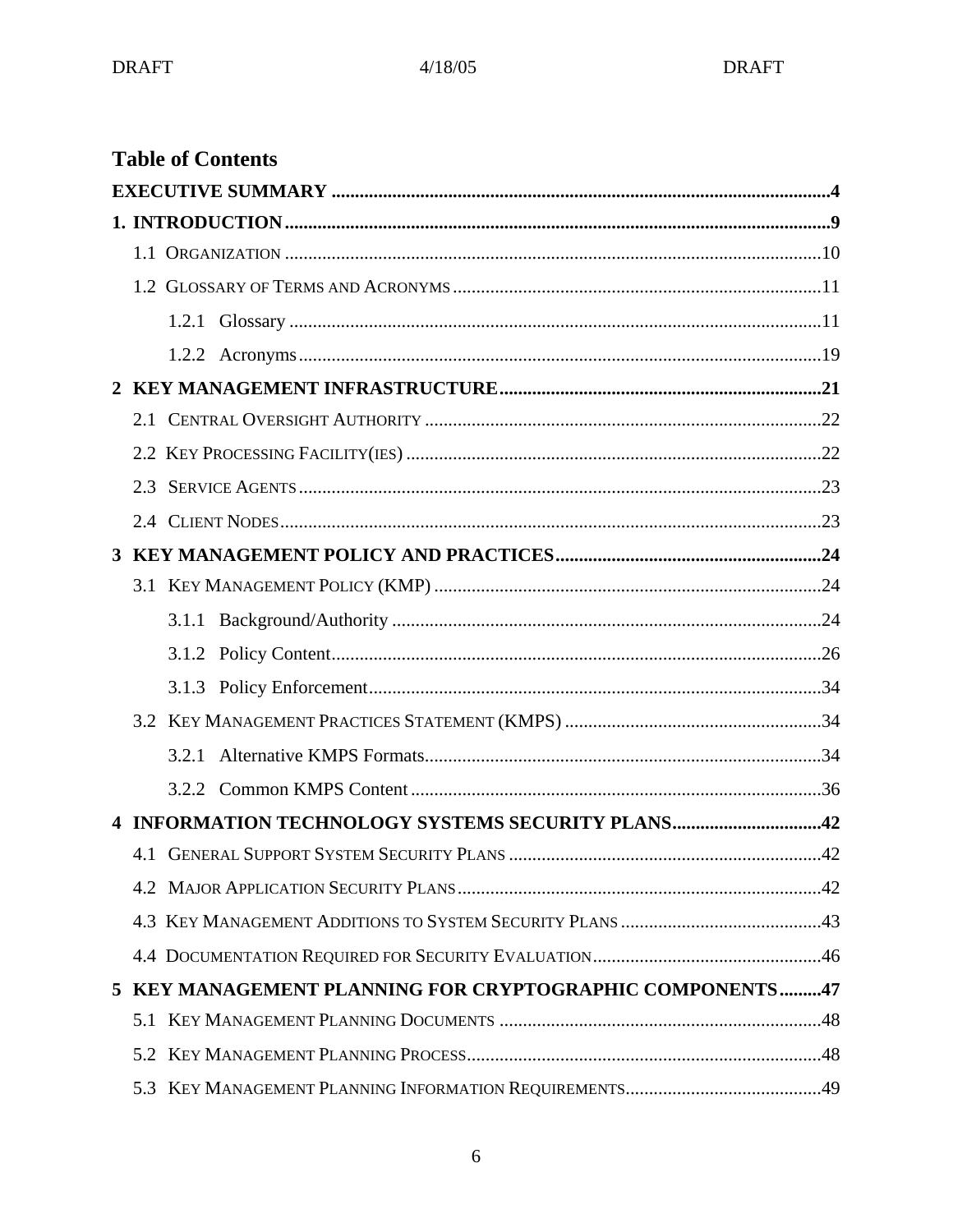| APPENDIX A: NOTIONAL KEY MANAGEMENT INFRASTRUCTURE (KMI)52        |  |
|-------------------------------------------------------------------|--|
|                                                                   |  |
|                                                                   |  |
|                                                                   |  |
|                                                                   |  |
|                                                                   |  |
|                                                                   |  |
|                                                                   |  |
|                                                                   |  |
|                                                                   |  |
|                                                                   |  |
|                                                                   |  |
|                                                                   |  |
|                                                                   |  |
|                                                                   |  |
|                                                                   |  |
|                                                                   |  |
| <b>APPENDIX C: CERTIFICATE POLICY AND CERTIFICATION PRACTICES</b> |  |
|                                                                   |  |
|                                                                   |  |
|                                                                   |  |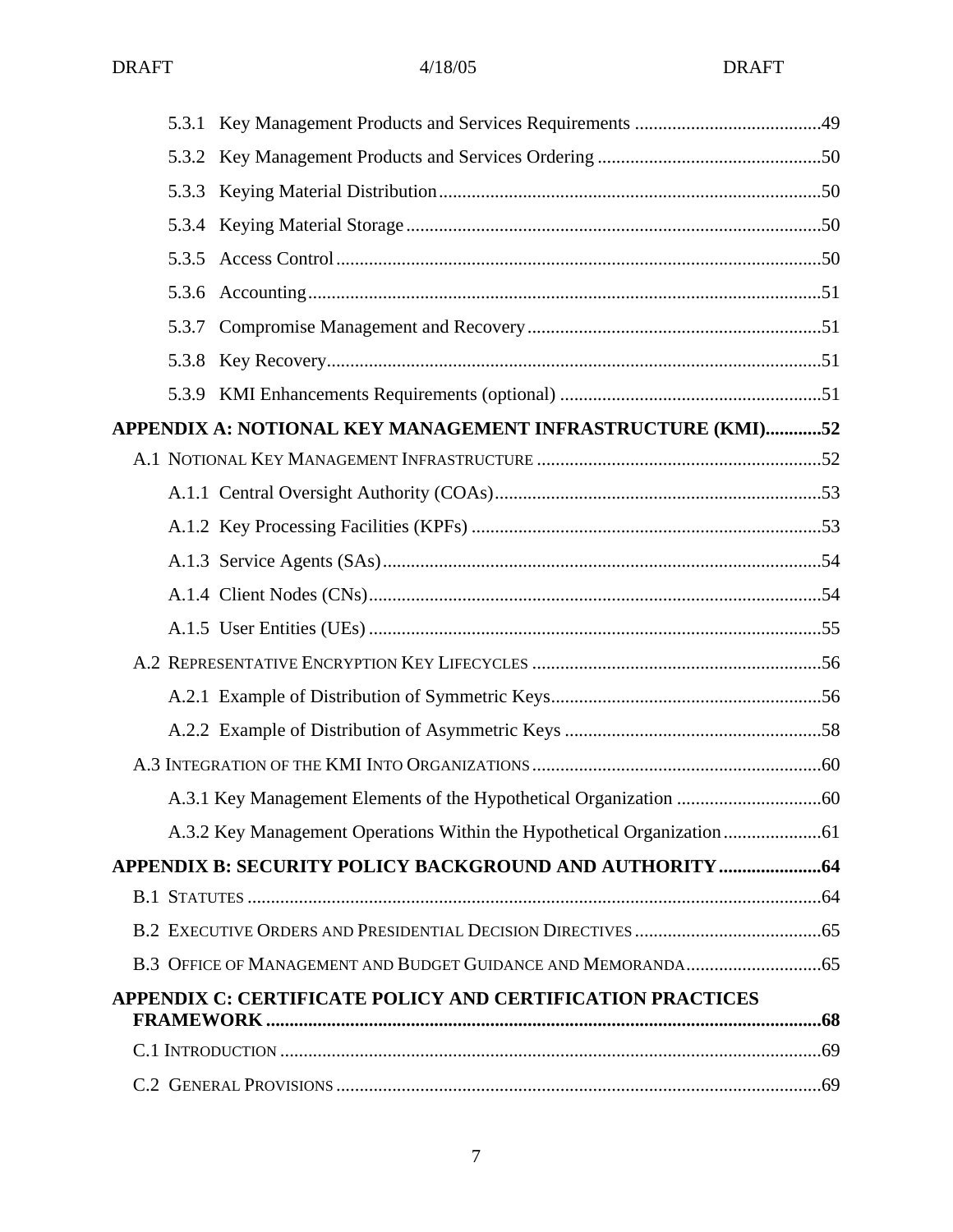| APPENDIX E: KEY MANAGEMENT INSERTS FOR SECURITY PLAN TEMPLATES80 |  |
|------------------------------------------------------------------|--|
|                                                                  |  |
|                                                                  |  |
|                                                                  |  |
|                                                                  |  |
| <b>APPENDIX F: KEY MANAGEMENT SPECIFICATION CHECKLIST FOR</b>    |  |
|                                                                  |  |
|                                                                  |  |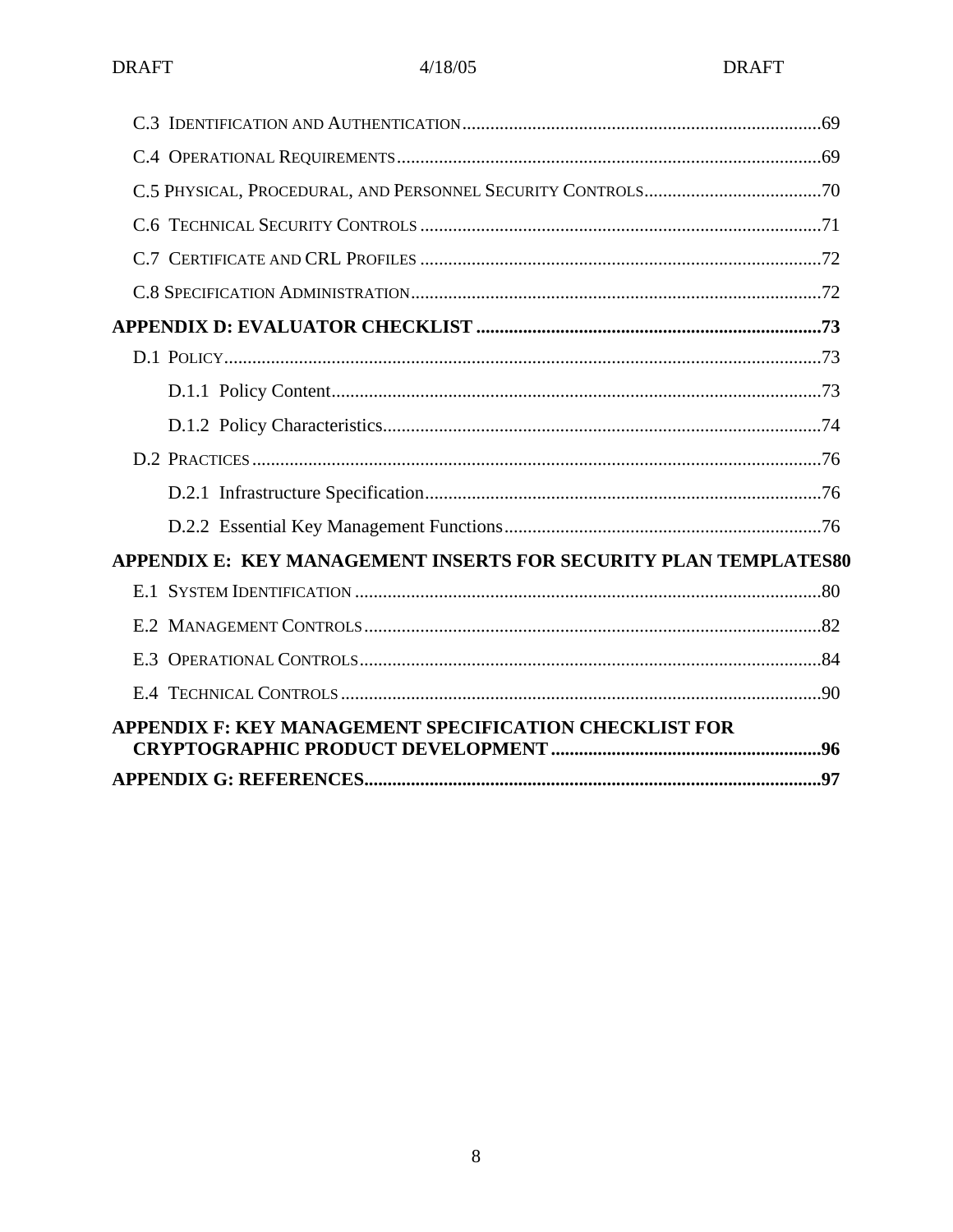# **RECOMMENDATION FOR KEY MANAGEMENT Part 2: Best Practices for Key Management Organization**

# **1. Introduction**

"Best Practices for Key Management Organization," Part 2 of the *Recommendation for Key Management* is intended primarily to address the needs of system owners and managers. Parts 1 and 3 of the *Recommendation for Key Management* focus on technical key management mechanisms. Part 1, *General Guidance*, contains basic key management guidance intended to advise users, developers and system managers on the "best practices" associated with key management; and Part 3, *Application-Specific Key Management Guidance*, is intended to address the key management issues associated with currently available implementations. Technical mechanisms alone are not sufficient to ensure the protection of sensitive information. These mechanisms **must** be used in combination with a set of procedures in order to implement a clearly understood and articulated protection policy. Part 2 provides a framework and general guidance to support establishing cryptographic key management policies, procedures, and the infrastructure within an organization as a basis for satisfying key management aspects of statutory and policy security planning requirements for Federal government organizations.

In acknowledgement of the heterogeneous nature of the cryptographic user community, the guideline presents a significant degree of flexibility with respect to the complexity of management infrastructures and the amount of documentation required to support key management. These organization and management guidelines are intended to apply to the institutional use of cryptography. An organization may choose not to apply these requirements to an individual's use of cryptography (e.g., cryptographic protection employed for personal or commercial transaction protection on laptop or desktop computers). Planning and documentation requirements associated with small scale or single system cryptographic applications will obviously not be as elaborate as those required for large and diverse government agencies supported by a number of general support systems and major applications. However, any organization that employs cryptography to provide security services is likely to require policy, practices and planning documentation at some level or number of levels, and for a number of reasons.

- At the device or software application level, keying material needs to be provided, changed, and protected in a manner that enables cryptographic operation and preserves the integrity of cryptographic processes and their dependent services. FIPS 140-2 provides some guidance on implementing key entry functionality. A variety of standards and protocol documents specify key establishment formats and processes in specific applications. This guideline specifies key management planning requirements for cryptographic product development and for applying or implementing cryptographic products in systems.
- At the systems level, planning is often required to enable the distribution of keying material in a manner that enables interoperability among cryptographic products employed in the system. Procedures for the acquisition, management, and protection of keying material are also required at the system level in order to preserve the integrity of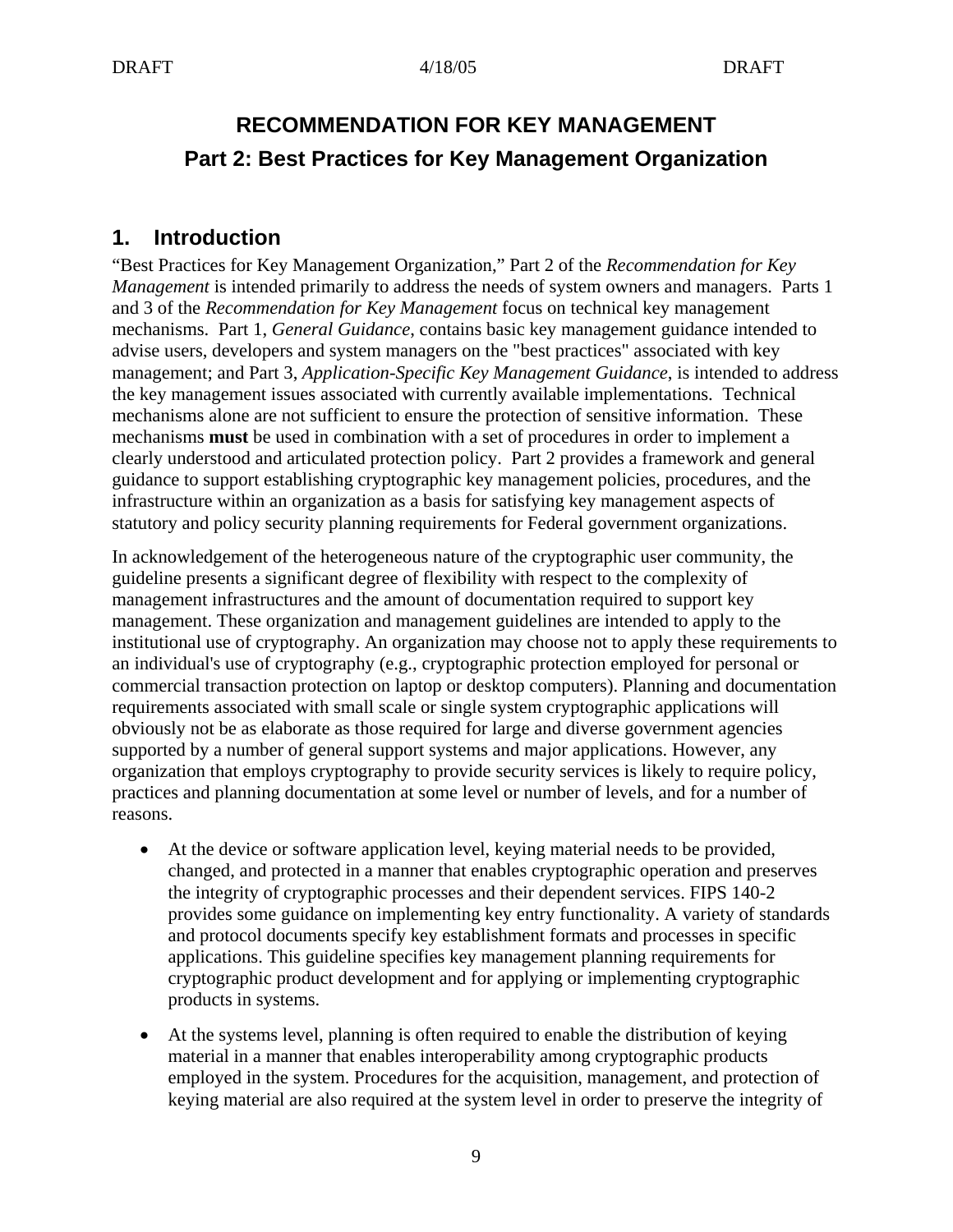cryptographic processes and their dependent services. This guideline specifies cryptographic and key management planning that needs to be incorporated into systems security plans for major applications and general support systems.

- At the organization level (e.g., government departmental and agency levels), planning is required to enable the acquisition or generation of keying material. Planning is also required to enable the distribution of keying material to systems operations activities in a manner that enables protected communications within the organization's systems, among the organization's systems, and with systems of other organizations as necessary to support the organization's mission requirements. Practices and procedures need to be specified at the organizational level to provide for the management and protection of keying material in order to preserve the integrity of cryptographic processes and their dependent services. This guideline specifies cryptographic and key management planning that needs to be documented and promulgated at the organizational level in order to implement and operate the key management infrastructure necessary to support the secure generation and/or acquisition, distribution, protection, and use of keying material that is consistent with product-level key specifications, system interoperability requirements, and the organization's mission.
- In order for key management practices and procedures to be effectively employed, support for these practices and procedures at the highest levels of the organization is a practical necessity. The executive level of the organization needs to establish policies that identify executive level key management roles and responsibilities for the organization. The key management policies need to support the establishment of, or access to, the services of a key management infrastructure and the employment and enforcement of key management practices and procedures.

## **1.1 Organization**

Part 2 of the *Recommendation for Key Management* is organized as follows:

- Section 2 describes a generic key management infrastructure. The infrastructure description provides an organizational context for functions and responsibilities described in subsequent sections. The described infrastructure is an adaptation of the Public Key Infrastructure (PKI) and other widely employed key management infrastructures. Appendix A is a companion to Section 2 and details a notional Key Management Infrastructure (KMI) and establishes roles and relationships for the management of asymmetric and/or symmetric keying material in support of a broad range of cryptographic services. It is not anticipated that an organization will necessarily adopt all of the elements of the notional KMI as defined and described in this guideline. Unique organizations may significantly tailor the infrastructure elements, relationships, and terminology. Nevertheless, the basic functions and reporting responsibilities identified in Section 2 **should** be represented in organizational KMIs.
- Section 3 provides guidance for the development of organizational key management policy statements and key management practices statements. Key management policies and practices documentation may take the form of separate planning and implementation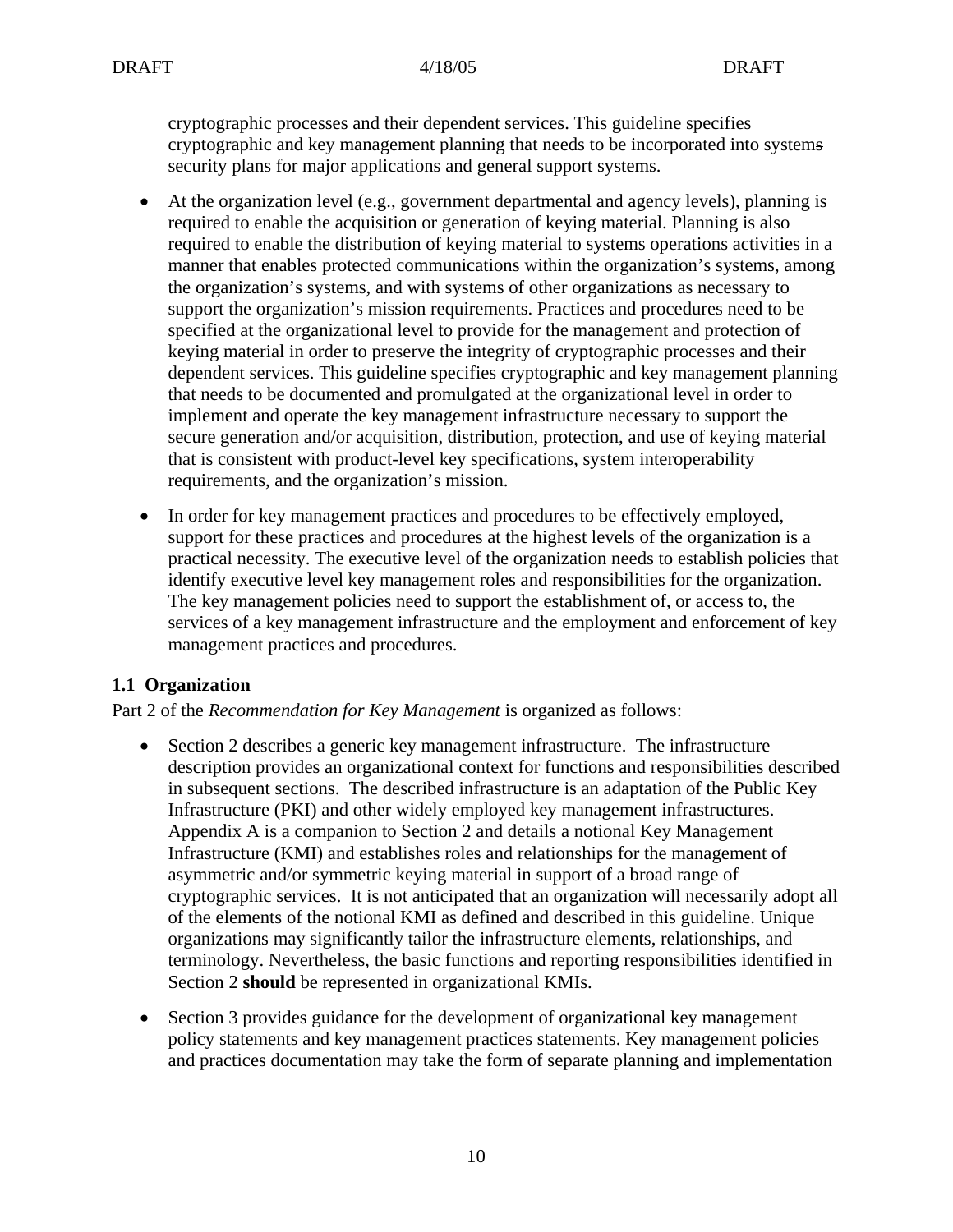documents. Alternatively, the documentation may be included in an organization's existing information security policies and procedures.<sup>1</sup>

- Section 4 identifies key management information that **should** be incorporated into security plans for general support systems and major applications that employ cryptography.2
- Not all organizations and/or applications for which cryptography is desired are sufficiently large or complex to require system security plans for General Support Systems or Major Applications. Section 5 identifies Key Management information that needs to be documented for all Federal applications of cryptography.

## **1.2 Glossary of Terms and Acronyms**

Definitions provided below are defined as used in the *Recommendation for Key Management*. The same terms may be defined differently in other documents.

## **1.2.1 Glossary**

 $\overline{a}$ 

| Access control              | Restricts access to resources only to privileged entities.                                                                                                                                                                                                                                                                           |  |
|-----------------------------|--------------------------------------------------------------------------------------------------------------------------------------------------------------------------------------------------------------------------------------------------------------------------------------------------------------------------------------|--|
| Accountability              | A property that ensures that the actions of an entity may be traced<br>uniquely to that entity.                                                                                                                                                                                                                                      |  |
| Approved                    | FIPS-Approved and/or NIST-recommended. An algorithm or<br>technique that is either 1) specified in a FIPS or NIST<br>Recommendation, or 2) adopted in a FIPS or NIST Recommendation<br>and specified either in an appendix to the FIPS or NIST<br>Recommendation, or in a document referenced by the FIPS or NIST<br>Recommendation. |  |
| Archive                     | See Key management archive.                                                                                                                                                                                                                                                                                                          |  |
| Association                 | A relationship for a particular purpose. For example, a key is<br>associated with the application or process for which it will be used.                                                                                                                                                                                              |  |
| Asymmetric key<br>algorithm | See Public key cryptographic algorithm.                                                                                                                                                                                                                                                                                              |  |
| Authentication              | A process that establishes the origin of information, or determines an<br>entity's identity.                                                                                                                                                                                                                                         |  |
| Authentication code         | A cryptographic checksum based on an Approved security function<br>(also known as a Message Authentication Code).                                                                                                                                                                                                                    |  |

<sup>&</sup>lt;sup>1</sup> Agency-wide security program plans are required by OMB guidance on implementing the *Government Information Security Reform Act*.

<sup>2</sup> These security plans are required for general support systems and major applications by OMB Circular A-130*.*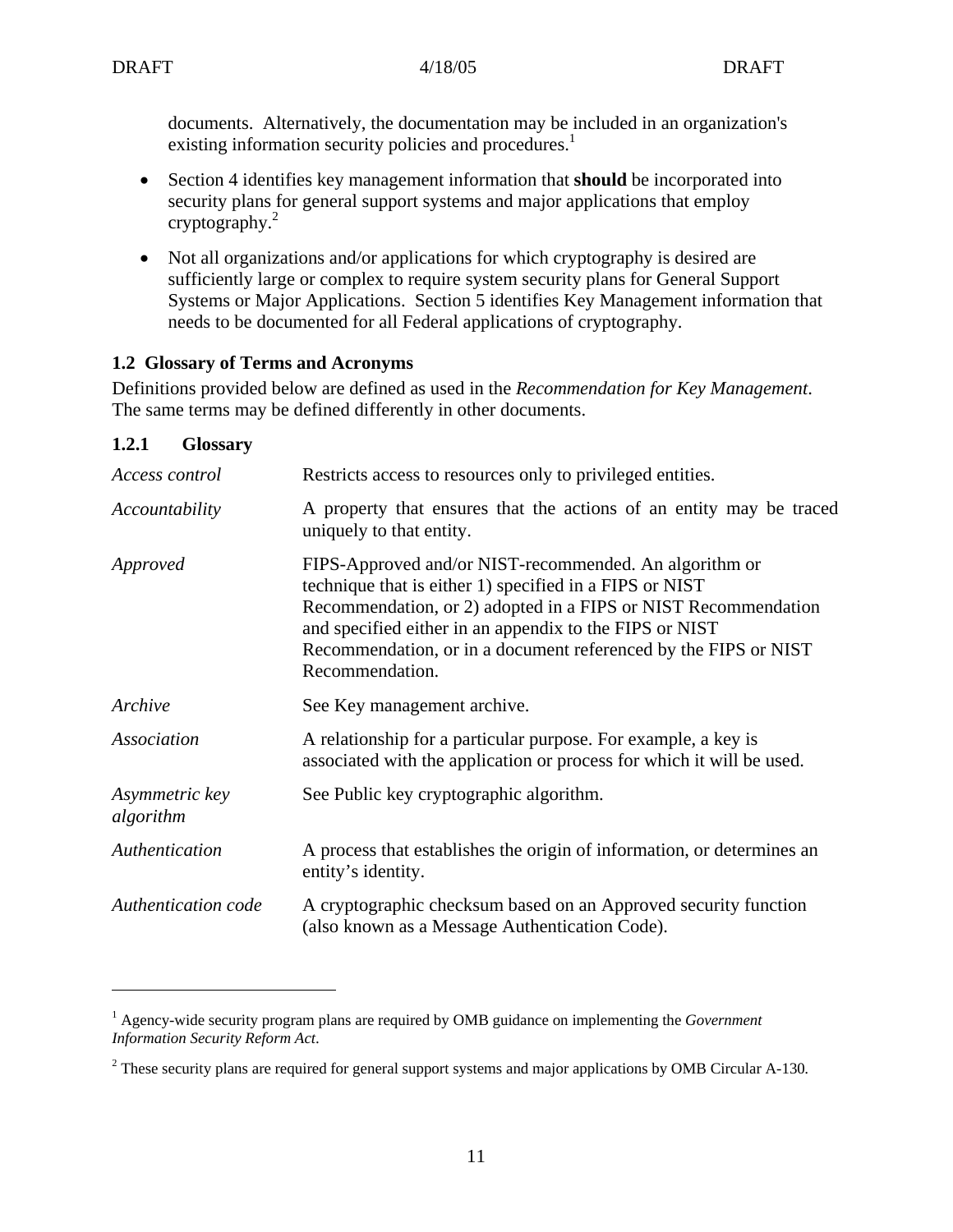| <b>DRAFT</b>                          | 4/18/05                                                                                                                                                                                                                                                                                                                                                                                                               | <b>DRAFT</b> |  |
|---------------------------------------|-----------------------------------------------------------------------------------------------------------------------------------------------------------------------------------------------------------------------------------------------------------------------------------------------------------------------------------------------------------------------------------------------------------------------|--------------|--|
| Authority                             | The aggregate of people, procedures, documentation, hardware, and/or<br>software necessary to authorize and enable security-relevant functions.                                                                                                                                                                                                                                                                       |              |  |
| Authorization                         | Access privileges granted to an entity; conveys an "official" sanction to<br>perform a security function or activity.                                                                                                                                                                                                                                                                                                 |              |  |
| Availability                          | Timely, reliable access to information by authorized entities.                                                                                                                                                                                                                                                                                                                                                        |              |  |
| Backup                                | A copy of information to facilitate recovery, if necessary.                                                                                                                                                                                                                                                                                                                                                           |              |  |
| Central oversight<br><i>authority</i> | The Key Management Infrastructure (KMI) entity that provides overall<br>KMI data synchronization and system security oversight for an<br>organization or set of organizations.                                                                                                                                                                                                                                        |              |  |
| Certificate                           | See public key certificate.                                                                                                                                                                                                                                                                                                                                                                                           |              |  |
| Certificate policy                    | A named set of rules that indicate the applicability of a certificate to a<br>particular community and/or class of applications with common<br>security requirements.                                                                                                                                                                                                                                                 |              |  |
| Certification authority<br>(CA)       | The entity in a Public Key Infrastructure (PKI) that is responsible for<br>issuing certificates and exacting compliance to a PKI policy.                                                                                                                                                                                                                                                                              |              |  |
| Certification practices<br>statement  | A statement of the practices that a certification authority employs in<br>issuing certificates.                                                                                                                                                                                                                                                                                                                       |              |  |
| Ciphertext                            | Data in its encrypted form.                                                                                                                                                                                                                                                                                                                                                                                           |              |  |
| Compromise                            | The unauthorized disclosure, modification, substitution, or use of<br>sensitive data (e.g., keying material and other security related<br>information).                                                                                                                                                                                                                                                               |              |  |
| Confidentiality                       | The property that sensitive information is not disclosed to unauthorized<br>entities.                                                                                                                                                                                                                                                                                                                                 |              |  |
| Cross certification                   | Used by one CA to certify any CA other than a CA immediately<br>adjacent (superior or subordinate) to it in a CA hierarchy.                                                                                                                                                                                                                                                                                           |              |  |
| Cryptanalysis                         | 1. Operations performed in defeating cryptographic protection without<br>an initial knowledge of the key employed in providing the protection.<br>2. The study of mathematical techniques for attempting to defeat<br>cryptographic techniques and information system security. This<br>includes the process of looking for errors or weaknesses in the<br>implementation of an algorithm or of the algorithm itself. |              |  |
| Cryptographic key<br>(key)            | A parameter used in conjunction with a cryptographic algorithm that<br>determines its operation in such a way that an entity with knowledge of<br>the key can reproduce or reverse the operation, while an entity without<br>knowledge of the key cannot. Examples include:                                                                                                                                           |              |  |
|                                       | the transformation of plaintext data into ciphertext data,                                                                                                                                                                                                                                                                                                                                                            |              |  |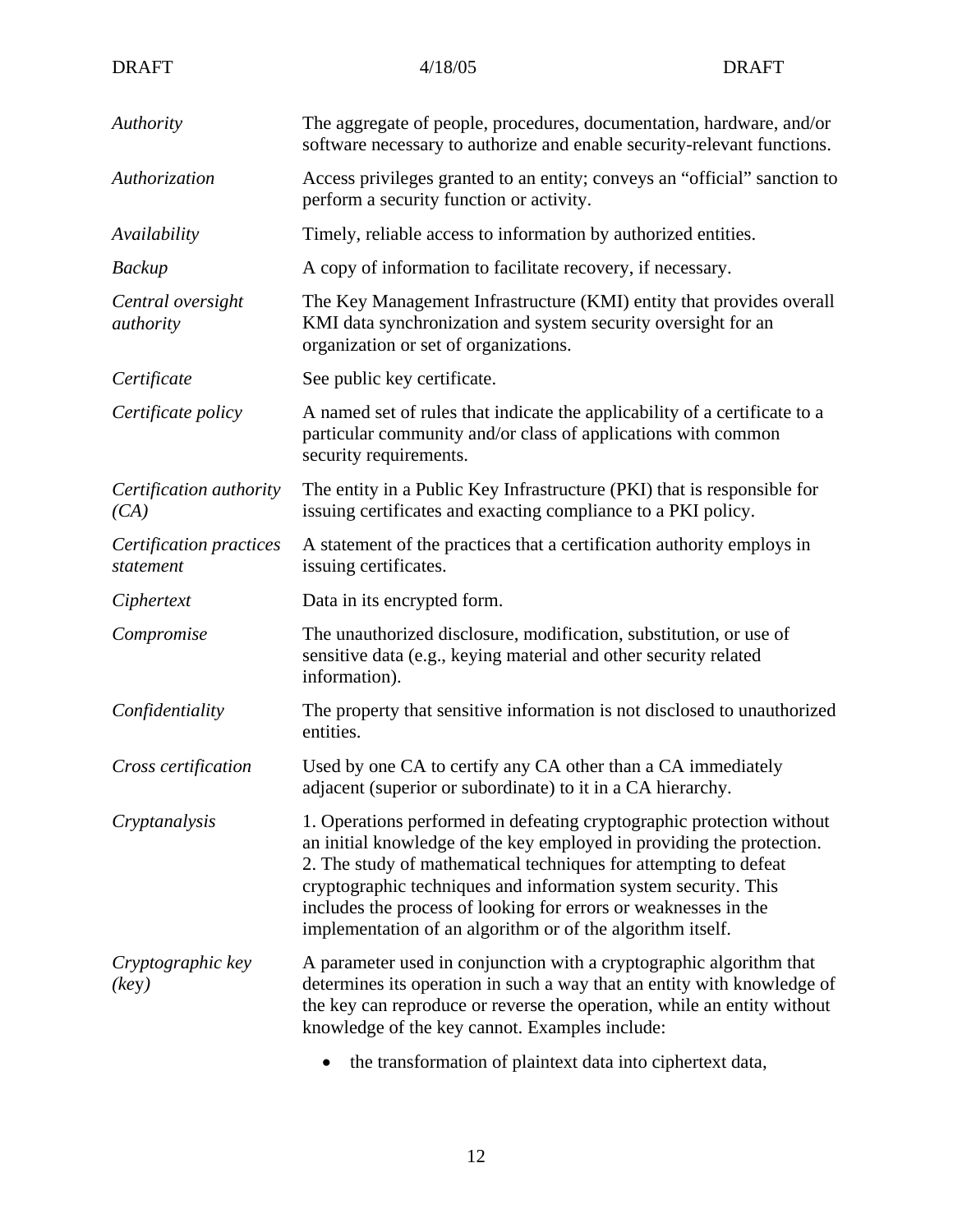|                                                   | the transformation of ciphertext data into plaintext data,                                                                                                                                                                          |  |  |
|---------------------------------------------------|-------------------------------------------------------------------------------------------------------------------------------------------------------------------------------------------------------------------------------------|--|--|
|                                                   | the computation of a digital signature from data,<br>٠                                                                                                                                                                              |  |  |
|                                                   | the verification of a digital signature,<br>$\bullet$                                                                                                                                                                               |  |  |
|                                                   | the computation of an authentication code from data,<br>٠                                                                                                                                                                           |  |  |
|                                                   | the computation of a shared secret that is used to derive keying<br>material.                                                                                                                                                       |  |  |
| Cryptographic key<br>component (key<br>component) | One of at least two parameters that have the same format as a<br>cryptographic key; parameters are combined in an Approved security<br>function to form a plaintext cryptographic key before use.                                   |  |  |
| Cryptographic module                              | The set of hardware, software, and/or firmware that implements<br>Approved security functions (including cryptographic algorithms and<br>key generation) and is contained within the cryptographic boundary.                        |  |  |
| Cryptoperiod                                      | The time span during which a specific key is authorized for use or in<br>which the keys for a given system or application may remain in effect.                                                                                     |  |  |
| Data key, Data<br>encrypting key                  | A cryptographic key that is used to cryptographically protect data (e.g.,<br>encrypt, decrypt, authenticate).                                                                                                                       |  |  |
| Data integrity                                    | A property whereby data has not been altered in an unauthorized<br>manner since it was created, transmitted, or stored.                                                                                                             |  |  |
| Data origin<br>authentication                     | Corroborating that the source of the data is as claimed.                                                                                                                                                                            |  |  |
| Decryption                                        | The process of changing ciphertext into plaintext using a cryptographic<br>algorithm and key.                                                                                                                                       |  |  |
| <b>Destruction</b>                                | The process of overwriting, erasing, or physically destroying a key so<br>that it cannot be recovered.                                                                                                                              |  |  |
| Digital signature                                 | The result of a cryptographic transformation of data that, when<br>properly implemented, provides the services of:                                                                                                                  |  |  |
|                                                   | origin authentication<br>1.                                                                                                                                                                                                         |  |  |
|                                                   | data integrity, and<br>2.                                                                                                                                                                                                           |  |  |
|                                                   | signer non-repudiation.<br>3.                                                                                                                                                                                                       |  |  |
| <i>Distribution</i>                               | See key distribution.                                                                                                                                                                                                               |  |  |
| Dual control                                      | A process that uses two or more separate entities (usually persons)<br>operating in concert to protect sensitive functions or information. No<br>single entity is able to access or use the materials, e.g., cryptographic<br>keys. |  |  |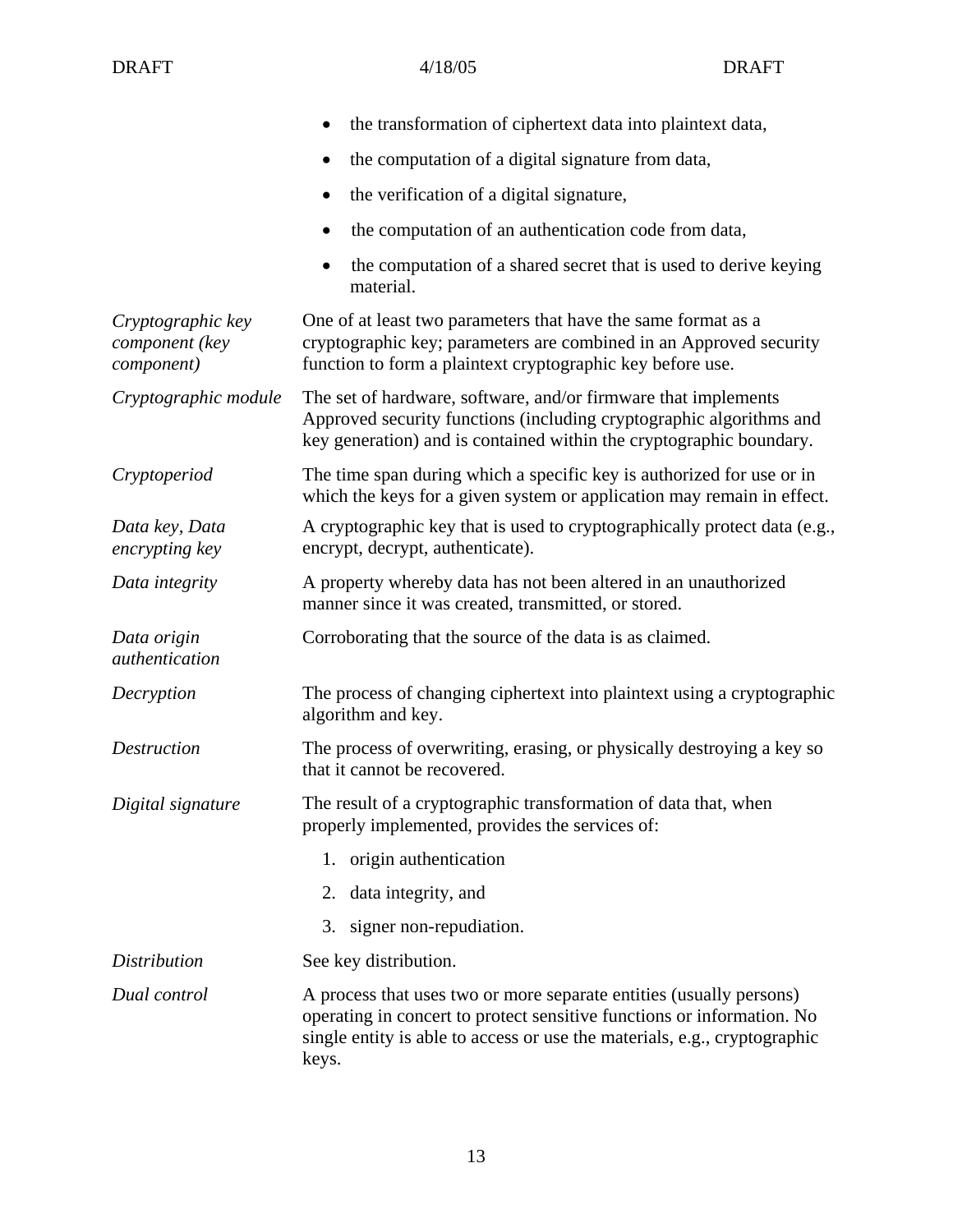| <b>DRAFT</b>                                                                                                                                                                                                                                                                            | 4/18/05                                                                                                                                                                                                                                                                                                                                                                                                                                                                                                                                               | <b>DRAFT</b>                                                            |  |
|-----------------------------------------------------------------------------------------------------------------------------------------------------------------------------------------------------------------------------------------------------------------------------------------|-------------------------------------------------------------------------------------------------------------------------------------------------------------------------------------------------------------------------------------------------------------------------------------------------------------------------------------------------------------------------------------------------------------------------------------------------------------------------------------------------------------------------------------------------------|-------------------------------------------------------------------------|--|
| Encrypted key                                                                                                                                                                                                                                                                           | A cryptographic key that has been encrypted using an Approved<br>security function with a key encrypting key in order to disguise the<br>value of the underlying plaintext key.                                                                                                                                                                                                                                                                                                                                                                       |                                                                         |  |
| Encryption                                                                                                                                                                                                                                                                              | algorithm and key.                                                                                                                                                                                                                                                                                                                                                                                                                                                                                                                                    | The process of changing plaintext into ciphertext using a cryptographic |  |
| Initialization vector<br>(IV)                                                                                                                                                                                                                                                           | A vector used in defining the starting point of an encryption process<br>within a cryptographic algorithm.                                                                                                                                                                                                                                                                                                                                                                                                                                            |                                                                         |  |
| Integrity                                                                                                                                                                                                                                                                               | The property that sensitive data has not been modified or deleted in an<br>unauthorized and undetected manner.                                                                                                                                                                                                                                                                                                                                                                                                                                        |                                                                         |  |
| Integrity detection                                                                                                                                                                                                                                                                     | The detection of modifications to data.                                                                                                                                                                                                                                                                                                                                                                                                                                                                                                               |                                                                         |  |
| Integrity restoration                                                                                                                                                                                                                                                                   | have been detected.                                                                                                                                                                                                                                                                                                                                                                                                                                                                                                                                   | The restoration of the data to its original contents when modifications |  |
| Key de-registration                                                                                                                                                                                                                                                                     | A stage in the lifecycle of keying material; the removal of all records of<br>keying material that was registered by a registration authority.                                                                                                                                                                                                                                                                                                                                                                                                        |                                                                         |  |
| Key distribution                                                                                                                                                                                                                                                                        | The transport of a key and other keying material from an entity that<br>either owns the key or generates the key to another entity that is<br>intended to use the key.                                                                                                                                                                                                                                                                                                                                                                                |                                                                         |  |
| A cryptographic key that is used for the encryption or decryption of<br>Key encrypting key<br>other keys.                                                                                                                                                                               |                                                                                                                                                                                                                                                                                                                                                                                                                                                                                                                                                       |                                                                         |  |
| Key establishment                                                                                                                                                                                                                                                                       | A stage in the lifecycle of keying material; the process by which<br>cryptographic keys are securely distributed among cryptographic<br>modules using manual transport methods (e.g., key loaders), automated<br>methods (e.g., key transport and/or key agreement protocols), or a<br>combination of automated and manual methods (consists of key<br>transport plus key agreement).                                                                                                                                                                 |                                                                         |  |
| Keying material<br>installation                                                                                                                                                                                                                                                         | A stage in the lifecycle of keying material; the installation of keying<br>material for operational use.                                                                                                                                                                                                                                                                                                                                                                                                                                              |                                                                         |  |
| The activities involving the handling of cryptographic keys and other<br>Key management<br>related security parameters (e.g., IVs and passwords) during the entire<br>life cycle of the keys, including their generation, storage,<br>establishment, entry and output, and destruction. |                                                                                                                                                                                                                                                                                                                                                                                                                                                                                                                                                       |                                                                         |  |
| Key management<br>infrastructure                                                                                                                                                                                                                                                        | The framework and services that provide for the generation,<br>production, distribution, control, accounting, and destruction of all<br>cryptographic material, including symmetric keys, as well as public<br>keys and public key certificates. It includes all elements (hardware,<br>software, other equipment, and documentation); facilities; personnel;<br>procedures; standards; and information products that form the system<br>that distributes, manages, and supports the delivery of cryptographic<br>products and services to end users. |                                                                         |  |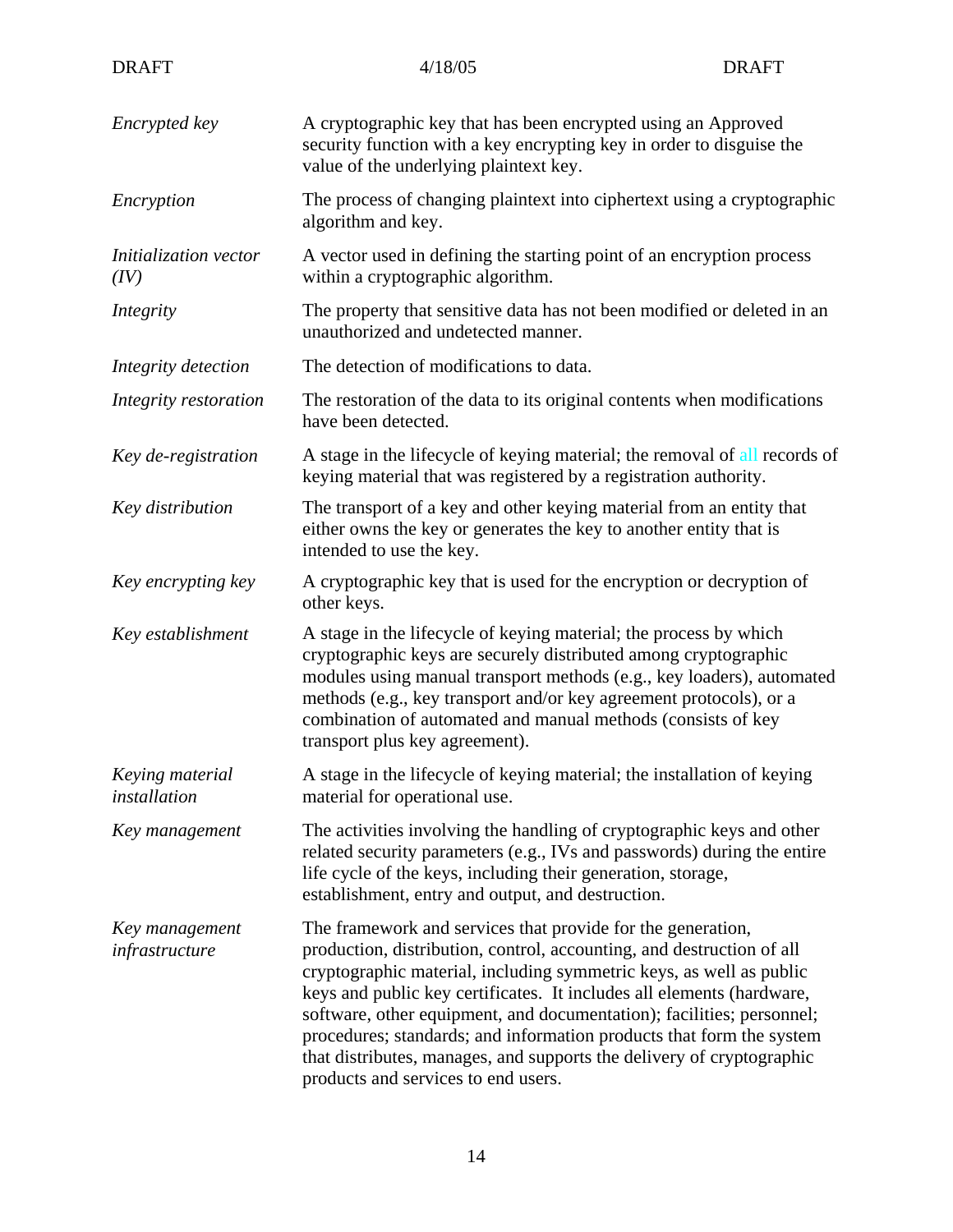| Key management plan                   | The Key Management Plan is the document that describes for a<br>cryptographic device or application the management of all key<br>management products and services distributed by the Key Management<br>Infrastructure and employed by that cryptographic device or<br>application. The Key Management Plan documents how current and/or<br>planned key management products and services will be supplied by the<br>Key Management Infrastructure and used by the cryptographic<br>application to ensure that lifecycle key management support is<br>available.                                                             |
|---------------------------------------|----------------------------------------------------------------------------------------------------------------------------------------------------------------------------------------------------------------------------------------------------------------------------------------------------------------------------------------------------------------------------------------------------------------------------------------------------------------------------------------------------------------------------------------------------------------------------------------------------------------------------|
| Key management<br>policy              | The Key Management Policy is a high-level statement of<br>organizational key management policies that identifies high-level<br>structure, responsibilities, governing standards and guidelines,<br>organizational dependencies and other relationships, and security<br>policies.                                                                                                                                                                                                                                                                                                                                          |
| Key management<br>product             | A key management product is a cryptographic key (symmetric or<br>asymmetric) or certificate used for encryption, decryption, digital<br>signature, or signature verification; and other items, such as certificate<br>revocation lists and compromised key lists, obtained by trusted means<br>from the same source, which validate the authenticity of keys or<br>certificates. Software that performs either a security or cryptographic<br>function (e.g., keying material accounting and control, random number<br>generation, cryptographic module verification) is also considered to be<br>a cryptographic product. |
| Key management<br>practices statement | The Key Management Practices Statement is a document or set of<br>documentation that describes in detail the organizational structure,<br>responsible roles, and organization rules for the functions identified in<br>the Key Management Policy.                                                                                                                                                                                                                                                                                                                                                                          |
| Key management<br>service             | A key management service is a function performed for or by an<br>existing key management module. Examples are key ordering,<br>distribution, re-key, update of keying material attributes, and certificate<br>revocation. Other cryptographic services include key recovery and the<br>distribution, accounting, tracking, and control of software that performs<br>either keying material security or cryptographic functions.                                                                                                                                                                                            |
| Key pair                              | A public key and its corresponding private key; a key pair is used with<br>a public key algorithm.                                                                                                                                                                                                                                                                                                                                                                                                                                                                                                                         |
| Key processing facility               | The Key Processing Facility is a KMI component that performs one or<br>more of the following functions:                                                                                                                                                                                                                                                                                                                                                                                                                                                                                                                    |
|                                       | Acquisition or generation of public key certificates,                                                                                                                                                                                                                                                                                                                                                                                                                                                                                                                                                                      |
|                                       | Initial generation and distribution of keying material,                                                                                                                                                                                                                                                                                                                                                                                                                                                                                                                                                                    |
|                                       | Maintenance of a database that maps user entities to an<br>$\bullet$                                                                                                                                                                                                                                                                                                                                                                                                                                                                                                                                                       |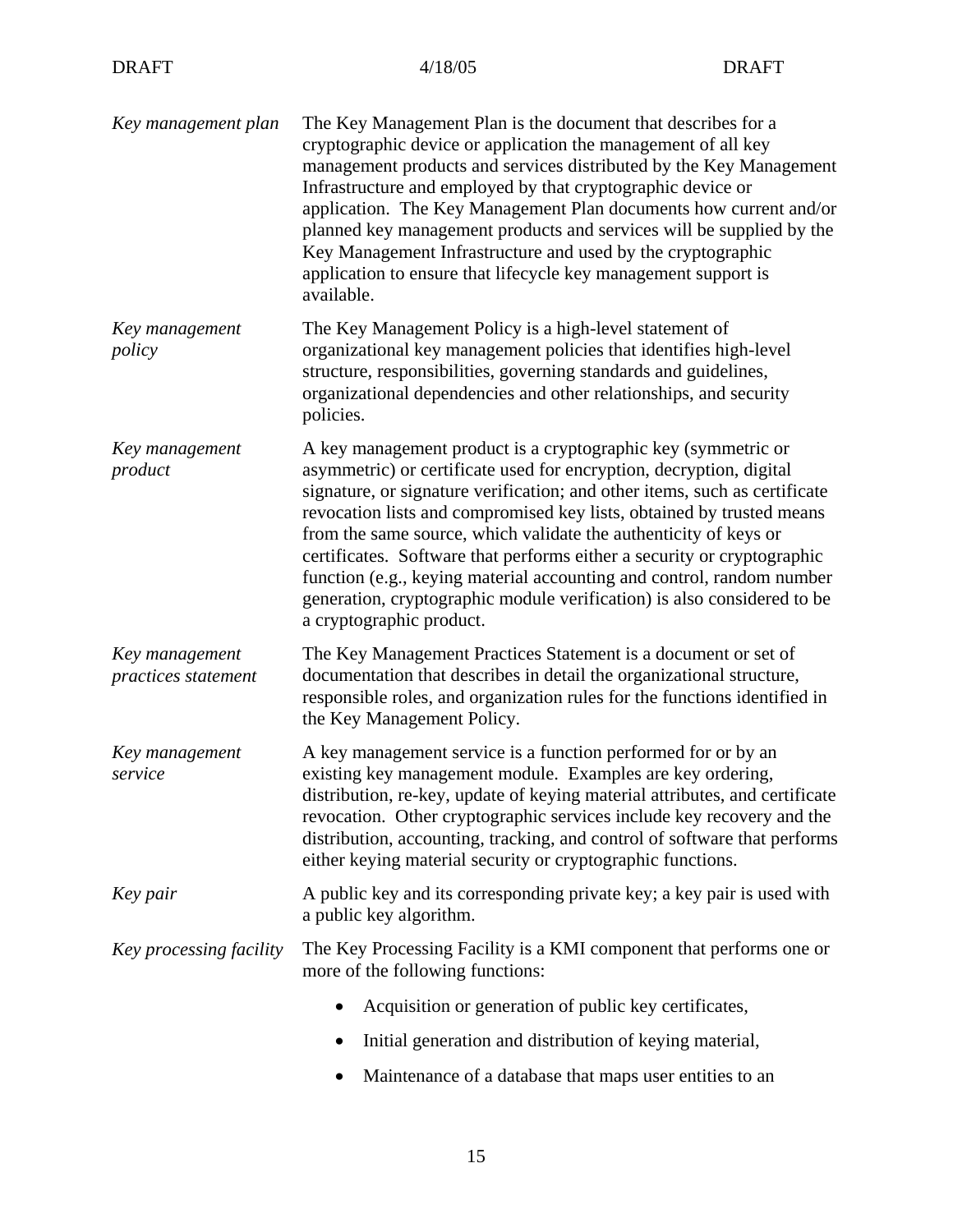| <b>DRAFT</b>      | 4/18/05                                                                                                                                                                                                                                                                                                                                                                | <b>DRAFT</b> |  |
|-------------------|------------------------------------------------------------------------------------------------------------------------------------------------------------------------------------------------------------------------------------------------------------------------------------------------------------------------------------------------------------------------|--------------|--|
|                   | organization's certificate/key structure,                                                                                                                                                                                                                                                                                                                              |              |  |
|                   | Maintenance and distribution of nodal key compromise lists<br>$\bullet$<br>and/or certificate revocation lists, and                                                                                                                                                                                                                                                    |              |  |
|                   | Generation of audit requests and the processing audit responses<br>as necessary for the prevention of undetected compromises.                                                                                                                                                                                                                                          |              |  |
| Key recovery      | A stage in the lifecycle of keying material; mechanisms and processes<br>that allow authorized entities to retrieve keying material from key<br>backup or archive.                                                                                                                                                                                                     |              |  |
| Key registration  | A stage in the lifecycle of keying material; the process of officially<br>recording the keying material by a registration authority.                                                                                                                                                                                                                                   |              |  |
| Key revocation    | A stage in the lifecycle of keying material; a process whereby a notice<br>is made available to affected entities that keying material should be<br>removed from operational use prior to the end of the established<br>cryptoperiod of that keying material.                                                                                                          |              |  |
| Key specification | A key specification documents the data format, encryption algorithms,<br>hashing algorithms, signature algorithms, physical media, and data<br>constraints for keys required by a cryptographic device and/or<br>application.                                                                                                                                          |              |  |
| Key transport     | Secure transport of cryptographic keys from one cryptographic module<br>to another module. When used in conjunction with a public key<br>(asymmetric) algorithm, keying material is encrypted using a public<br>key and subsequently decrypted using a private key. When used in<br>conjunction with a symmetric algorithm, key transport is known as key<br>wrapping. |              |  |
| Key update        | A stage in the lifecycle of keying material; alternate storage for<br>operational keying material during its cryptoperiod.                                                                                                                                                                                                                                             |              |  |
| Key wrapping      | Encrypting a symmetric key using another symmetric key (the key<br>encrypting key). A key used for key wrapping is known as a key<br>encrypting key.                                                                                                                                                                                                                   |              |  |
| Keying material   | The data (e.g., keys and IVs) necessary to establish and maintain<br>cryptographic keying relationships.                                                                                                                                                                                                                                                               |              |  |
| Label             | Information that either identifies an associated parameter or provides<br>information regarding the parameter's proper protection and use.                                                                                                                                                                                                                             |              |  |
| Least privilege   | A security principle that restricts the access privileges of authorized<br>personnel (e.g., program execution privileges, file modification<br>privileges) to the minimum necessary to perform their jobs.                                                                                                                                                             |              |  |
| Non-repudiation   | A service that is used to provide proof of the integrity and origin of<br>data in such a way that the integrity and origin can be verified by a<br>third party as having originated from a specific entity.                                                                                                                                                            |              |  |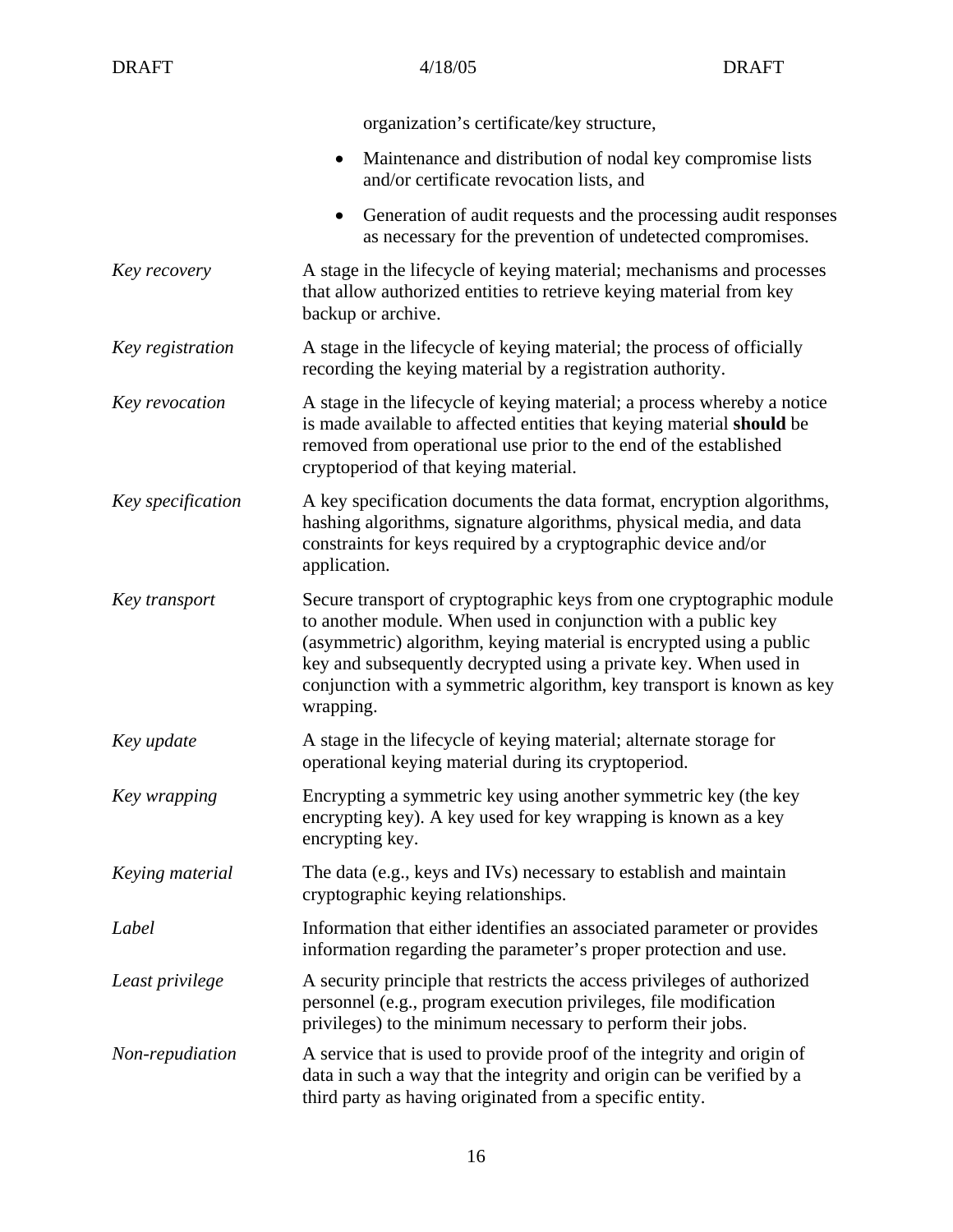| <b>DRAFT</b>                                             | 4/18/05                                                                                                                                                                                                                                                                                                                    | <b>DRAFT</b> |  |
|----------------------------------------------------------|----------------------------------------------------------------------------------------------------------------------------------------------------------------------------------------------------------------------------------------------------------------------------------------------------------------------------|--------------|--|
| Password                                                 | A string of characters (letters, numbers and other symbols) that are<br>used to authenticate an identity or to verify access authorization.                                                                                                                                                                                |              |  |
| Plaintext                                                | Intelligible data that has meaning and can be understood without the<br>application of decryption.                                                                                                                                                                                                                         |              |  |
| Private key                                              | A cryptographic key, used with a public key cryptographic algorithm<br>that is uniquely associated with an entity and is not made public. In an<br>asymmetric (public) cryptosystem, the private key is associated with a<br>public key. The private key is known only by the owner of the key pair<br>and is used to:     |              |  |
|                                                          | 1. Compute the corresponding public key,                                                                                                                                                                                                                                                                                   |              |  |
|                                                          | 2. Compute a digital signature that may be verified by the<br>corresponding public key,                                                                                                                                                                                                                                    |              |  |
|                                                          | 3. Decrypt data that was encrypted by the corresponding public key,<br><sub>or</sub>                                                                                                                                                                                                                                       |              |  |
|                                                          | 4. Compute a piece of common shared data, together with other<br>information.                                                                                                                                                                                                                                              |              |  |
| Public key                                               | A cryptographic key used with a public key cryptographic algorithm<br>that is uniquely associated with an entity and that may be made public.<br>In an asymmetric (public) cryptosystem, the public key is associated<br>with a private key. The public key may be known by anyone and is<br>used to:                      |              |  |
|                                                          | 1. Verify a digital signature that is signed by the corresponding<br>private key,                                                                                                                                                                                                                                          |              |  |
|                                                          | 2. Encrypt data that can be decrypted by the corresponding private<br>key, or                                                                                                                                                                                                                                              |              |  |
|                                                          | 3. Compute a piece of shared data.                                                                                                                                                                                                                                                                                         |              |  |
| Public key certificate                                   | A set of data that uniquely identifies an entity, contains the entity's<br>public key and possibly other information, and is digitally signed by a<br>trusted party, thereby binding the public key to the entity. Additional<br>information in the certificate could specify how the key is used and its<br>cryptoperiod. |              |  |
| Public key<br>(asymmetric)<br>cryptographic<br>algorithm | A cryptographic algorithm that uses two related keys, a public key and<br>a private key. The two keys have the property that determining the<br>private key from the public key is computationally infeasible.                                                                                                             |              |  |
| Public Key<br>Infrastructure (PKI)                       | A framework that is established to issue, maintain and revoke public<br>key certificates.                                                                                                                                                                                                                                  |              |  |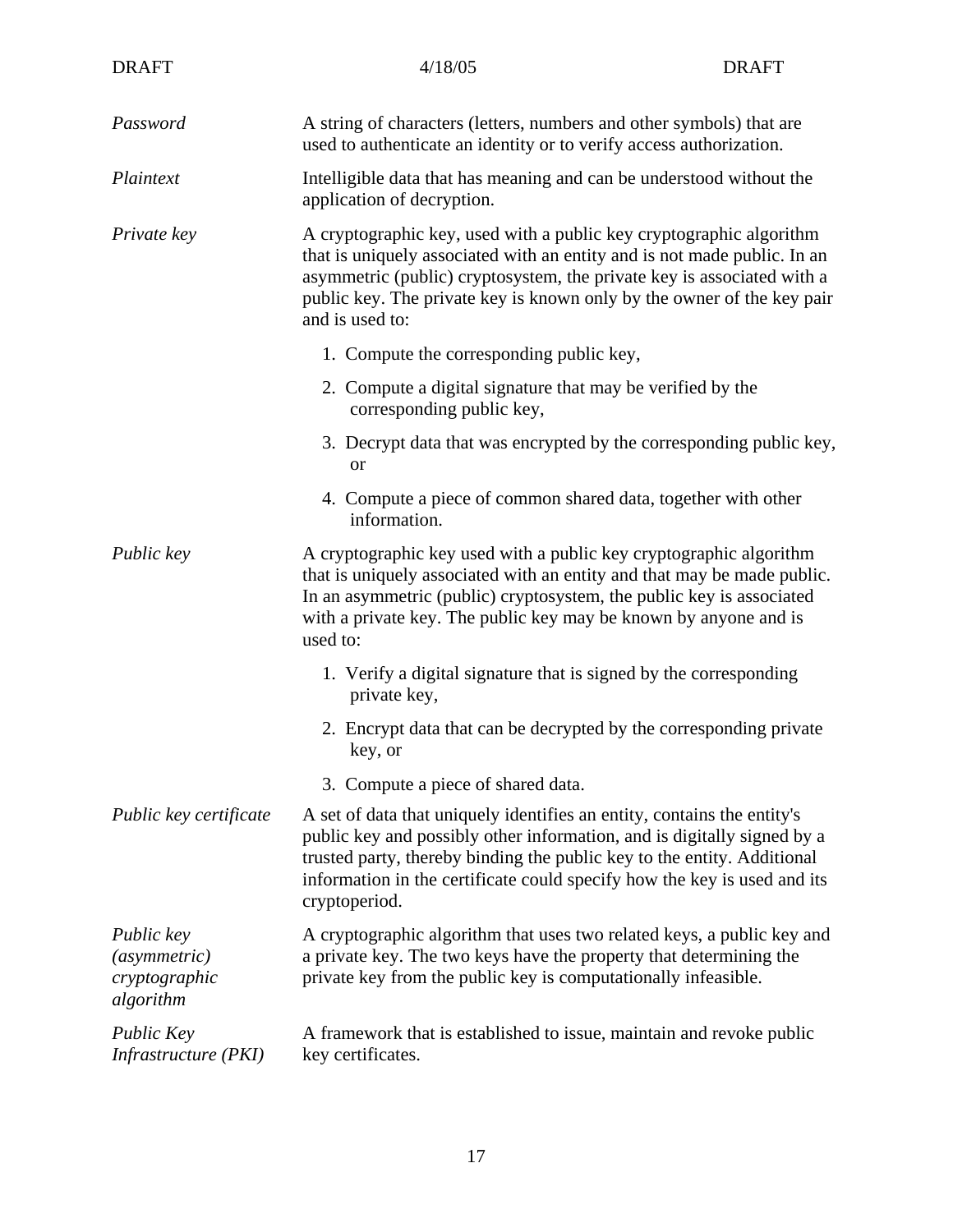| Random Number<br>Generator (RNG)          | Produces a sequence of zero and one bits that is random in the sense,<br>that there is no way to describe its output that is more efficient than<br>simply listing the entire string of output. There are two basic classes:<br>deterministic and non-deterministic. A deterministic RNG (also known<br>as a pseudorandom number generator) consists of an algorithm that<br>produces a sequence of bits from an initial value called a seed. A non-<br>deterministic RNG produces output that is dependent on some<br>unpredictable physical source that is outside human control, such as<br>thermal noise or radioactive decay. |
|-------------------------------------------|------------------------------------------------------------------------------------------------------------------------------------------------------------------------------------------------------------------------------------------------------------------------------------------------------------------------------------------------------------------------------------------------------------------------------------------------------------------------------------------------------------------------------------------------------------------------------------------------------------------------------------|
| <b>Registration Authority</b><br>(RA)     | An entity that is responsible for the identification and authentication of<br>certificate subjects on behalf of an authority, but that does not sign or<br>issue certificates (e.g., an RA is delegated certain tasks on behalf of a<br>$CA$ ).                                                                                                                                                                                                                                                                                                                                                                                    |
| Relying party                             | An entity that relies on received information for authentication<br>purposes.                                                                                                                                                                                                                                                                                                                                                                                                                                                                                                                                                      |
| Secret key                                | A cryptographic key that is used with a secret key (also known as a<br>symmetric key) cryptographic algorithm that is uniquely associated<br>with one or more entities and <b>must not</b> be made public. The use of the<br>term "secret" in this context does not imply a classification level, but<br>rather implies the need to protect the key from disclosure.                                                                                                                                                                                                                                                               |
| Security policy                           | Defines the threats that a system must address and provides high-level<br>mechanisms for addressing those threats.                                                                                                                                                                                                                                                                                                                                                                                                                                                                                                                 |
| Security services                         | Mechanisms used to provide confidentiality, data integrity,<br>authentication or non-repudiation of information.                                                                                                                                                                                                                                                                                                                                                                                                                                                                                                                   |
| Separation of duties                      | A security principle that divides critical functions among different staff<br>members in an attempt to ensure that no one individual has enough<br>information or access privilege to perpetrate damaging fraud.                                                                                                                                                                                                                                                                                                                                                                                                                   |
| Service agents                            | Entities that support organizations' KMIs as single points of access for<br>other KMI nodes.                                                                                                                                                                                                                                                                                                                                                                                                                                                                                                                                       |
| <b>Subject Certification</b><br>Authority | In the context of a particular CA certificate, the CA whose public key<br>is certified in the certificate.                                                                                                                                                                                                                                                                                                                                                                                                                                                                                                                         |
| Symmetric key                             | A single cryptographic key that is shared by both originator and<br>recipient (see symmetric key algorithm).                                                                                                                                                                                                                                                                                                                                                                                                                                                                                                                       |
| Symmetric key<br>algorithm                | A cryptographic algorithm that employs one shared key, a secret key.                                                                                                                                                                                                                                                                                                                                                                                                                                                                                                                                                               |
| <b>Threat</b>                             | Any circumstance or event with the potential to adversely impact a<br>system through unauthorized access, destruction, disclosure,<br>modification of data, or denial of service.                                                                                                                                                                                                                                                                                                                                                                                                                                                  |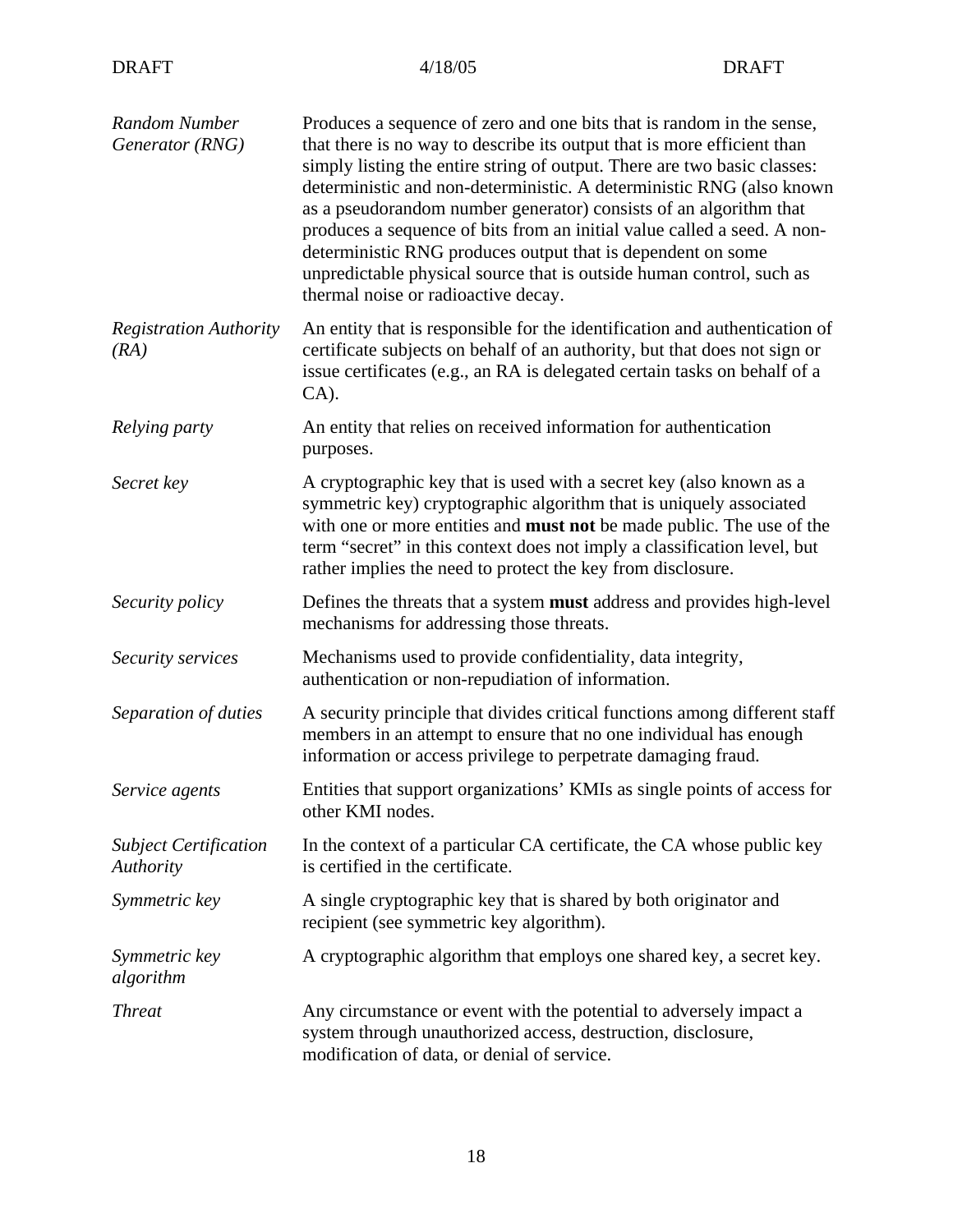| <b>DRAFT</b>                                                                                                                                                                                                      | 4/18/05                                                                                                                                                                                                                                                                                 | <b>DRAFT</b> |
|-------------------------------------------------------------------------------------------------------------------------------------------------------------------------------------------------------------------|-----------------------------------------------------------------------------------------------------------------------------------------------------------------------------------------------------------------------------------------------------------------------------------------|--------------|
| Unauthorized<br>disclosure                                                                                                                                                                                        | An event involving the exposure of information to entities not<br>authorized access to the information.                                                                                                                                                                                 |              |
| X.509 certificate                                                                                                                                                                                                 | Public key certificates that contain three nested elements: 1) the<br>tamper-evident envelope (digitally signed by the source), 2) the basic<br>certificate content (e.g., identifying information and public key), and 3)<br>extensions that contain optional certificate information. |              |
| A method of erasing electronically stored data, cryptographic keys, and<br>Zeroization<br>critical stored parameters by altering or deleting the contents of the<br>data storage to prevent recovery of the data. |                                                                                                                                                                                                                                                                                         |              |

# **1.2.2 Acronyms**

The following abbreviations and acronyms are used in this standard:

| CA          | <b>Certification Authority</b>                 |
|-------------|------------------------------------------------|
| <b>CIO</b>  | <b>Chief Information Officer</b>               |
| <b>CKL</b>  | <b>Compromised Key List</b>                    |
| <b>CN</b>   | <b>Client Node</b>                             |
| <b>COA</b>  | <b>Central Oversight Authority</b>             |
| <b>CPS</b>  | <b>Certification Practices Statement</b>       |
| CP          | <b>Certificate Policy</b>                      |
| <b>CRL</b>  | <b>Certificate Revocation List</b>             |
| <b>CSN</b>  | <b>Central Service Node</b>                    |
| <b>FIPS</b> | Federal Information Processing Standard.       |
| <b>KMI</b>  | Key Management Infrastructure                  |
| <b>KMP</b>  | <b>Key Management Policy</b>                   |
| <b>KMPS</b> | Key Management Practices Statement             |
| <b>KPF</b>  | <b>Key Processing Facility</b>                 |
| <b>NIST</b> | National Institute of Standards and Technology |
| <b>OMB</b>  | Office of Management and Budget                |
| PKI         | Public Key Infrastructure                      |
| <b>PRNG</b> | <b>Pseudorandom Number Generator</b>           |
| RA          | <b>Registration Authority</b>                  |
| <b>RNG</b>  | <b>Random Number Generator</b>                 |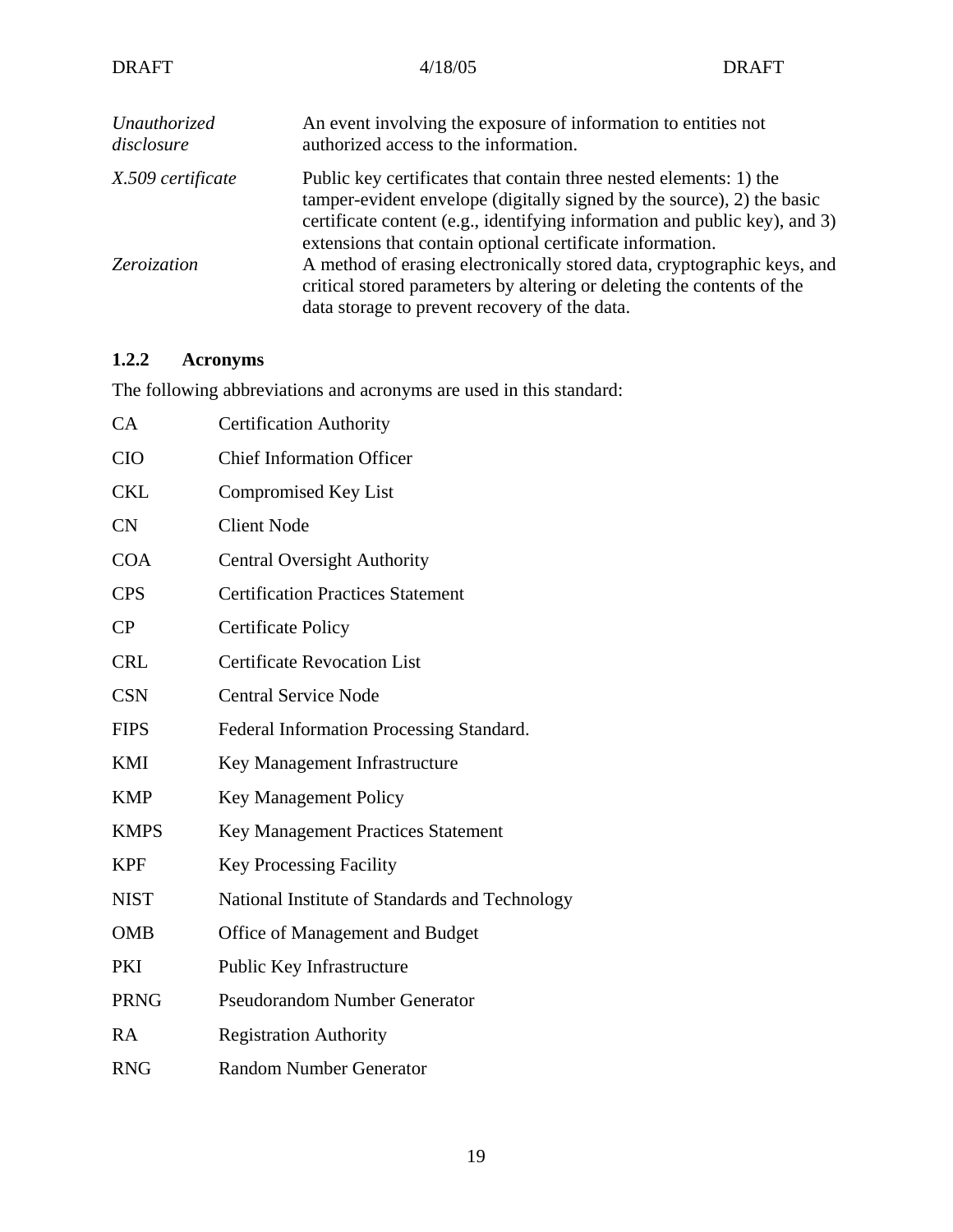SA Service Agent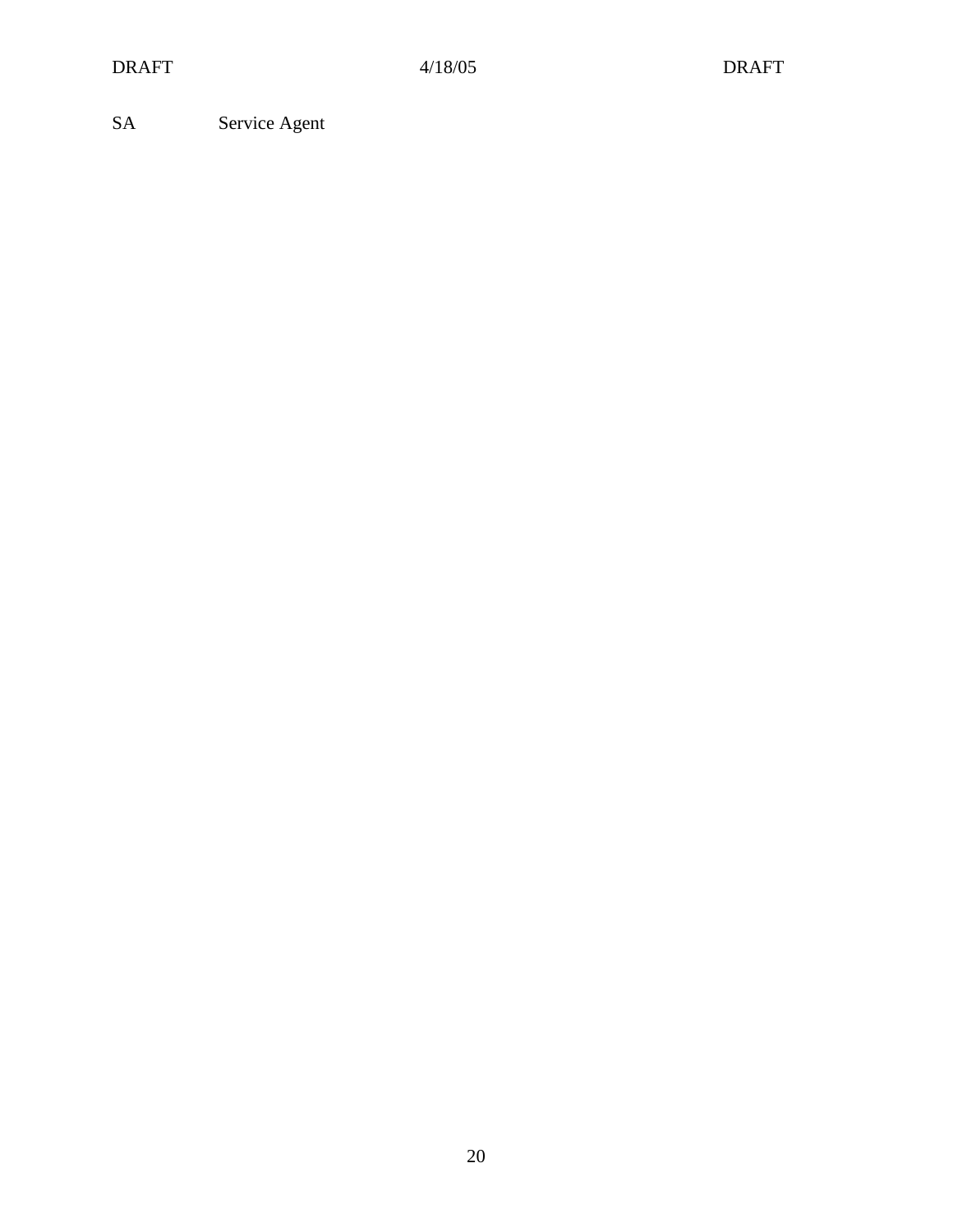# **2 Key Management Infrastructure**

The complexity of and allocation of roles within a key management infrastructure will depend on 1) the cryptographic algorithms employed, 2) the operational and communications relationships among the organizational elements being served, 3) the purposes for which cryptography is employed, and 4) the number and complexity of cryptographic relationships required by an organization. This section identifies common key management infrastructure elements and suggests functions of and relationships among the organizational elements. In Appendix A, these elements and functions are organized into a "notional" key management infrastructure (KMI) that builds on the Public key infrastructure (PKI), Kerberos, and US Government KMI components and mechanisms. The notional KMI is employed to illustrate distribution and management of symmetric and asymmetric keys in a hierarchical organization.

The structure, complexity, and scale of actual KMIs may vary considerably according to the needs of individual organizations. However, the elements and functions identified here need to be present in most organizations that require cryptographic protection. This subsection describes the common KMI organizational elements, functions, and requirements.

A KMI is designed to incorporate a set of functional elements, or nodes, that collectively provide unified and seamless protection policy enforcement and key management services. Four distinct functional nodes are identified for the generation, distribution, and management of cryptographic keys: a central oversight authority, key processing facility(ies), service agents, and client nodes. It should be noted that organizations may choose to combine the functionality of more than one node into a single component. Figure 1 illustrates functional KMI relationships.



**Figure 1: KMI Components**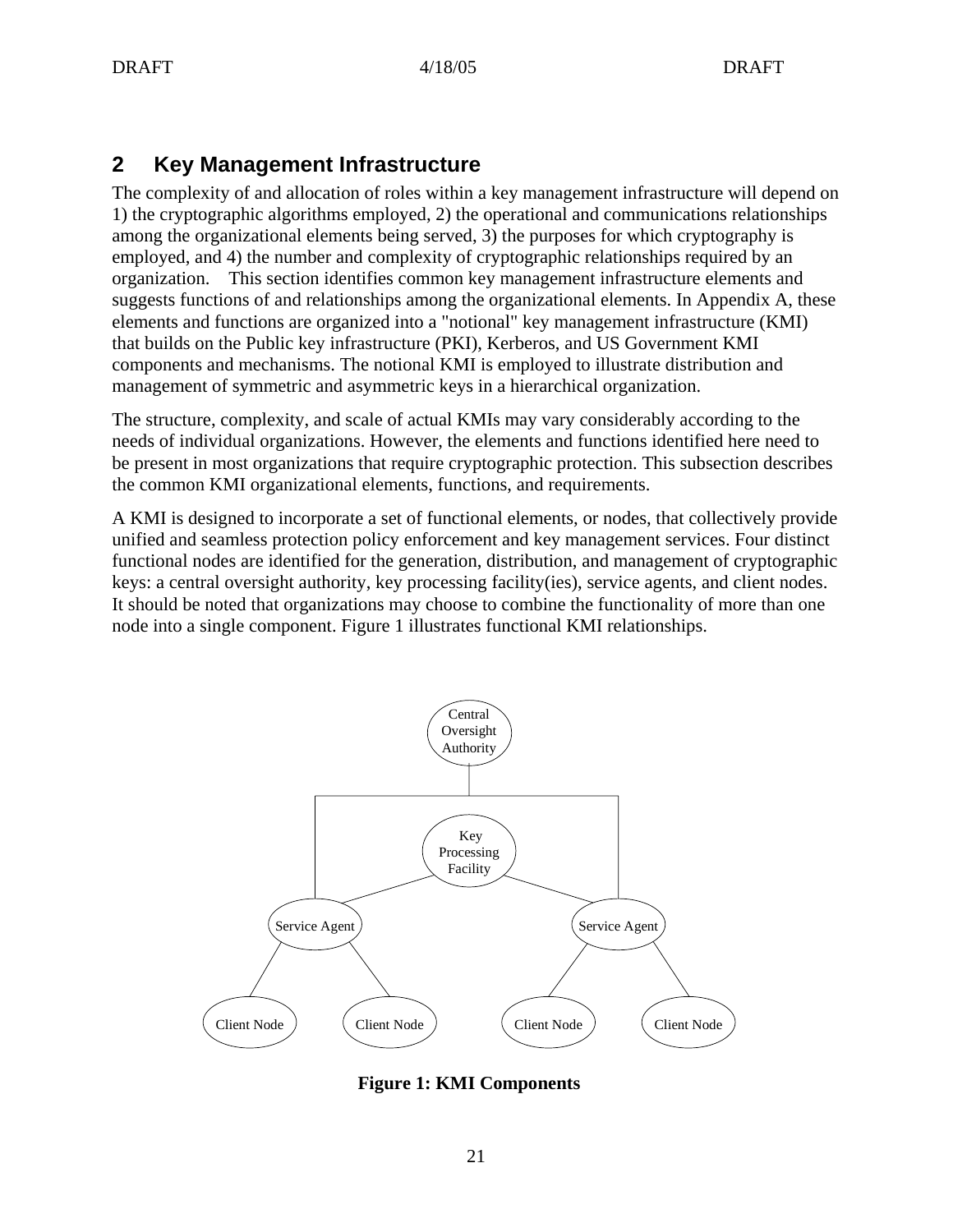# **2.1 Central Oversight Authority**

The KMI's central oversight authority is the entity that provides overall KMI data synchronization and system security oversight for an organization or set of organizations. The central oversight authority 1) coordinates protection policy and practices (procedures) documentation, 2) may function as a holder of data provided by service agents, and 3) serves as the source for common and system level information required by service agents (e.g., keying material and registration information, directory data, system policy specifications, and systemwide key compromise and certificate revocation information). As required by survivability or continuity of operations policies, central oversight facilities may be replicated at an appropriate remote site to function as a system back up.

## **2.2 Key Processing Facility(ies)**

Key processing services typically include one or more of the following:

- Acquisition or generation of public key certificates (where applicable),
- Initial generation and distribution of keying material,
- Maintenance of a database that maps user entities to an organization's certificate/key structure,
- Maintenance and distribution of nodal key compromise lists (CKLs) and/or certificate revocation lists (CRLs), and
- Generation of audit requests and the processing of audit responses as necessary for the prevention of undetected compromises.

An organization may use more than one key processing facility to provide these services (e.g., for purposes of inter-organizational interoperation). Key processing facilities can be added to meet new requirements or deleted when no longer needed and may support both public key and symmetric key establishment techniques.

Where public key cryptography is employed, the organization operating the key processing facility will generally perform most PKI registration authority, repository, and archive functions. The organization also performs at least some PKI certification authority functions. Actual X.509 public key certificates may be obtained from a government source (certification authorities generating identification, attribute, or encryption certificates) or a commercial external certification authority (usually a commercial infrastructure/CA that supplies/sells X.509 certificates). Commercial external certification authority certificates **should** be cross-certified by a government root CA.

A key processing facility may be distributed such that intermediary redistribution facilities maintain stores of keying material that exist in physical form (e.g., magnetic media, smart cards) and may also serve as a source for non-cryptographic products and services (e.g., software downloads for KMI-reliant users, usage documents, or policy authority).

All keys and non-cryptographic products that are electronically distributed to end users **must** be encrypted for the end user or for intermediary redistribution services before transmission. Some key processing facilities may generate and produce human-readable key information and other key-related information that require physical distribution. Keys that are manually distributed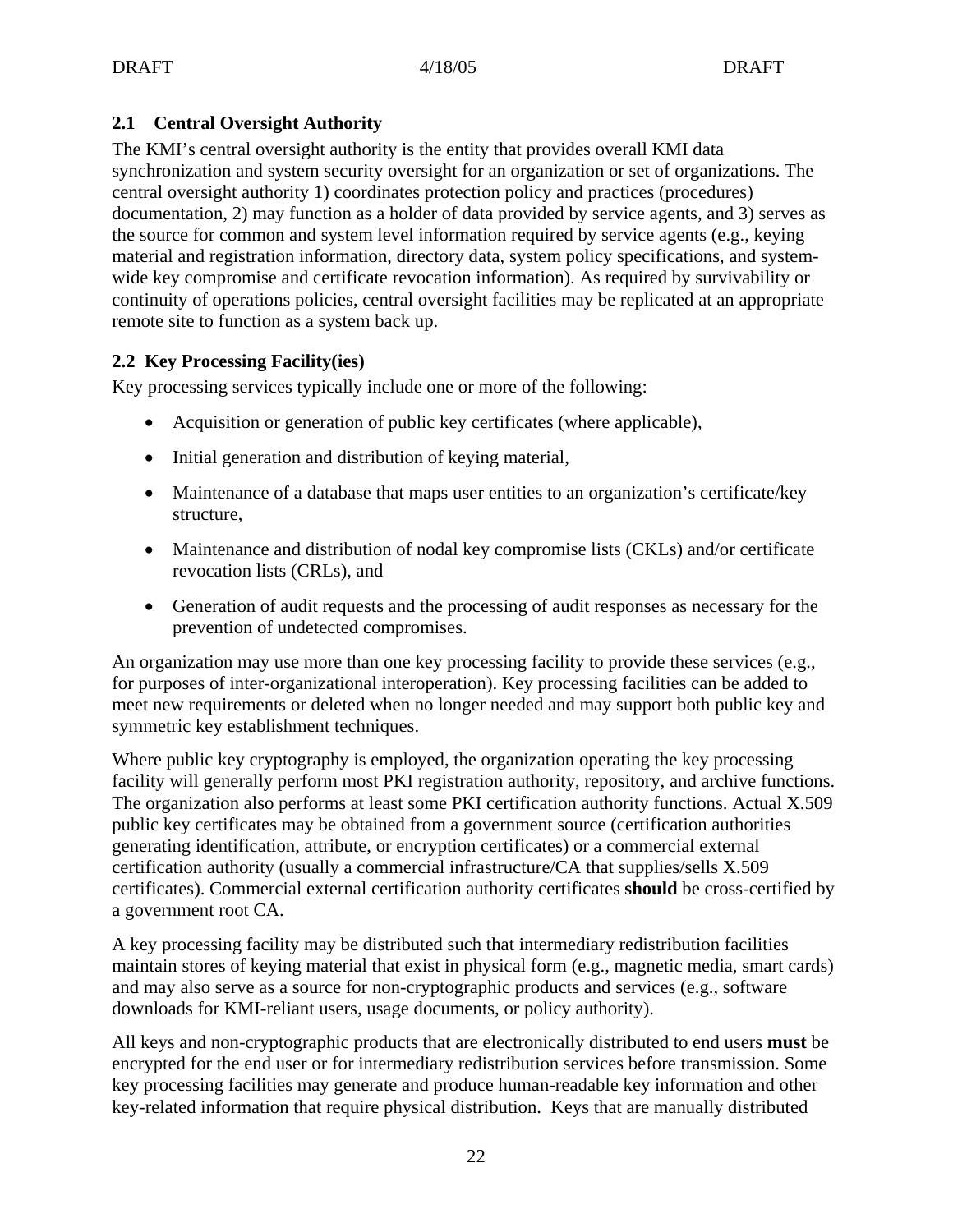**must** either be encrypted or receive physical protection and be subject to controlled distribution (e.g., registered mail) between the key processing facility and the user. Part 1, Section 2.3.1 provides general guidance for key distribution. Newly deployed key processing facilities **should** be designed to support legacy and existing system requirements and **should** be designed to support future network services as they become available.

# **2.3 Service Agents**

Service agents support organizations' KMIs as single points of access for other KMI nodes. All transactions initiated by client nodes are either processed by a service agent or forwarded to other nodes for processing. Service agents direct service requests from client nodes to key processing facilities, and when services are required from multiple processing facilities, coordinate services among the processing facilities to which they are connected. Service agents are employed by users to order keying material and services, retrieve keying material and services, and manage cryptographic material and public key certificates. A service agent may provide cryptographic material and/or certificates by utilizing specific key processing facilities for key and/or certificate generation. A service agent that supports a major organizational unit or geographic region may either access a central or inter-organizational key processing facility or employ local, dedicated processing facilities as required to support survivability, performance, or availability, requirements (e.g., a commercial external Certificate Authority).

Service agents may provide registration, directory, and support for data recovery services (i.e. key recovery), as well as provide access to relevant documentation, such as policy statements and infrastructure devices. Service agents may also process requests for keying material (e.g., user identification credentials), and assign and manage KMI user roles and privileges. A service agent may also provide interactive help desk services as required.

# **2.4 Client Nodes**

Client nodes are interfaces for managers, devices, and applications to access KMI functions, including the requesting of certificates and other keying material. They may include cryptographic modules, software, and procedures necessary to provide user access to the KMI. Client nodes interact with service agents to obtain cryptographic key services. Client nodes provide interfaces to end user entities (e.g., encryption devices) for the distribution of keying material, for the generation of requests for keying material, for the receipt and forwarding (as appropriate) of compromised key lists (CKLs) and/or certificate revocation lists (CRLs), for the receipt of audit requests, and for the delivery of audit responses. Client nodes typically initiate requests for keying material in order to synchronize new or existing user entities with the current key structure, and receive encrypted keying material for distribution to end-user cryptographic devices (in which the content - the unencrypted keying material – is not usually accessible to human users or user-node interface processes). A client node can be a FIPS 140-2 compliant workstation executing KMI security software or a FIPS 140-2 compliant special purpose device. Actual interactions between a client node and a service agent depend on whether the client node is a device, a manager, or a functional security application. Examples of different types of client nodes and their relationships to service agents are provided in Appendix A.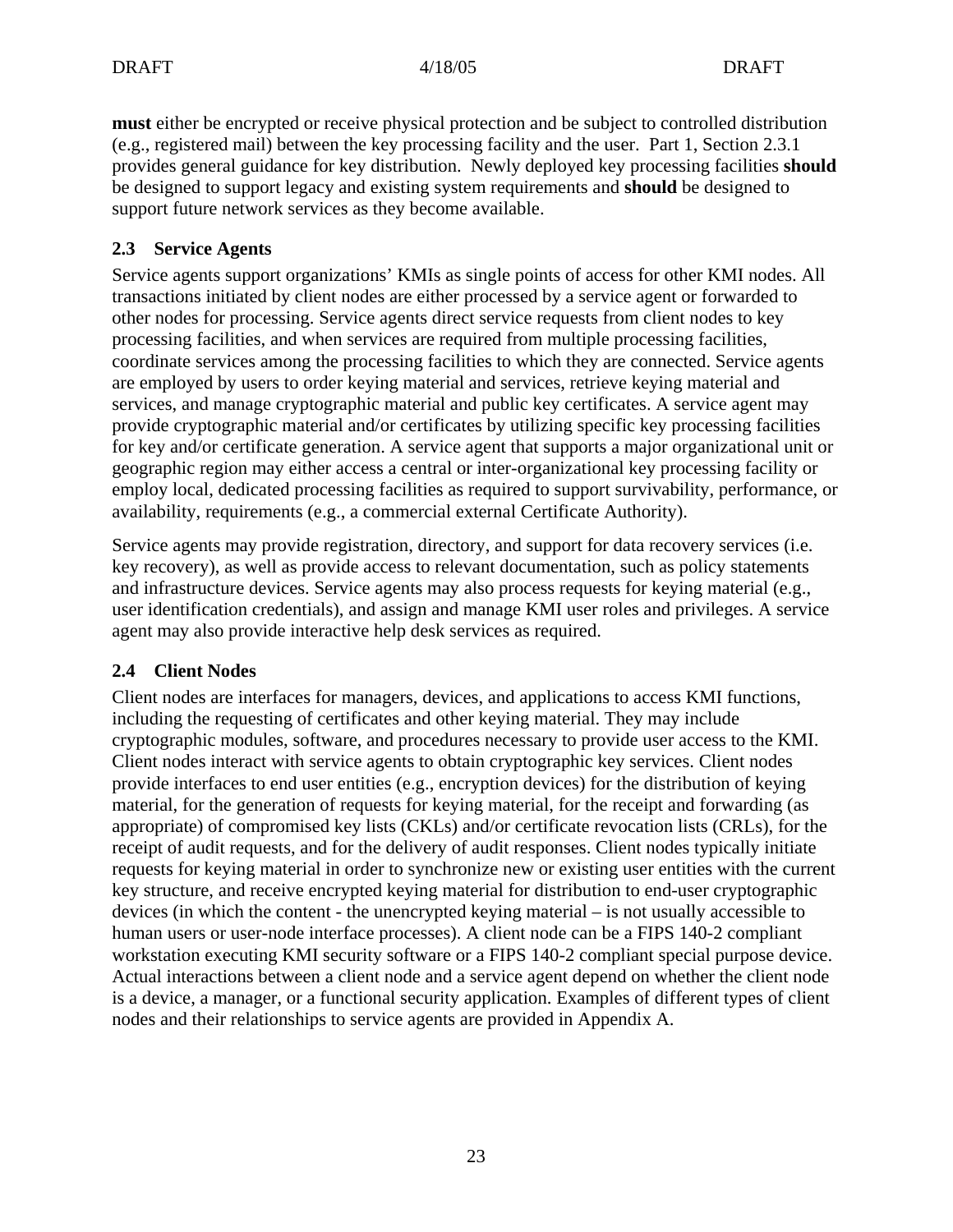# **3 Key Management Policy and Practices**

A key management policy is a set of rules that are established to describe the goals, responsibilities, and overall requirements for the management of cryptographic keying material used to protect private or critical facilities, processes, or information. Key Management Policies (KMP) are implemented through a combination of security mechanisms and procedures. An organization uses security mechanisms (e.g., safes, alarms, random number generators, encryption algorithms, signature and authentication algorithms) as tools to implement a policy. However, key management mechanisms will produce the desired results only if they are properly configured and maintained. Key Management Practices Statements (KMPS) document the procedures that system administrators and users follow when establishing and maintaining key management mechanisms and when using cryptographic systems. The procedures documented in the KMPS describe are how the security requirements described in the KMP are met and are directly linked to the key management mechanisms employed by an organization. [PKI 01]

U. S. Government agencies that use cryptography are responsible for defining the KMP that governs the lifecycle for the cryptographic keys as specified in Part 1, Section 2.3 of the *Recommendation for Key Management*. A KMPS is then developed, based on the KMP and the actual applications supported.

Policy and practices documentation requirements associated with small scale or single system cryptographic applications will obviously not be as elaborate as those required for large and diverse government agencies that are supported by a number of general support systems and major applications. However, any organization that employs cryptography to provide security services is likely to require some level of policy, practices and planning documentation.

# **3.1 Key Management Policy (KMP)**

Each U.S. Government organization that manages cryptographic systems that are intended to protect sensitive information **should** base the management of those systems on an organizational policy statement. The  $KMP<sup>3</sup>$  is a high-level document that describes authorization and protection objectives and constraints that apply to the generation, distribution, accounting, storage, use, and destruction of cryptographic keying material. This section identifies U.S. Government laws, documents, and regulations that are relevant to the employment of cryptography and provides a recommended structure and content for organizational KMPs.

# **3.1.1 Background/Authority**

 $\overline{a}$ 

The following Public Laws, Presidential Directives and Executive Orders, and Executive Office of the President Office of Management and Budget Memoranda establish:

• Requirements for the executive branch departments and agencies to protect all information processed, transmitted, or stored in Federal automated information systems;

 $3$  In a purely PKI environment, the KMP may be a Certificate Policy (CP) in conformance to RFC 2527, the *Certificate Policy and Certification Practices Framework* [RFC2527].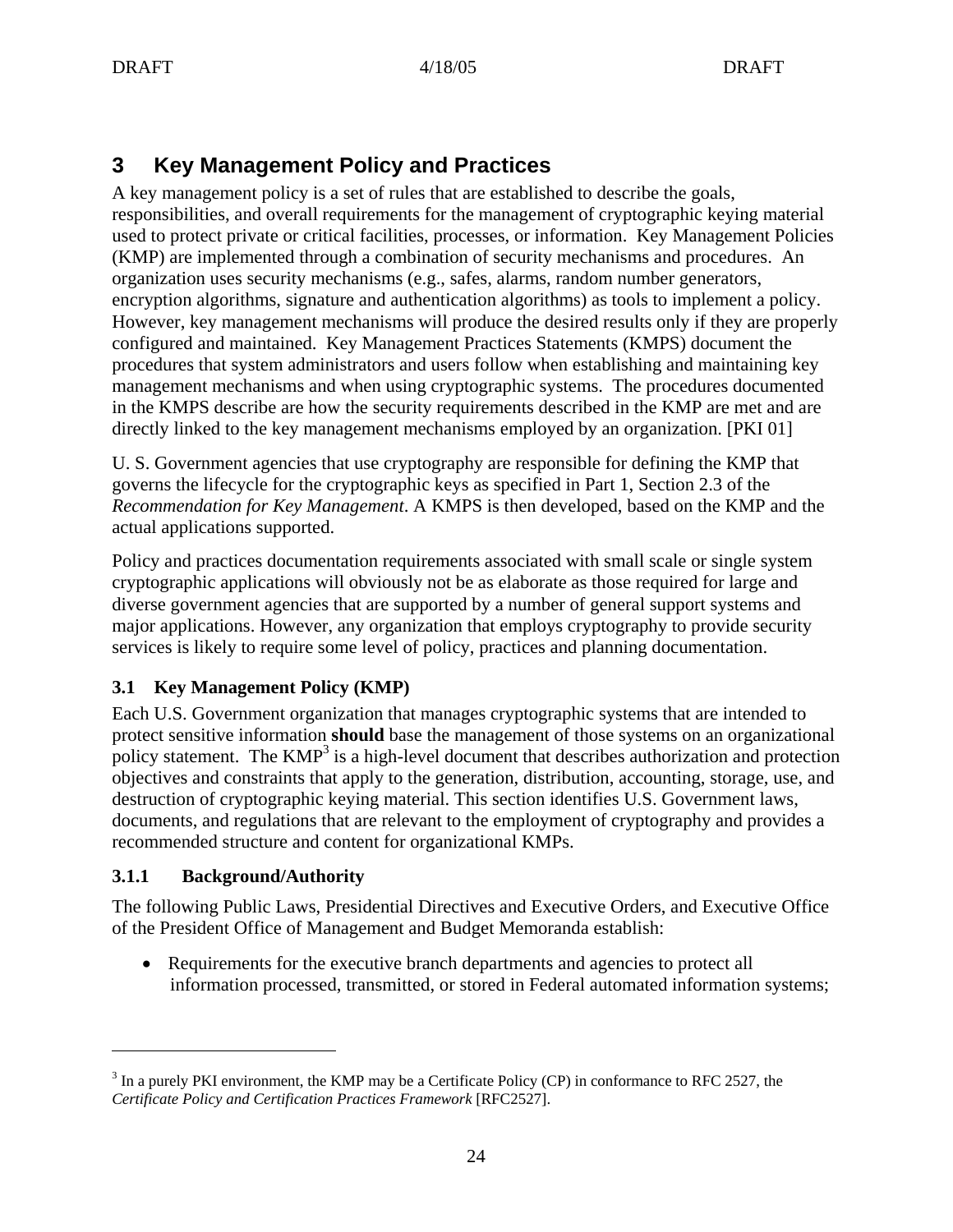- Requirements for developing and implementing information security policies, procedures, and control techniques sufficient to afford security protections that are commensurate with the risk and magnitude of the harm resulting from the unauthorized disclosure, disruption, modification, or destruction of information;
- Requirements for the assignment of responsibility for security and the development of system security plans for all general support systems and major applications; and
- Requirements that agencies ensure that their information security plans are practiced throughout the lifecycle of each agency system.

In addition, the directives and memoranda:

- Establish the basis and authority for NIST Federal Information Processing Standards and security guidelines,
- Identify the use of encryption and digital signatures as potentially effective security mechanisms,
- Caution agencies that the loss of access to cryptographic keys can pose a risk to the availability of information that is needed by agencies to meet their missions, and
- Remind agencies of the need to protect the continuity of their information technology operations and agency services when implementing encryption.

Appendix B contains summaries of the relevant portions of the following references.

#### **3.1.1.1 Statutes**

- (a) *Federal Information Security Management Act of 20027*, Public Law 107-347, 17 December 2002;
- (b) Defense *Authorization Act of 2000* Section X, Subtitle G amending Chapter 35 of Title 44, U.S. Code; and
- (c) Electronic *Signatures in Global and National Commerce Act*, Public Law 106-229, 30 June 2000.

#### **3.1.1.2 Executive Orders and Presidential Decision Directives**

- (a) Presidential Decision Directive 63, *Critical Infrastructure Protection*, May 1998; and
- (b) Executive Order, *Critical Infrastructure Protection in the Information Age*, 16 October 2001.

#### **3.1.1.3 Office of Management and Budget Guidance and Memoranda**

- (a) OMB Circular A-130, *Management of Federal Information Resources*, Revised 8 February 1996;
- (b) *Security of Federal Automated Information Resources*, Memorandum from the OMB Director, 23 June 1999;
- (c) *Incorporating and Funding Security in Information Systems Investments*, OMB Memorandum M-00-17, 28 February 2000;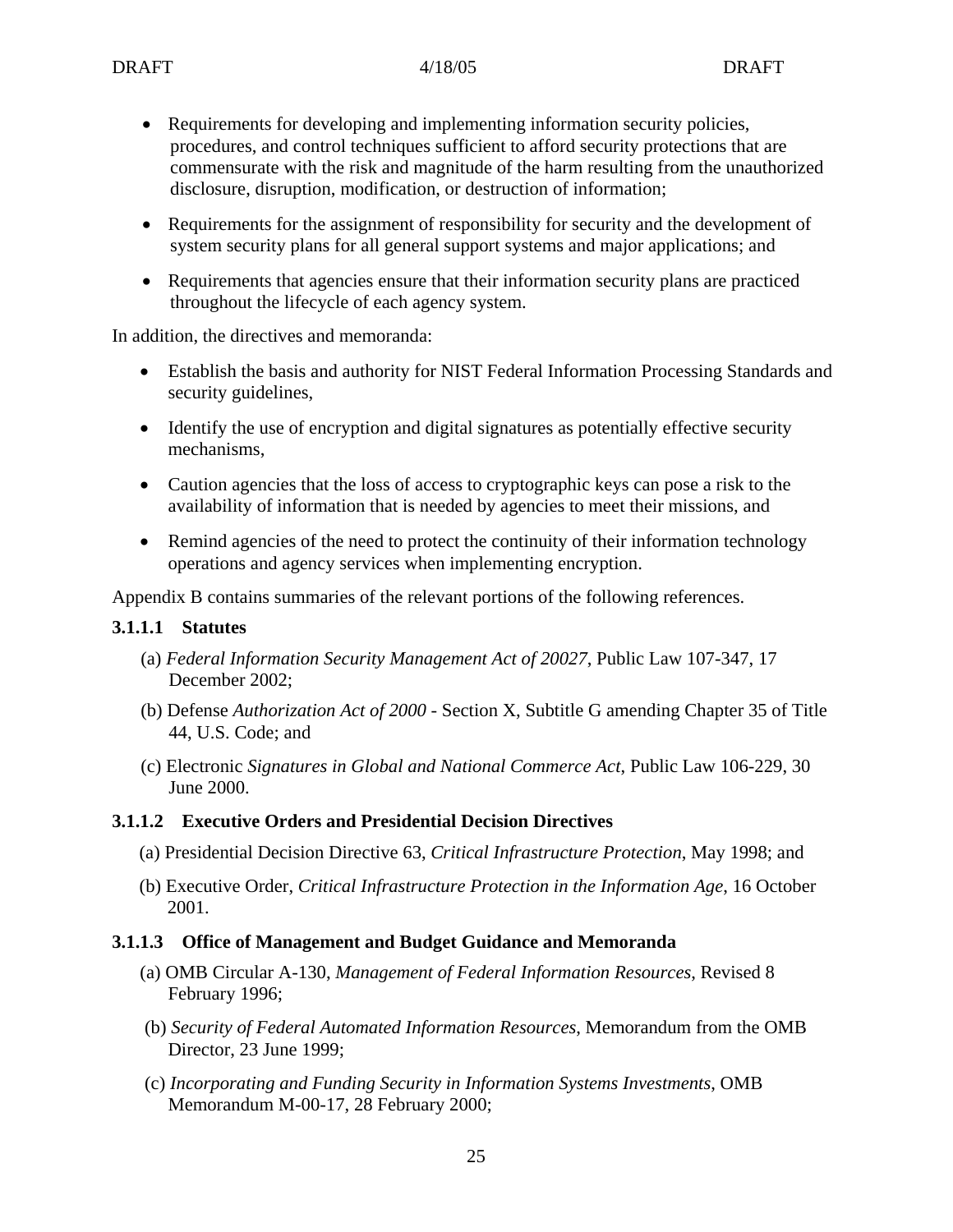1

- (d) *Guidance on Implementing the Government Information Security Reform Act*, Memorandum from the Director of OMB, January 2001;
- (e) *Reporting Instructions for the Government Information Security Reform Act*, OMB Memorandum M-01-24, 22 June 2001; and
- (f) *OMB Guidance to Federal Agencies on Data Availability and Encryption*, 26 November 2001.

# **3.1.2 Policy Content**

The Key Management Policy (KMP) is a high-level statement of organizational key management policies that includes authorization and protection objectives, and constraints that apply to the generation, distribution, accounting, storage, use, and destruction of cryptographic keying material. The policy document or documents that comprise the KMP will include high-level key management structure and responsibilities, governing standards and guidelines, organizational dependencies and other relationships, and security objectives. [Note that in a purely PKI environment, the KMP is usually a stand-alone document known as a Certificate Policy (CP).] The scope of a KMP may be limited to the operation of a single PKI Certificate Authority (CA) and its supporting components<sup>4</sup>, or to a symmetric point-to-point or single key center environment.<sup>5</sup> Alternatively, the scope of a KMP may be the operations of a hierarchical PKI, bridged PKI, or multiple center symmetric key environment.

The KMP is used for a number of different purposes. The KMP is used to guide the development of KMPSs for each PKI CA or symmetric key management group that operates under its provisions. CAs from other organizations' PKIs may review the KMP before crosscertification, and managers of symmetric key KMIs may review the KMP before joining new or existing multiple center groups. Auditors and accreditors will use the KMP as the basis for their reviews of PKI CA and/or symmetric key KMI operations. Application owners that are considering a PKI certificate source **should** review a KMP/CP to determine whether its certificates are appropriate for their applications.

# **3.1.2.1 General Policy Content Requirements**

Although detailed formats are specified for some environments (e.g., See Appendix C for a PKI CP format), the policy documents into which key management information is inserted may vary from organization to organization. In general, the information **should** appear in a top-level organizational information systems policies and practices document. The policy need not always be elaborate. A degree of flexibility may be desirable with respect to actual organizational assignments and operations procedures in order to accommodate organizational and information infrastructure changes over time. However, the KMP needs to establish a policy foundation for the full set of key management functions.

<sup>&</sup>lt;sup>4</sup> This is generally the case when a single CA serves an enterprise or a CA participates in a mesh. [PKI 01]

<sup>&</sup>lt;sup>5</sup> Note that multiple CAs and/or single symmetric point-to-point or center groups may operate under a single KMP.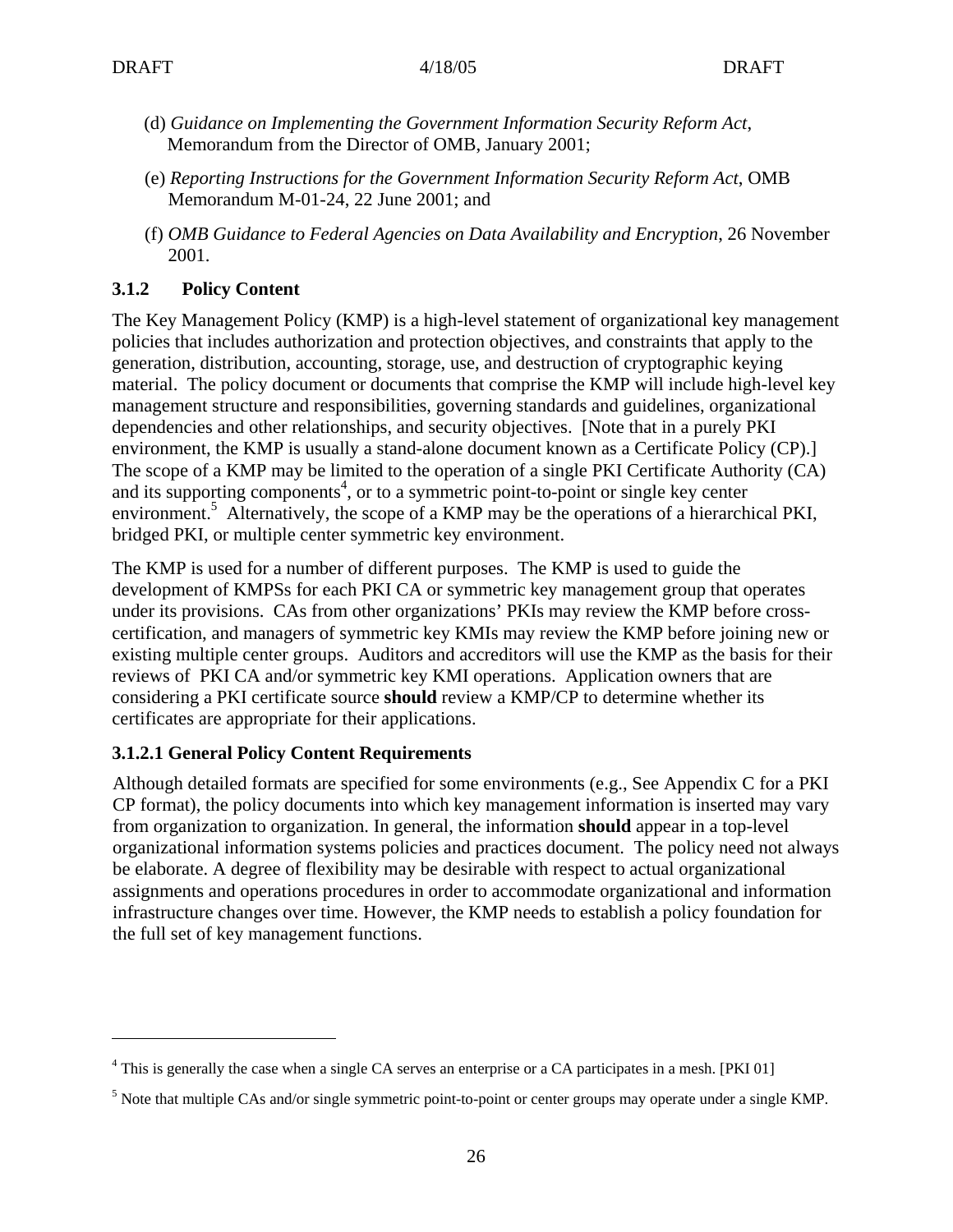# **3.1.2.1.1 Security Objectives**

A KMP **should** state the security objectives that are applicable to and expected to be supported by the KMI. The security objectives **should** include the identification of:

- (a) The nature of the information to be protected (e.g., financial transactions, confidential information, critical process data);
- (b) The classes of threats against which protection is required (e.g., the unauthorized modification of data, replay of communications, fraudulent repudiation of transactions, disclosure of information to unauthorized parties);
- (c) The consequences of a compromise of the protected information and/or processes (including sensitivity and perishability);
- (d) The cryptographic protection mechanisms to be employed (e.g., message authentication, digital signature, encryption);
- (e) Protection requirements for cryptographic processes and keying material (e.g., tamperresistant processes, confidentiality of keying material); and
- (f) Applicable statutes, and executive directives and guidance to which the KMI and its supporting documentation **must** conform.

The statement of security objectives will provide a basis and justification for other provisions of the KMP.

## **3.1.2.1.2 Organizational Responsibilities**

The KMP **should** identify key KMI management responsibilities and roles, including organizational contact information. The following classes of organizational responsibilities **should** be identified:

- (a) Identification of the Keying Material Manager Since the security of all material that is cryptographically protected depends on the security of the keying material employed, the ultimate responsibility for key management **should** reside at the executive level. The keying material manager **should** report directly to the organization's chief executive officer, chief operations executive, or chief information systems officer. The keying material manager is a key employee who **should** have been determined to have the capabilities and trustworthiness that are commensurate with the responsibility for maintaining the authority and integrity of all formal, electronic transactions and the confidentiality of all information that is sufficiently sensitive to warrant cryptographic protection. Where public key cryptography is employed, either the keying material manager or his/her immediate superior **should** be designated as the organization's certification authority.
- (b) Identification of Infrastructure Entities and Roles The key management policy document **should** identify organizational responsibilities for key KMI roles. The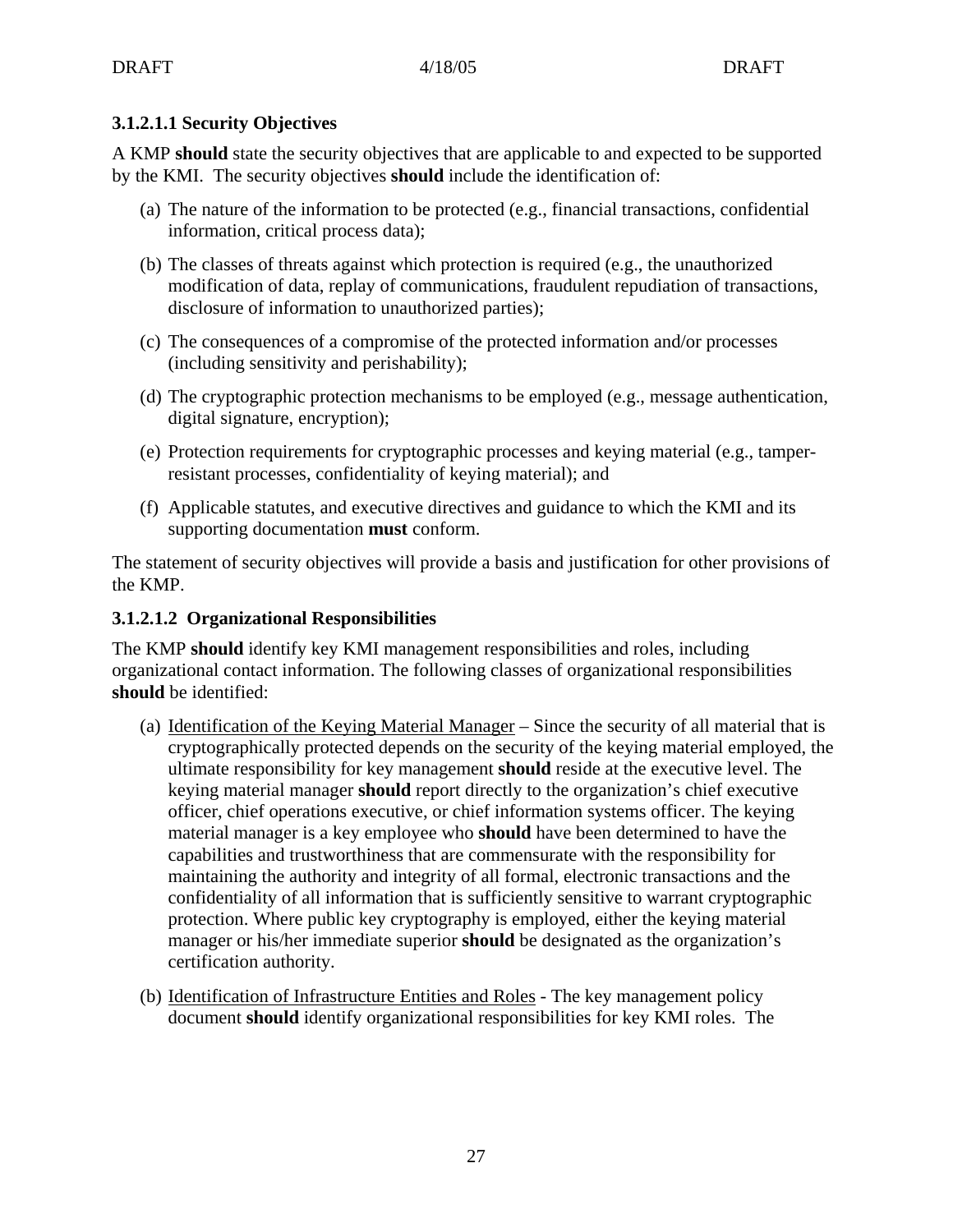following roles (where applicable to the type and complexity of the infrastructure being established<sup>6</sup>) should be assigned:

- (1) Central Oversight Authority (may be the Keying Material Manager)
- (2) Certification Authorities (CAs)
- (3) Registration Authorities (RAs)
- (4) Overseers of operations (e.g., Key Processing Facility(ies), Service Agents)
- (c) Basis for and Identification of Essential Key Management Roles The KMP **should** also identify responsible organization(s), organization (not individual) contact information, and any relevant statutory or administrative requirements for the following functions:
	- (1) Key generation or acquisition;
	- (2) Agreements with partner organizations regarding the cross certification of keying material and/or key establishment, as appropriate;
	- (3) Key establishment and revocation tree design and management,
	- (4) Establishment of cryptoperiods;
	- (5) Distribution of and accounting for keying material;
	- (6) Protection of secret and private keys and related materials;
	- (7) Emergency and routine revocation of keying material;
	- (8) Auditing of keying material and related records;
	- (9) Destruction of revoked or expired keys;
	- (10) Key recovery;
	- (11) Compromise recovery;
	- (12) Contingency planning,
	- (13) Disciplinary consequences for the willful or negligent mishandling of keying material; and
	- (14) Generation, approval, and maintenance of key management practices statements.

## **3.1.2.1.3 Sample KMP Format**

1

The sample format provided in this subsection is designed to be compatible with the Standard Format for PKI Certificate Policies (Appendix C). The sample format differs somewhat from that for PKI Certificate Policies (CPs) because some key management characteristics of and requirements for KMIs that accommodate symmetric keys differ from those for purely PKIbased KMIs. The sample KMP format includes the general information called for in Subsections

 $6$  E.g., PKI, KMI for multiple center symmetric key distribution.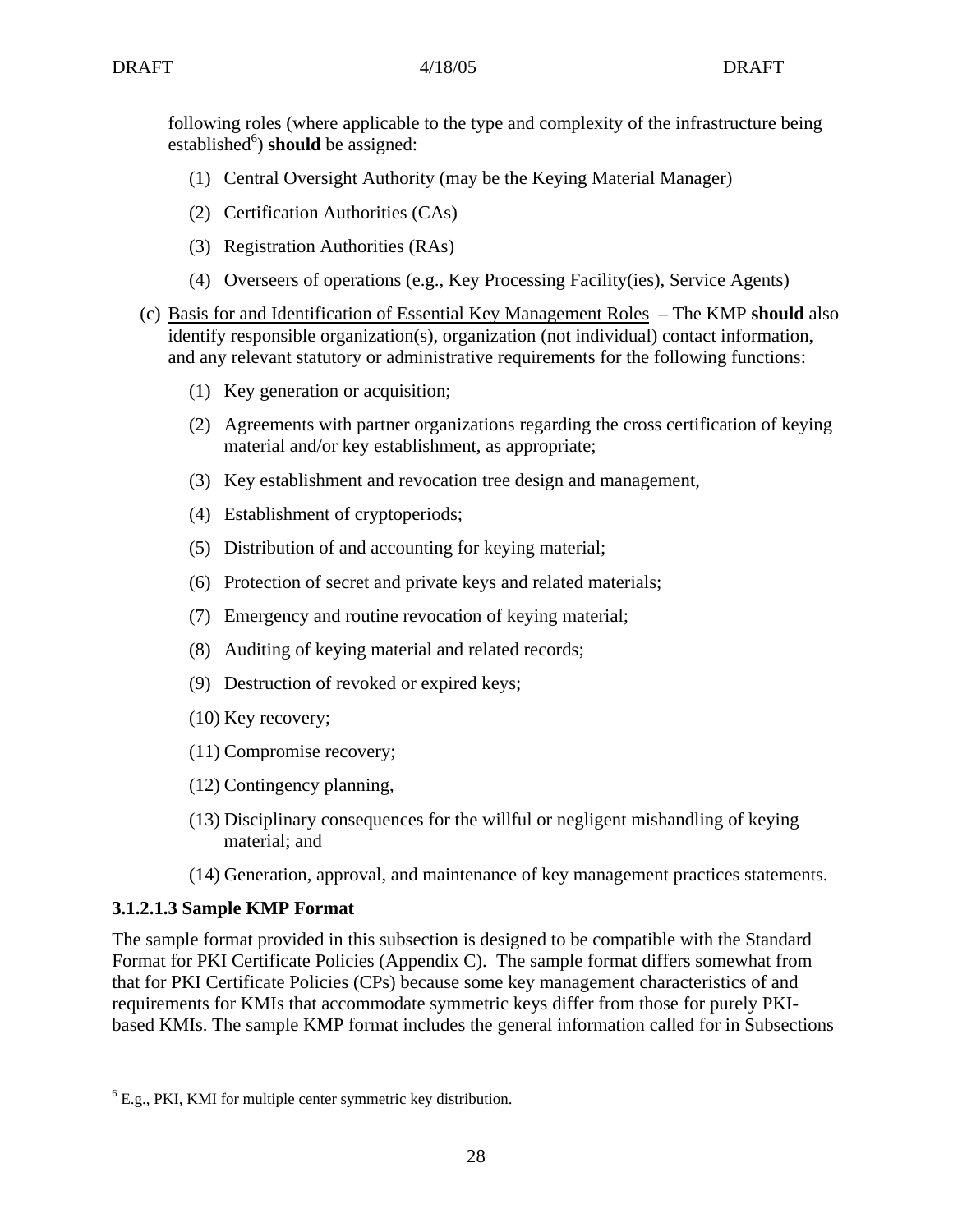3.1.2.1.1. and 3.1.2.1.2 above, plus some additional material that may be required in some administrative environments. As stated above, variations among organizational structures and needs will necessarily result in variations in the form and content of policy documentation. The sample KMP format is provided as a general guide rather than as a mandatory template.

(a) *Introduction* -

The *Introduction* identifies and introduces the provisions of the policy document and indicates the security objectives and the types of entities and applications for which the KMP is targeted. This section has the following subsections: 1) Overview, 2) Identification, 3) Community and Applicability, and 4) Contact Details.

Overview - This subsection introduces the KMP.

Objectives – This subsection states the security objectives applicable to and expected to be supported by the KMI. The *Objectives* subsection **should** include the elements information called for in Section 3.1.2.1.1 above (Security Objectives). [Note that in the case of a CP for a purely PKI environment, the *Overview* is followed by an *Identification* subsection that provides any applicable names or other identifiers, including ASN.1 object identifiers, for the set of policy provisions.]

Community and Applicability - This subsection identifies the types of entities that distribute keys or certificates. In the general case of the KMI, this will include the responsible entities identified in the "Identification of Infrastructure Entities and Roles" element of Section 3.1.2.1.2 above (Organizational Responsibilities). [Note that in the case of a KMI that includes a PKI CA, this subsection **should** identify the types of entities that issue certificates or that are certified as subject CAs, the types of entities that perform RA functions, and the types of entities that are certified as subject end entities or subscribers.] This subsection may also contains:

- A list of applications for which the issued certificates and/or identified key types are suitable. (Examples of application in this case are: electronic mail, retail transactions, contracts, travel order, etc.)
- A list of applications to which the use of the issued certificates and/or identified key types is restricted. (This list implicitly prohibits all other uses for the certificates.)
- A list of applications for which the use of the issued certificates and/or identified key types is prohibited.

Contact Details - This subsection includes the organization, telephone number, and mailing and/or network address of the Keying Material Manager. This is the authority responsible for the registration, maintenance, and interpretation of the KMP (see Section 3.1.2.1.1).

(b) *General Provisions* –

The *General Provisions* section of the KMP identifies any applicable policies regarding a range of legal and general practices topics. This section may contain subsections covering 1) obligations, 2) liability, 3) financial responsibility, 4) interpretation and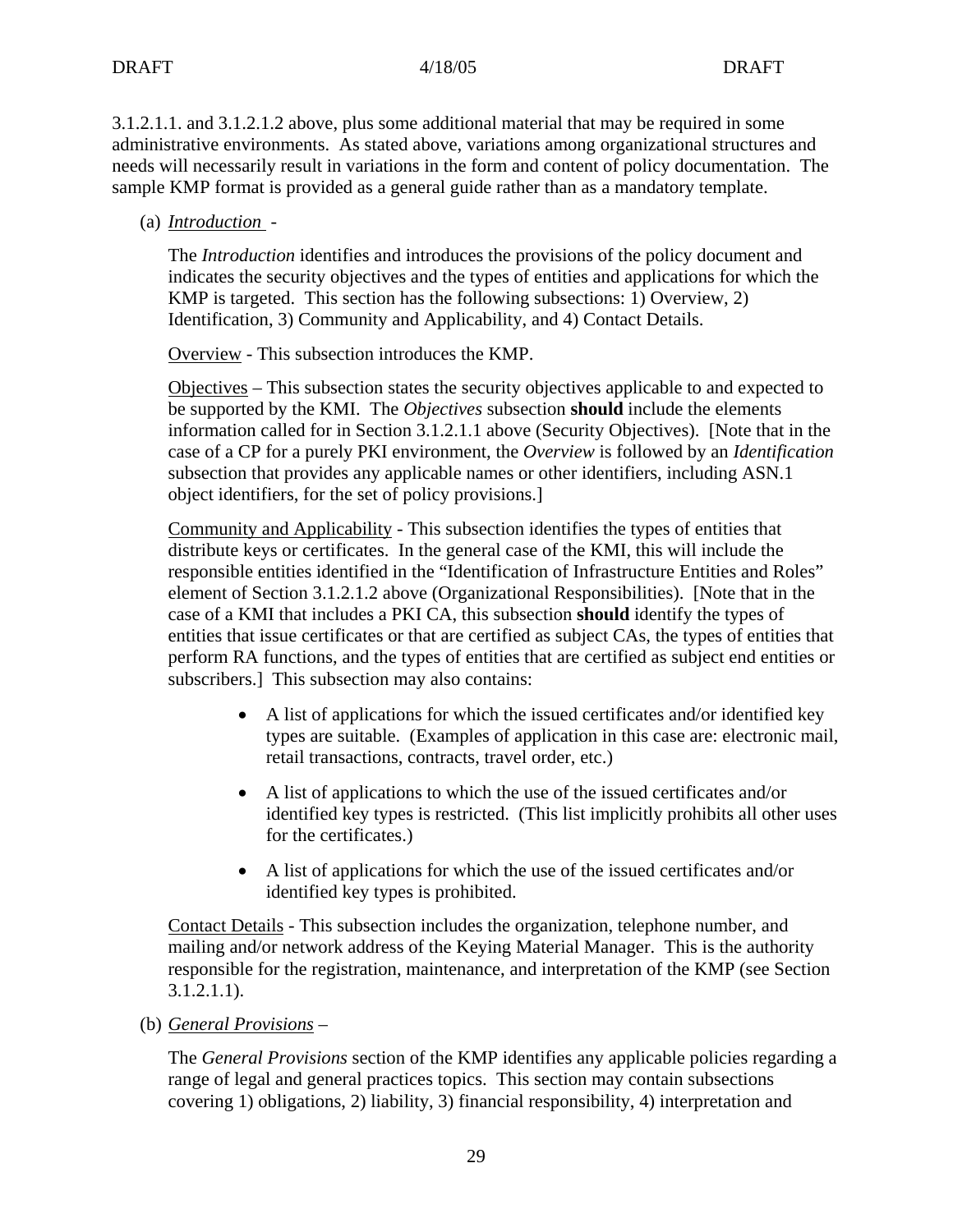$\overline{a}$ 

enforcement, 5) fees, 6) publication and repositories, 7) compliance audit, 8) confidentiality, and 9) intellectual property rights. Each subcomponent may need to separately state the provisions applying to each KMI entity type (e.g., central oversight authority, key processing facility, service agent, client node, PKI CA, PKI repository, PKI RA, PKI subscriber, and/or PKI relying party<sup>7</sup>).

Obligations - This subsection contains, for each entity type, any applicable policies regarding the entity's obligations to other entities. Such provisions may include: 1) Keying Material Manager and/or Central Oversight Authority obligations, 2) Key Processing Facility obligations, 3) Service Agent obligations, 4) CA and/or RA obligations (PKI), 4) User obligations (including Client Nodes and PKI subscribers and relying parties), and 5) Keying Material Repository obligations.

Liability - This subsection contains, for each entity type, any applicable policies regarding the apportionment of liability (e.g., warranties and limitations on warranties, kinds of damages covered and disclaimers, loss limitations per certificate or per transaction, and other exclusions like acts of God).

Financial Responsibility - This subsection contains, for key and/or certificate providers (e.g., key processing facilities, key distribution or translation centers, PKI CAs, key or certificate repositories, PKI RAs), any applicable policies regarding financial responsibilities, such as 1) the indemnification of KMI provider entity relying parties, 2) fiduciary relationships (or lack thereof) among the various entities; and 3) administrative processes (e.g., accounting, audit).

Interpretation and Enforcement - This subsection contains any applicable policies regarding the interpretation and enforcement of the KMP or KMPS, addressing such topics as 1) governing law; 2) the severability of provisions, survival, merger, and notice; and 3) dispute resolution procedures.

Fees - This subsection contains any applicable policies regarding interagency reimbursement or fees charged by key variable and/or certificate providers (e.g., reimbursement for key center management, certificate issuance or renewal fees, a certificate access fee, revocation or status information access fee, reimbursement for information desk services, fees for other services such as policy information, refund policy).

Publication and Repositories - This subsection contains any applicable policies regarding 1) a key and/or certificate source's obligations to publish information regarding its practices, its products (e.g., keys, certificates), and the current status of such products;  $2$ ) the frequency of publication; 3) access control on published information (e.g., policies, practice statements, key variables, certificates, key variable and/or certificate status, CRLs, CKLs); and 4) requirements pertaining to the use of repositories operated by private sector CAs or by other independent parties.

<sup>&</sup>lt;sup>7</sup> Specific provisions regarding subscribers and relying parties are only applicable in the Liability and Obligations subcomponents.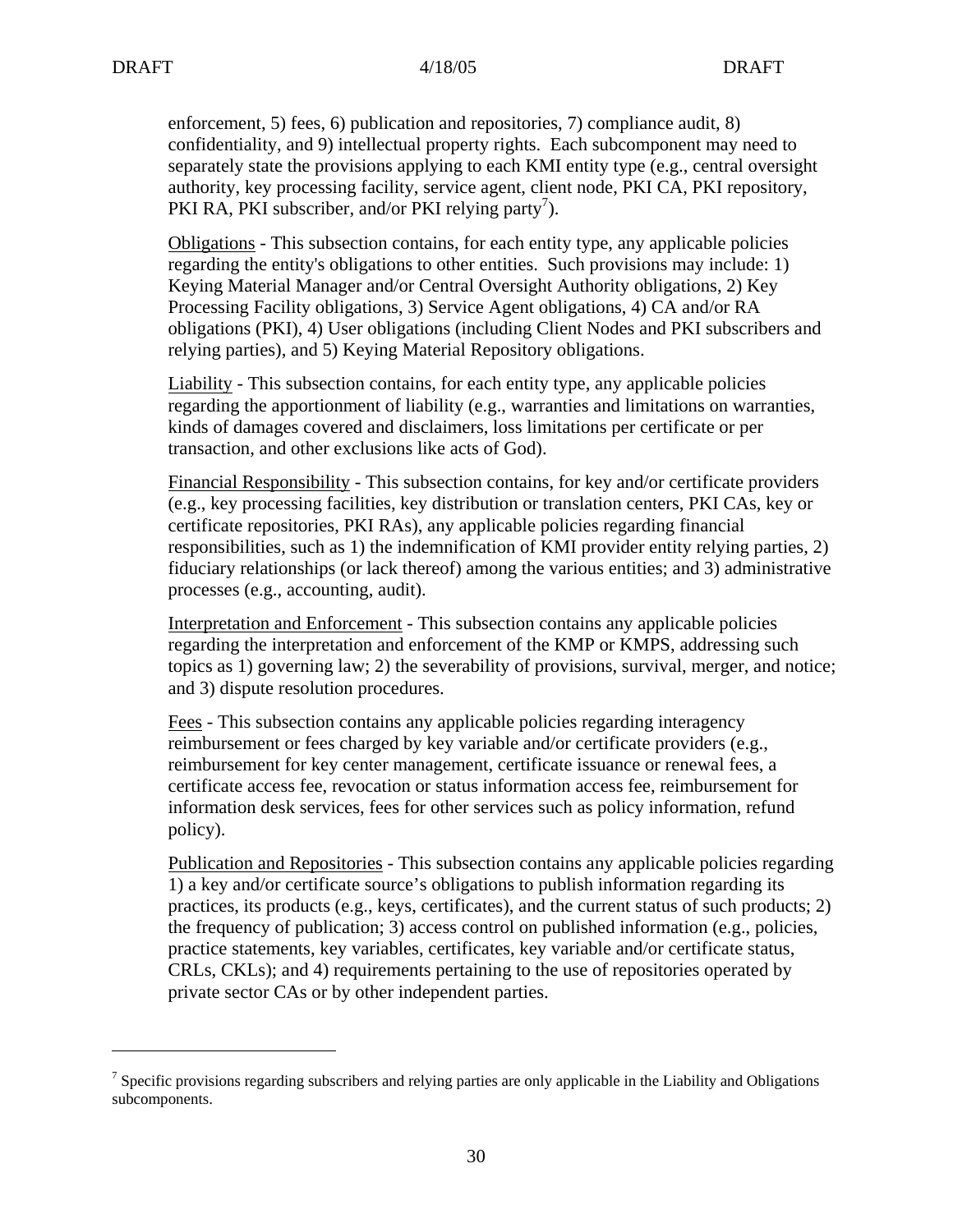Compliance Audit - This subsection addresses any high-level policies regarding 1) the frequency of compliance audit for KMI entities, 2) the identity/qualifications of the auditor, 3) the auditor's relationship to the entity being audited, 4) topics covered under the compliance audit<sup>8</sup>, 5) actions taken as a result of a deficiency found during compliance audit, 6) the dissemination of compliance audit results.

Confidentiality Policy - This subsection states policies regarding 1) the types of information that **must** be kept confidential by KMI entities, 2) the types of information that are not considered confidential, 3) the dissemination of reasons for revocation and suspension of certificates, 4) the release of information to law enforcement officials, 5) information that can be revealed as part of civil discovery, 6) the disclosure of keys or certificates by KMI entities at subscriber/user request; and 7) any other circumstances under which confidential information may be disclosed.

Intellectual Property Rights - This subsection addresses policies concerning the ownership rights of certificates, practice/policy specifications, names, and keys.

(c) *Identification and Authentication* –

The *Identification and Authentication* section describes circumstances and identifies any applicable regulatory authority and guidelines regarding the authentication of a certificate applicant or key variable requestor prior to the issuing of  $key(s)$  or certificate(s) by a keying material source. This section also includes policies regarding the authentication of parties requesting re-key or revocation. Where applicable, this section also addresses PKI naming practices, including name ownership recognition and name dispute resolution. This section of the KMP has the following subsections:

- Initial Registration,
- Routine Re-key,
- Re-key After Revocation, and
- Revocation Request.

## (d) *Operational Requirements* –

The *Operational Requirements* section specifies policies regarding the imposition of requirements on KMI entities with respect to various operational activities. This section may address the following topics:

- Request for shared key variable relationship/Certificate application,
- Initial issuance of key encrypting keys and/or Certificate issuance,
- Acceptance of key variables and Certificates,
- Key and/or Certificate suspension and revocation,

 $\overline{a}$ 

<sup>&</sup>lt;sup>8</sup> May be by reference to audit guidelines documents.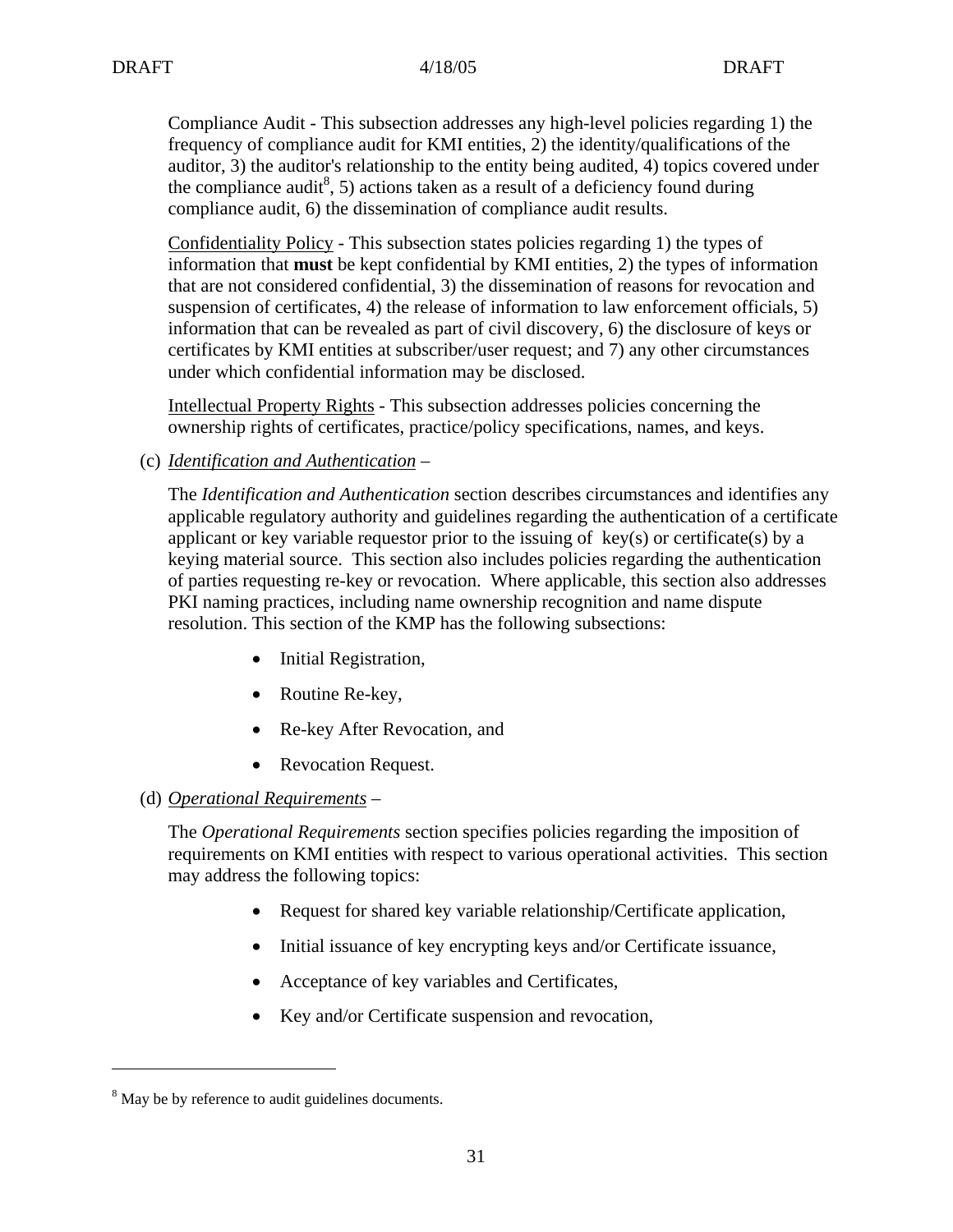- Security audit requirements,
- Records archiving,
- Key changeover (including re-keying, updating, re-derivation),
- Compromise and disaster recovery, and
- Key Center and/or CA Termination.

Within each topic, separate consideration may need to be given to each KMI entity class. (e) *Physical, Procedural, and Personnel Security Controls* –

This section states policies regarding non-technical security controls (i.e., physical, procedural, and personnel controls) used by KMI components to securely perform 1) key generation, 2) subject authentication, 3) key establishment/transfer and/or certificate issuance, 4) key and/or certificate revocation, 5) audit, and 6) archiving. This section may also establish policies for non-technical security controls for specific types of KMI entities. The policies regarding non-technical security controls for the various KMI entities may be the same as, similar to, or very different from each other. Non-technical security controls are critical to trusting the certificates and keys, since a lack of security may compromise key or certificate management operations (e.g., resulting in the creation of certificates or CRLs with erroneous information or the compromise of the CA private key). This section consists of three subsections: Physical Security Controls, Procedural Controls, and Personnel Security Controls. Within each subsection, separate consideration is given to each KMI entity.

Physical Access Controls - Physical access controls protect KMI components from unauthorized access and environmental threats. This section **should** address the following topics:

- Policies requiring physical access controls to restrict the entry and exit of personnel (e.g., from the room housing a key generation device or CA);
- Policies requiring environmental controls (e.g., uninterruptible power supplies, fire extinguishers, and drainage systems) to protect against utility failures, fires, and plumbing leaks;
- Policies requiring offsite backup to ensure that backups are available to reconstruct the key KMI components if other physical controls fail;
- Policies requiring conformance to specific standards and/or guidelines specifying site location and construction techniques to guard against structural collapse from storms or bombs; and
- Policies regarding conformance to specified waste disposal standards and guidelines necessary to restrict unauthorized access to trash that might contain sensitive information.

Procedural Controls - In the Procedural Controls subsection, policies regarding requirements for recognizing and assigning responsibilities for trusted roles **should** be stated. Policies regarding identification and authentication requirements for each role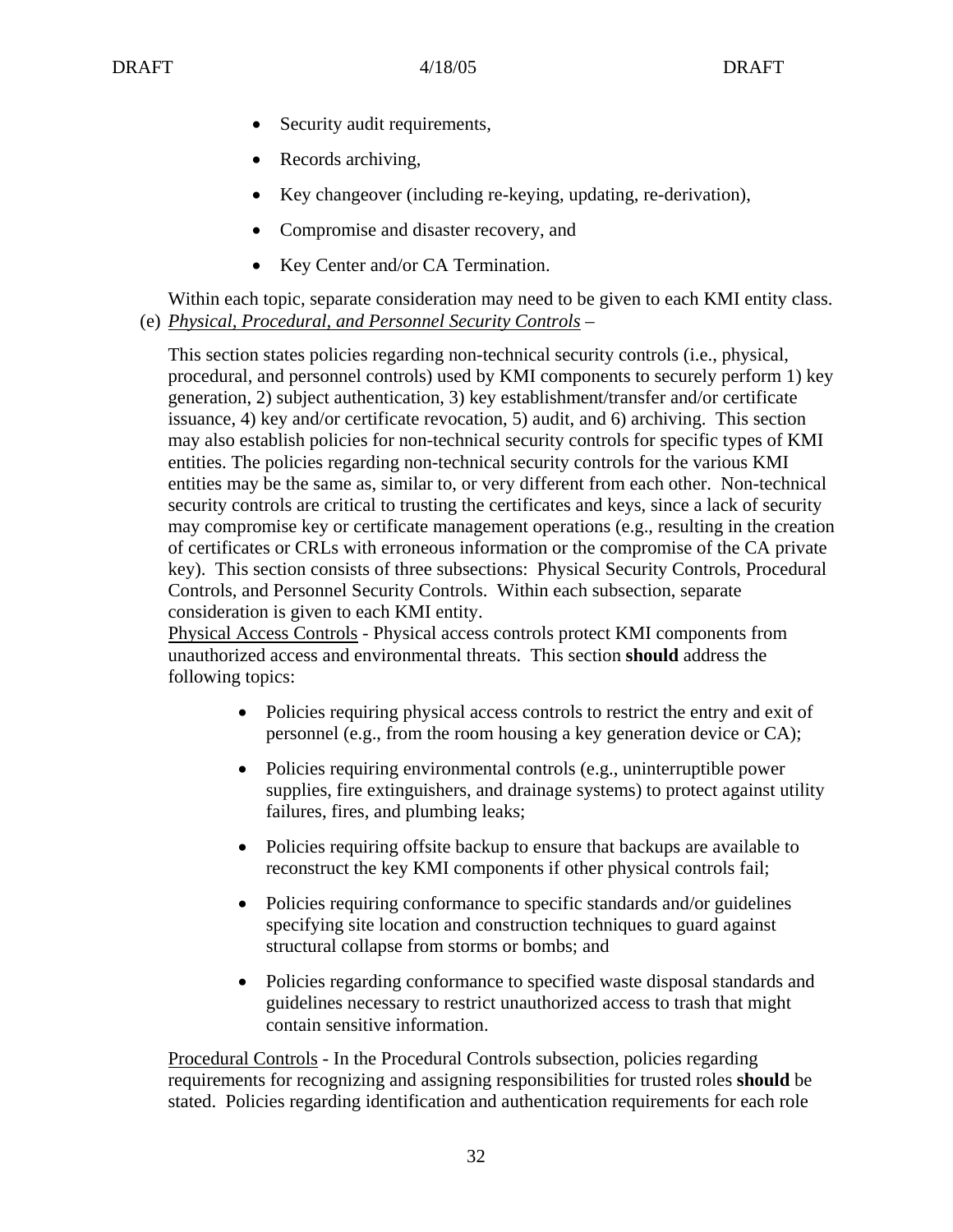may also be stated. Requirements **should** be stated requiring the establishment of procedural controls that are designed to enforce the concepts of least privilege and separation of duties. A single individual **should not** be able to generate a new CA key pair. Policies requiring regular audit trail reviews **should** be stated. Individuals who authorize the issuance of certificates for key encrypting keys to a subject **should not** be solely relied upon to verify the subject's identity.

Personnel Security Controls – This subsection states policies requiring 1) background checks and clearance procedures for the personnel having access to security-relevant KMI facilities and processes, 2) training for each role; 3) job rotation among various roles; 4) the sanctions against personnel for unauthorized actions, unauthorized use of authority, and unauthorized use of entity systems; 5) controls on contracting personnel; and 6) the security, maintenance, and operating instruction documentation to be supplied to KMI personnel.

(f) *Technical Security Controls* –

The *Technical Security Controls* section of the KMP states policies requiring that security measures be taken by KMP key and/or certificate production, registration, and distribution entities to protect cryptographic keys and activation data (e.g., PINs, passwords, or manually-held key shares). This section may also require the imposition of constraints on key/certificate repositories and user entities to protect their cryptographic keys and critical security parameters. This section also may require that other technical security controls be used by the issuing CA to securely perform the functions of key generation, user authentication, certificate registration, certificate revocation, audit, and archiving. Technical controls include both life-cycle security controls (including software development environment security, trusted software development methodology) and operational security controls.

This section **should** address the following considerations:

- Key Generation and Installation (e.g., key sizes, secret and/or private key protection, public key distribution integrity protection, quality control);
- Secret and/or Private Key Protection (e.g., FIPS 140-2 compliance, backup, archiving, entry techniques, activation/deactivation, destruction);
- Other Aspects of Key Management (e.g., archiving, periods of use, tamper protection of archives);
- Activation Data (e.g., protection employed throughout the life cycle);
- Computer Security Controls (e.g., Common Criteria rating/profile requirements);
- Life-Cycle Security Controls (e.g., system development and security management controls);
- Network Security Controls (e.g., the use of firewalls); and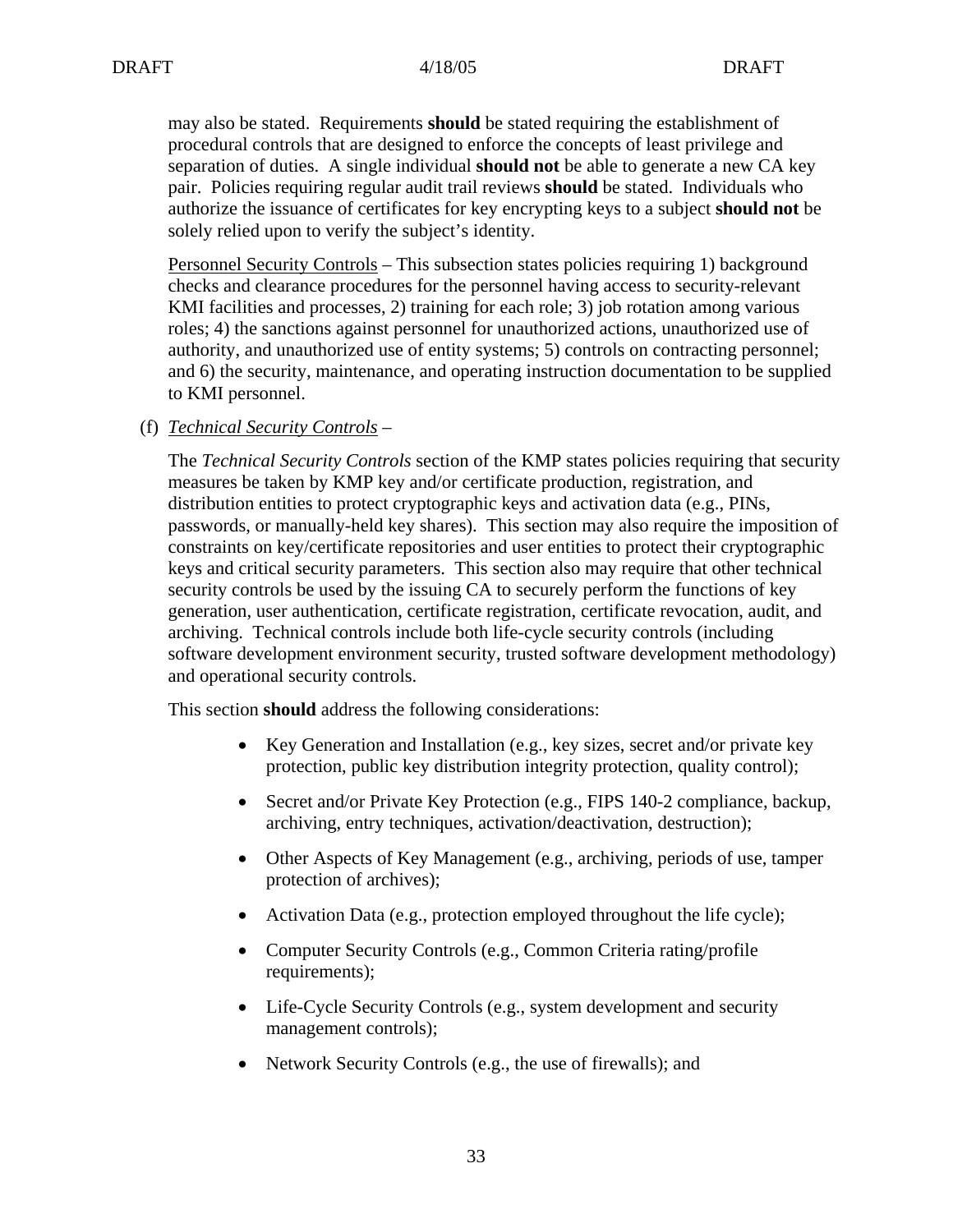- Cryptographic Module Engineering Controls (e.g., module boundaries, FIPS 140-2 compliance).
- (g) *Cryptographic Key, Message Interchange, and/or Certificate Formats* –

This section is used to state policies specifying conformance to specific standards and/or guidelines regarding 1) key management architectures and/or protocols, 2) key management message formats, 3) certificate formats and/or 4) CRL/CKL formats.

(h) *Specification and Administration* –

The "Specification Administration" section of the policy document specifies what organization(s) has/have change control for the KMP, publication and notification procedures for new versions, and the KMPS approval procedures.[This sentence doesn't read right.]

## **3.1.3 Policy Enforcement**

In order to be effective, key management policies **must** be enforced, and policy implementation **should** be evaluated on a regular basis. Appendix D provides an evaluator's checklist for the documentation and practices that implement key management policies.

Of course, evaluation requirements will vary with the size and complexity of an organization's protected communications infrastructure. Each organization will need to determine its requirements based on the sensitivity of information being exchanged, the communications volume associated with sensitive or critical information and processes, personnel resources, the size and complexity of the organization or organizations supported, the variety and numbers of cryptographic devices and applications, the types of cryptographic devices and applications, and the scale and complexity of protected communications facilities.

# **3.2 Key Management Practices Statement (KMPS)**

The Key Management Practices Statement (KMPS) establishes a trust root for the KMI and specifies how key management procedures, and techniques are used to enforce the KMP. For example, a KMP might state that secret and private keys **must** be protected from unauthorized disclosure. The corresponding KMPS might then state that secret and private keys **must** be either encrypted or physically protected, and that it is the responsibility of the network systems administrator to ensure that the keys are properly safeguarded. (The KMPS would also identify and provide contact information for the network systems administrator.) Note that the practices information contained in a KMPS is more prescriptive and specific than policy material contained in a KMP, so it will be subject to more frequent change. Several KMPSs may implement a KMP for a single organization, one for each organizational key management domain (e.g., one for each of several CAs).

# **3.2.1 Alternative KMPS Formats**

As in the case of the policy documentation, the plans, practices, and/or procedures documents into which KMPSs are inserted will vary from organization to organization. In general, the nature and complexity of the KMPS will vary with an organization's existing documentation requirements and the size and complexity of an organization's protected communications infrastructure. Each organization will need to determine its requirements based on the sensitivity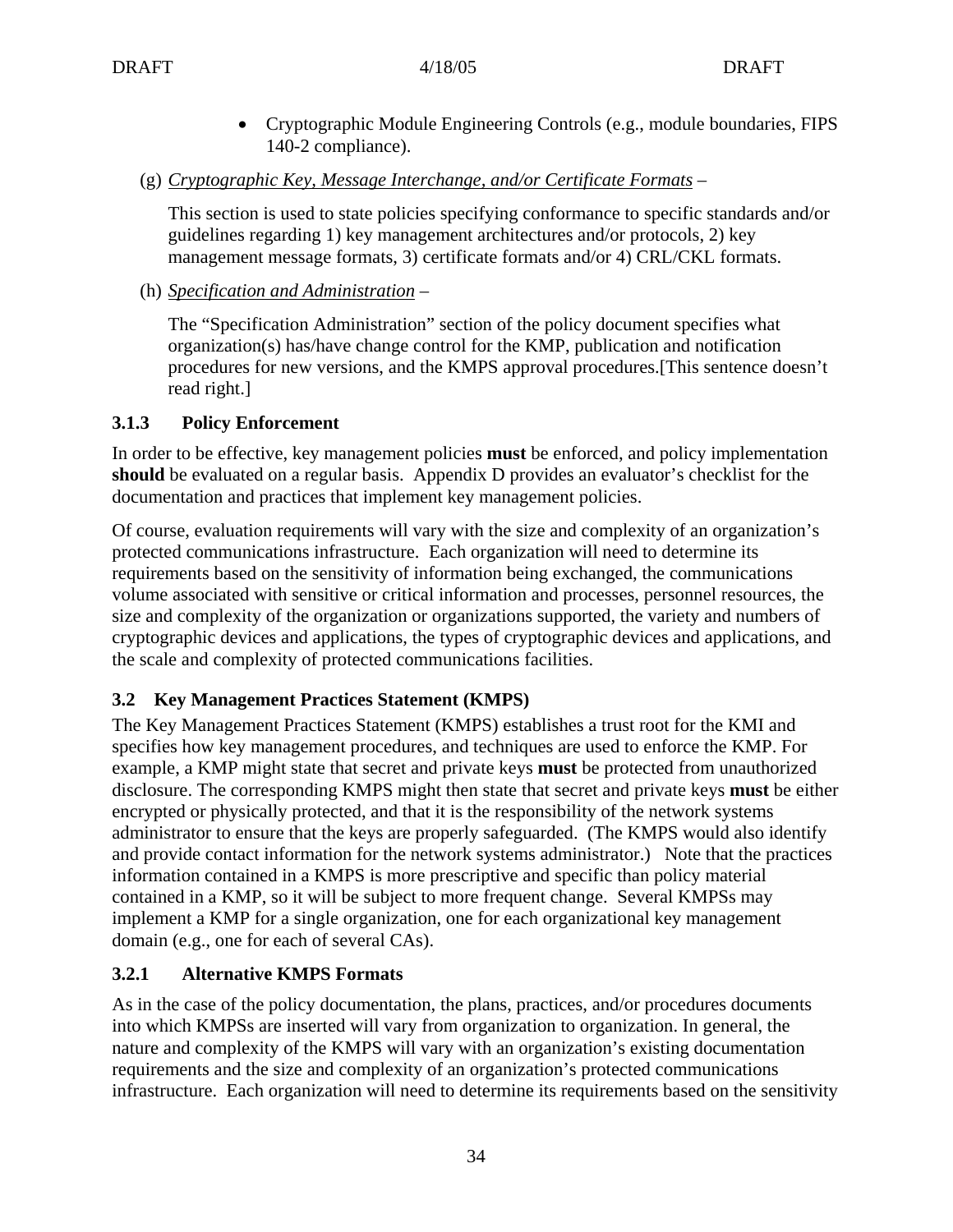of information being exchanged, the communications volume associated with sensitive or critical information and processes, personnel resources, the size and complexity of the organization or organizations supported, the variety and numbers of cryptographic devices and applications, types of cryptographic devices and applications, and the scale and complexity of protected communications facilities.

Each KMPS applies to a single KMI or a single domain of that KMI. . The KMPS may be considered the overall operations manual for the KMI. Specific portions of the KMPS may be extracted to form a KMI Operations Guide, a CA Operations Guide, a Service Agent Manual, a Key Distribution Center Manual, a Key Translation Center Manual, an RA Manual, a PKI Users Guide, or other role-specific documentation. Auditors and accreditors may use the KMPS to supplement the KMP during reviews of KMI operations.

# **3.2.1.1 Stand-Alone KMPS**

While it is recommended that organizations create stand-alone practices documents, the key management practices information may be included in pre-existing top-level organizational information systems security plans, information security practices, and or security procedures documents. A stand-alone KMPS may follow the general RFC 2527 format described for the KMP in Section 3.1.2.1.3 above (Sample KMP Format), or it may follow a proprietary format. If the general outline of the sample KMP format is followed, the authors of the KMP will need to keep in mind the basic differences in character between a KMP and a KMPS. While the KMP is a high-level document that describes a security policy for issuing certificates and maintaining certificate status information, the KMPS is a highly detailed document that describes how a KMI implements a specific KMP. The KMPS identifies the KMP that it implements and specifies the mechanisms and procedures that are used to support the security policy. Where the KMP specifies organizational roles and states requirements for mechanisms and procedures, the KMPS identifies the specific individuals assigned to each role and describes the mechanisms and procedures in detail. [Note that descriptive material can sometimes be included by reference to other procedures, guidelines, and/or standards documents.] The KMPS **should** include sufficient operational detail to demonstrate that the KMP can be satisfied by this combination of mechanisms and procedures.

# **3.2.1.2 Certification Practices Statement**

1

A Certification Practices Statement (CPS) is a PKI-specific document. In a purely PKI environment, the RFC 2527-specified CPS may serve as the KMPS for a CA. In such cases, the CPS will follow the RFC 2527 format summarized in Appendix C

# **3.2.1.3 Information Technology System Security Plans**

In the cases of organizations required by OMB Circular A-130 to develop security plans for their major applications and general support systems, the use of the formats offered in "Information Technology Systems Security Plans" (Section 4 below) may prove most efficient.<sup>9</sup> In any event, key management information **should** be incorporated into information technology system security plans. Appendix E suggests key management inserts for Security Plan Templates.

<sup>&</sup>lt;sup>9</sup> Note also that SP-800-37 also requires Information Technology Security Plans as part of C&A documentation.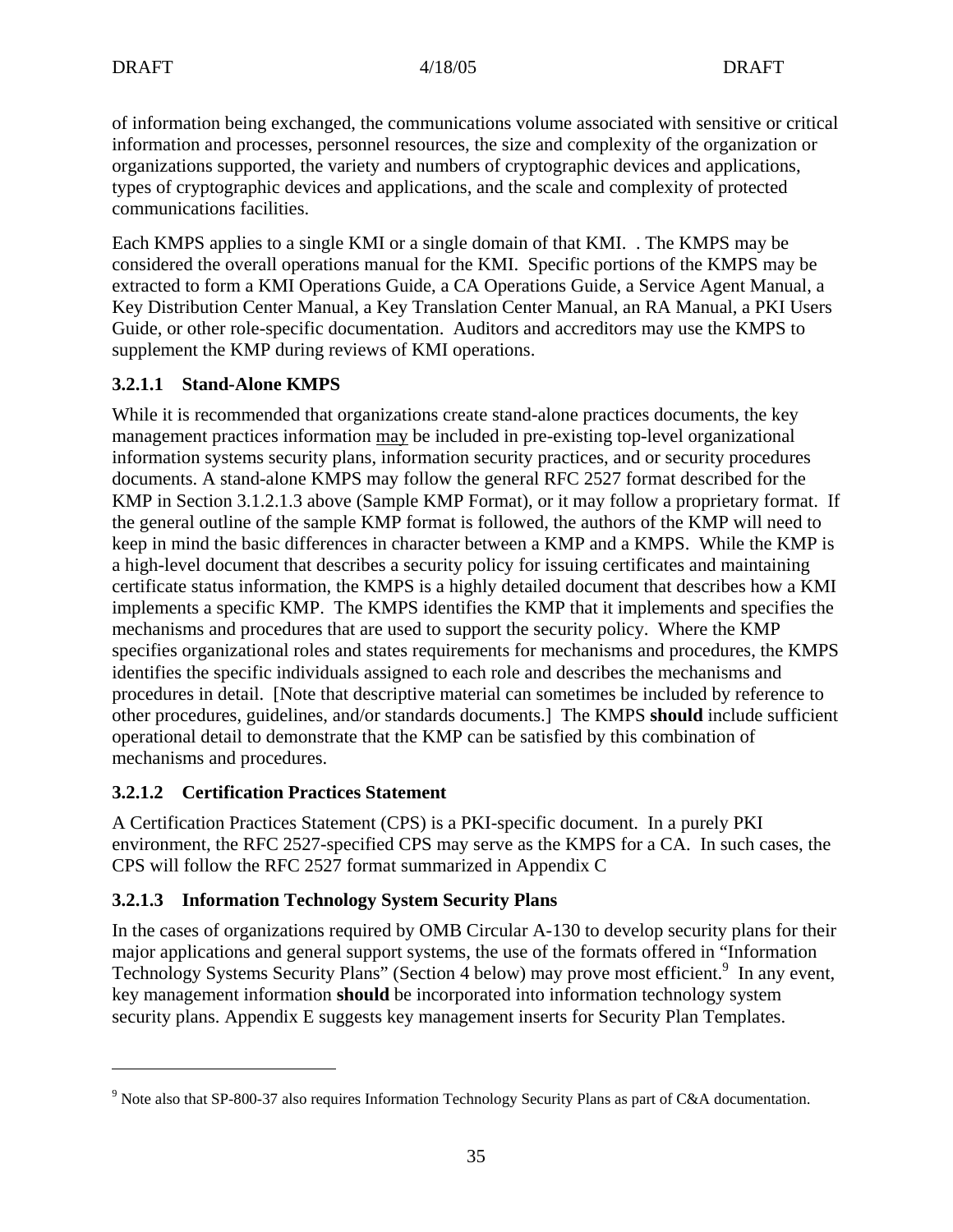# **3.2.2 Common KMPS Content**

Regardless of the KMPS format employed, the document needs to include a minimum set of information. This subsection identifies the kinds of information that **should** be included in all KMPSs.

# **3.2.2.1 Association of KMPS with the KMP**

The KMPS **should** identify the KMI to which it applies and the KMP that its content implements.

# **3.2.2.2 Identification of Responsible Entities and Contact Information**

The KMPS **should** identify the organizational entities that perform the various functions identified in the Organizational Responsibilities section (Section 3.1.2.1.2). The individuals assigned to perform each key management role **should** be identified. Contact information **should** include the name, organization, business address, telephone number, and electronic mail address **should** be included.

# **3.2.2.3 Key Generation or Acquisition**

The KMPS **should** prescribe key generation and acquisition functions. The functions described will normally include those identified for the *service agent*, or its equivalent, as described in the KMI discussion (Section 2.1.2). Key generation and/or acquisition **should** be accomplished in accordance with the guidelines contained in the key establishment section of this guideline (Part 1, Section 4.2.5). The scope of key acquisition includes out of band procedures for acquiring keying material (e.g., initial key encrypting keys for communication with key centers and service agents). The KMPS generally identifies:

- Any management organization, roles, and responsibilities associated with key generation and/or acquisition,
- Any standards and guidelines governing key generation/acquisition facilities and processes, and
- Any documents required for authorization, implementation, and accounting functions.

For organizations that employ public key cryptography, the KMPS **should** identify the certificate issuance elements of the CA (and its hardware, software, and human/organizational components as appropriate), as well as registration entities. Operating procedures and quality control procedures for key generation and/or acceptance of acquired keying material may appear either in the KMPS or in separate documents referenced by the KMPS. Documentation of the key generation process **should** also be included in order to establish a chain of evidence to support establishment of a trust root.

# **3.2.2.4 Key Agreement**

Key agreement, as defined in Part 1, Section 2.2.2.5, involves participation by more than one entity in the creation of shared keying material. Public key techniques are normally employed to accomplish key agreement. KMPSs may prescribe the organizational authority and procedures for authorizing and implementing key agreement between or among partner organizations.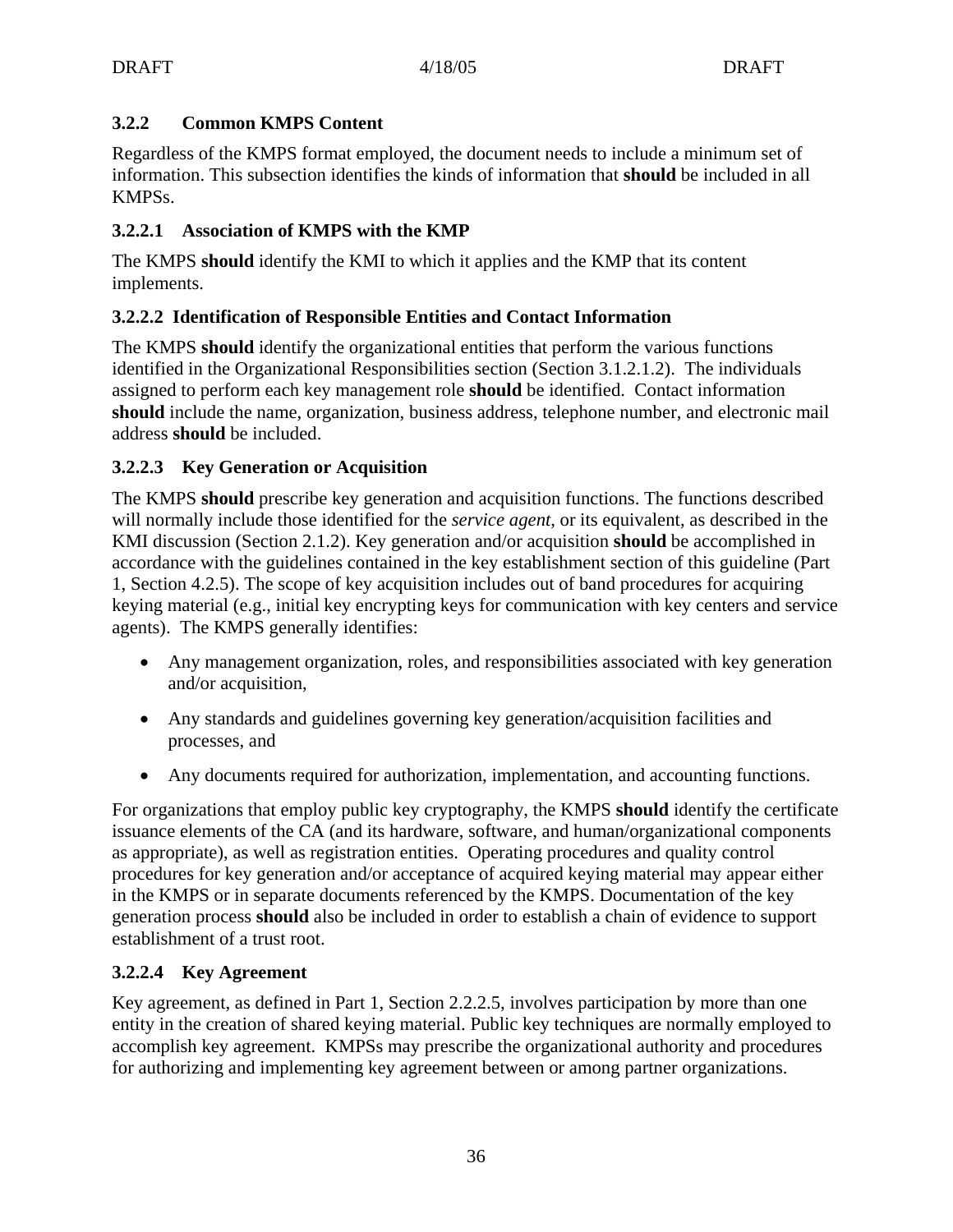Within the context of a KMI, key agreement will commonly be implemented by *client nodes*, using agreement keys received from *key processing facilities*.

## **3.2.2.5 Cross Certification Agreements**

Organizations having distinct public key certification hierarchies or meshes, but requiring secure communications between their domains may agree to cross certify the certificates issued by each organization. KMPSs may prescribe the organizational authority and procedures for authorizing and implementing the cross certification of keying material between or among partner organizations. Within the context of the KMI, any authorization for cross certification **should** come from the central oversight authority or its organizational equivalent. Cross certification will normally be implemented in the key processing facility or its equivalent.

# **3.2.2.6 Key Distribution and Revocation Structures**

The KMPS **should** prescribe the organizational authority and procedures for the design and management of the organizational structure and information flow necessary to meet the organization's key distribution, agreement, and revocation requirements. The KMPS **should** include or reference guidelines for maintaining the continuity of operations and maintaining both the assurance and integrity of the revocation process. The KMPS **should** include guidelines for the emergency replacement of keys, compromise lists, and revocation lists as well as timely and the reliable routine dissemination of keying material. Both the initial establishment and subsequent changes to key distribution and revocation trees **should** be authorized by the central oversight authority and implemented by the key processing facility (or their equivalents) as described in the KMI discussion (Section 2.1.2). Additionally, prescription of audit and control of the distribution process is necessary in order to maintain confidence in the integrity of the trust root.

### **3.2.2.7 Establishment of Cryptoperiods**

The KMPS **should** prescribe cryptoperiods for the keying material employed by an organization. Cryptoperiods **should** be approved by the central oversight authority, or its organizational equivalent, and **should** be implemented by the key processing facility and client nodes (or their equivalents), as described in the KMI discussion (Section 2.1.2). Guidelines for establishing cryptoperiods are provided in Section 8.2 of Part 1.

# **3.2.2.8 Tracking of and Accounting for Keying Material**

The KMPS **should** prescribe the organizational authority and procedures for any distribution of, local creation of, and accounting for keying material required at each phase of the key management lifecycle (Part 1, Section 7). General accountability guidelines are provided in Part 1, Section 8.5. Responsibilities and procedures **should** be identified for central oversight authority, key processing facility, service agent, and client node entities of the KMI (or their equivalents). Any relevant accounting forms and database structures **should** be specified as required for:

- Keying material requests,
- Keying production authorization,
- The authorization of the distribution of specific material to specific organizational destinations for use in specific devices,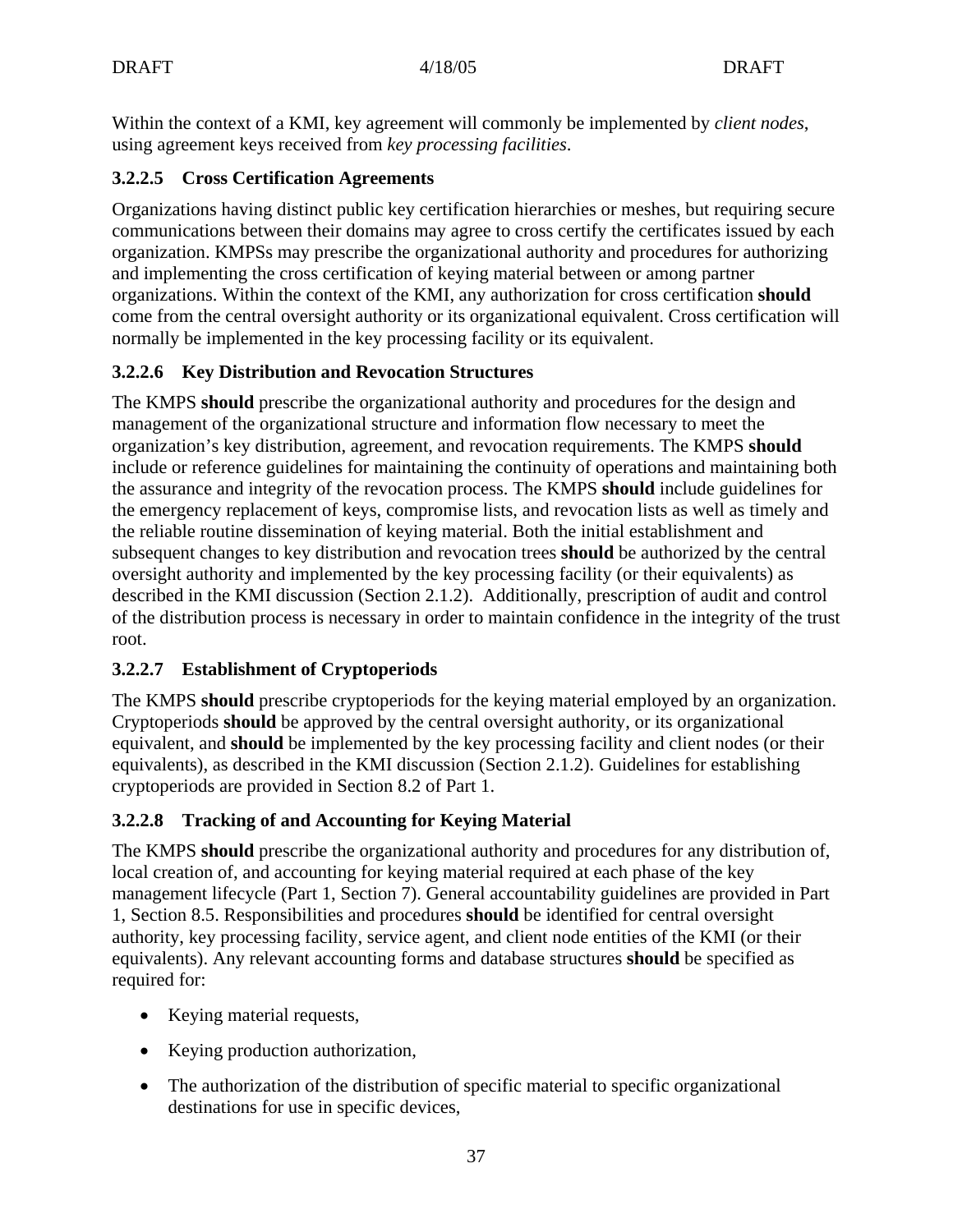- Physical or electronic distribution of keys or related cryptographic materials,
- Receipts for keys or related cryptographic material,
- Reporting of the receipt of keys not accompanied by authorized transmittal information, and
- The destruction of keys or related cryptographic materials.

## **3.2.2.9 Protection of Keying Material**

The KMPS **should** prescribe the responsibilities, facilities, and procedures for the protection of secret and private keys and related cryptographic materials. Requirements **should** be specified for central oversight authority, key processing facility, service agent, and client node entities of the KMI (or their equivalents). General guidelines for the protection of keying material at different lifecycle stages (provided in Part 1, Section 7) **should** be included or referenced in the KMPS.

Note that where keys and key exchange security mechanisms are integral to a FIPS 140-2 compliant cryptographic device or application, reference to FIPS 140-2 and any local physical security procedures may provide an adequate specification of protection practices.

# **3.2.2.10 Emergency and Routine Revocation of Keying Material**

The KMPS **should** prescribe the roles, responsibilities, and procedures for the emergency and routine revocation of keying material. The KMPS **should** prescribe the roles, procedures, and protocols employed at the key processing facility for the generation of CRLs and CKLs for prematurely lost or destroyed certificates and keys or for compromised certificates and keys.

The KMPS **should** also specify the roles, procedures, and protocols employed by service agent and client node entities, or their organizational equivalents, for the timely and secure reporting of potential compromises. The KMPS should identify the key types for which revocation actions are necessary (e.g., not necessary for ephemeral keys). General guidelines for key revocation provided in Part 1, Section 7.3.5 **should** be included or referenced in the KMPS.

# **3.2.2.11 Auditing**

The KMPS **should** prescribe the roles, responsibilities, facilities, and procedures for the routine auditing of keying material and related records. The KMPS **should** also describe audit reporting requirements and procedures. Auditing is normally a function of the central oversight authority or its organizational equivalent. Note that audit requirements will depend on the sensitivity of the information (including what is to be audited, the frequency of audits, and the frequency of reviews of different elements of the audit log). Note also that audits will generally be conducted in facilities containing servers, rather than facilities containing only client nodes. Conditions and procedures **should** also be included for unscheduled audits that are triggered by the observed and/or suspected unauthorized production, loss, or compromise of keys or related cryptographic material. General audit guidelines are provided in Part 1, Section 8.6.

Note that where keys and key establishment security mechanisms are integral to a FIPS 140-2 compliant cryptographic device or application, and the keys are relatively short-term and are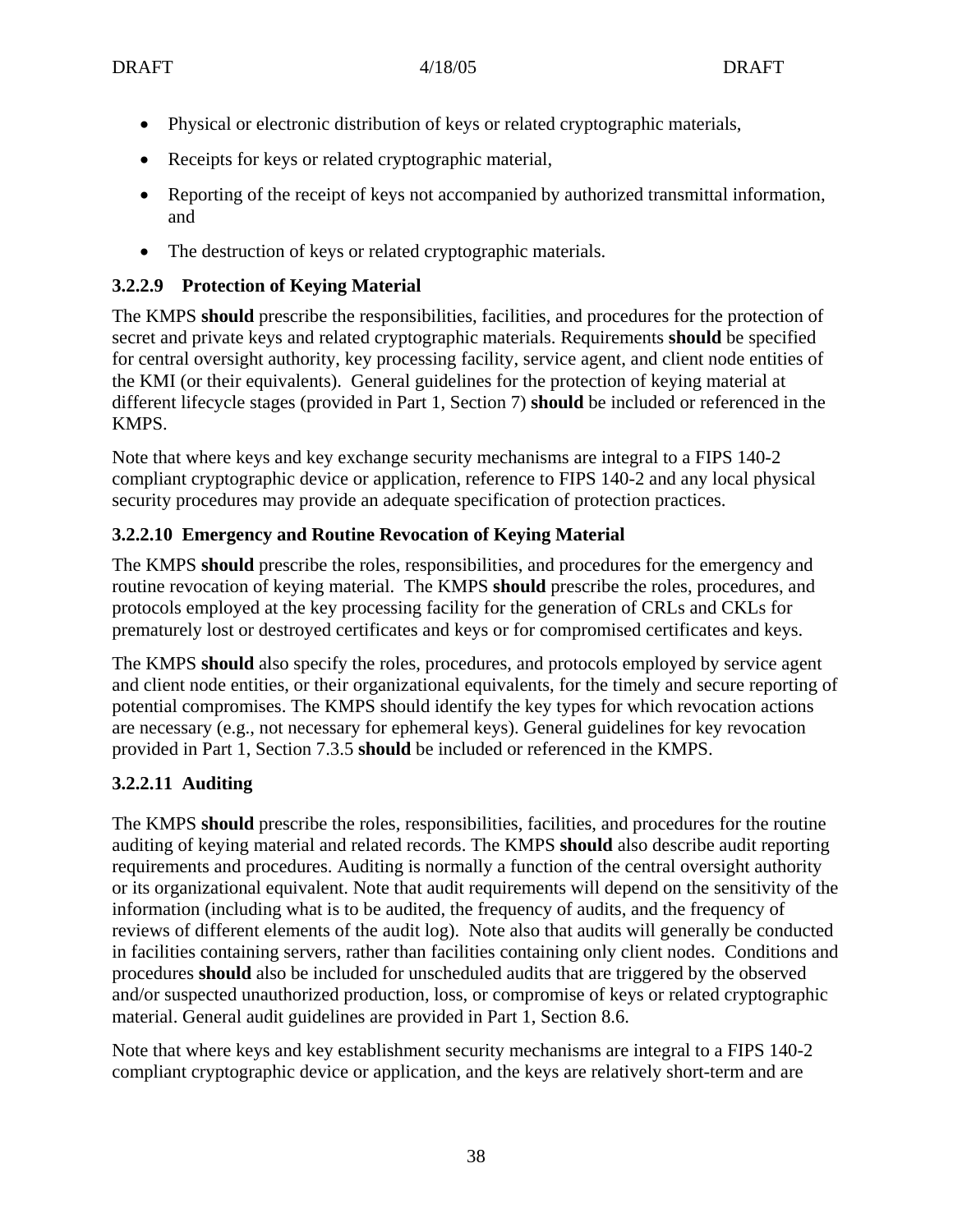employed for protection within a client node or between communicating pairs, it may not be practical or necessary to document or audit those keys.

## **3.2.2.12 Keying Material Destruction**

The KMPS **should** prescribe the roles, responsibilities, facilities, and procedures for any routine destruction of revoked or expired keys required at all KMI elements. Zeroization conditions and procedures may also be included. Part 1, Sections 7.3.4 and 7.4 include general guidelines that **should** be included or referenced in the KMPS. Note that the destruction of keying material is not accomplished until all copies are destroyed (including backups and archives).

## **3.2.2.13 Key Backup and Recovery**

*OMB Guidance to Federal Agencies on Data Availability and Encryption*, 26 November 2001, states that agencies **must** address information availability and assurance requirements through appropriate data recovery mechanisms such as cryptographic key recovery. The KMPS **should** prescribe, for each KMI element, any roles, responsibilities, facilities, and procedures necessary for all organizational elements to backup and recover critical data, with necessary integrity mechanisms intact, in the event of the loss of the operational copy of cryptographic keys under which the data is protected. Key backup and recovery is normally the responsibility of the central oversight authority, or its organizational equivalent, although mechanisms to support recovery are likely to be included in client node, service agent, and especially key processing facilities (or their organizational equivalents). Part 1, Sections 7.2.2.2 and 8.7.2 contain general key recovery guidelines that **should** be included in or referenced by the KMPS.

### **3.2.2.14 Compromise Recovery**

The KMPS **should** prescribe, for all KMI elements, any roles, responsibilities, facilities, and procedures required for recovery from compromise of cryptographic keying material at any phase in its lifecycle. Compromise recovery includes 1) the timely and secure notification of users of compromised keys that the compromise has occurred and 2) the timely and secure replacement of the compromised keys. Emergency key revocation and the generation and processing of CRLs and/or CKLs are elements of compromise recovery, but compromise recovery also includes:

- The recognition and reporting of the compromise,
- The identification and/or distribution of replacement keying material,
- Recording the compromise and compromise recovery actions (may use existing audit) mechanisms and procedures), and
- The destruction and/or de-registration of compromised keying material, as appropriate.

Part 1, Sections 7.3 and 8.4 of this guideline contain general guidelines regarding compromise recovery that **should** be included in or referenced by the KMPS.

### **3.2.2.15 Policy Violation Consequences**

The KMPS **should** prescribe any roles, responsibilities, and procedures required for establishing and carrying out disciplinary consequences for the willful or negligent mishandling of keying material. The consequences **should** be commensurate with the potential harm that the policy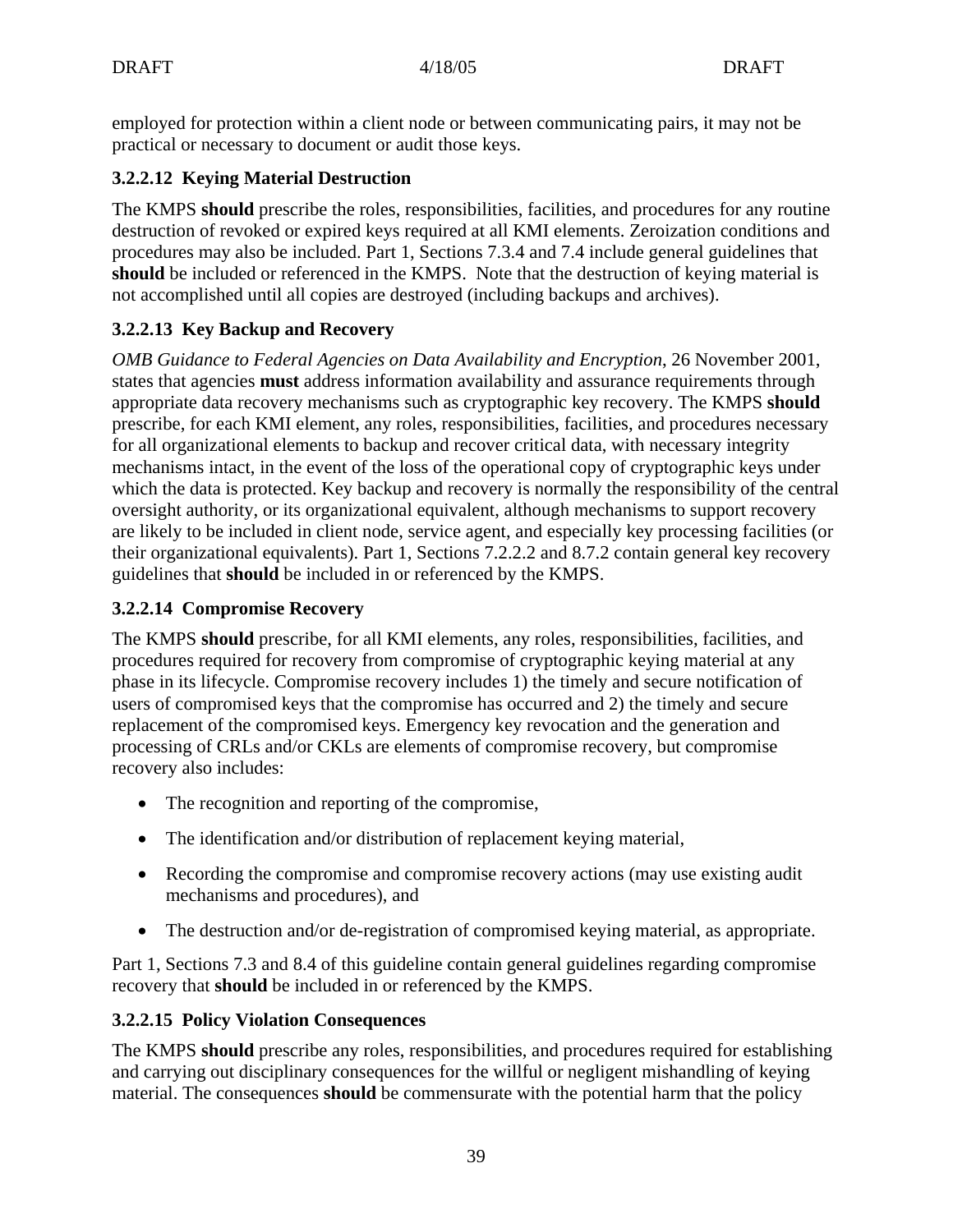violation can result in for the organization, its mission, and/or other affected organizations. While the procedures apply to all KMI elements, the responsibility for establishing and enforcing the procedures rests at the central oversight authority or its organizational equivalent. Consequences prescribed in a KMPS **must** be enforced if they are to be effective. Note also that it is necessary to correlate compromise records and the associated audit logs to disciplinary actions that are taken as a result of violations of policies or procedures.

### **3.2.2.16 Documentation**

The KMPS **should** prescribe any roles, responsibilities, and procedures required for the generation, approval, and maintenance of the KMPS. The generation, approval, and maintenance of KMPSs are normally the responsibilities of the central oversight authority or its organizational equivalent. The generation and maintenance of audit records are also normally responsibilities of the central oversight authority or its organizational equivalent. The generation and maintenance of registration, de-registration, revocation and compromise lists, and accounting documentation **should** be accomplished at the key processing facility(ies), service agent(s), and client nodes (or their organizational equivalents), as required by the KMPS.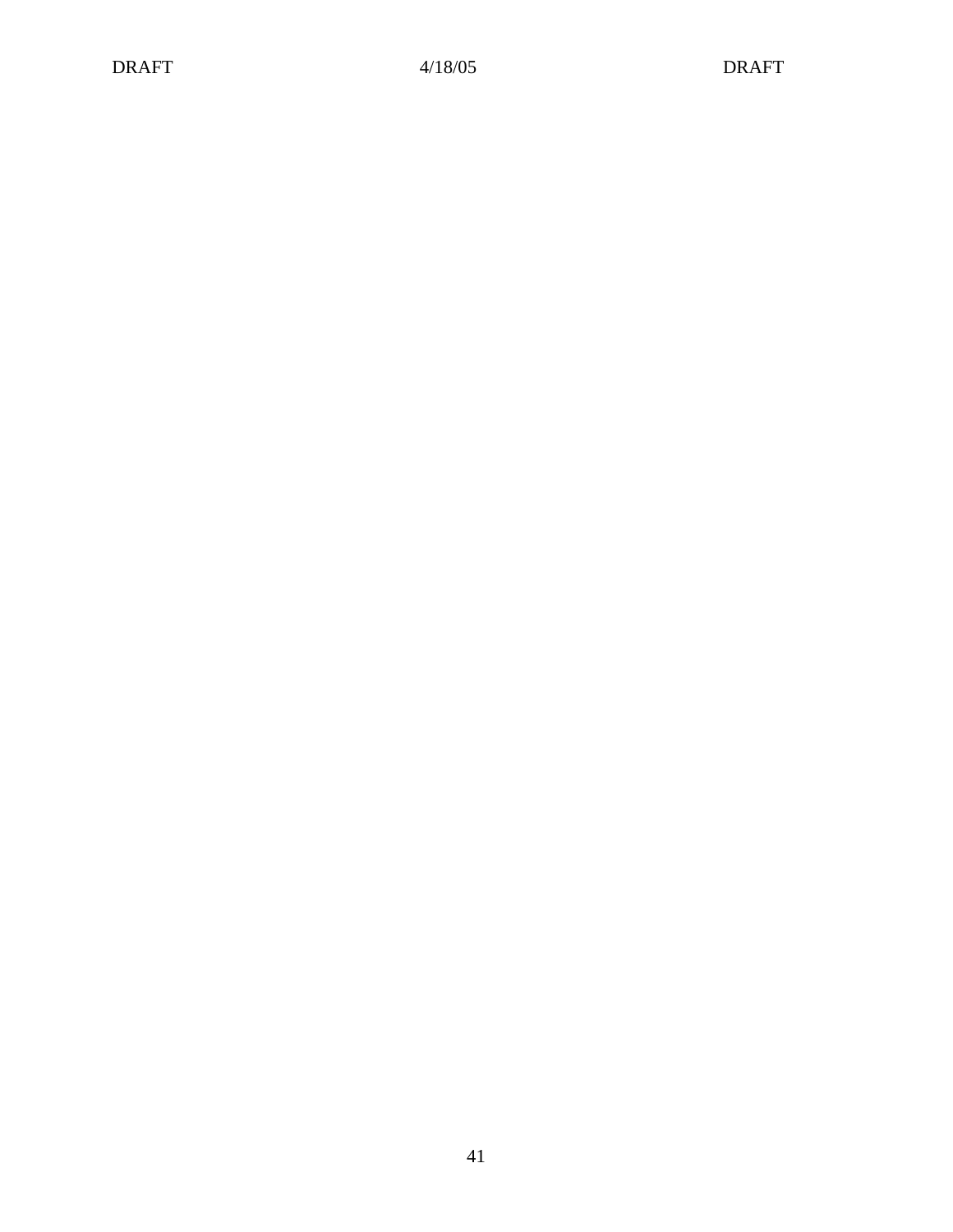# **4 Information Technology Systems Security Plans**

Information Technology Systems Security Plans are already required for general support systems and major applications by OMB Circular A-130. Key management information **should** be incorporated into the security plans for the Federal government's general support systems and major applications that employ cryptography.

NIST Special Publication 800-18, *Guide for Developing Security Plans for Information Technology Systems* [SP800-18], suggests content for these system security plans. Organizations that have already developed security plans in accordance with SP 800-18 can simply modify their plans to include key management. Key management-related additions to these plans are suggested below, and templates for general support systems and major applications security plans are provided with key management enhancements in Appendix E.

### **4.1 General Support System Security Plans**

As defined in [SP 800-18], general support systems are interconnected information resources that share a common direct management control and common functionality. General support systems normally include hardware, software, information, data applications, communications facilities, and people, and provide support for a variety of users and/or applications. Examples of general support systems include LANs, network backbones, data processing centers, tactical radio networks, and shared information processing service organizations. Most general support systems employ cryptography to support access control, authorization, information content integrity, and/or information confidentiality. Some systems employ cryptography for nonrepudiation or similar assurance purposes. The improper generation or handling of the keying material associated with cryptography endangers or eliminates the security services that the cryptography is employed to provide. According to [SP 800-18], security plans for general support systems **should** include system identification information (including system purpose, environment, and attributes), system management controls, system operational controls, and system technical controls.

### **4.2 Major Application Security Plans**

As defined in [SP 800-18], major applications are applications that require special management oversight because of the information they contain, process, or transmit; or because of their criticality to the organization's mission(s). These applications are systems that perform clearly defined functions for which there are readily identifiable security considerations and needs (e.g., an electronic funds transfer system). A major application may consist of many individual programs and hardware, software, and telecommunications components. These components can be a single software application, or combinations of hardware and software that are focused on supporting a specific mission-related function.

Many major applications employ cryptography to support access control, authorization, information content integrity, and/or information confidentiality. Some systems employ cryptography for non-repudiation or similar assurance purposes. As in the case of general support systems, the improper generation or handling of the keying material associated with cryptography endangers or eliminates the security services that the cryptography is employed to provide. According to [SP 800-18], security plans for major applications **should**, like those for general support systems, include system identification information (including system purpose,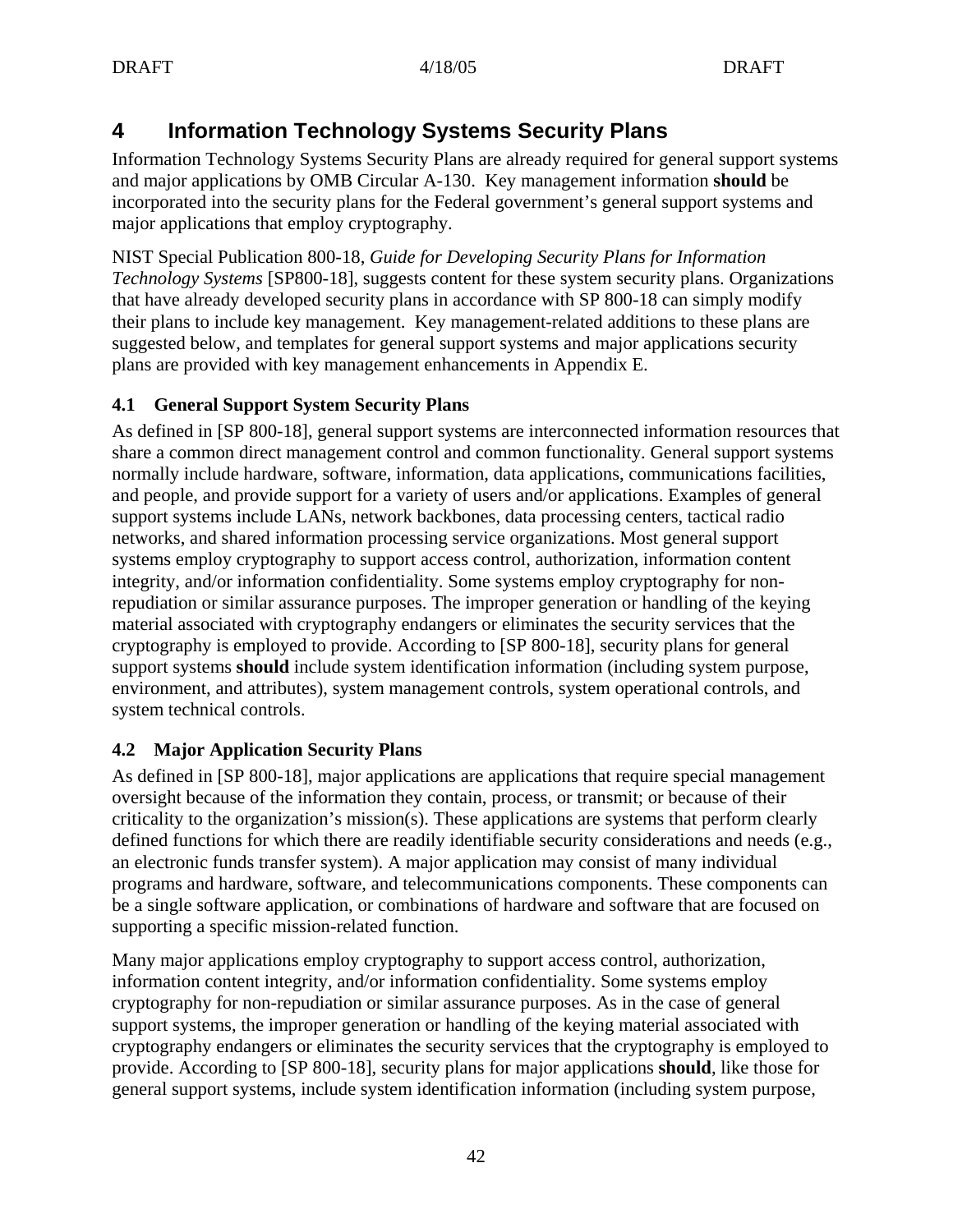environment, and attributes), system management controls, system operational controls, and system technical controls. Major applications can run on a general support system. In such cases, the major applications security plan **should** provide a reference in a Key Management Appendix to the appropriate general support system security plan. Otherwise, it is recommended that a Key Management Appendix be added to the plan. The content of a Key Management Appendix to the major applications security plan is identified in Section 4.3.

### **4.3 Key Management Additions to System Security Plans**

According to [SP 800-18], security plans for major applications and general support systems **should** include system identification information (including system purpose, environment, and attributes), system management controls, system operational controls, and system technical controls. It is recommended that a Key Management Appendix be added to any security plan that identifies key management roles and responsibilities for systems that employ cryptography. Additionally, the following key management-related information and controls **should** be included in the bodies of the system security plans.

- *System Identification*: System identification information **should** identify configurable information security mechanisms. This **should** include the identification of security hardware and software upon which the security of sensitive information will depend. The functions of the mechanisms **should** be related to the information security services to be provided (confidentiality, integrity, and availability). Configurable information security mechanisms **should** also include the identification of configuration requirements for each security mechanism (e.g., key variables, firewall protocol and access settings, operating system and access control lists). The sources and managers responsible for configuration variables **should** be identified.
- *Operational Controls*: Cryptographic and key management material **should** be added to the physical and environmental protection; production, input/output controls; contingency planning, and integrity controls subsections of the operational controls section:
	- Physical and Environmental Protection This subsection **should** identify any cryptographic mechanisms employed, together with any applicable implementation or environmental standards (e.g., FIPS 140-2).
	- Production, Input/Output Controls This subsection **should** specify key management procedures. The subsection entry may simply refer to a Key Management Appendix).
	- Contingency Planning This subsection **should** specify any key archiving and recovery procedures employed to support the recovery of encrypted files. This should include the location(s) of stored and archived cryptographic keys.
	- Cryptographic Integrity Controls This subsection **should** identify any digital signature or other cryptographic authentication or authorization mechanisms installed in the system. It **should** indicate whether or not digital signature and/or other integrity keying materials are validated (certification authority and completeness/correctness).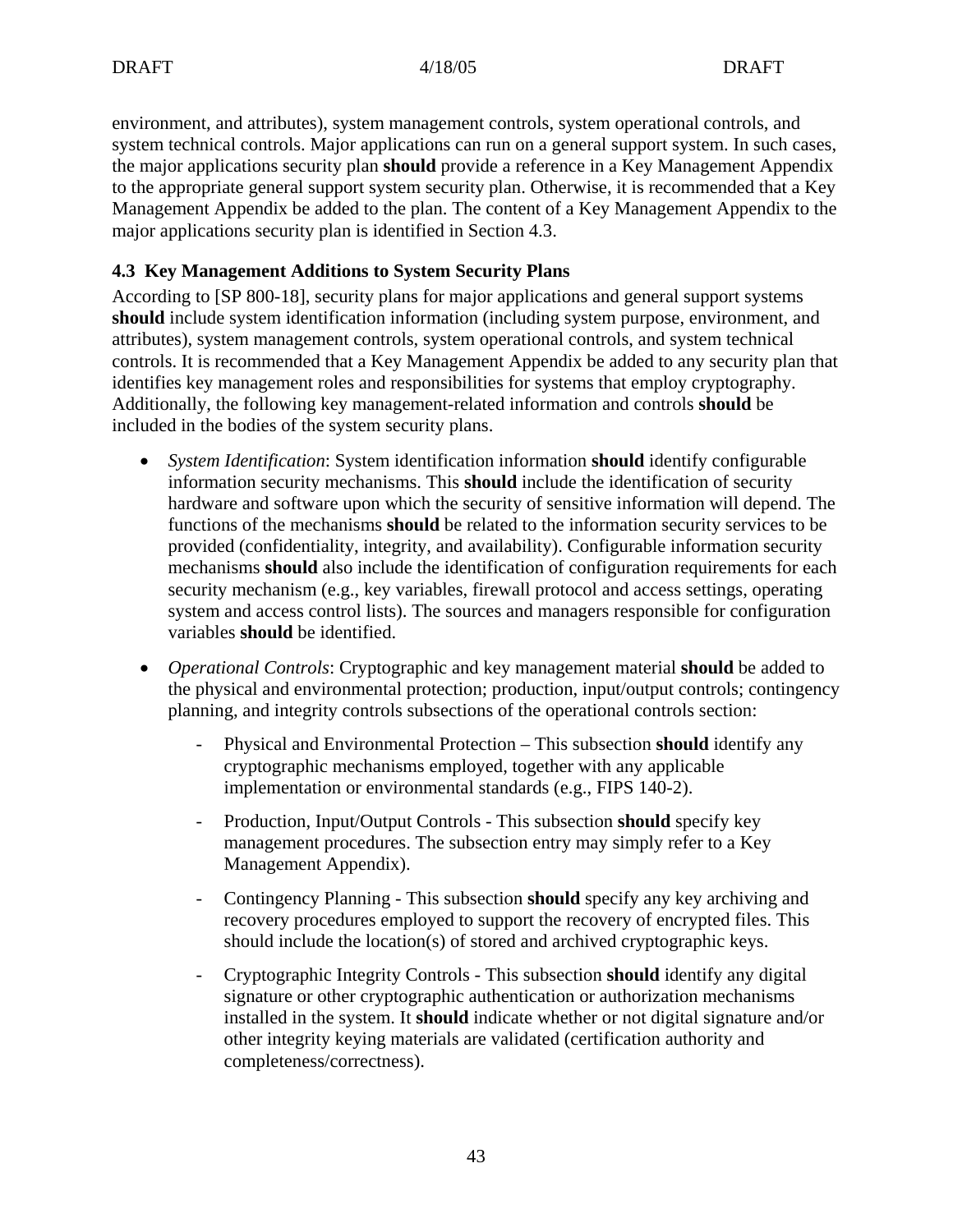- *Technical Controls*: The subsection of the plan that addresses logical access controls **should** describe any cryptographic mechanisms employed, the applicable standards for their implementation and operation, and key variable sources and guidelines (may refer to a Key Management Appendix).
- *Key Management Appendix*: It is recommended that a Key Management Appendix be added to the plan that identifies key management roles and responsibilities. Some organizations may have well-defined key management infrastructures and up-to-date and comprehensive key management policies and practices documents. In such cases, the appendix may simply reference the appropriate sections of the documents that define key management policies, practices and infrastructure. In any event, the following information **should** be included in a Key Management Appendix, either in detail or by reference.
	- Identification of the Keying Material Manager (The keying material manager **should** report directly to the organization's chief executive officer, chief operations executive, or chief information systems officer. The keying material manager is a key employee who **should** have the capabilities and trustworthiness that are commensurate with the responsibility for maintaining the authority and integrity of all formal electronic transactions, and the confidentiality of all information that is sufficiently sensitive to warrant cryptographic protection.)
	- Identification of the title, role, or individual on behalf of which an organization's Certification Authority (CA) signs certificates (where applicable where public key cryptography is employed). This **should** normally be either the keying material manager or his/her immediate superior.
	- Key Management Organization (Identification of the job titles, roles, and/or individuals responsible for the following functions:)
		- ♦ Key generation or acquisition;
		- ♦ Agreements with partner organizations regarding the cross-certification of keying material;
		- ♦ Design and management of the key distribution and revocation structure,
		- ♦ Establishment of cryptoperiods;
		- ♦ Distribution of and accounting for keying material;
		- ♦ Protection of secret and private keys and related materials;
		- ♦ Emergency and routine revocation of keying material;
		- ♦ Auditing of keying material and related records;
		- ♦ Destruction of revoked or expired keys;
		- ♦ Key recovery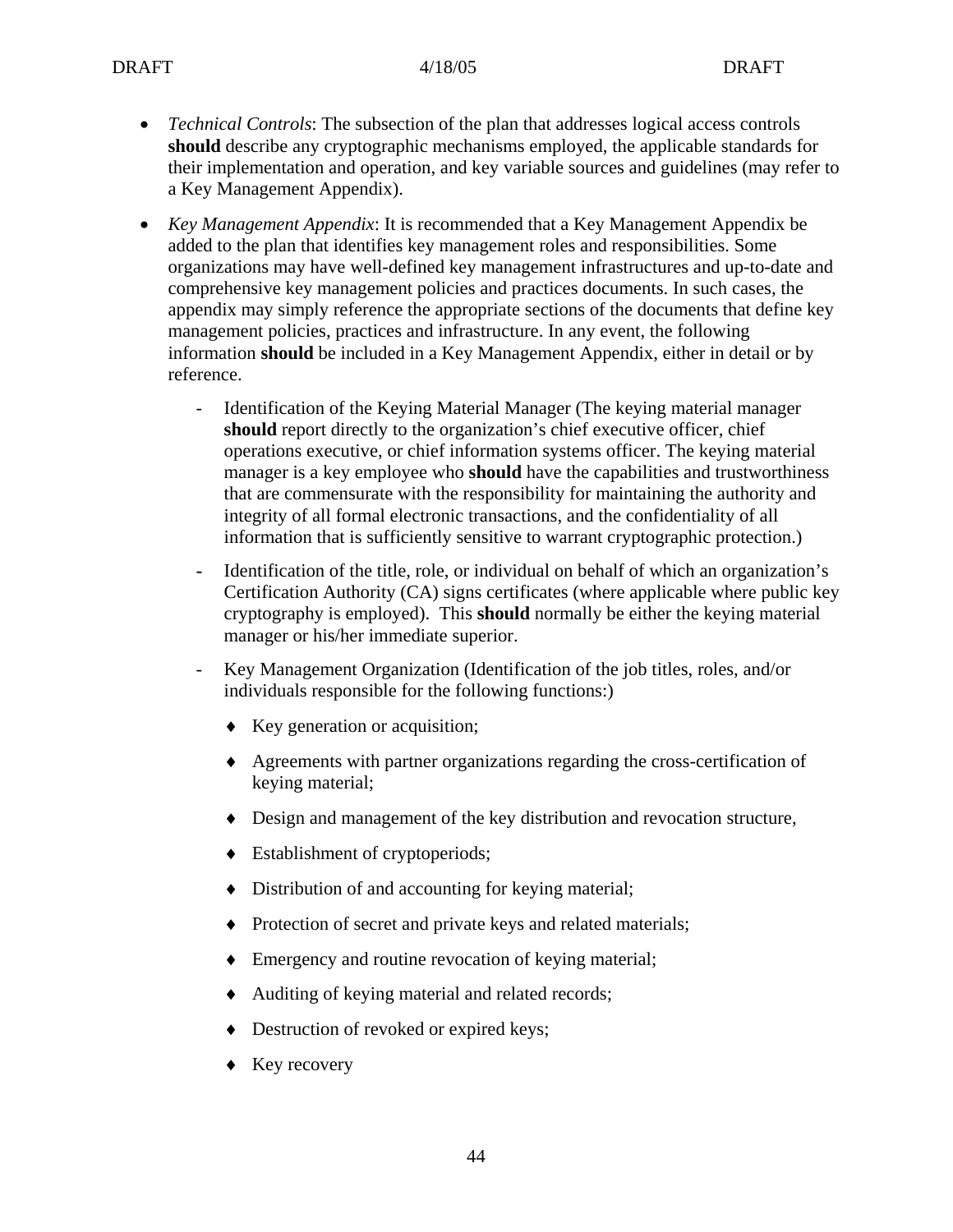- Key Management Structure (A description of the architecture for key certification, distribution and revocation within the organization. A description of the procedures for modifying the architecture and for establishing cryptoperiods.)
- Key Management Procedures
	- ♦ Key Generation (A brief description of the procedures to be followed for key generation. This section includes references to applicable standards and guidelines. Some procedures may be represented by reference. Note that not all organizations that employ cryptography will necessarily generate keying material.)
	- ♦ Key Acquisition (An identification of the source(s) of keying material. A description of the ordering procedures and examples of any forms employed in ordering keying material.)
	- ♦ Cross Certification Agreements (A description of the cross-certification procedures and examples of any forms that are employed in establishing and/or implementing cross-certification agreements.)
	- ♦ Distribution of and Accounting for Keying Material (A description of the procedures and forms associated with requests for keying material, the acknowledgement and disposition of the requests, the receipting for keying material, creating and maintaining keying material inventories, reporting the destruction of keying material, and reporting the acquisition or loss of keying material under exceptional circumstances.)
	- ♦ Emergency and Routine Revocation of Keying Material (A description of the rules and procedures for the revocation of keying material under both routine and exceptional circumstances (e.g., a notice of unauthorized access to operational keying material).)
	- ♦ Protection of Secret and Private Keys and Related Materials (The methods and procedures employed to protect keying material under various circumstances (e.g., pre-operational, operational, revoked).)
	- ♦ Destruction of Revoked or Expired Keys (The procedures and guidelines that identify the circumstances, responsibilities, and methods for the destruction of keying material.)
	- ♦ Auditing of Keying Material and Related Records (A description of the circumstances, responsibilities, and methods for the auditing of keying material.)
	- ♦ Key Recovery (A specification of the circumstances and process for authorizing key recovery and an identification of the guidelines and procedures for key recovery operations.)
	- ♦ Compromise Recovery (The procedures for recovery from the unauthorized exposure of sensitive keying material.)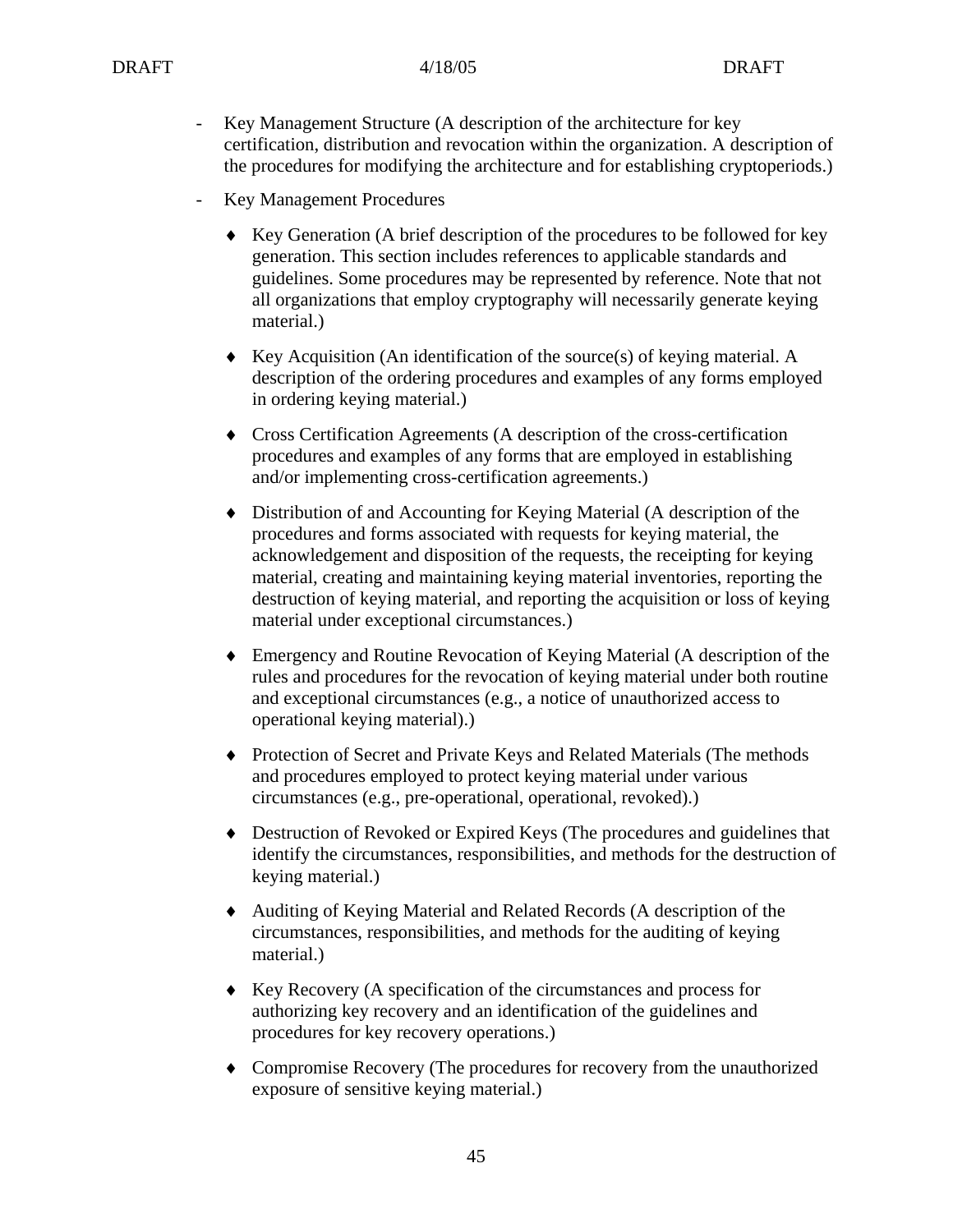- ♦ Disciplinary Actions (A specification of the consequences for the willful or negligent mishandling of keying material.)
- ♦ Change Procedures (A specification of the procedures for effecting changes to the key management procedures.)

#### **4.4 Documentation Required for Security Evaluation**

Key management systems that support protection of sensitive Federal government information may require certification and accreditation as specified in NIST Special Publication 800-37, *Federal Guidelines for Security Certification and Accreditation of Information Technology Systems* [SP800-37]. Key generation, establishment, agreement, and transport mechanisms **must** conform to FIPS 140-2. Data processing components of Information Technology (IT) systems employed in support of these key management functions will need to satisfy the operational environment requirements stated in terms of the *Common Criteria for Information Technology Security Evaluation* [ISO15408] where required by FIPS 140-2. Data processing components of IT systems that support other key management functions may also need to have been evaluated under the *Common Criteria*. (See NIST Special Publication 800-23, *Guidelines to Federal Organizations on Security Assurance and Acquisition/Use of Tested/Evaluated* Products.) The overall IT system or set of systems that perform key management for a Federal government organization is subject to accreditation under SP 800-37 where the key management supports protection of sensitive government information. The documentation required for certification and accreditation under SP 800-37, includes that specified under SP 800-18, plus significant additional system specification, operations, maintenance, and procedural documentation. Where certification and accreditation of a key management system is required, the KMP and KMPS **should** specify conformance to SP 800-37 key management control objectives.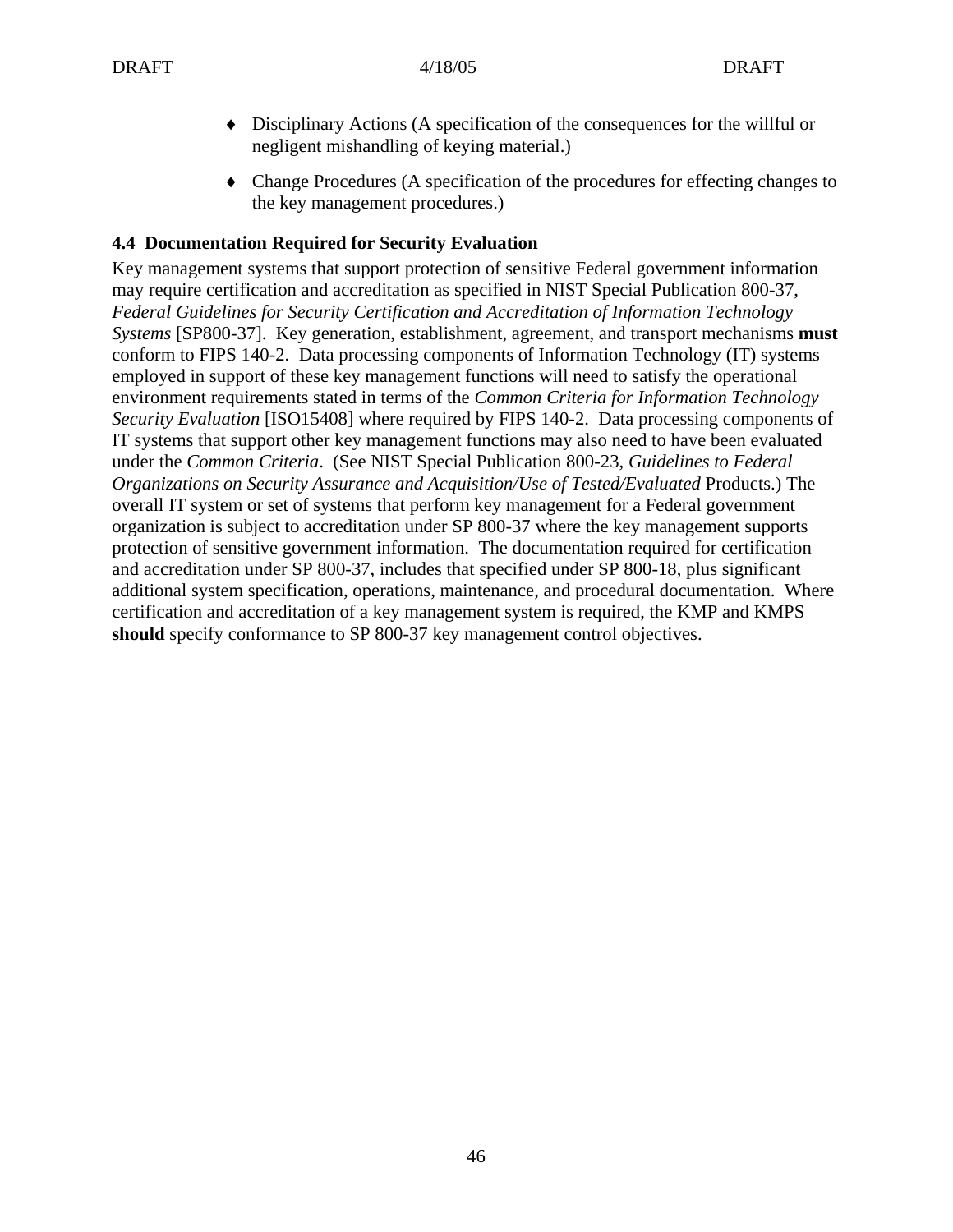# **5 Key Management Planning for Cryptographic Components**

Federal government organizations are key management products and services required by statutory and administrative rules and guidelines to protect the confidentiality and integrity of sensitive information and processes (see Section 3.1.1 and Appendix B). If cryptography is used to satisfy this requirement, it is necessary for developers, integrators, and managers to ensure that each cryptographic implementation satisfies all system security, compatibility, and interoperability requirements that are associated with the system into which it is being integrated. For any cryptographic device employed by the Federal government, there **should** be a specification of the keying material that the device requires, an identification of whether the keying material is internally or externally generated, a specification of keying material input/output interfaces, and a description of interfaces to any required validation process (see Part 1, Section 8 of this guideline). Development of the plan **should** be initiated before any cryptographic procurement is initiated. For all applications of cryptography to protect sensitive Federal government information, algorithms, key lengths, cryptoperiods, key sources, and keying material access and handling requirements **should** also be specified (See Section 4). These plans and specifications are required by system developers as well as by the managers of systems into which cryptographic components are integrated. They are also required by program managers who are responsible for the security of system implementations. Program managers who oversee the implementation of cryptography in Federal systems are responsible for ensuring that the systems include all necessary mechanisms, interfaces, policies, and procedures that are necessary to generate or otherwise acquire, distribute, replace or update, account for, and protect keying material that is required for system cryptographic operations in accordance with the guidelines presented in Part 1 and the policies and practices identified in Part 2 of this *Recommendation for Key Management*.

All cryptographic development activities and cryptographic applications programs **should** involve key management planning. In the case of planning for the acquisition and use of existing cryptographic devices or software, key management planning **should** begin during the initial discussion stages for cryptographic applications or implementation efforts. The planning **should** be evolutionary in nature, maturing as the cryptographic application matures, and **should** be consistent with NIST key management guidance. Key management plans **should** ensure that the key management products and services that are proposed for the cryptographic device or application are provided with adequate security, and are supportable and operationally suitable.

For cryptographic development efforts, a key specification and acquisition process **should** begin as soon as the algorithm and, if appropriate, the media and format have been identified. For the application of existing cryptographic products for which no key management plan exists, the process **should** begin as soon as the product is selected for the application. In both cases, the specification and acquisition process **should** be an initial step in the evolution of a Key Management Plan. For the application of existing cryptographic products for which a key management plan does exist, the existing plan **should** be reviewed in the context of the application's environment, and requirements and **should** be amended as necessary. Such a review process **should** begin as soon as the product is selected for the application.

The types of key management products and services that are produced for a specific cryptographic device and/or for suites of devices used by organizations **should** be standardized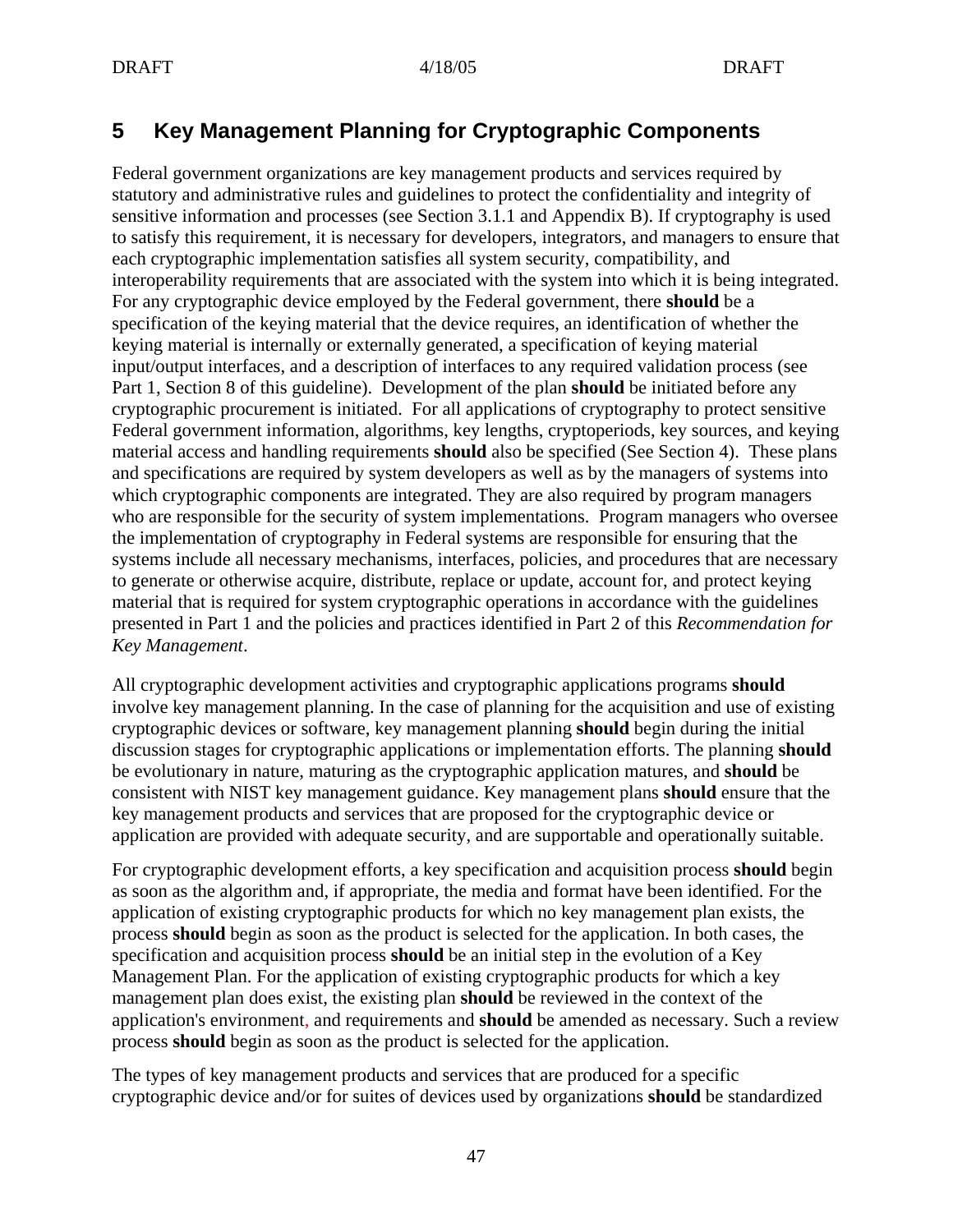to the maximum possible extent, and new cryptographic application development efforts **should** comply with NIST key management recommendations. Accordingly, NIST criteria for the security, accuracy, and utility of key management products and services in electronic and physical forms **should** be met. The methods used in the design, evaluation, programming, generation, production, distribution, quality assurance, and inspection procedures for key management products and services **should** be structured to satisfy such criteria. The utility of key management products and services will be improved by employing uniform key management products and services, with a minimum of variation within each type of key technique, and by employing those types that have been accepted and successfully implemented by users.

Where the criteria for security, accuracy, and utility can be satisfied with any of the organization's existing suite of key management products and services, one of those products and services **should** be used. Where the application of current key management products and services results in reduced security, accuracy, utility, or added cost to a cryptographic application, then an organization may initiate efforts to develop and implement other key management products and services types, variations, and, as necessary, production processes. However, such efforts **should** conform as closely as possible to established key management recommendations.

### **5.1 Key Management Planning Documents**

The document that describes the management of all key management products and services used by a cryptographic product (cryptographic engine, cryptographic device, cryptographic application, or user entity) throughout its lifetime is the Key Management Specification. Key Management Specifications are generally produced by developers or (where developers have failed to produce adequate specifications) by integrators. Organizational key management plans (e.g., Key Management Appendices to System Security Plans for General Support Systems or Major Applications) document the capabilities that cryptographic applications require from the organization's Key Management Infrastructure (KMI). The purpose of these organizational key management plans is to ensure that any lifecycle key management services are supportable by and available from the KMI in a secure and timely manner. If a KMP exists for an organization, the Key Management Specification needs to be in conformance with the KMP. The KMPS **should** support both the KMPS and the Key Management Specification.

### **5.2 Key Management Planning Process**

When developing a Key Management Specification for a cryptographic product, the unique key management products and services needed from the KMI to support the operation of the cryptographic product need to be defined. The checklist provided in Appendix F may be used to document information about cryptographic products used by an organization and, as applicable, their development and implementation processes.

Specification of cryptographic mechanisms, including key management mechanisms, **must** necessarily take into account the organization's resource limitations and procedural environment. For example, an organization that lacks the physical protection facilities, security clearances for support personnel, and procedures and resources required for managing classified (national security) cryptographic material, might find it difficult to satisfy the policies and procedures required for the classified cryptography that is generally required for the protection of national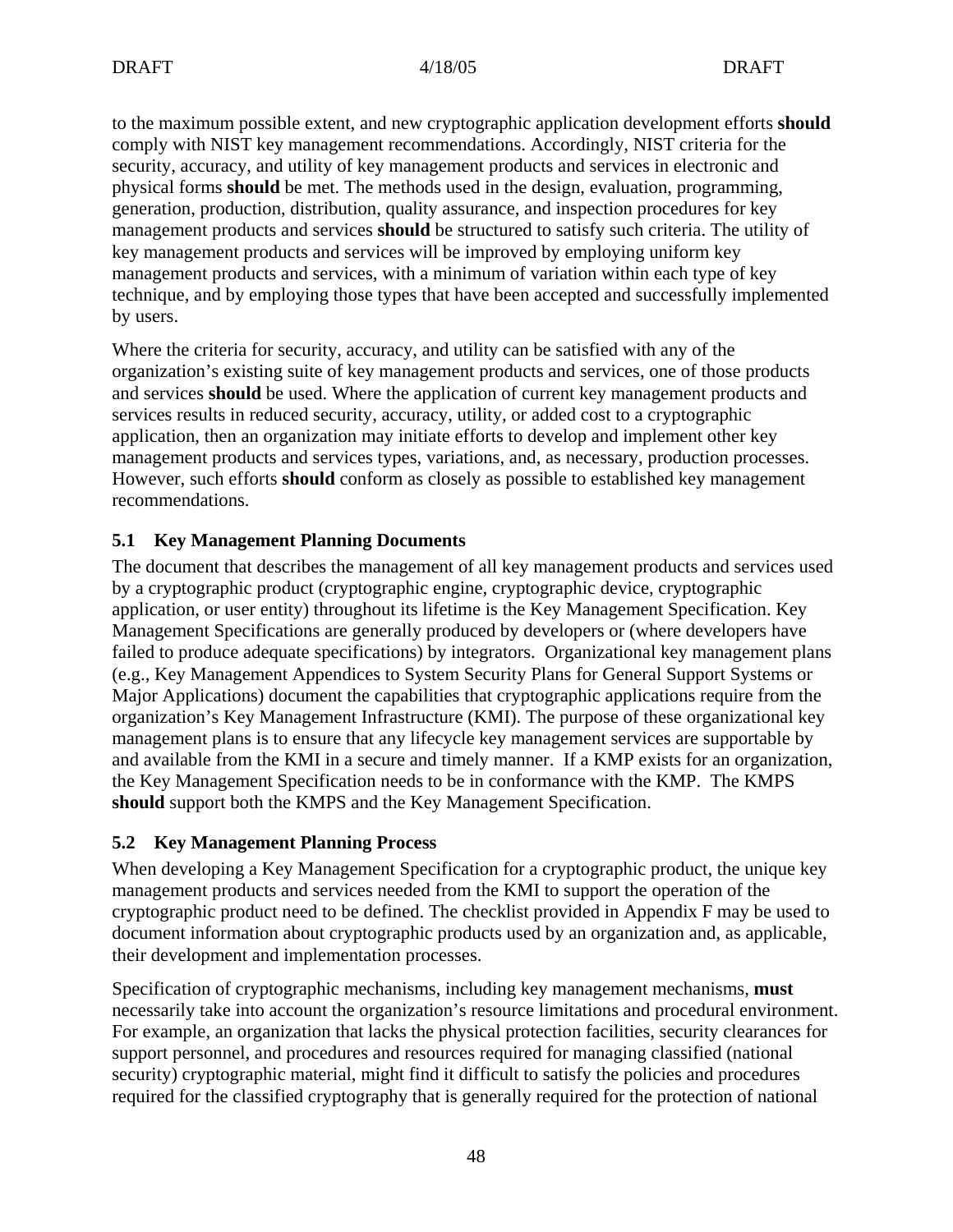<u>.</u>

security (classified) information. Before either approving or rejecting specifications requiring classified cryptography, the organization **should** consider the resource and operational implications of the decision. A contrasting example is that of an organization that must exchange sensitive but unclassified national security information, engages in very high dollar value electronic commerce, or performs critical infrastructure communications functions specifying a FIPS 140-2 Level 1 cryptographic module or an entry-level SP 800-37 security certification level. Such a decision could adversely affect the organization's ability to be permitted to continue to engage in mission-critical processing and communications partnerships.

The planning process **must** account for both availability of critical resources and for assurance requirements implied by the organization's critical mission functions.

### **5.3 Key Management Planning Information Requirements**

The level of key management planning detail required for cryptographic applications can be tailored, depending upon the scope and complexity of the application. Obviously, if an organization's cryptographic support requirements are limited to e-mail security for a small number of employees, extensive planning documentation is neither feasible nor cost-effective. On the other hand, cryptographic security for a collection of networks that support thousands or tens of thousands of users require the kind of extensive documentation described in Section 4 and Appendix E. Regardless of the size and complexity of a cryptographic application, documentation of some basic key management characteristics and requirements is strongly recommended. Some basic information that needs to be documented for all applications is as follows.

### **5.3.1 Key Management Products and Services Requirements**

The key management product and service requirements describe the types, quantities, cryptoperiod (lifetime), algorithms, and additional information that define the cryptographic application's keying material requirements. Cryptographic applications using public key certificates (i.e., X.509 certificates) **should** describe the class of certificates, and whether certificates and tokens already issued to subscribers will be used for the cryptographic application, or whether the cryptographic application will require additional certificates and tokens. If additional certificates and tokens are required, key management documentation **should** describe a rough order of magnitude for the quantity of certificates required. If certificates and tokens already issued (or planned to be issued) by the KMI are adequate for the cryptographic application described in the Key Management Specification, then the Key Management Specification **should** so state. Otherwise, any new or additional certificate or tokens features (e.g., new certificate extensions or formats) **should** be described.

The requirement information for the cryptographic application's key management products and services may be included in table format. The following information **should** be included<sup>10</sup>:

• The types of key management products and services (keys, certificates, tokens for various purposes),

<sup>&</sup>lt;sup>10</sup> Note that some of this material may be included by reference (e.g., distribution of cryptography by the using organization's KMI).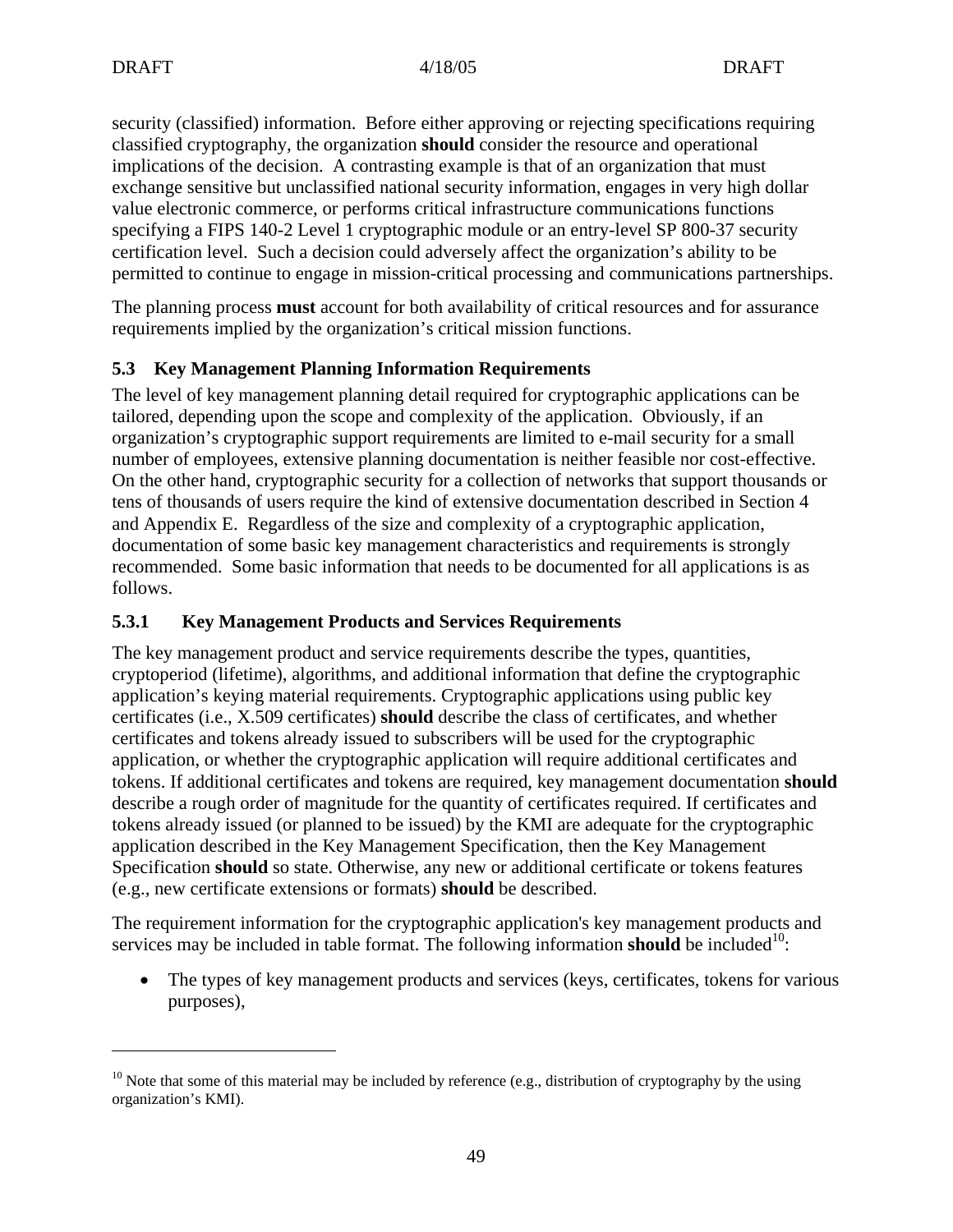- The quantity of key management products and services required (per device to be keyed),
- The projected quantity of devices to be employed in the application,
- The algorithm employed to provide each key management product and service being implemented (the applicable FIPS),
- The keying material format(s) (reference existing key specifications if applicable),
- Cryptoperiods to be enforced (a general recommendation or specific to application or organization),
- PKI certificate classes (as applicable),
- Tokens or software modules to be used (as applicable),
- Dates when keying material is needed (initial plans and plan revisions),
- The projected duration of the need (for applications or organizations)<sup>11</sup>, and
- The anticipated Keying Material Manager (as applicable).

The description of the key management products and services format generally references an existing Key Specification. If the format of the keying material is not already specified elsewhere, then the format and medium **should** be specified.

## **5.3.2 Key Management Products and Services Ordering**

A description of the procedures for ordering keying material within a specified KMI is required. Details **should** be included that are sufficient to permit a determination of the requirements for long-term support by the KMI.

### **5.3.3 Keying Material Distribution**

Describe the distribution and transport encapsulation (where employed) of key management products and services within the cryptographic application. The distribution information will normally include when and where the key management products and services are encrypted or unencrypted, the physical form (electronic, PROM, disk, paper, etc.) and how they are identified during the distribution process.

### **5.3.4 Keying Material Storage**

Documentation **should** address the method for storing and identifying keying material during its storage life (e.g., Distinguished Name). The storage capacity capabilities for key management products and services **should** be included.

# **5.3.5 Access Control**

 $\overline{a}$ 

Documentation **should** address how access to the cryptographic application will be authorized, controlled, and validated for the request, generation, handling, distribution, storage, and/or use of key management products and services. The use of passwords, personal identification numbers

 $11$  This can affect strength of mechanism, affect when the system must be replaced, etc.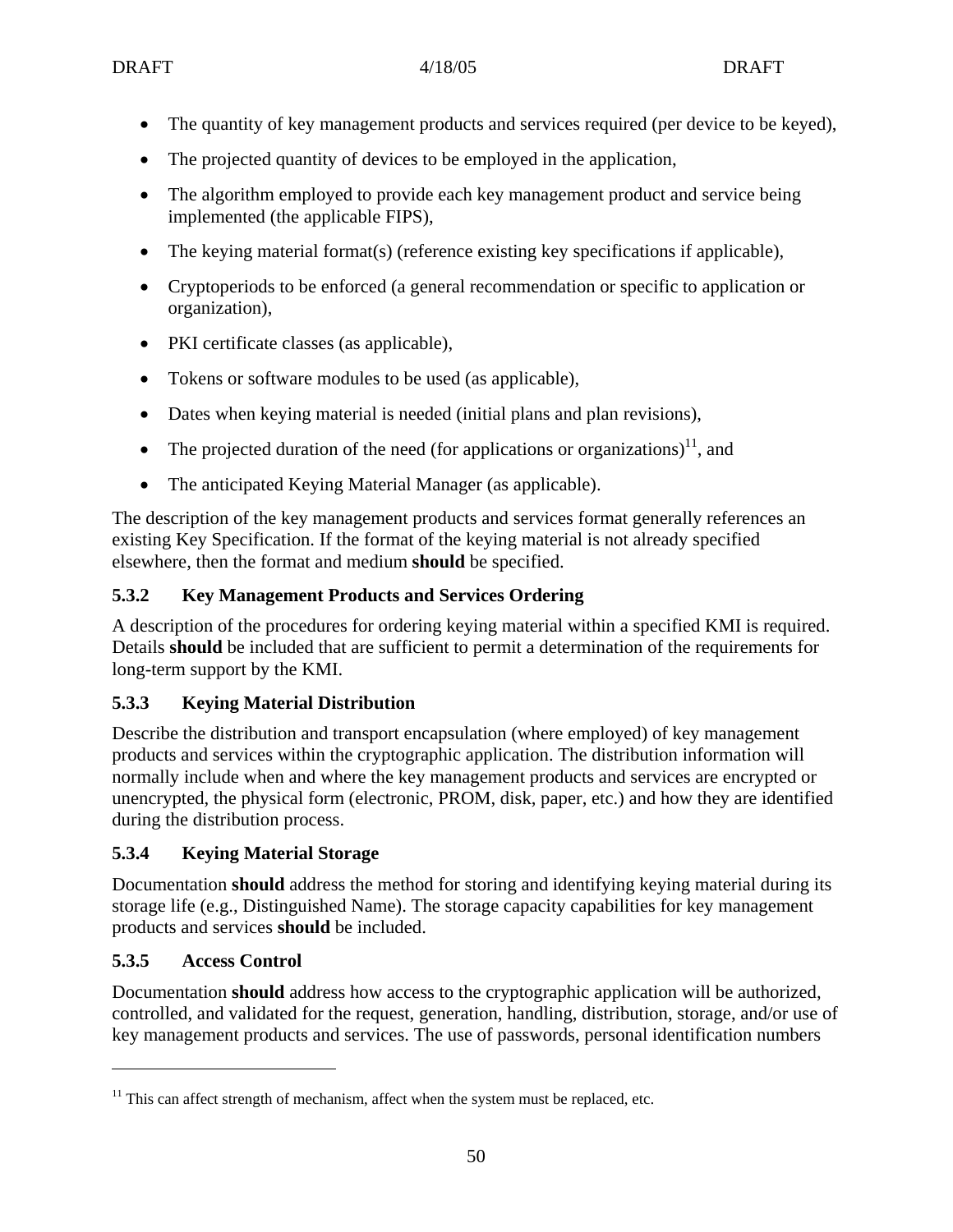(PINs), and their expiration dates **must** be included. For PKI cryptographic applications, access privileges based on roles and the use of tokens **must** be described.

### **5.3.6 Accounting**

There needs to be a description of the accounting for key management products and services used by the cryptographic application. The use of logs to support the tracking of key management products and services generation, distribution, storage, use and/or destruction **should** be detailed. The use of appropriate access privileges to support the control of key management products and services used by the cryptographic application **should** also be described, in addition to the directory capabilities used to support PKI cryptographic applications, if applicable. There **should** be an identification of where human and automated tracking actions are performed and where two-person integrity is required, if applicable. Note that some of this material may, under some circumstances, be included by reference (e.g., reference to Department of Defense (DoD) Cryptographic Material System (CMS) documentation where the keying material is distributed by a DoD KMI).

### **5.3.7 Compromise Management and Recovery**

How protected communications can be restored in the event of the compromise of keying material needs to be described. The recovery process description **should** include the methods for re-key or replacement. For PKI cryptographic applications, the implementation of Certificate Revocation Lists (CRLs) and Compromised Key Lists (CKLs) **should** be detailed. A description of how certificates will be reissued and renewed within the cryptographic application **should** also be included.

### **5.3.8 Key Recovery**

Key recovery addresses how currently unavailable keying material can be recovered. A key recovery process description **should** include a discussion of the generation (e.g., whether or not the material was centrally-generated), storage, and access for long-term storage keys. The process of transitioning from the current to future long-term storage keys **should** also be included.

### **5.3.9 KMI Enhancements Requirements (optional)**

The use of standard key management products and services provided by an organization's KMI is highly encouraged. Such use reduces the documentation requirements and facilitates both systems integration and logistics support. It also encourages the feedback of locally specific requirements to the KMI planning process. However, a cryptographic application may identify requirements that are currently not supported by the appropriate KMI. If applicable, it would be useful to address where improvements to the KMI are required in order to achieve the needed cryptographic application functionality. This will assist in identifying requirements for current and/or planned capability increments of the KMI. Even if a cryptographic application can be fully supported by the current or planned KMI, improvements to the KMI **should** also be identified if they improve the functionality of the cryptographic application, reduce user workload, or improve/reduce KMI functionality. Requirements identified can be analyzed for potential upgrades to the KMI, based on available cost, schedule, and performance constraints.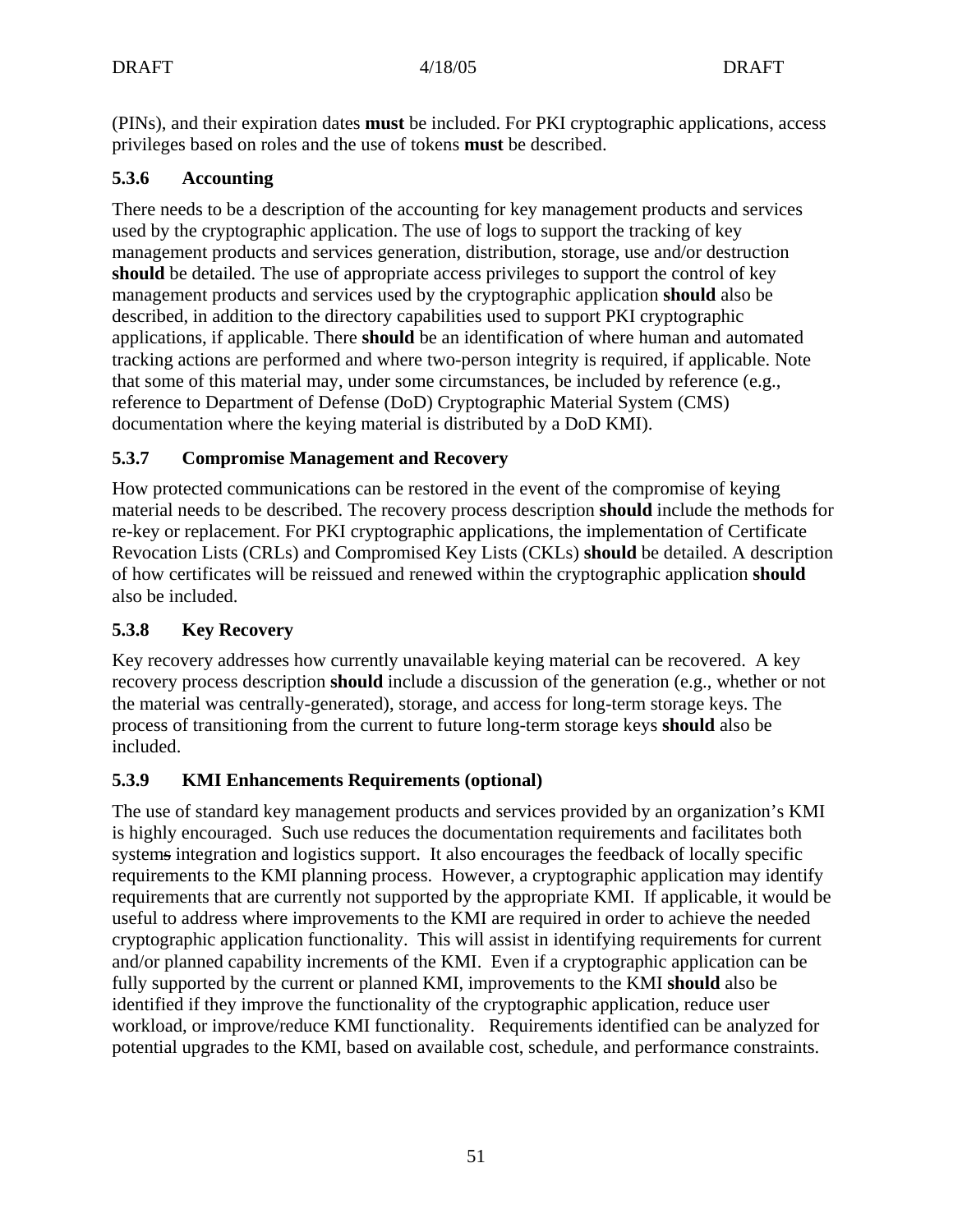# **Appendix A: Notional Key Management Infrastructure (KMI)**

This appendix identifies the elements of a representative key management infrastructure and suggests functions of and relationships among the organizational elements. This "notional" infrastructure builds on the Public Key Infrastructure (PKI), Kerberos, and US Government KMI components and mechanisms. The organizational elements and functions support all lifecycle stages of the keys necessary to the security functions identified in Part 1, Section 2.1, *Security Services*. Following the definition of KMI elements and functions, examples are provided for the distribution and management of both symmetrical and asymmetrical keys in a KMI environment.

### **A.1 Notional Key Management Infrastructure**

This subsection presents a "notional" KMI as an example to illustrate common key management functions and requirements. A KMI is designed to incorporate a set of functional key management elements, or nodes, that collectively provide a unified and seamless infrastructure. Five distinct functional elements are identified for the generation, distribution, and management of cryptographic keys: the central oversight authority, key processing facility, service agents, client nodes, and user entities (encryption devices). Figure 2 illustrates a notional KMI structure.



**Figure 2: Notional Key Management Infrastructure**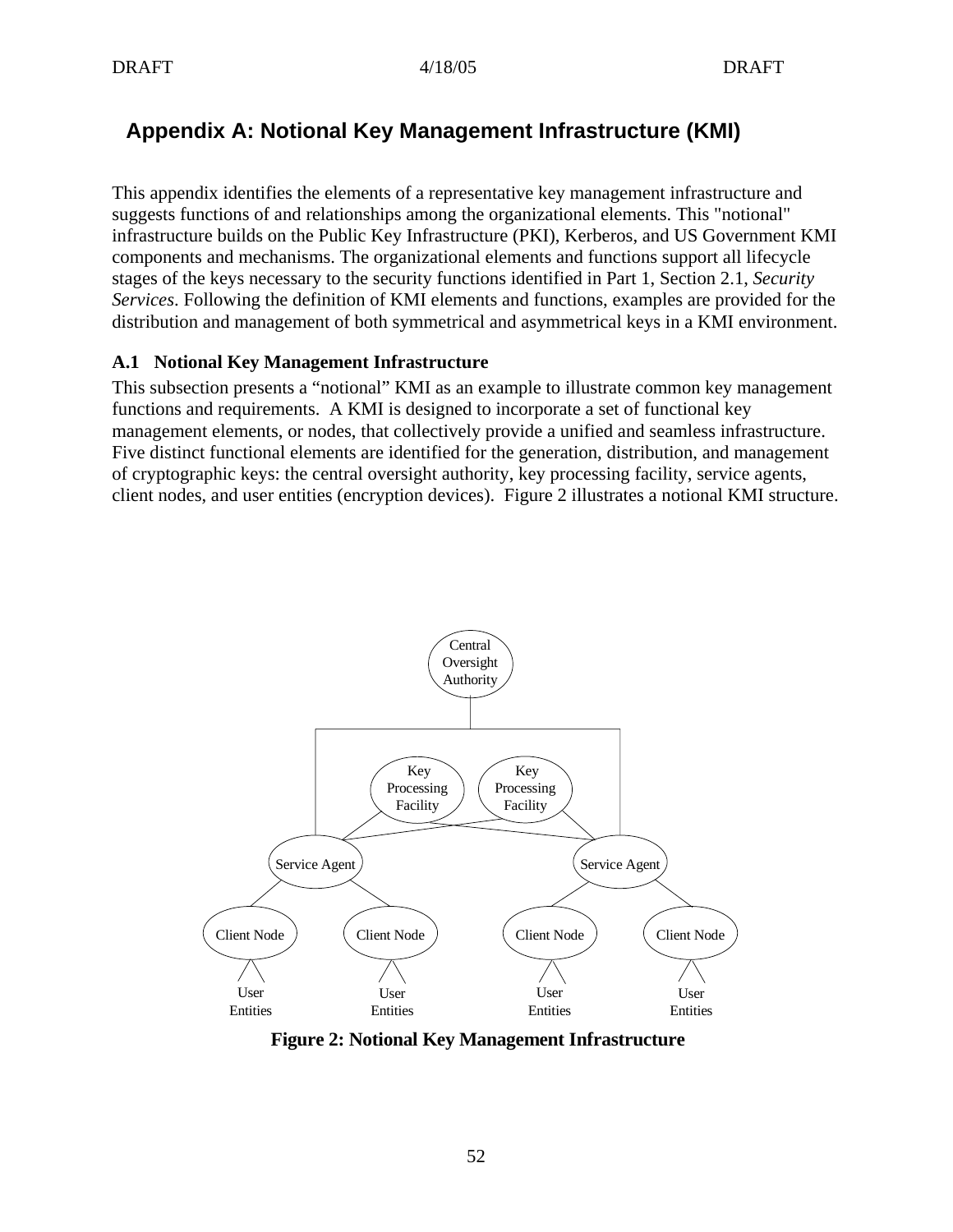### **A.1.1 Central Oversight Authority (COAs)**

The COA 1) coordinates protection policy and practices (procedures) documentation, 2) serves as the source for common and system level information required by service agents (SAs), and 3) may function as a holder of data provided by SAs. Examples of system-level data required by SAs may include: 1) product and registration information, 2) directory data, system policy specifications, and 3) system-wide key compromise and certificate revocation information. The COA is the central oversight authority that provides overall KMI data synchronization and system security oversight for an organization or set of organizations. As required by survivability or continuity of operations policies, the COA may be replicated at an appropriate remote site to function as a system back-up.

### **A.1.2 Key Processing Facilities (KPFs)**

KPFs provide key production and storage services. These services include:

- The acquisition or generation of public key certificates (where applicable),
- The initial generation and distribution of keying material,
- The maintenance of a database that maps user entities to an organization's certificate/key structure,
- The maintenance and distribution of nodal key compromise lists (CKLs) and/or certificate revocation lists (CRLs), and
- The generation of audit requests and the processing audit responses as necessary for the prevention of undetected compromises.

An organization may employ the services of more than one KPF (e.g., for purposes of interorganizational interoperation). KPFs can be added to meet new requirements or deleted when no longer needed. KPFs may support both public key and symmetric key establishment techniques. KPFs will typically serve as the source of symmetric keys for an organization. KPFs may also generate or obtain asymmetric or public key pairs. Where public key cryptography is employed,

the KPF would generally perform most PKI registration authority, repository, and archive functions. The KPF also performs at least some PKI certification authority functions. Actual X.509 public key certificates may be obtained from a government source (government-managed certification authorities generating identification, attribute, or encryption certificates) or an external commercially managed certification authority (usually a commercial infrastructure/CA vendor that supplies/sells X.509 certificates). Commercial external certification authority certificates **should** be cross-certified by a government root CA.

KPFs may include intermediary redistribution facilities that maintain stores of products that are produced in physical form (e.g., magnetic media, smart cards). KPFs may also serve as a source for non-cryptographic products and services (e.g., software downloads for KMI-reliant users, usage documents, or policy authority).

All keys and products that originate at KPFs for electronic distribution **must** be encrypted for the end user or for intermediary redistribution services before transmission. Keys that are manually distributed must either be encrypted or receive physical protection and be subject to controlled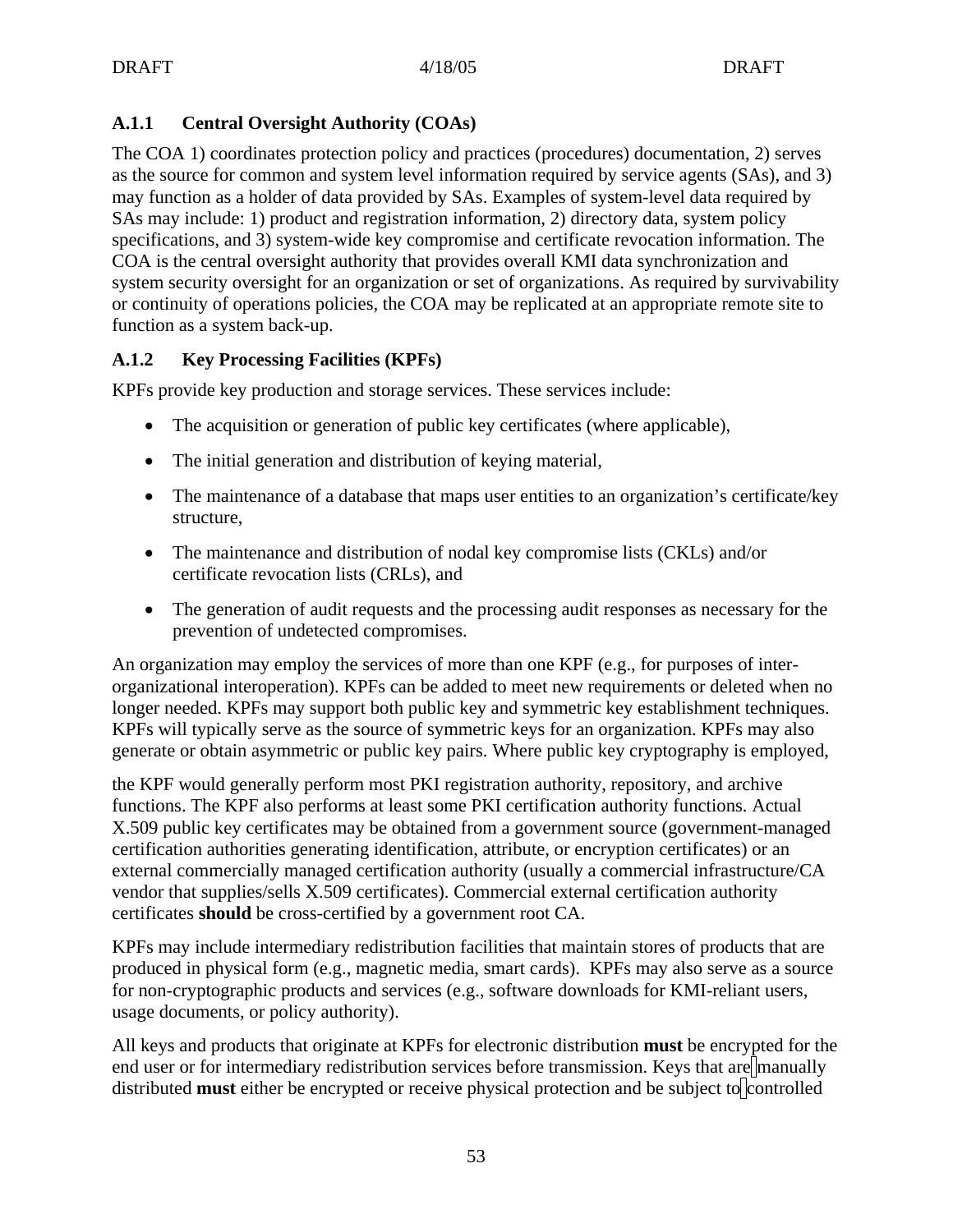distribution (e.g., registered mail) between the KPF and the user. Part 1, Section 2.3.1 provides general guidance for key distribution. A KPF may be composed of electronic and manual systems that generate a variety of cryptographic keying materials. KPFs **should** be designed to support legacy and existing system requirements and **should** be designed to support future network services as they become available. Some organizations may establish manual source KPF components that are capable of generating and producing human-readable key information and other key-related products that require physical distribution.

### **A.1.3 Service Agents (SAs)**

SAs support organizations' KMIs as single points of access for other KMI nodes, including CNs and KPFs. All transactions initiated by user CNs are either processed by a SA directly or forwarded on to other nodes for processing. The SA directs service requests from its CNs to the KPF(s), and when services are required from multiple KPFs, coordinates services among the KPFs to which it is connected. SAs offer users a single interface point and common tools to order products and services, retrieve products and services, and manage cryptographic material and public key certificates. A SA may provide cryptographic material and/or certificates by utilizing product-specific KPFs for key and/or certificate generation. A SA that supports a major organizational unit or geographic region may either access an inter-organizational KPF or central KPF, or deploy its own KPF(s), as required, to support survivability, performance, or availability, requirements (e.g., a commercial external KPF that provides Certificate Authority services).

SAs may perform the following functions:

- Provide registration services,
- Provide directory services,
- Provide support for data recovery services (i.e. key recovery),
- Provide access to relevant documentation, such as policy statements and infrastructure devices,
- Process requests for products (e.g., user identification credentials),
- Assign and manage KMI user roles and privileges, and
- Provide interactive help desk services as required.

### **A.1.4 Client Nodes (CNs)**

CNs provide interfaces for managers, devices, and applications to access KMI functions, including the requesting of certificates and other keying material. CNs interact with SAs to obtain cryptographic key services. CNs act as interfaces to end user entities (e.g., encryption devices) for the distribution of keying material, for the generation of requests for keying material, for the receipt and forwarding (as appropriate) of CRLs, for the receipt of audit requests, and for the delivery of audit responses. CNs typically initiate requests for keying material in order to synchronize new or existing user entities with the current key structure, and receive encrypted keying material for distribution to user entities (in which the content - the keying material - not accessible to the CN). A CN can be a workstation executing KMI security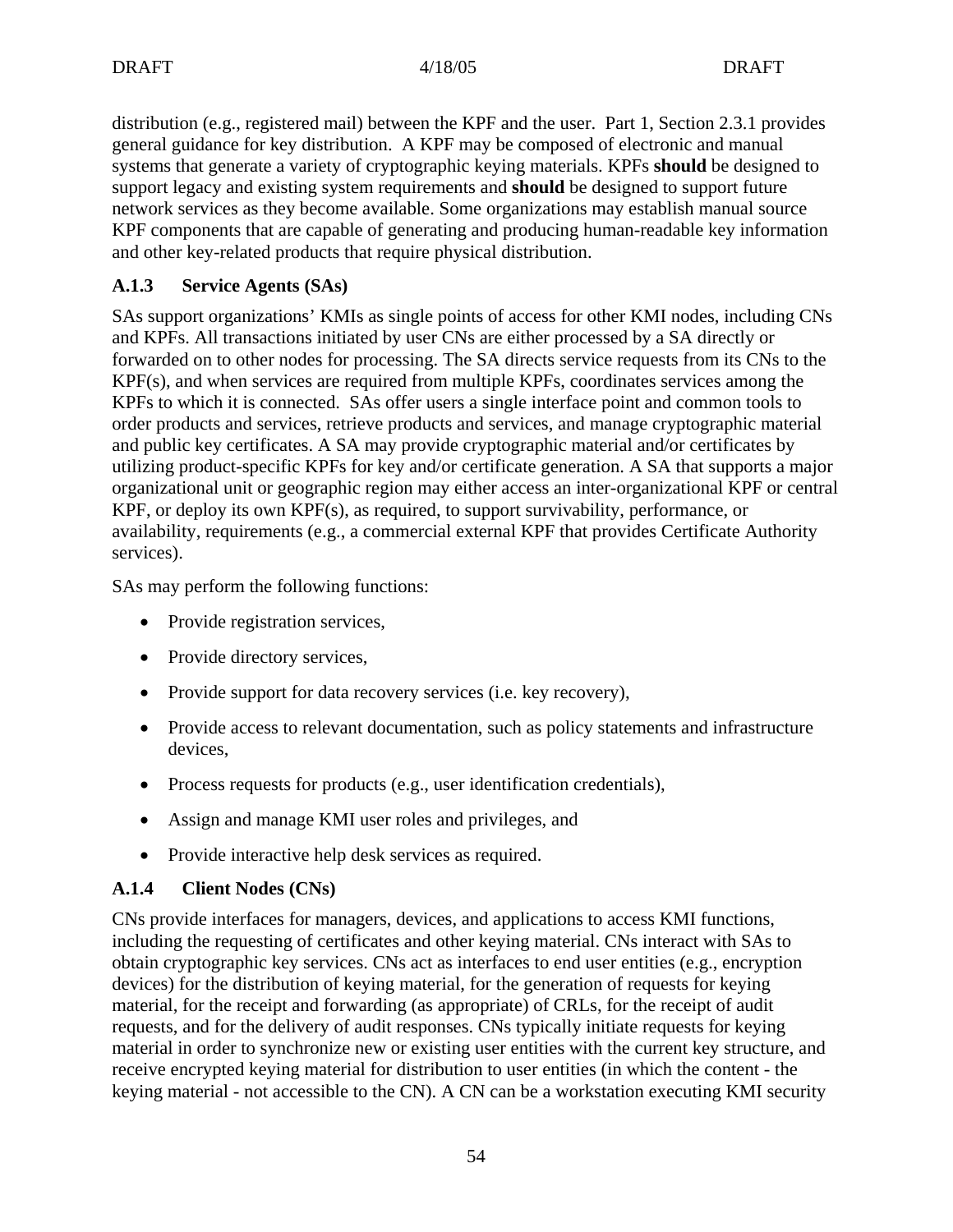software or a FIPS 142-2 compliant special purpose device. Actual interactions between a CN and a SA depend on whether the CN is a device, a manager, or a functional security application. Examples of different types of CNs and their relationship to the SA follow:

- A *manager* CN might be a workstation operating KMI software that is used by individuals who have been assigned KMI management roles. Access to a SA through a client would generally require the user to be registered in (known to) the KMI and have one or more management assignments. A manager/user may choose to retain local records of KMI interactions, but the SA **should** retain records of all CN management interactions and may serve as the normal records repository for CNs.
- A *distribution management* CN would generally be capable of supporting product distribution from a SA and, where required by operational or organizational circumstances or key schemes, even provide local generation of some types of cryptographic keys. This type of CN can operate on a workstation or be integrated into a special purpose device. The distribution management CN would typically receive KMI products and services from a SA for distribution to a user equipment (i.e., the cryptographic device that uses the keying material). This type of CN might also receive and store products for future distribution.
- A *device* CN would usually be a KMI-enabled device (e.g., an encryption device or software application), known to the KMI (e.g., registered and in possession of a KMI credential, a certificate, or a transfer key), and capable of securely receiving keying material specifically for its use. These devices would be capable of interaction with a SA and might be capable of electronically receiving products directly from a SA. Typical interactions with a SA might include a request for 1) a key, re-key, and certificate revocation or 2) key compromise notification interactions. Distribution of keying material to a device CN might also be accomplished through a distribution management CN or a FIPS 140-2 compliant key transfer device.
- A *user application* CN would be a KMI-capable security application that functions on behalf of a user (e.g., a commercial e-mail application running on a PC that requires certification validation information from a directory service). Based on the roles and privileges of a user, the CN user application would access a SA and obtain required products and services. Interactions with the SA **should** normally be transparent to the human user. [In most cases, the user **should** be unambiguously and reliably identified to the application running on the workstation.] Interactions with the SA would occur automatically under the control of the cryptographically enabled application. Examples of user application to SA transactions might be an encapsulation type key recovery-enabled file encryption application's request for key recovery information, or an electronic mail application's request for directory information.

### **A.1.5 User Entities (UEs)**

User entities are typically cryptographic devices that are employed on behalf of human users for encryption/decryption, authentication, digital signature, or authorization purposes.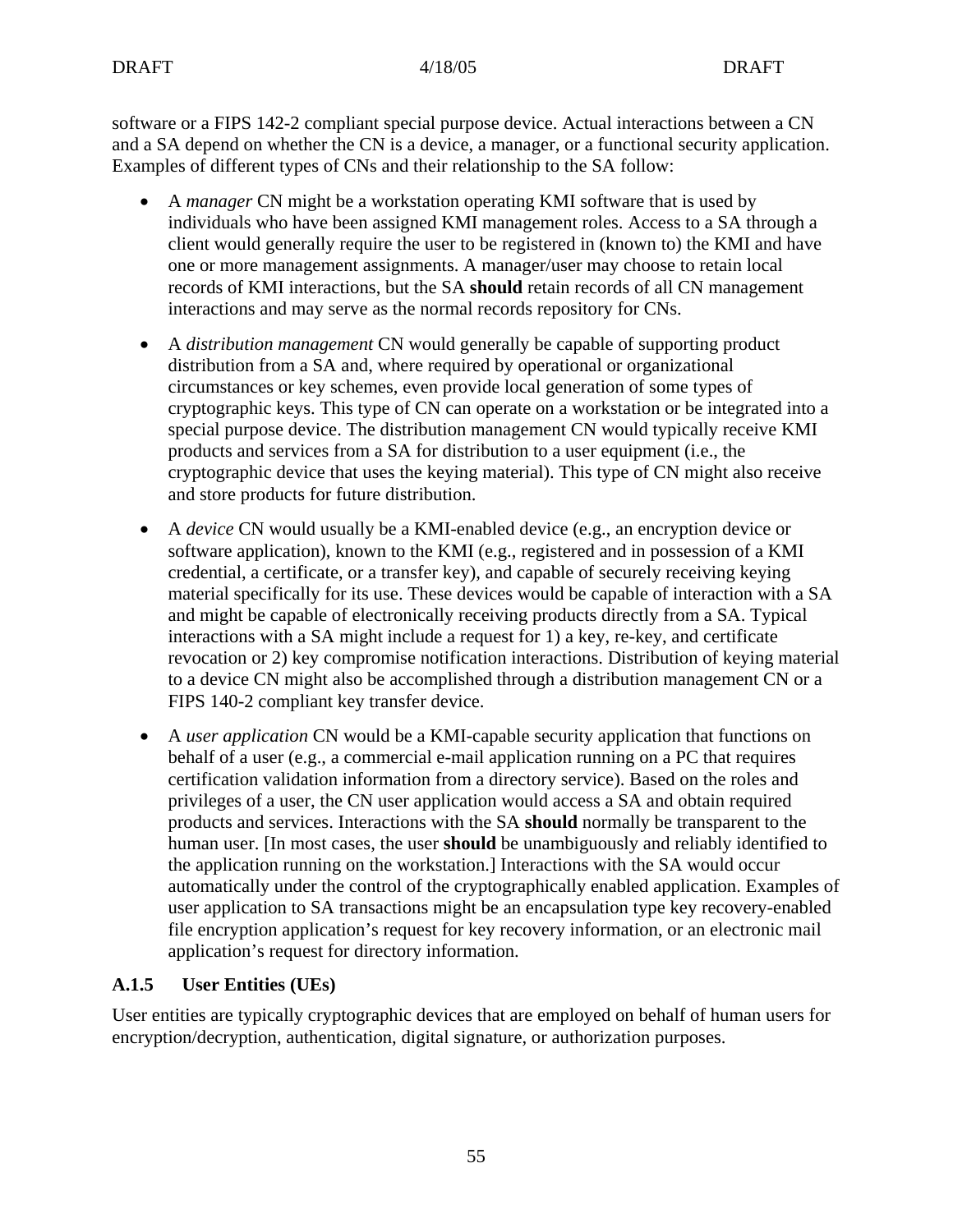### **A.2 Representative Encryption Key Lifecycles**

Two examples of encryption key lifecycles are presented in this section in order to illustrate the possible functionality of interactions among KMI components. The first example is that of a key encrypting key in a symmetric key management scheme, and the second is a public key used in an asymmetric scheme. These examples are provided only for the purpose of illustrating KMI functionality, and not to illustrate key schemes themselves.

### **A.2.1 Example of Distribution of Symmetric Keys**

In a representative symmetric encryption key life cycle, an agency may form a new operating unit within a division that will need to communicate with other operating units within the division and with operating units in other divisions of the organization. For purposes of this example, the representative or example key is a master key used for the generation of symmetric data encryption keys (DEKs). The user entity, an encryption device, is embedded in a FIPS 140- 2 compliant smart card that is installed in a laptop computer with a desktop docking station.

The new operating unit is designated "Operating Unit #3 of Division A," (Ops A3). It will need encrypted communications with Operating Units #1 and #2 of Division A, and Operating Unit #1 of Division B (Ops A1, Ops A2, and Ops B1). Ops A3 will also require encrypted communications with the Division A management unit (Div A). All four *Division A* units are served by *SA1*. *Division B* is served by *SA2*. There is only one primary *Agency KPF*. The KPF has an arrangement with *Company XYZ* for *Company XYZ* to supply X.509 certificates that support RSA 2048 digital signature and key transport functions. *Company XYZ* issues certificates that incorporate the Agency identification only to the *Agency KPF*. *Company XYZ* will make changes to the certificate issuing policy only in response to requests from the manager of the *Agency COA*. The CNs are assumed to exercise distribution CN, device CN, and application CN functionality. Figure 3 illustrates the components in the symmetric key example.

- 1. At some time before the encryption key is needed by the operating unit, the *Agency KPF* generates a set of master keys that can be used by the cryptographic units in Agencypurchased smart cards to generate session keys. The representative key is one of these master keys.
- 2. The manager of the new operating unit, upon realizing that keying material is needed to support his organization's secure communications, requests cryptographic support by a hard copy request, endorsed by the *Division A* manager to be sent to the *Division A* Chief Information Systems Officer (CIO). The request includes the serial number of the laptop into which cryptographic material is to be installed.
- 3. The *Division A* CIO authorizes an *SA1* operator to send a request to the *Agency KPF* to issue CN software and a smart card (*Ops A3 user entity*) for use in the specified Ops A3 laptop, and that the smart card be loaded with the following cryptographic material:
	- A *master key* to be used by the *Ops A3 user entity's* key derivation process for the derivation of symmetric data encryption keys,
	- An RSA certificate that can be employed with the *Ops A3 user entity's* key transport process to decrypt data encryption keys received from other user entities (including *SA1*),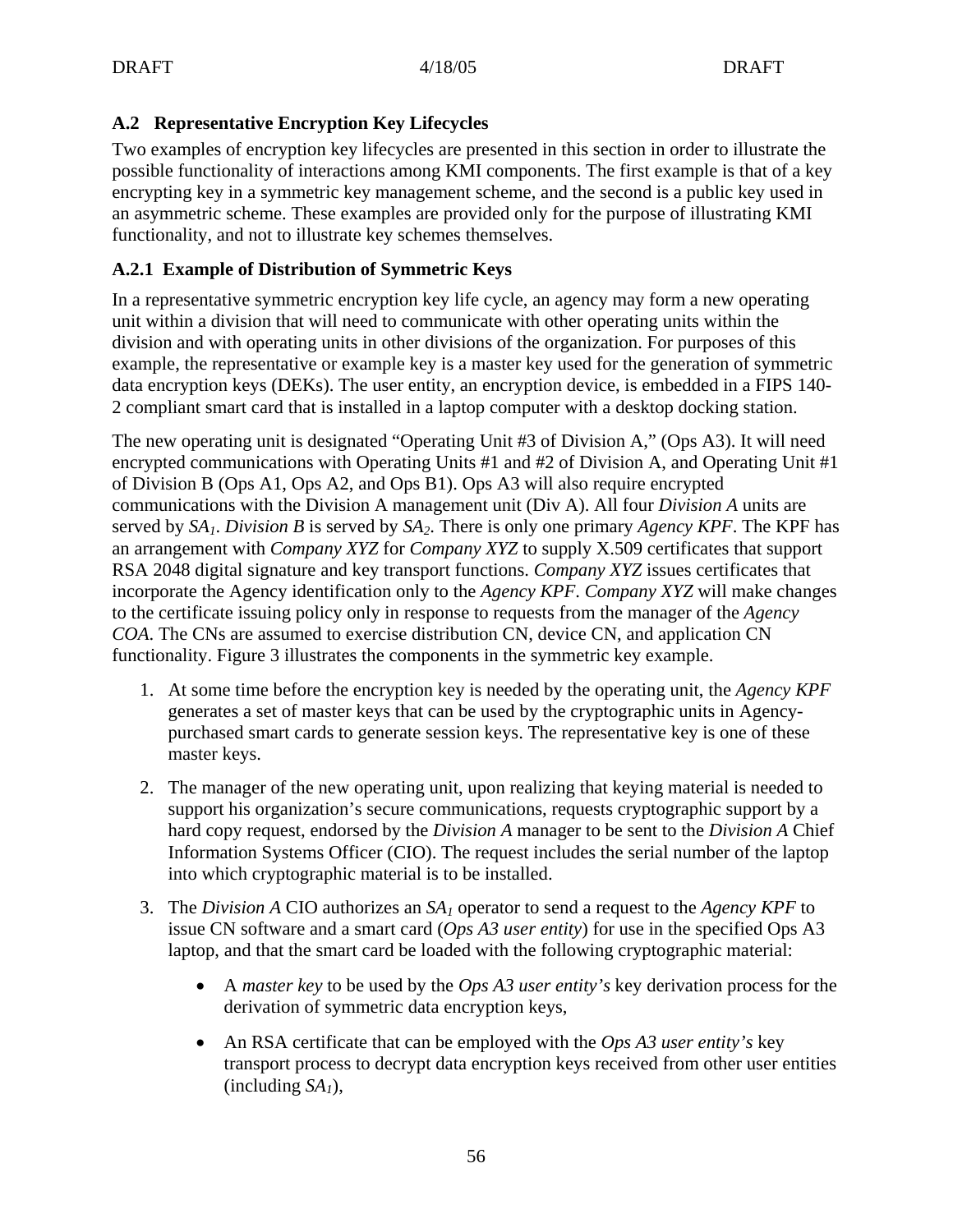- The RSA private key associated with the key transport certificate,
- An RSA certificate that can be employed with the *Ops A3 user entity's* integrity process to enable other user entities to verify the signed key exchange and key management messages, and
- The RSA private signing key associated with the signature certificate.



**Figure 3: Distribution of Symmetric Keys**

4. The  $SA<sub>I</sub>$  operator establishes a  $CN<sub>A3</sub>$  audit record and enters the request into the  $SA<sub>I</sub>$  audit record. The *KPF* sends the software and loaded smart card to Ops A3. The *KPF* sends a record of the shipment to  $SA<sub>1</sub>$ . The record of the shipment is entered into the  $CN<sub>A3</sub>$  audit record at *SA1*.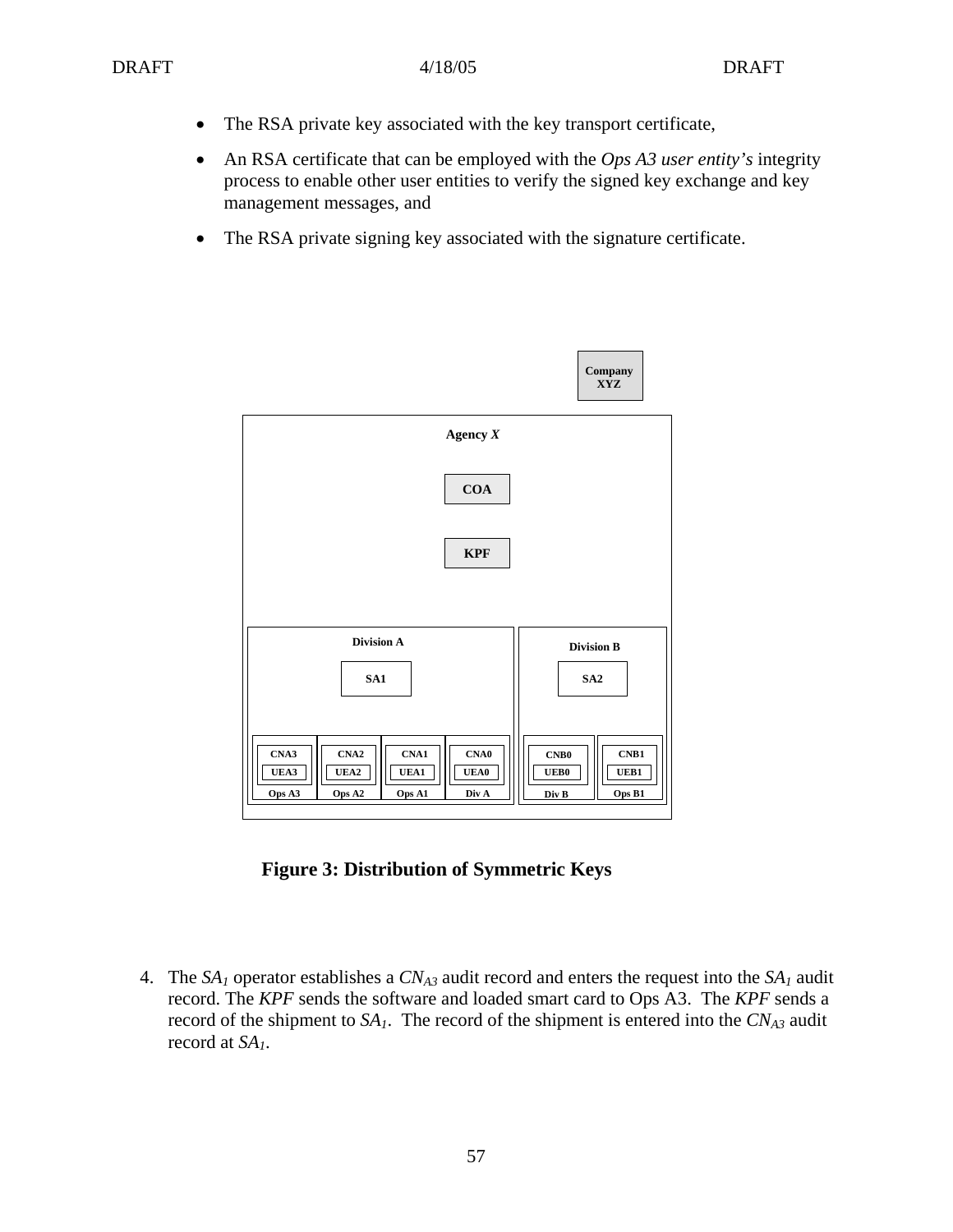- 5. The Ops A3 user or his/her agent installs the smart card and *device client* software into the laptop previously identified to  $SA<sub>1</sub>$ . When the material is installed, the Ops A3 laptop becomes CN "A3" (*CNA3*). *CNA3*'s *device client* software automatically initiates a transport and digital signature certificate exchange with *SA1* and issues a signed and encrypted receipt for the smart card and client node software.
- 6*. CNA3*'s exchange of transport and signature certificates with the client nodes for user entities Ops A1, Ops A2, Ops B1, and Div A  $(CN_{A1}, CN_{A2}, CN_{B1})$ , and  $CN_{A0}$ ; will enable DEK transport and signature verification that will support required encrypted communications with those organizations.
- 7. *CNA3* will also use a DEK derived from the master key for file encryption purposes. Under this Agency's continuity of operations policy, this file encryption DEK **must** be sent in encrypted form to  $SA<sub>1</sub>$  for key recovery purposes, and back-up copies of encrypted files **must** be stored separately from the laptop.
- 8. At some time in the future, the *CNA3* laptop is lost or stolen. The user of the laptop **must** immediately notify his division manager. The division manager **must**, under the Agency's key management policy, notify the *COA* and *SA1* that the cryptographic material contained in *CNA3*/*user entity A3* is assumed to be compromised. Together with the notification, the manager requests (via  $CN<sub>A0</sub>$ ) that a replacement smart card, with necessary keys, certificates, and software be issued to Ops A3.
- 9*. SA1* enters the identities of the compromised material into a CKL (for the master key) and a CRL (for the certificates).  $SA<sub>1</sub>$  also enters the assumed compromise into the  $CN<sub>A3</sub>$  audit log and archives  $CN<sub>A3</sub>$ 's back-up file encryption DEK and certificates.
- 10. On receipt of approval from the *COA*, *SA1* requests the replacement materials from the  $KPF$ , and steps 4 and 5 are repeated.  $CN<sub>A3</sub>$  is now back in business except for the backedup encrypted files.
- 11. *CNA3* requests the archived file encryption DEK from *SA1*.
- 12.  $SA<sub>1</sub>$  decrypts the old file encryption DEK and re-encrypts it using the new  $CN<sub>A3</sub>$  public key.  $SA<sub>1</sub>$  sends the re-encrypted file encryption DEK to  $CN<sub>A3</sub>$  and destroys the old DEK and certificates. The *SA<sub>1</sub>* operator enters a record of the exchange and destruction into the *CNA3* audit record.

### **A.2.2 Example of Distribution of Asymmetric Keys**

In the asymmetric example, an organizational structure similar to that of the symmetric example is assumed. In this example, however, the Agency performs its own certification functions, independent of external sources (e.g., *XYZ Corporation*). The KPF generates certificates for keys generated by user entities within CNs. The KPF, SAs, and CNs have digital signature certificates. The CNs also have key transport public key certificates. Also in this asymmetric example, each CN includes two user entities (cryptographic devices). One of the devices performs key transport (among other encryption-related functions), and the other is used to generate and verify digital signatures. Figure 4 illustrates the KMI organizational elements involved in the example.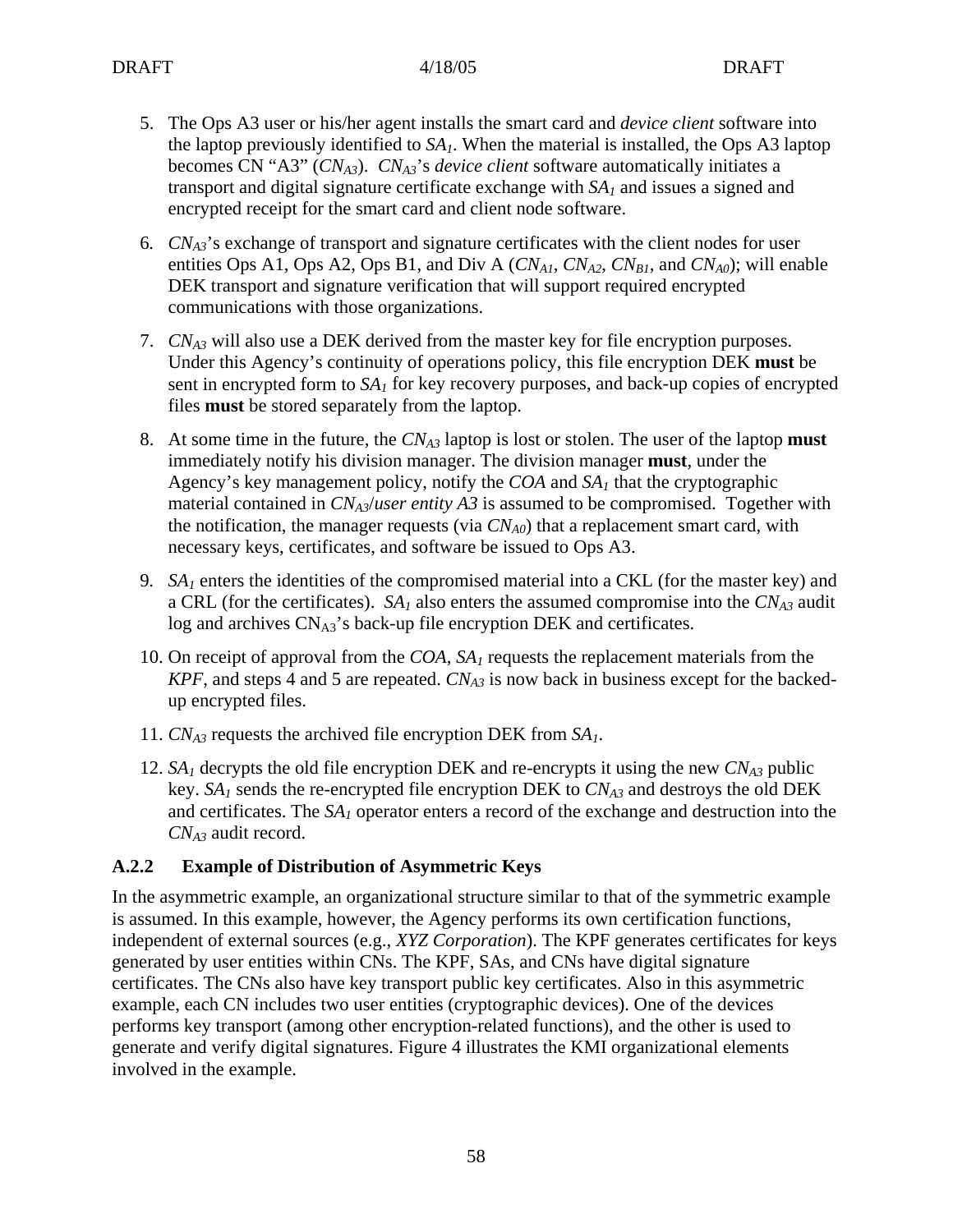

**Figure 4: Distribution of Asymmetric Keys**

- 1. The user of *CNA1*, needing new keys to support key transport and digital signature capabilities, instructs his CN device software to have his cryptographic devices (*UEA1a* and *UEA1b*) generate public key/private key pairs. The key pair generated by *UEA1a* will be used by that device for key transport operations. The key pair generated by *UEA1b* will be used by that device for digital signature and verification operations.
- 2. *CNA1* sends the *UEA1* key transport public key and the *UEA1b* signature verification public key to the *SA1* with a request for public key certificates. The request **must** have integrity protection. Both *CNA1* and *SA1* log the request in their respective audit records.
- 3. *SA1* forwards the request for certificates to the KPF. The forwarding message **must** also have integrity protection assuring the KPF that the request was received correctly from *SA1*. The forwarding of the request to the KPF is logged in the *SA1* audit records, and the request is logged in the KPF audit record as having come from *CNA1* through *SA1*.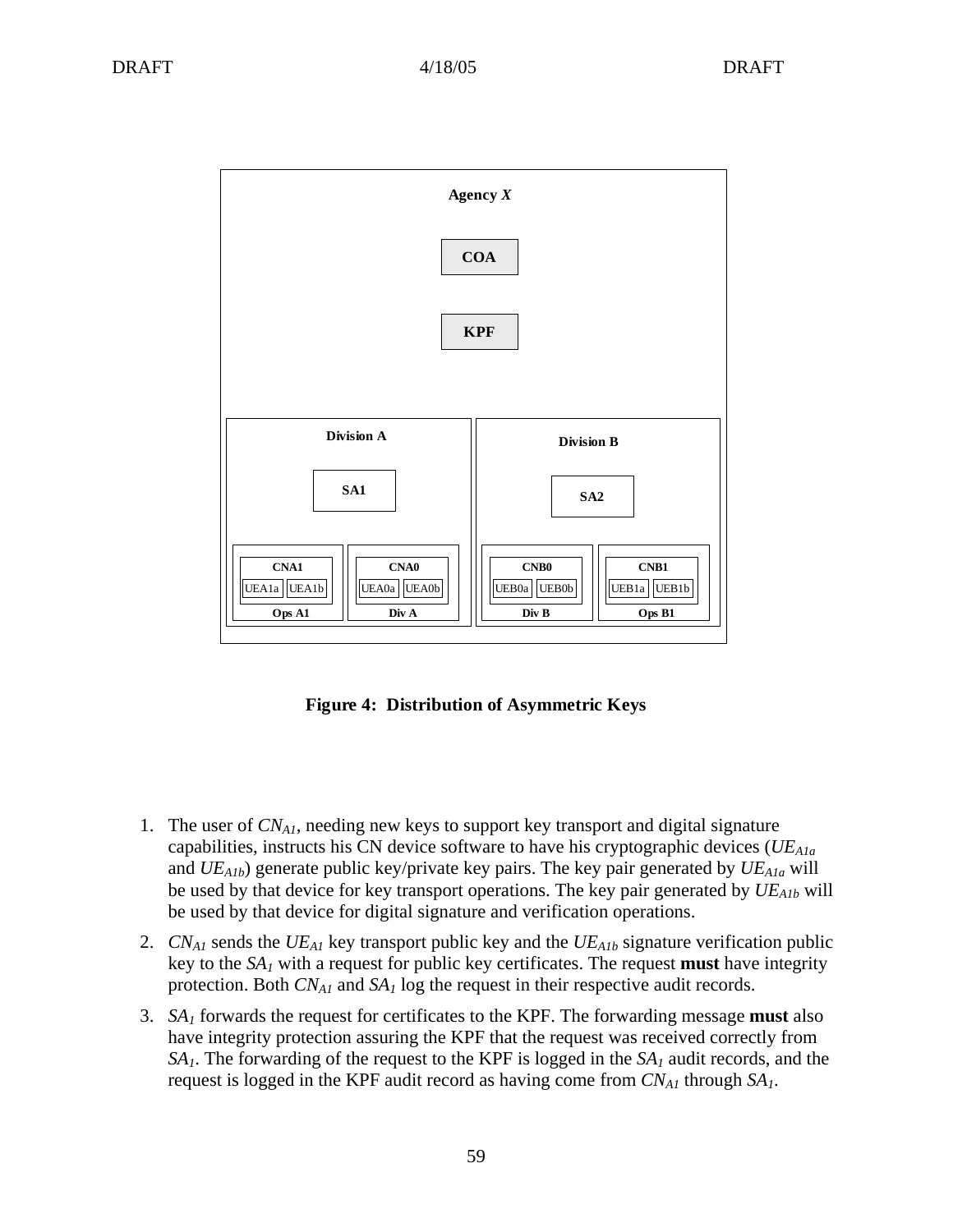1

- 4. The KPF verifies the request. Assuming that the request is verified as having been correctly received, having originated with  $CN_{A1}$ , and as having been forwarded by  $SA<sub>1</sub>$ , the KPF generates certificates for the public key to be used for key transport and for the signature verification public key. The KPF signs both certificates using its signing private key and sends the certificates to  $CN_{A1}$  via  $SA<sub>1</sub>$ . The issuing of the certificates is logged in the KPF audit record.
- 5. The user of *CNA1* causes *CNA1* to send the certificates to other entities with which the user of  $CN_{A1}$  will need to communicate securely (e.g.,  $CN_{A0}$  and  $CN_{B1}$ ). Note that the signing private key and the key transport private key never leave  $CN<sub>Al</sub>$ . This preserves the potential for non-repudiation and secure key transport. Also note that users such as  $CN<sub>A0</sub>$ and  $CN_{B1}$  will need to possess the KPF's signature verification key in order to establish the validity of the certificates.
- 6. After one year, the certificate for the  $CN_{A1}$  key transport public key expires. The KPF includes the identity of the key in a CRL and distributes the CRL. The KPF **must** retain a record of the CRL and forward a copy of the CRL to the COA.  $CN_{A1}$  destroys the key transport private key, logs the destruction in its audit record, and sends a notification of the destruction to the KPF via  $SA<sub>1</sub>$ . Records of the destruction report are logged at  $SA<sub>1</sub>$ and the KPF. It is assumed that a new key transport key pair will have been generated at  $CN<sub>A1</sub>$ , and a request for a new certificate will have been forwarded to the KPF via  $SA<sub>1</sub>$ .

### **A.3 Integration of the KMI Into Organizations**

In the real world, organizations are not built around key management infrastructures; rather KMIs are integrated into existing organizational structures. Existing organizational relationships can affect the notional KMI. This can result in some duplication of KMI functionality within the organization and/or a division of the functions of notional KMI elements among multiple organizational elements. Figure 5 depicts a hypothetical organization. Note that the structure of the organization depicted is not a recommended structure. It is provided only to illustrate how an organization's underlying structure can affect the structure of a KMI.

### **A.3.1 Key Management Elements of the Hypothetical Organization**

The hypothetical organization is assumed to have placed telecommunications responsibilities in its Information Technology Directorate rather than in an administrative or services directorate.<sup>12</sup> The Director of Information Technology is also the CIO. In this case, the CIO also serves as the organization's *COA*. General cryptographic support is obtained from the Information Services Division of the Information Technology Directorate. The *KPF* is located in the Information Services Division, and training for operation and maintenance of cryptographic components is also obtained from the Information Services Division. The hypothetical organization's

 $12$  This organizational idiosyncrasy is relatively common. In many technical organizations, in-house IT expertise and support facilities develop in the course of business or mission operations. Budget and other resource constraints then cause management to use these in-house resources for general organizational support. Often, IT support remains within the major administrative unit within which it evolved rather than being established as a separate dedicated IT capability within an administrative or facility support department. Budgetary and political considerations can dominate principles of administrative efficiency.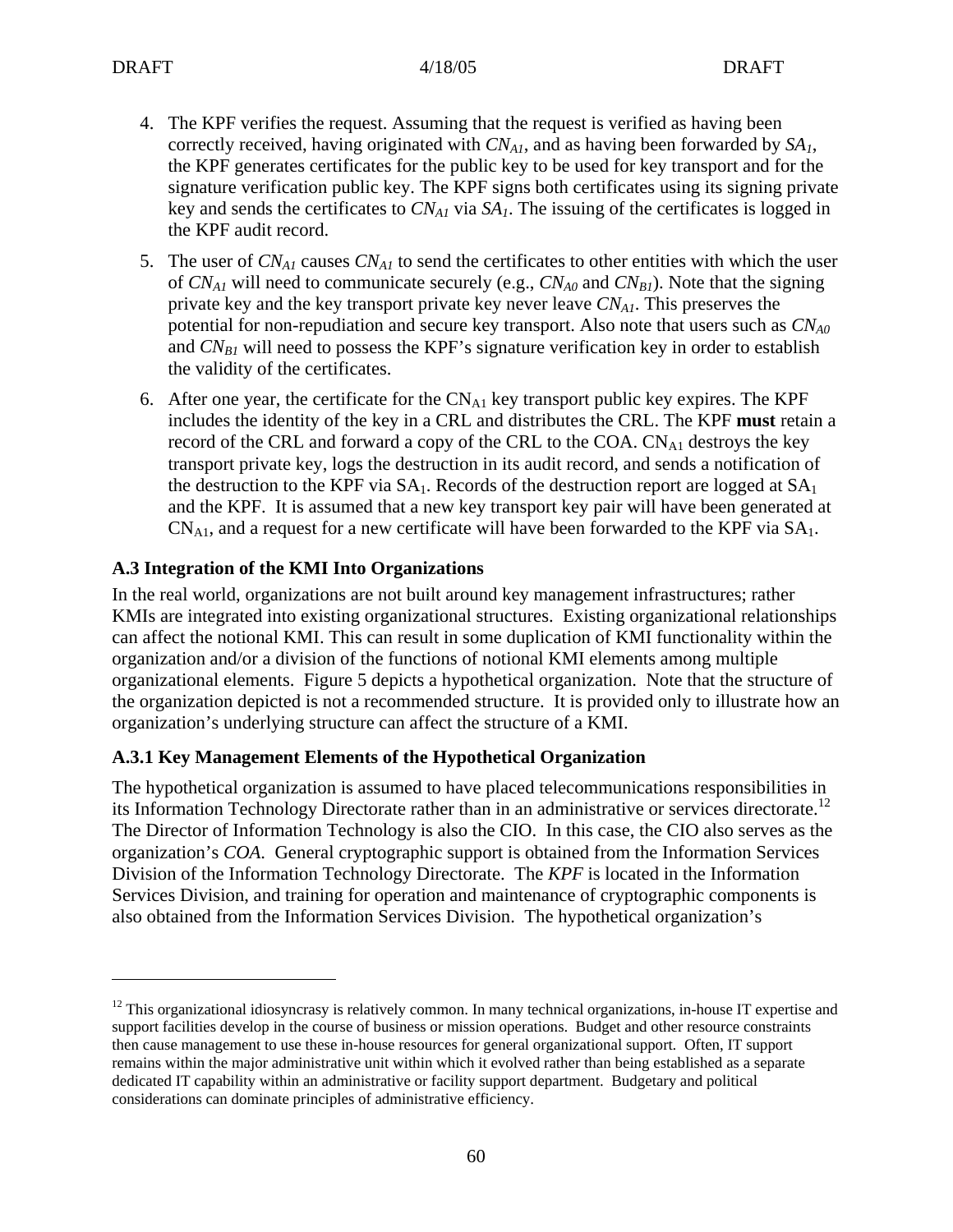

**Figure 5: Allocation of KMI Elements**

Information Services Division has not yet organized a cryptographic facilities group, so services and support are actually obtained from its Computer Facilities Group. *SAs* are supposed to be located at the *group* level throughout the hypothetical agency, though where organizations lack Service Agent hardware and software, they may apply to the Information Services Division for permission to use the Computer Facilities Group's capabilities.

Ideally, a single cryptographic services group would support all of an organization's key management needs. However, this is often not the case. In the hypothetical organization depicted in Figure 5, the element that originally processed classified Federal government information was the Mail and Reproduction Group within the Administration Directorate's Facilities Services Division. Other agency-wide personnel security, physical security, and police support resources were also assigned to this Facilities Services Division. So, even though other IT security management responsibilities fall under the Information Technology Directorate, the office responsible for requesting and managing classified cryptographic services is still that of the Chief, Facilities Service Division. Note that this activity is administratively independent from that of the KMI.

### **A.3.2 Key Management Operations Within the Hypothetical Organization**

The hypothetical organization is assumed to use128-bit AES [FIPS-197] for encryption, 1024-bit DSA [FIPS 186-3] for digital signature, and 1024-bit RSA for key transport purposes. SHA-1 [FIPS 180-2] is the hash function employed with DSA. *CN*s generate their own symmetric keys for AES and distribute them encrypted under RSA. The DSA and RSA key pairs have three-year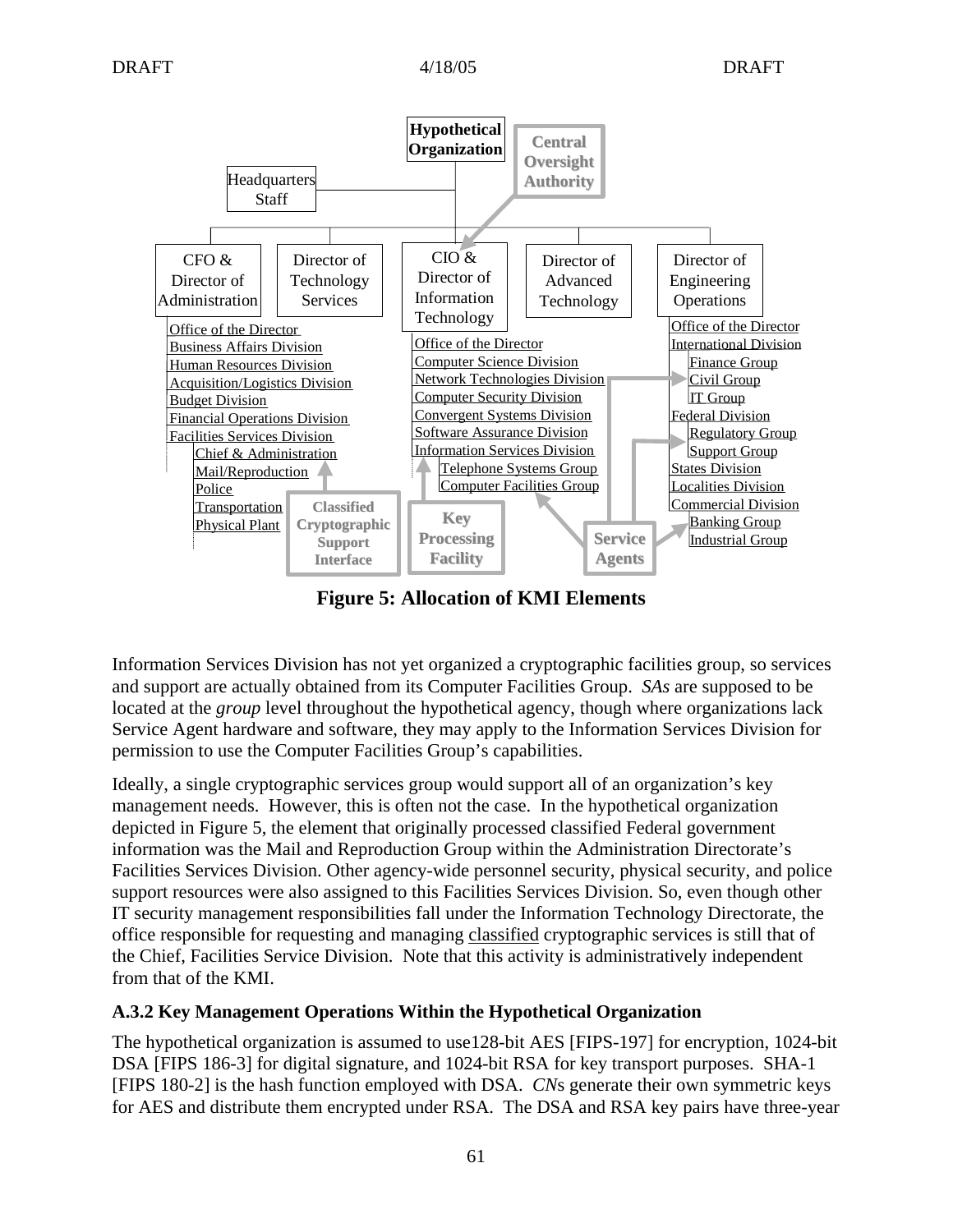cryptoperiods. The hypothetical organization is assumed to possess a CA for certificate generation licensed from a vendor. The CA is operated by the Computer Facilities Group within the Information Technology Directorate's Information Services Division. The operators and facilities associated with the CA are also responsible for *CN* operator training, and for distribution and maintenance of *UE*s and other *CN* assets. Thus, these personnel and facilities are responsible to the Information Services Division Chief for carrying out *KPF* functions.

- 1. When a potential user is initially presented with a requirement for cryptographic services, the user (or an administrative functionary acting on the user's behalf) applies to an *SA* for the cryptographic application and related facilities and/or support.
- 2. On receipt of the request, the *SA* prepares and submits a request for service to the *KPF*. [Note that in the hypothetical organization steps 1 and 2 may be combined. For example, a *group* supervisor may decide that an employee should be using an application that includes cryptographic processes. The supervisor may direct an administrative assistant to arrange for the employee to be set up with the necessary capabilities. The administrative assistant may then, using a secure *client node* connection and *SA* software, submit a request for service to the *KPF* located in the Information Services Division's Computer Facilities Group.]
- 3. *KPF* personnel then take the following actions:
	- *(a)* Obtain approval for the request from the *KPF* manager (Chief, Information Services Division. Allocate a *CN* for the user that includes the necessary cryptographic *UE*, associated software, and other software necessary to run the application for which cryptography is required. Copies of the request and approval action are provided to the COA (Office of the CIO).
	- *(b)* Schedule training for the user.
- 4. At the time of user training, *KPF* personnel take the following additional actions:
	- (a) Verify the identity of the user, requiring an authorization memorandum from the requesting group and two picture IDs.
	- (b) Create a user account in the *KPF* server.
	- (c) Assist the user in selecting a password/passphrase that will be used for encryption of private contents of a key profile diskette to be used in the user's *CN*.
	- (d) Generate a DSA key pair.
	- (e) Send the DSA public key to the CA. Encrypt the DSA private key and store it on the user's key profile diskette.
	- (f) Use the CA to generate a certificate containing the user ID and DSA public verification key.
	- (g) Add the DSA certificate to the user's account in the server.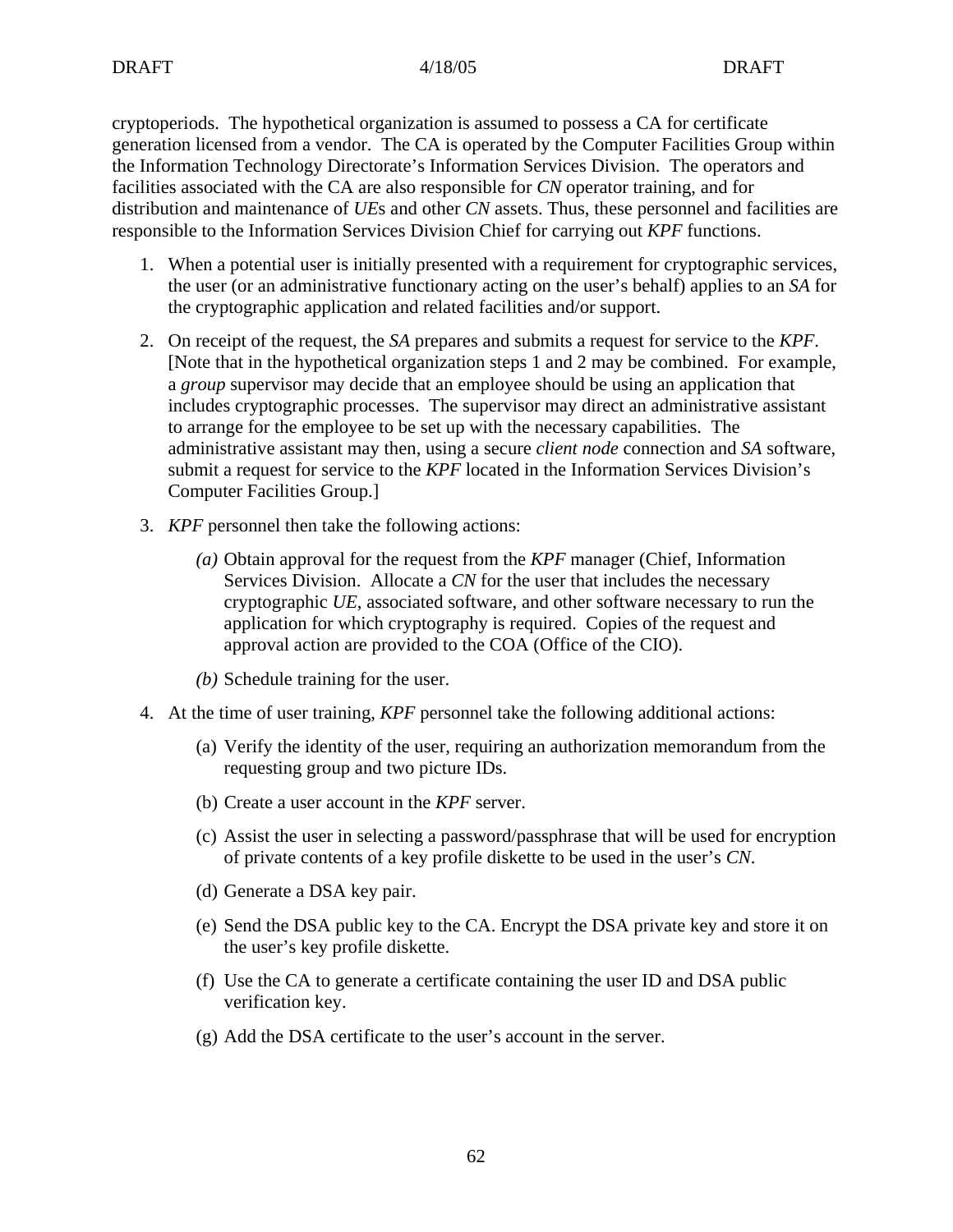- (h) Cause the CA to generate an RSA key pair and RSA certificate. Retain a copy of the RSA certificate and private decryption key in the CA. Encrypt a copy of the RSA private decryption key.
- (i) Add the RSA certificate and a copy of the encrypted RSA decryption key to the user's account in the server.
- *(j)* Cause copies of the DSA and RSA certificates and the encrypted RSA decryption key to be sent to the CN and stored on the key profile diskette.
- *(k)* Assist the user in adding additional information necessary to complete the cryptographic profile diskette.
- 5. Following training, the user is encouraged to change the password/passphrase prior to operational use of the *CN*.
- 6. Prior to entering into integrity-protected exchanges with other parties, the user causes his/her *CN* to send a copy of his/her DSA certificate to the other party(ies). This will permit the other party(ies) to verify that the certificate was generated for the sending party's ID by a CA with which the recipient(s) has/have a relationship and to verify the DSA signature of the data.
- 7. Prior to entering into encrypted exchanges with other parties, the user causes his/her *CN* to send a copy of his/her RSA certificate to the other party(ies) and requests that the other party(ies) send copies of their RSA certificates. This will permit each party to verify each other's RSA public (encryption) keys and to encrypt AES encryption keys.
- 8. In the case of encrypted exchanges the *UE* associated with each *CN* in a communicating pair generates an AES key, RSA-encrypts the key using the other party's RSA public key and sends the encrypted value to the other party. The encrypted values are decrypted, and the two original 128-bit values are exclusive-ORed. The resulting value becomes the AES key for the encrypted exchange.
- 9. After three years, the user's DSA and RSA certificates expire. The *KPF* includes the identity of the keys in a CRL and distributes the CRL. The *KPF* **should** retain a record of the CRL and forward a copy of the CRL to the COA. The user instructs his/her *CN* to destroy the DSA and RSA private keys, log the destruction in its audit record, and send a notification of the destruction to the *KPF* via the local *SA*. Records of the destruction report are logged at the *SA* and the *KPF*. The user will need to repeat the process described above (less the training component) prior to receiving replacement certificates and private keys.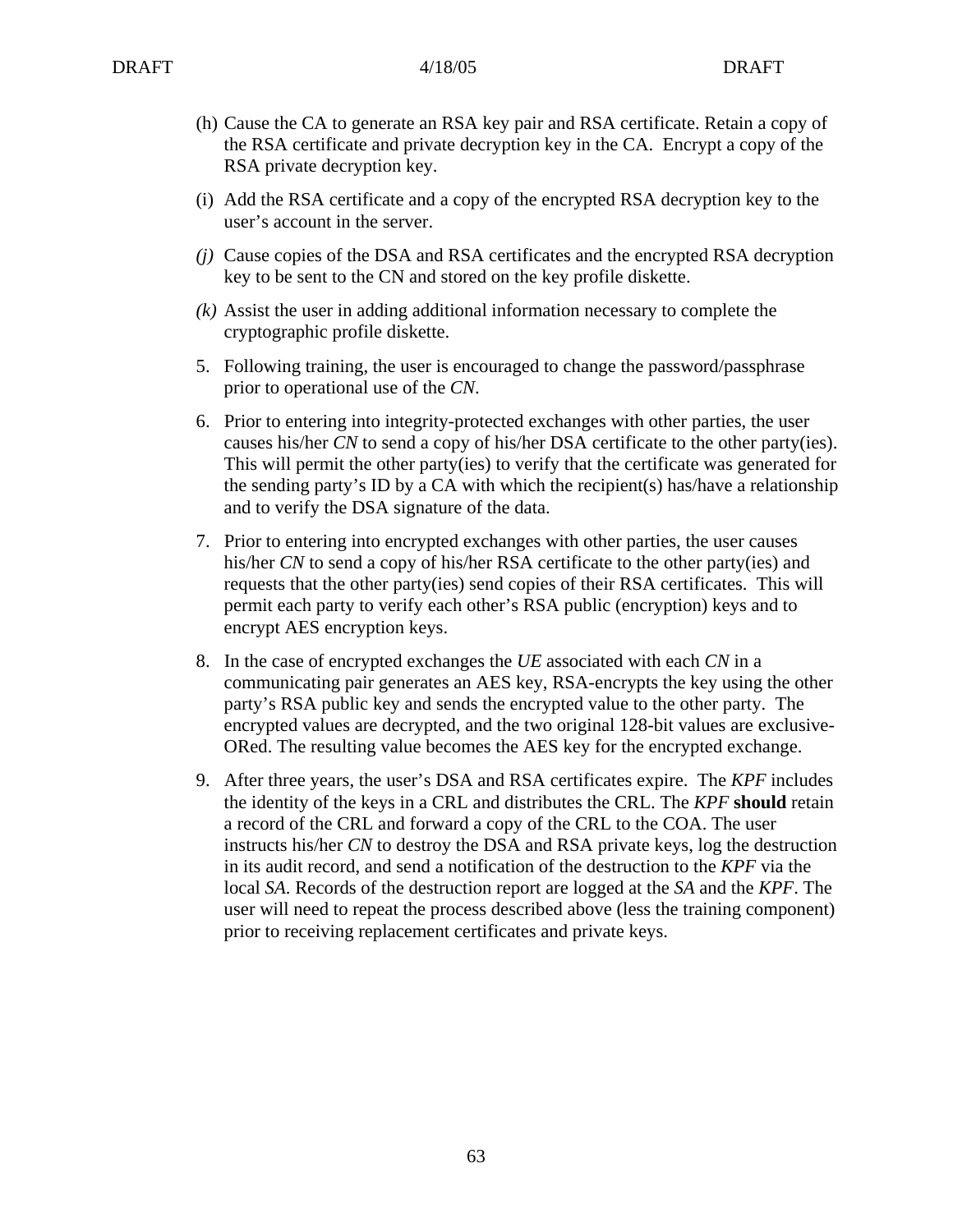# **Appendix B: Security Policy Background and Authority**

The following Public Laws, Presidential Directives and Executive Orders, and Executive Office of the President Office of Management and Budget Memoranda establish:

- 1. Requirements for the executive branch departments and agencies to protect all information processed, transmitted, or stored in Federal automated information systems;
- 2. Requirements for developing and implementing information security policies, procedures, and control techniques that are sufficient to afford security protections that are commensurate with the risk and magnitude of the harm resulting from the unauthorized disclosure, disruption, modification, or destruction of information;
- 3. Requirements for the assignment of responsibility for security and the development of system security plans for all general support systems and major applications; and
- 4. Requirements that agencies ensure that their information security plans are practiced throughout the lifecycle of each agency system.

In addition, the directives and memoranda:

- 1. Establish the basis and authority for NIST Federal Information Processing Standards and security guidelines,
- 2. Identify the use of encryption and digital signatures as potentially effective security mechanisms,
- 3. Caution agencies that the loss of access to cryptographic keys can pose a risk to the availability of information that is needed by agencies to meet their missions, and
- 4. Remind agencies of the need to protect the continuity of their information technology operations and agency services when implementing encryption.

### **B.1 Statutes**

- (a) *Federal Information Security Management Act of 2002*, Public Law 107-347, 17 December 2002 – The Federal Information Security Management Act of 2002, part of the E-Government Act of 2002, requires that security plans be developed for all Federal Computer Systems that contain sensitive information.
- (b) *Defense Authorization Act of 2000* Section X, Subtitle G amends Chapter 35 of Title 44, U.S. Code by inserting Subchapter II – Information Security. Section 3534 holds the heads of Federal agencies responsible for adequately ensuring the integrity, confidentiality, authenticity, availability, and nonrepudiation of information … supporting agency operations and assets; developing and implementing information security policies, procedures, and control techniques that are sufficient to afford security protections commensurate with the risk and magnitude of the harm resulting from the unauthorized disclosure, disruption, modification, or destruction of information … ; and ensuring that the agency's information security plan is practiced throughout the lifecycle of each agency system.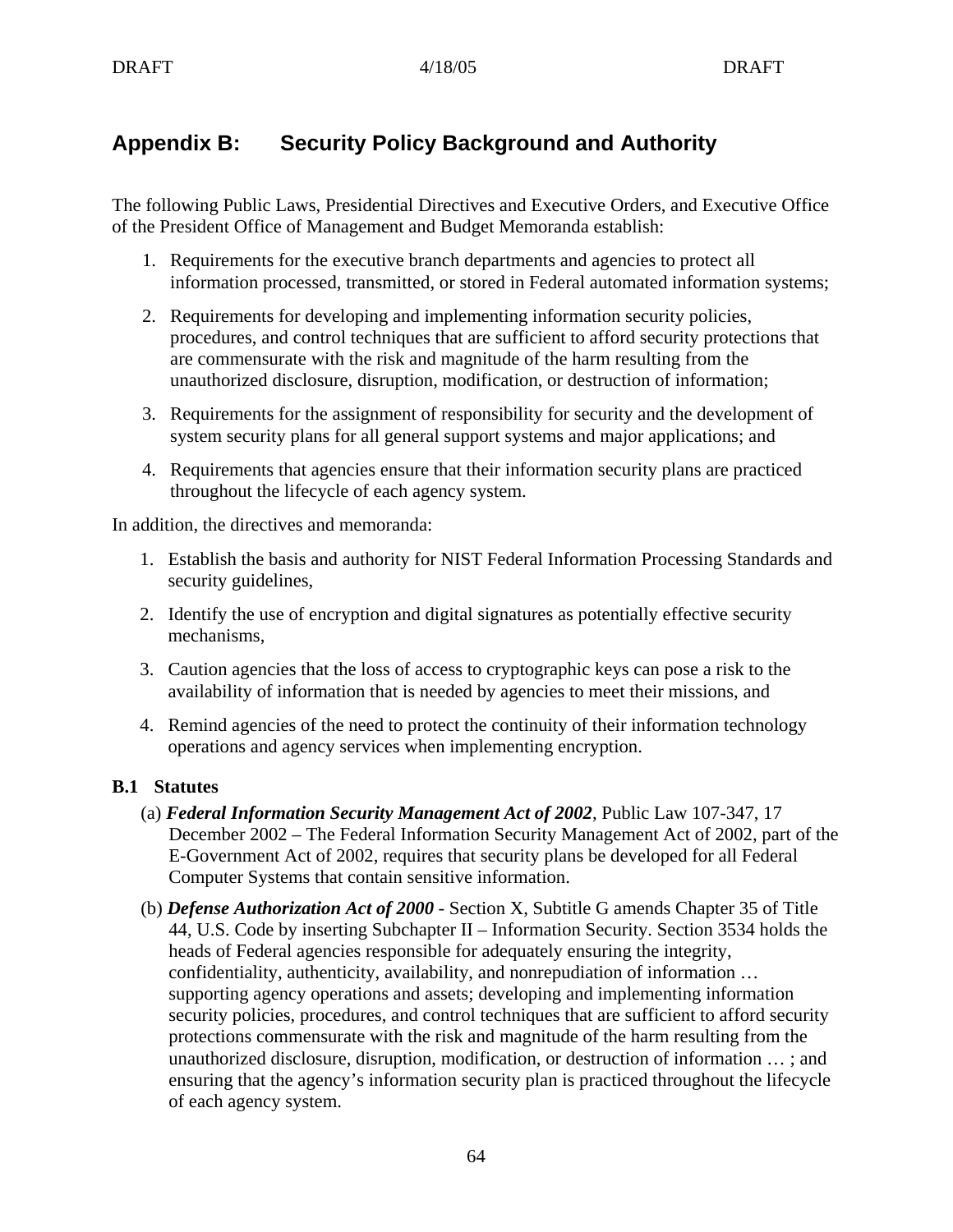(c) *Electronic Signatures in Global and National Commerce Act*, Public Law 106-229, 30 June 2000 – The *E-SIGN* law promotes the use of electronic contract formation, signatures, and record keeping.

#### **B.2 Executive Orders and Presidential Decision Directives**

- (a) **Presidential Decision Directive 63,** *Critical Infrastructure Protection*, May 1998 This White Paper explains key elements of the administration's policy in critical infrastructure protection. PDD 63 designated NIST as the lead Agency for information and communications sector liaison.
- (b) **Executive Order,** *Critical Infrastructure Protection in the Information Age*, 16 October 2001 – This Executive Order authorizes a program of continuous efforts to secure information systems for critical infrastructures and states a policy of protection against the disruption of the operation of information systems for critical infrastructures. Under this order, the heads of executive branch departments and agencies are responsible and accountable for providing and maintaining adequate levels of security for information systems … for programs under their control. The order directs cost-effective security to be built into and made an integral part of government systems and states that security should enable, and not unnecessarily impede, department and agency business operations.

#### **B.3 Office of Management and Budget Guidance and Memoranda**

(a) **OMB Circular A-130,** *Management of Federal Information Resources*, Revised 8 February 1996 – Circular A-130 provides uniform government-wide information resources management policies, and the 1996 revision transmits updated guidance on the *Security of Federal Automated Information Systems*. The circular requires the information activities of *all* agencies of the executive branch of the Federal government to protect government information commensurate with the risks and magnitude of harm that could result from the loss, misuse, or unauthorized access to or modifications of such information; and to use voluntary standards and Federal Information Processing Standards where appropriate or required. The circular directs the Department of Commerce to develop and issue Federal Information Processing Standards and guidelines as necessary to ensure the efficient and effective acquisition, management, security, and use of information technology; to identify needs for the standardization of telecommunications and information processing technology; and to develop standards, in coordination with the Department of Defense and the General Services Administration, to ensure efficient application of such technology.

Appendix III to the circular establishes a minimum set of controls to be included in Federal automated information security programs, assigns Federal agency responsibilities for the security of automated information, and links agency automated information security programs and agency management control systems. Agencies are required to establish controls to assure adequate security for all information processed, *transmitted*, or *stored* in Federal automated information systems. The appendix directs the assignment of responsibility for security and the development of system security plans for all general support systems and major applications. The circular requires that the plans ensure that appropriate security controls are specified, designed into, tested, and accepted in accordance with appropriate guidance issued by NIST. Where the interconnection of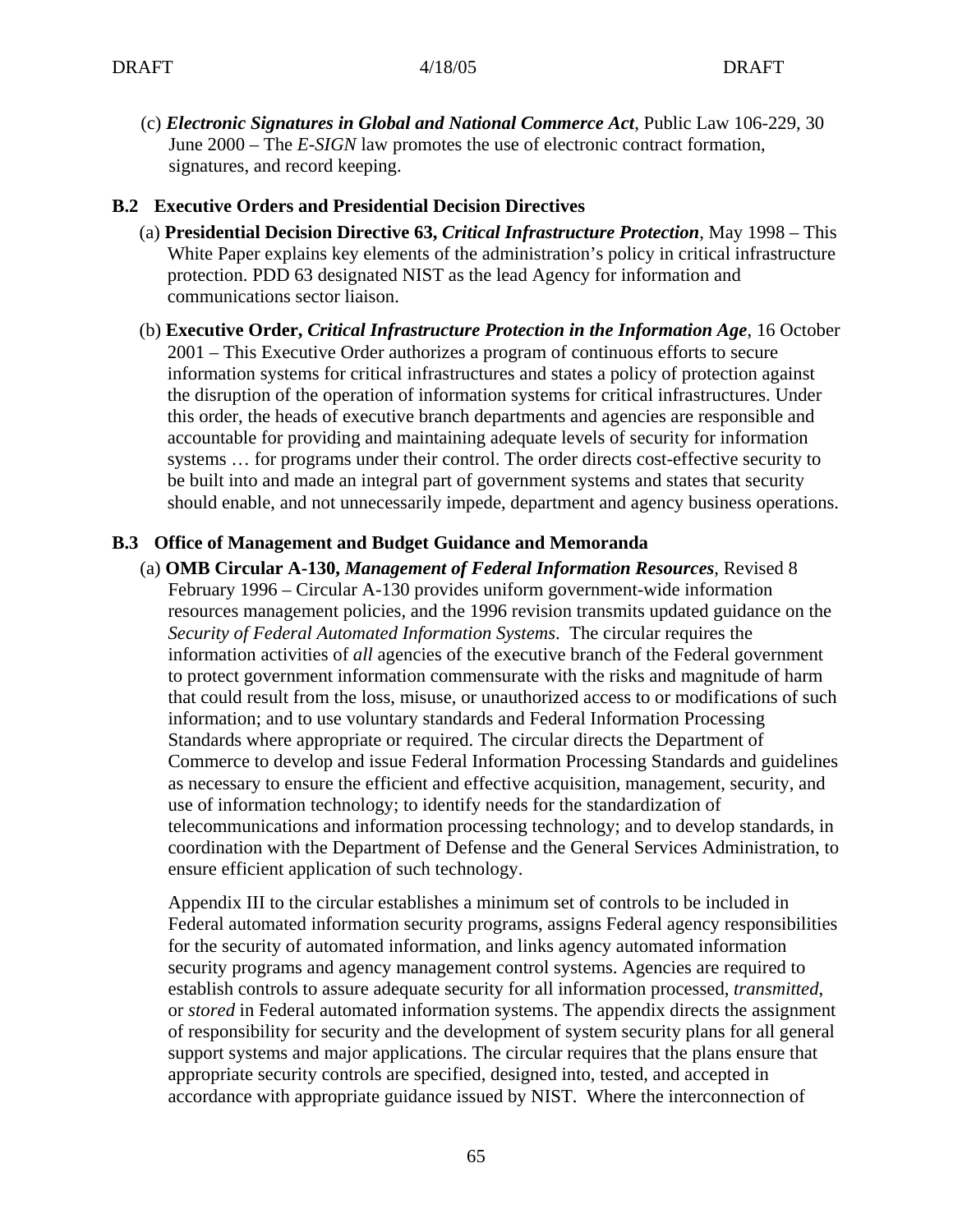automated information systems is authorized by Federal agency management, controls are directed to be established that are consistent with the rules of the system and in accordance with guidance from NIST. The Department of Commerce is directed to develop and issue appropriate standards and guidance for the security of sensitive information in Federal computer systems; provide agencies with guidance for security planning to assist in their development of system security plans; provide guidance and assistance, as appropriate, to agencies concerning cost-effective controls when interconnecting with other systems; and evaluate new information technologies to assess their security vulnerabilities, with technical assistance from the Department of Defense, and apprise Federal agencies of such vulnerabilities as soon as they are known.

- (b) *Security of Federal Automated Information Resources*, Memorandum from the OMB Director, 23 June 1999 – This memorandum encourages the heads of executive branch departments and agencies to avail themselves of NIST and GSA expertise and security resources in complying with Circular A-130, Appendix III.
- (c) *Incorporating and Funding Security in Information Systems Investments*, OMB Memorandum M-00-17, 28 February 2000 – This memorandum states that Federal government security programs and controls should be consistent with security guidance issued by NIST. The memorandum states the principle that agencies should apply OMB policies and, for non-national security applications, NIST guidance to achieve adequate security. The memorandum directs that privacy and confidentiality be protected by a) deploying effective security controls and authentication tools that are consistent with the protection of privacy, such as public-key based digital signatures, for those systems that promote or permit public access; and b) ensuring that the handling of personal information is consistent with government-wide and agency policies.
- (d) *Guidance on Implementing the Government Information Security Reform Act*, Memorandum from the Director of OMB, January 2001 – This memorandum states that Agency Chief Information Officers (CIOs) should develop, implement, and maintain an agency-wide security program and describe the program in detail in the agency-wide plan. The memorandum states that the Government Information Security Reform Act reemphasizes the CIO's strategic, agency-wide security responsibility.
- (e) *Reporting Instructions for the Government Information Security Reform Act*, OMB Memorandum M-01-24, 22 June 2001 – Included in the instructions forwarded by this memorandum is direction that Federal agencies succinctly describe, in annual system and program reviews, the specific measures of performance used to ensure that agency program officials have maintained an up-to-date security plan (that is practiced throughout the life cycle of the plan) for each system supporting the operations and assets under their control.
- (f) *OMB Guidance to Federal Agencies on Data Availability and Encryption*, 26 November 2001 – This OMB guidance reported the NIST announcement of the Secretary of Commerce's approval of the Advanced Encryption Standard and noted that encryption is an important tool for protecting the confidentiality of disclosure-sensitive information that is entrusted to an agency's care. The guidance also noted that the encryption of agency data also presents risks to the availability of information needed by the agency to reliably meet its mission. OMB specifically states that, without access to the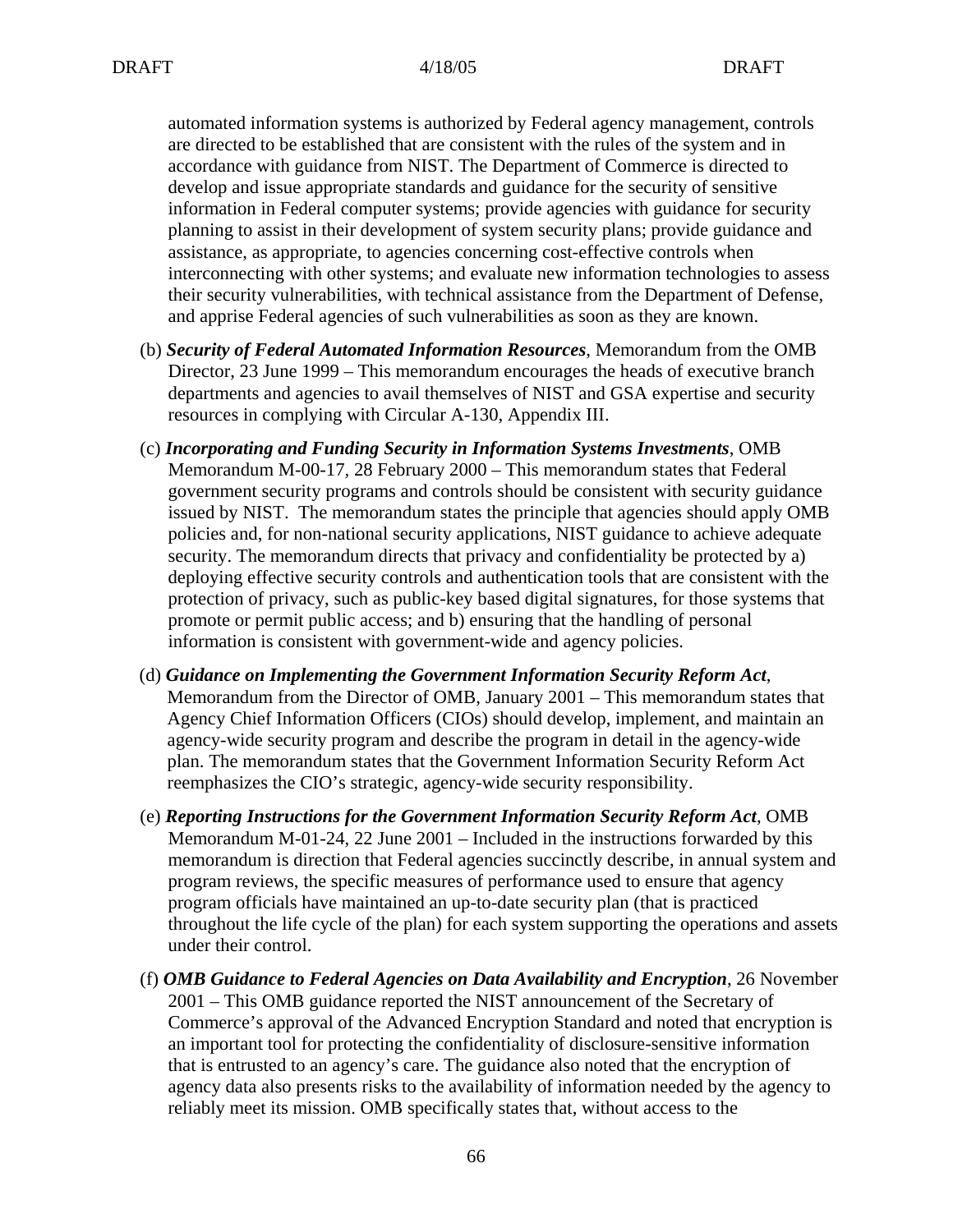cryptographic key(s) needed to decrypt information, the agency risks losing access to its valuable information. Agencies are reminded of the need to protect the continuity of their information technology operations and agency services when implementing encryption. The OMB guidance stresses that, in particular, agencies **must** address information availability and assurance requirements through appropriate data recovery mechanisms such as cryptographic key recovery.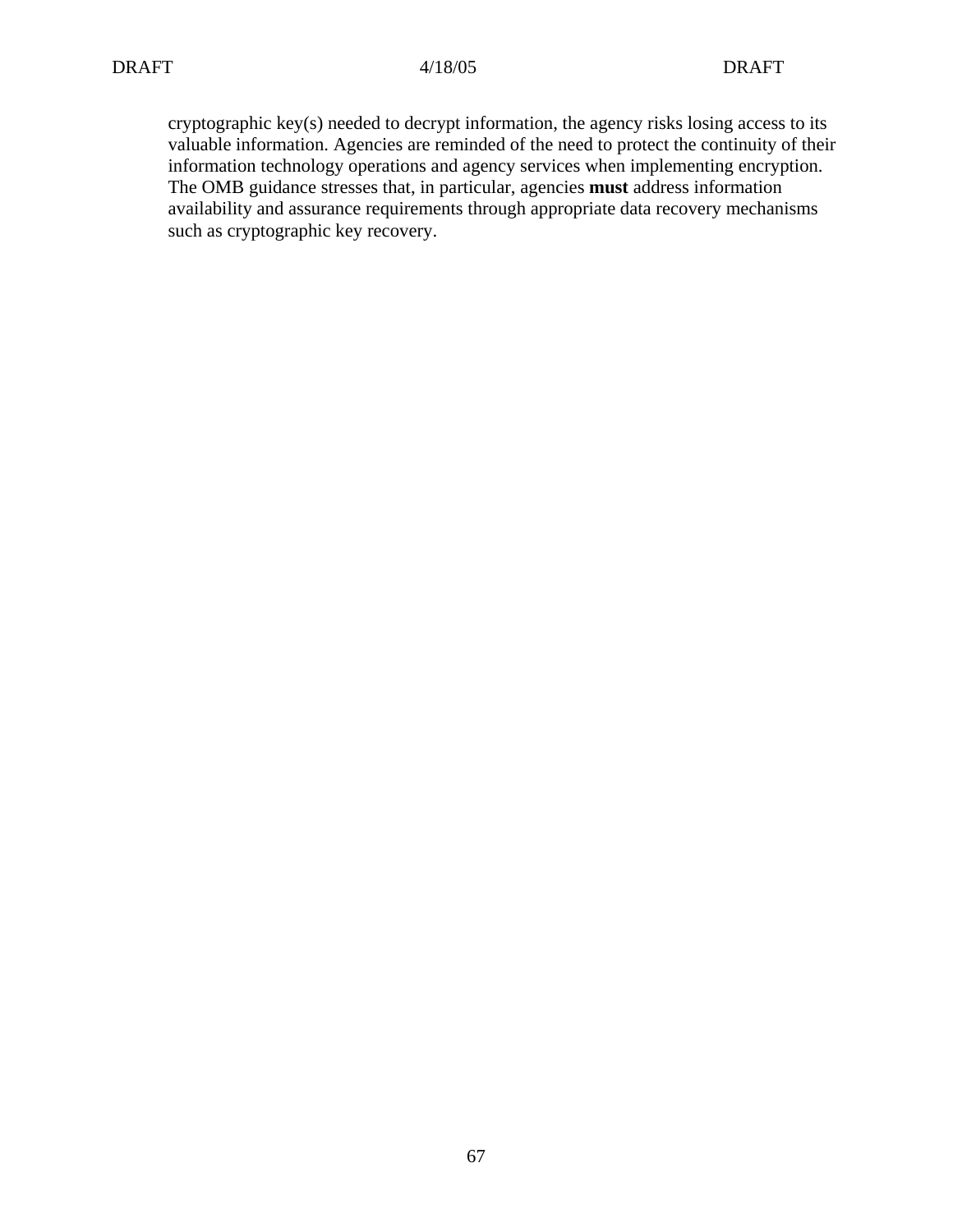$\overline{a}$ 

# **Appendix C: Certificate Policy and Certification Practices Framework**

In purely PKI environments, a PKI Certificate Policy (CP) may serve as the Key Management Policy (KMP), and a PKI Certification Practices Statement (CPS) may serve as a Key Management Practices Statement (KMPS). The standard format for developing both the PKI CP and CPS is contained in RFC 2527, the *Certificate Policy and Certification Practices Framework* [RFC2527]<sup>13</sup>. The RFC 2527 format **should** be used in purely PKI environments. As stated in Section 3.1.2, most of the elements of the RFC 2527 format are also applicable to non-PKI environments, though a number of adaptations are required to accommodate symmetric key management characteristics (e.g., identification of key management message and CKL profiles rather than certificate and CRL profiles called for by Section 4.7 of the RFC).

RFC 2527 proposes an outline with eight major sections and 185 second- and third-level topics.

The topics identified in this appendix are candidate topics for inclusion in either a certificate policy definition or a CPS. While many topics are identified, it is not necessary for a CP or a CPS to include a concrete statement for every such topic. Rather, a particular CP or CPS may state "no stipulation" for a component, subcomponent, or element on which the particular CP or CPS imposes no requirements. In this sense, the list of topics can be considered a checklist of topics for consideration by the CP or CPS author. It is recommended that each topic and subtopic be included in a CP or CPS, even if there is "no stipulation"; this will indicate to the reader that a conscious decision was made to include or exclude that topic. This protects against inadvertent omission of a topic, while facilitating comparison of different CPs or CPSs, e.g., when making policy-mapping decisions.

In a certificate policy definition, it is possible to leave certain topics, subtopics, and/or elements unspecified, and to stipulate that the required information will be indicated in a policy qualifier. Such certificate policy definitions can be considered as parameterized definitions. The set of provisions **should** reference or define the required policy qualifier types and **should** specify any applicable default values.

Although the same general format is used for both the CP and CPS, the two documents are very different in character and content. While the CP is a high-level document that describes a security policy for issuing certificates and maintaining certificate status information, the CPS is a highly detailed document that describes how a CA implements a specific CP. The CPS identifies the CP that it implements and specifies the mechanisms and procedures that are used to achieve the security policy. The CPS includes sufficient operational detail to demonstrate that the CP can be satisfied by this combination of mechanisms and procedures.

Each CPS applies to a single  $CA^{14}$ . The CPS may be the overall operations manual for the CA. Specific portions of the CPS may be extracted to form the CA Operations Guide, RA Manual,

<sup>&</sup>lt;sup>13</sup> The full text is available at http://www.ietf.org/rfc/rfc2527.txt or from ftp://ftp.ietf.org/rfc/rfc2527.txt.

 $14$  A large PKI may have several CAs that are practically clones. In such cases, it may be more efficient to develop a single CPS that applies to all the "clone" CAs. However, this specification must include separate information (e.g., location, contact information) for each CA within the PKI. [PKI 01]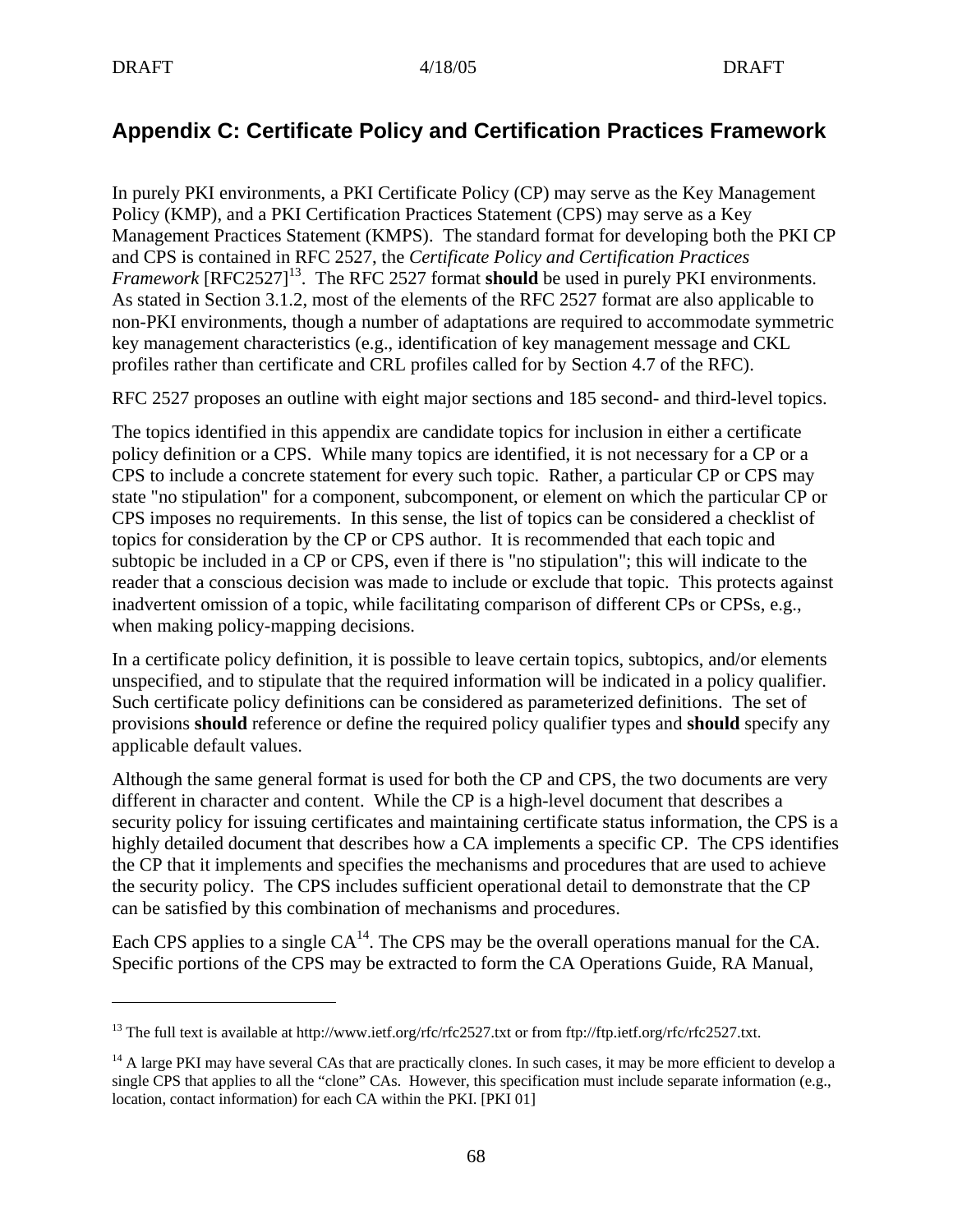PKI Users Guide, or other role-specific documentation. Auditors and accreditors may use the CPS to supplement the CP during reviews of CA operations. Note that a CPS does not need to be published. The combination of a CP and the results of an accreditation process are often sufficient for to satisfy the needs of most external parties. [PKI 01]

## **C.1 Introduction**

The introduction provides an overview of the use of certificates to be issued under the CP and explains how to identify certificates issued under the policy (e.g., by an object identifier [OID] in a certificate policy extension or, in the case of a CA or a sub-tree of a hierarchical PKI that issues certificates under a single policy, the issuer name). The introduction also identifies the user community and major applications that the policy is to support, and describes the types of entities involved in the operation of the CA and the roles that they perform. Although not required by RFC 2527, the introduction may also include general security objectives (e.g., Items (b), (c), and (f) identified in Subsection 3.1.2.1.1). Operational entities may include CAs, Registration Authorities (RAs), subscribers and relying parties, overseers of operations, those responsible for maintenance of the policy documentation, and other key management administrators. Finally, the introduction contains contact information for organizations that administer the CA, maintain the policy documentation, and approve the corresponding detailed practice statements (i.e., CPS). This contact information **should** identify the telephone numbers or mail addresses associated with the organizations that perform these functions. The CP need not identify individuals.

### **C.2 General Provisions**

The "General Provisions" section captures legal and general practices information, including the obligations imposed by the policy on the CA, its RAs, subscribers, relying parties, and repositories. This section describes the frequency of compliance audits, who performs the audits, the necessary qualifications for auditors, the relationship of the auditor(s) to the CA, topics covered by the audit, actions to be taken as a result of any deficiencies identified by the audit, and communication of the results of the audit. The "General Provisions" section also describes the obligations, liabilities, and financial responsibilities of the various PKI components and specifies legal jurisdiction and dispute resolution procedures. This section describes methods, circumstances, and destinations for the dissemination of the CP, CPS(s), certificates, certificate status, and other information. Finally, this section covers financial charges (e.g., fees, reimbursement, refund policies) and warranties (including limits on liability).

### **C.3 Identification and Authentication**

The "Identification and Authentication" section describes the procedures used to authenticate a certificate applicant to a CA or RA prior to certificate issuance. It also describes how parties requesting re-key or revocation are authenticated. This component also addresses naming practices, including name ownership recognition and name dispute resolution.

# **C.4 Operational Requirements**

The "Operational Requirements" section specifies requirements imposed upon issuing CA, subject CAs, RAs, or end entities with respect to various operational activities. This section addresses the following subtopics:

(1) Certificate Application;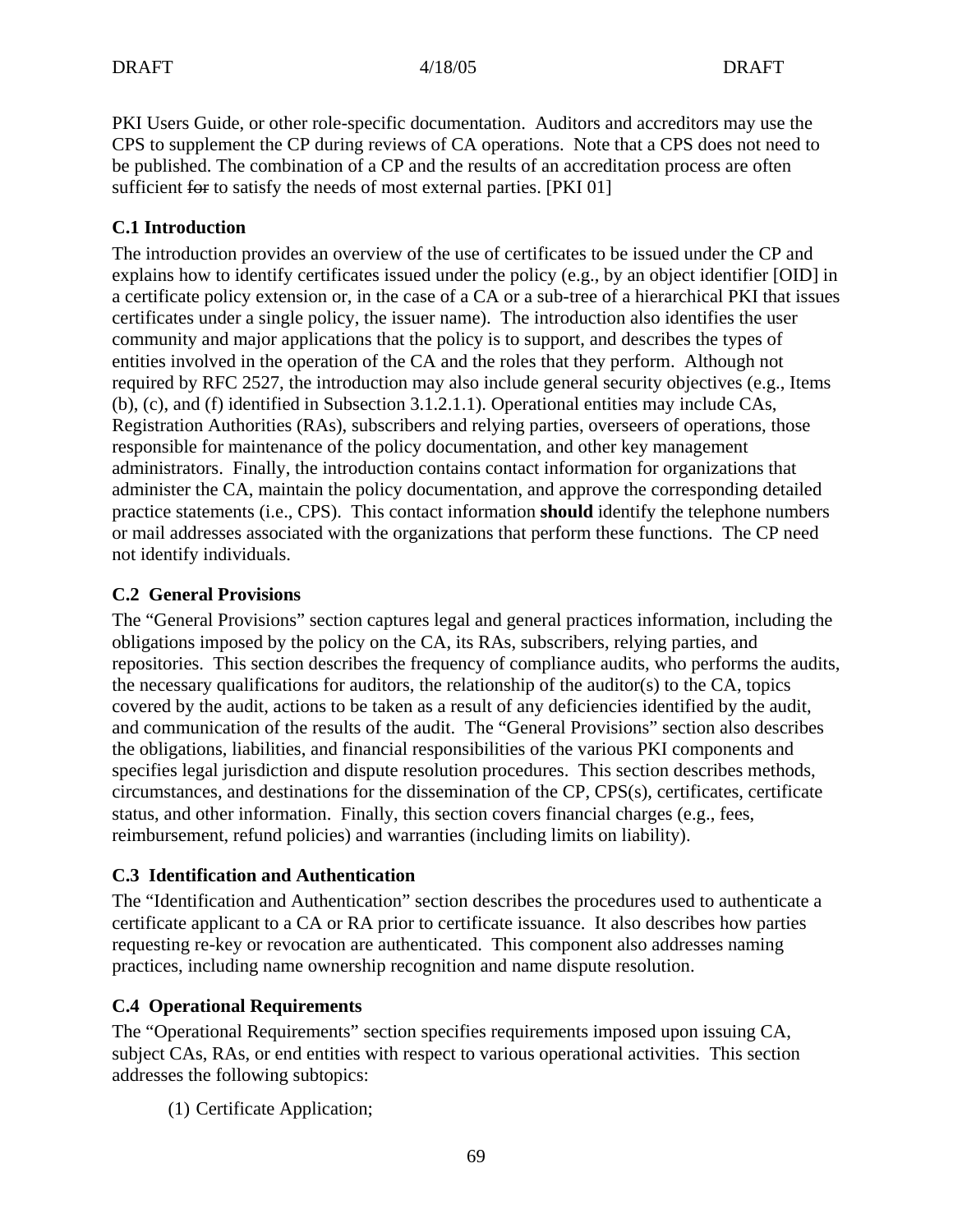- (2) Certificate Issuance;
- (3) Certificate Acceptance;
- (4) Certificate Suspension and Revocation;
- (5) Security Audit Procedures;
- (6) Records Archival;
- (7) Key Changeover;
- (8) Compromise and Disaster Recovery; and
- (9) CA Termination.

Within each subtopic, separate consideration may need to be given to issuing CA, repository, subject CAs, RAs, and end entities.

#### **C.5 Physical, Procedural, and Personnel Security Controls**

This section describes non-technical security controls (i.e., physical, procedural, and personnel controls) that are used by the issuing CA to securely perform the functions of key generation, subject authentication, certificate issuance, certificate revocation, audit, and archival. This section may also define non-technical security controls on repository, subject CAs, RAs, and end entities. The non-technical security controls for the subject CAs, RAs, and end entities could be the same as, similar to, or very different from each other. Non-technical security controls are critical to trusting the certificates, since the lack of security may compromise CA operations, resulting, for example, in the creation of certificates or CRLs with erroneous information or the compromise of the CA private key. This section consists of three subsections: Physical Security Controls, Procedural Controls, and Personnel Security Controls. Within each subsection, separate consideration is given to each entity type (i.e., issuing CA, repository, subject CAs, RAs, and end entities).

Physical access controls protect the PKI components from unauthorized access and environmental threats. This section **should** address the following topics:

- Physical access controls to restrict the entry and exit of personnel (e.g., from the room housing the Certification Authority);
- Environmental Controls (e.g., uninterruptible power supplies, fire extinguishers, and drainage systems) to protect against utility failures, fires, and plumbing leaks;
- Offsite backup to ensure that backups are available to reconstruct the CA if other physical controls fail;
- Site location and construction techniques to guard against structural collapse from storms or bombs; and
- Waste disposal to restrict unauthorized access to trash that might contain sensitive information.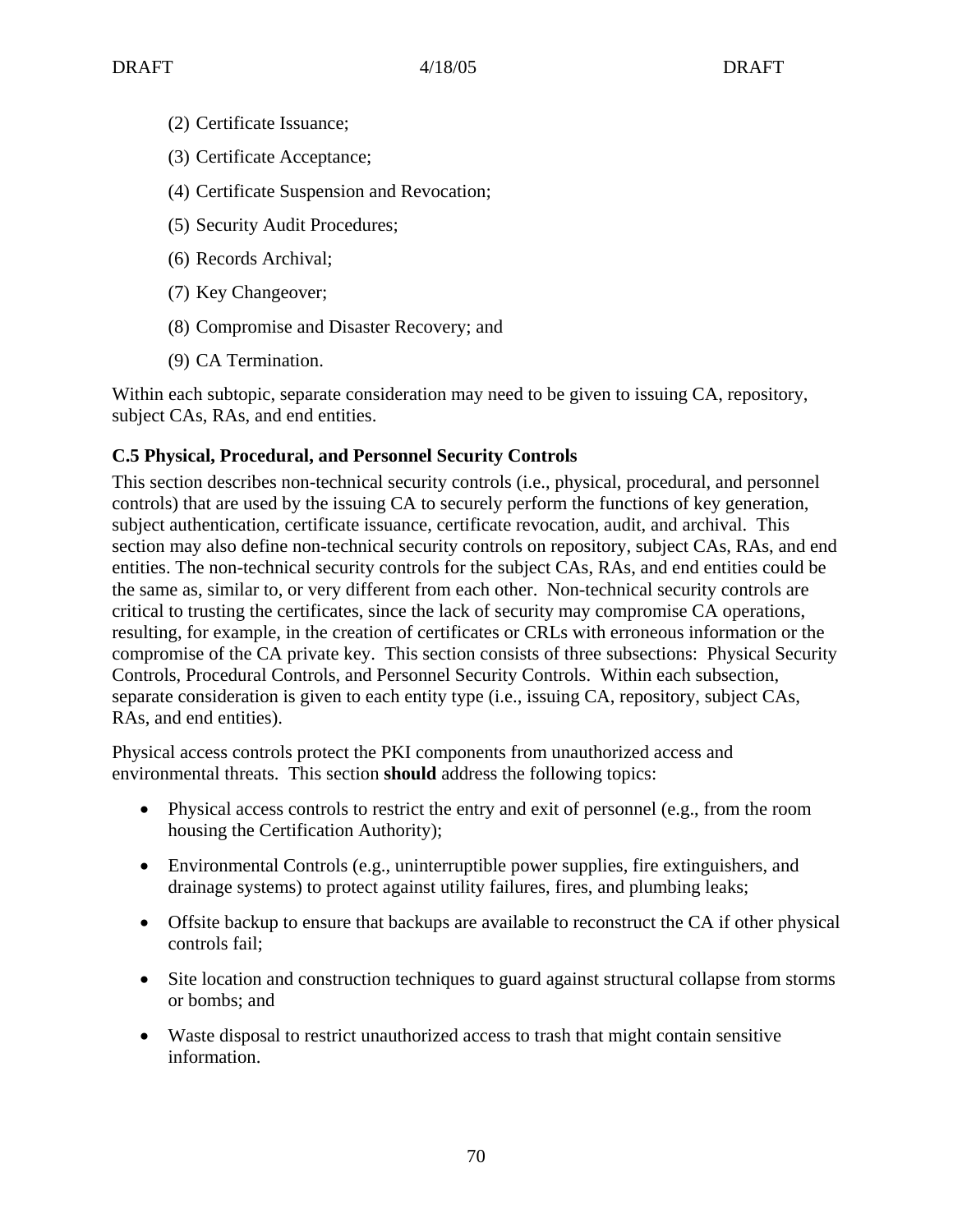In the Procedural Controls subsection, requirements for recognizing trusted roles are described, together with the responsibilities for each role. The policy document **should** state, for each task identified for each role, the number of individuals that are required to perform the task. Identification and authentication requirements for each role may also be defined. Procedural controls **should** be designed to enforce the concepts of least privilege and separation of duties. No single individual **should** be able to generate a new CA key pair. Regular audit trail reviews **should** be conducted. Individuals who authorize the issuing certificates to a subject **should not** be relied upon to verify the subject's identity.

The Personnel Security Controls subsection addresses 1) background checks and clearance procedures required for the personnel having access to security-relevant PKI facilities and processes, 2) training requirements and training procedures for each role; 3) frequency and sequence for job rotation among various roles; 4) sanctions against personnel for unauthorized actions, unauthorized use of authority, and unauthorized use of entity systems; 5) controls on contracting personnel; and 6) documentation to be supplied to personnel.

### **C.6 Technical Security Controls**

The "Technical Security Controls" section of the CP or CPS defines the security measures taken by the issuing CA to protect its cryptographic keys and critical security parameters (e.g., PINs, passwords, or manually-held key shares). This section may also impose constraints on repositories, subject CAs and end entities to protect their cryptographic keys and critical security parameters. Secure key management is critical to ensure that all secret and private keys and critical security parameters are protected and used only by authorized personnel. This section also describes other technical security controls used by the issuing CA to securely perform the functions of key generation, user authentication, certificate registration, certificate revocation, audit, and archival. Technical controls include life-cycle security controls (including software development environment security, trusted software development methodology) and operational security controls.

This section can also be used to define other technical security controls on repositories, subject CAs, RAs, and end entities.

This section **should** address the following considerations:

- Key Pair Generation and Installation (e.g., key sizes, private key protection, public key protection during distribution, quality control);
- Private Key Protection (e.g., FIPS 140-2 compliance, backup, archiving, entry techniques, activation/deactivation, destruction);
- Other Aspects of Key Pair Management (e.g., archiving, periods of use, tamper protection of archives);
- Other critical security parameters? (e.g., protection employed through life cycle);
- Computer Security Controls (e.g., Common Criteria rating/profile requirements);
- Life-Cycle Security Controls (e.g., system development and security management controls);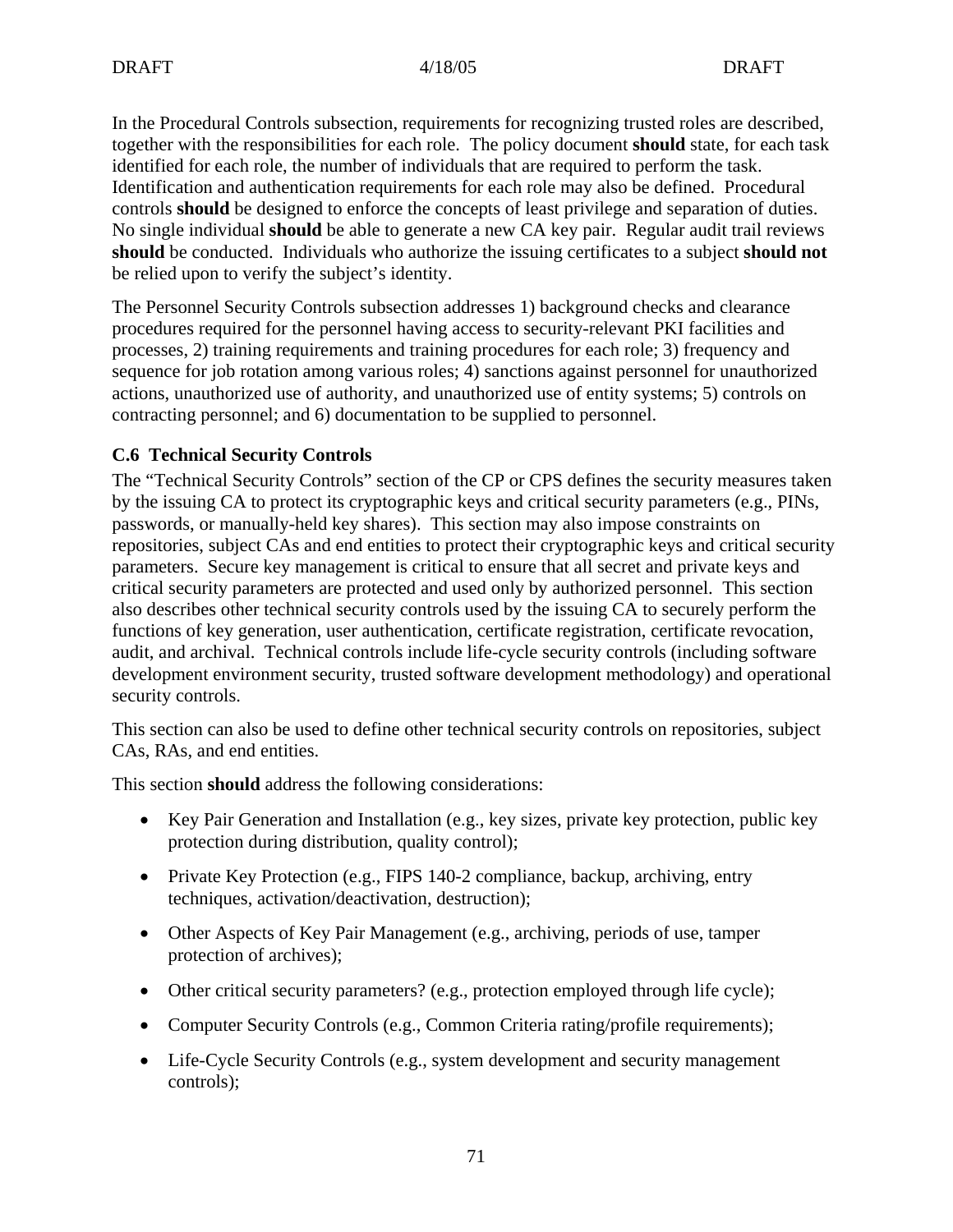- Network Security Controls (e.g., use of firewalls); and
- Cryptographic Module Engineering Controls (e.g., module boundaries, FIPS 140-2 compliance).

## **C.7 Certificate and CRL Profiles**

This section is used to specify the certificate format and, if CRLs are used, the CRL format. Assuming the use of the X.509 certificate and CRL formats, this includes information on profiles, versions, and the extensions used. The Certificate Profile component of this section addresses topics such as the following:

- Version number(s) supported;
- Certificate extensions populated and their criticality;
- Cryptographic algorithm object identifiers;
- Name forms used for the CA, RA, and end entity names;
- Name constraints used, and the name forms used in the name constraints;
- Applicable certificate policy Object Identifier(s);
- Usage of the policy constraints extension;
- Policy qualifiers syntax and semantics; and
- Processing semantics for the critical certificate policy extension.

The CRL Profile subsection addresses such topics as version numbers that are supported for CRLs and CRL and CRL entry extensions populated and their criticality. [Note that the topics in this section may be addressed simply by reference to a separate profile definition, such as the PKIX Part I profile).]

### **C.8 Specification Administration**

The "Specification Administration" section of the policy document prescribes who has change control for the document, describes publication and notification procedures for new versions, and lists the CPS approval procedures.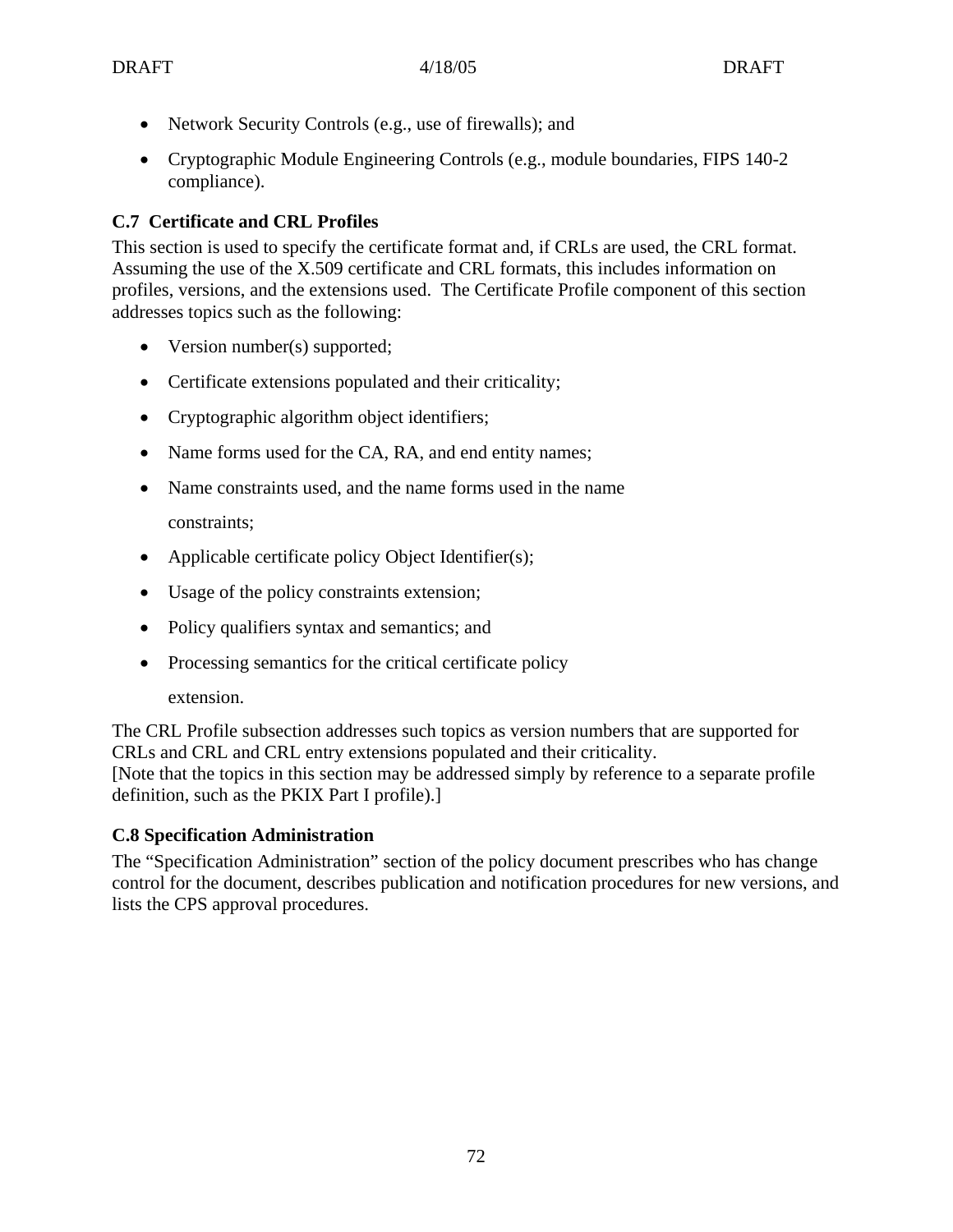# **APPENDIX D: Evaluator Checklist**

Evaluators **should** determine that key management systems conform to the generally accepted principles and practices for securing information technology systems. Principles prescribed in NIST Special Publication 800-14,*Generally Accepted Principles and Practices for Securing Information Technology Systems*, have been applied in generating the following evaluator's checklist for determining the adequacy of the policies and practices of key management systems.

# **D.1 Policy**

The term *key management policy* has more than one meaning. Policy consists of the directives by senior management to create a key management program, establish its goals, and assign responsibilities. The term *policy* is also used to refer to the specific key management implementation rules for particular systems. Finally, *policy* may refer to matters such as the specific managerial decisions that establish key management infrastructures and the generation, distribution, securing, and accounting for keying materials.

### **D.1.1 Policy Content**

Evaluators **should** ensure that the organization's key management policy documentation includes at least the following information.

- Statement of security objectives,
- Identification of the Keying Material Manager,
- Provisions for the assignment of responsibilities for:
	- Key generation or acquisition;
	- Agreements with partner organizations regarding the cross certification of keying material and/or key agreement, as appropriate;
	- Key distribution and revocation tree design and management;
	- Establishment of cryptoperiods;
	- Distribution of and accounting for keying material;
	- Protection of secret and private keys and related materials;
	- Emergency and routine revocation of keying material;
	- Auditing of keying material and related records;
	- Destruction of revoked or expired keys;
	- Key recovery;
	- Compromise recovery;
	- Disciplinary consequences for willful or negligent mishandling of keying material; and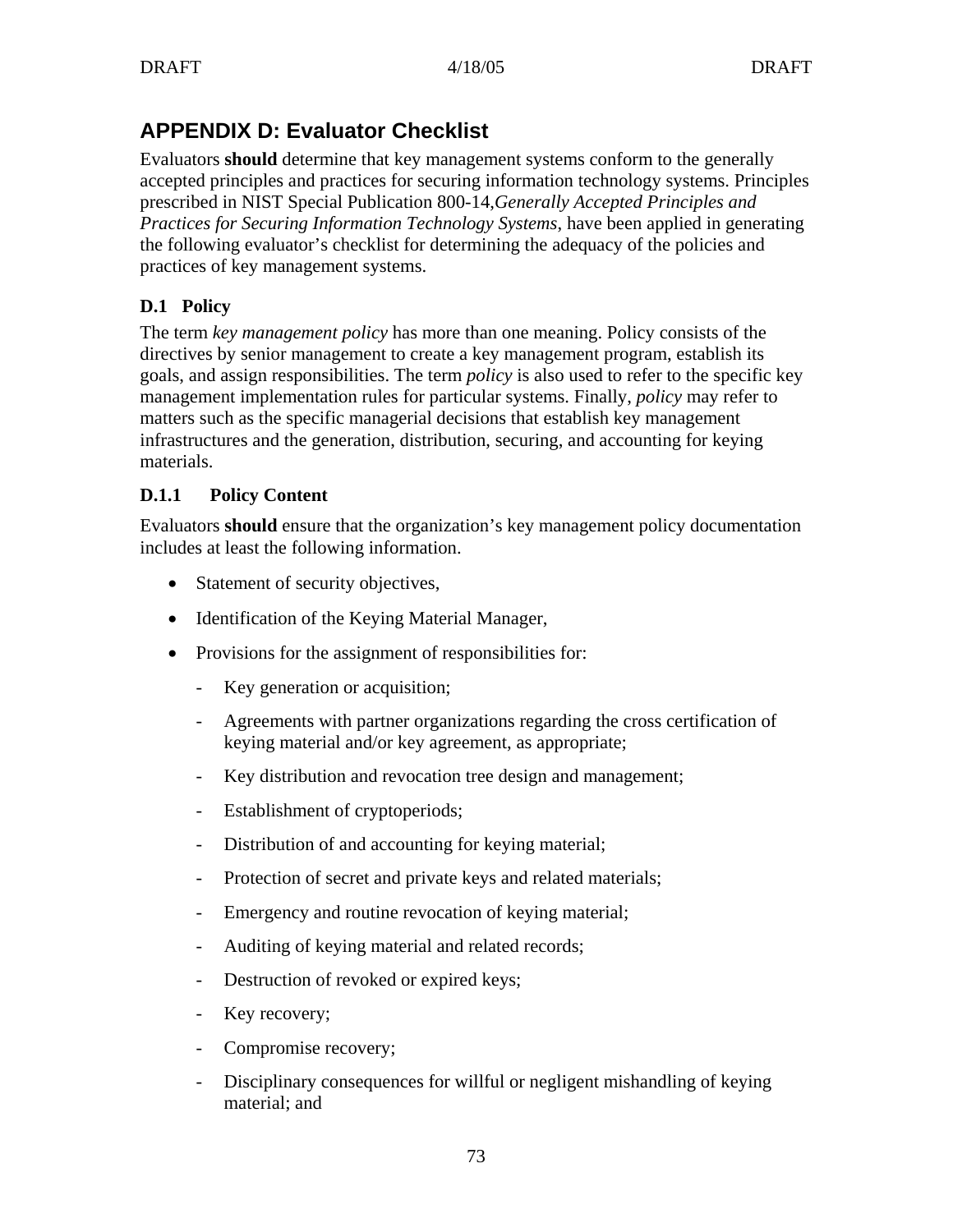- Generation, approval, and maintenance of key management practices statements.

The evaluators may also check to ensure that the policy documentation contains other information identified in the Sample KMP Format (Section 3.1.2.1.3).

# **D.1.2 Policy Characteristics**

Evaluators **should** ensure that organizations have established the following three different types of policy: Program, Issue Specific, and System Specific. Some organizations may refer to these types by other names such as directives, procedures, or plans.

# **D.1.2.1 Program Policy**

Evaluators **should** verify that the organization has established a *program policy* that performs the following functions.

# **D.1.2.1.1 Create and Define a Key Management Policy**

Program policy **should** be clear as to the numbers, distribution, and sensitivities of various classes of keys required; and which resources – including facilities, hardware, and software, information and personnel – are required to implement, manage, and operate the key management program.

# **D.1.2.1.2 Set Organizational Strategic Directions**

This may include defining the goals of the program. For instance, in an organization responsible for maintaining large mission-critical databases, re-keying, key update and key derivation strategies and key recovery issues might be specifically stressed.

# **D.1.2.1.3 Assign Responsibilities**

Responsibilities **should** be assigned to the key management organization for direct program implementation, and other responsibilities **should** be assigned to related organizations (such as system administration and information systems security organizations).

# **D.1.2.1.4 Address Compliance Issues**

Program policies **should** typically address two compliance issues: 1) meeting the requirements to establish a key management program and the responsibilities assigned therein to various organizational components, and 2) the use of specified penalties and disciplinary actions.

# **D.1.2.2 Issue-Specific Policy**

Evaluators **should** verify that the organization's *issue-specific policies* exhibit the following properties.

# **D.1.2.2.1 Address Specific Areas**

Topics of current relevance and concern to the organization **should** be addressed. For example, an organization's management may find it appropriate to issue a policy regarding how the cross certification of keys is to be authorized to permit secure communication with other organizations.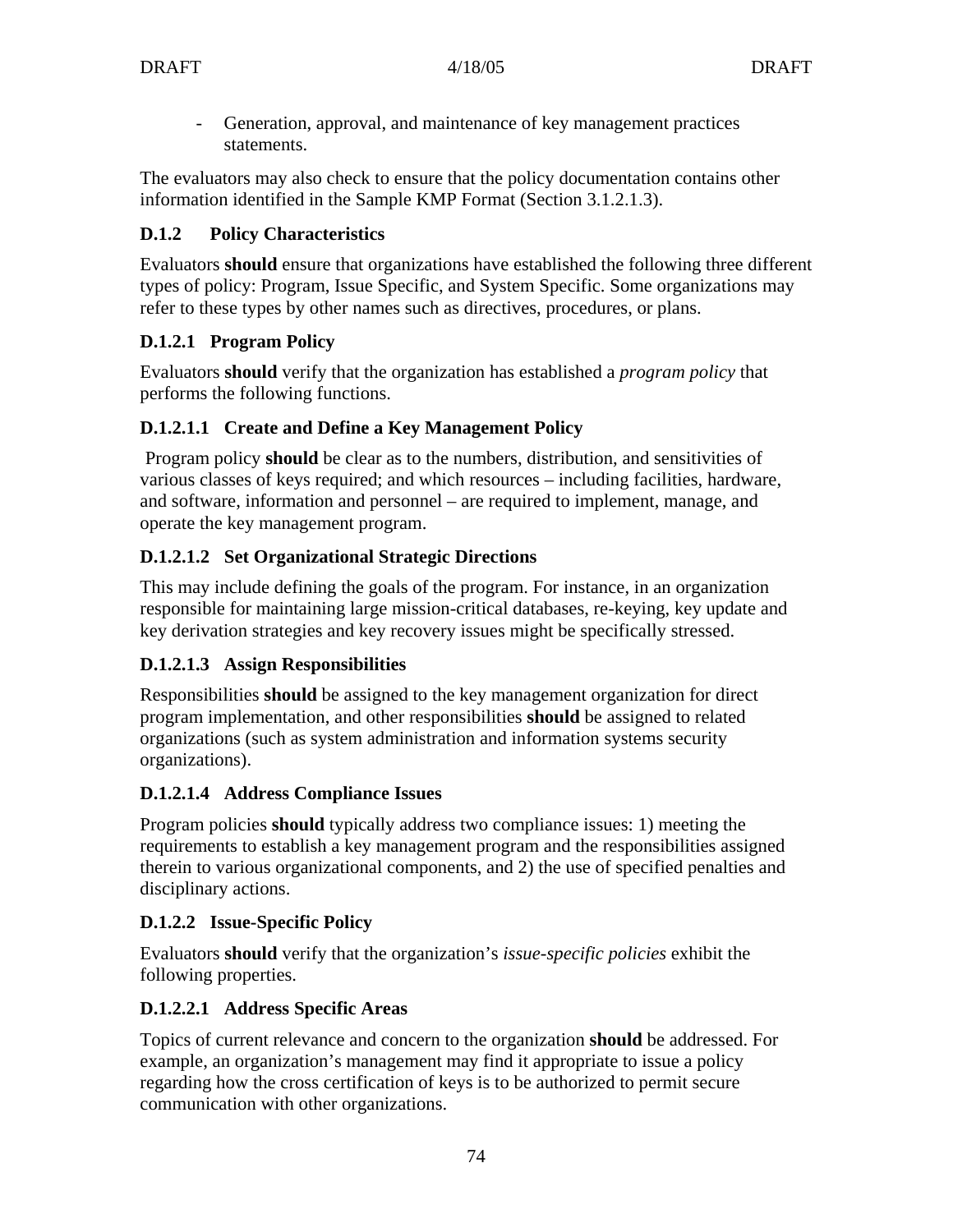# **D.1.2.2.2 Be Updated With Sufficient Frequency**

Policy modifications are likely to be required by 1) changes in technology, 2) changing perceptions if the sensitivity or criticality of an organization's information changes, 3) changes in security services that are required, 4) changes in an organization's information exchange structure, and 5) changes in national policies.

### **D.1.2.2.3 Contain an Issue Statement**

The organization's key management roles and responsibilities, compliance criteria and determination methods, and points of contact for critical functions **should** be clear.

### **D.1.2.3. Systems-Specific Policies**

Evaluators **should** verify that the organization's *systems-specific policies* exhibit the following characteristics.

### **D.1.2.3.1 Focus on Decisions**

The decisions taken by management to enforce specific key management policies, such as defining the extent to which individuals will be held accountable for the protection of keying materials to which they have access, **should** be explicitly stated.

### **D.1.2.3.2 Be Made By a Management Official**

The decisions that management makes, such as the cryptoperiod length or key archiving requirements, **should** be based on a technical analysis.

### **D.1.2.3.3 Vary From System to System**

Variances in key management policies may be expected because different systems employed for information processing within and among organizations may process information having different levels of sensitivity, security service requirements, data structures, exchange requirements, and managers' acceptance of risk.

# **D.1.2.3.4 Be Expressed as Rules**

Specify who (by job category, organization placement, or name) is permitted and/or required to do what (e.g., order, authorize, generate, or used keys, audit records, or other key-related material).

# **D.1.2.4 All Policies**

Evaluators **should** verify that all of the organization's policies exhibit the following properties.

# **D.1.2.4.1 Be Supplemented**

Because key management policy is to be written at a broad level, organizations **should** also develop or adopt practices, procedures, standards, and guidelines that offer users, managers, and others a clearer approach to implementing policy and meeting key management and information security goals. Practices, procedures, standards, and guidelines may be disseminated throughout the key management infrastructure via handbooks, regulations, or manuals.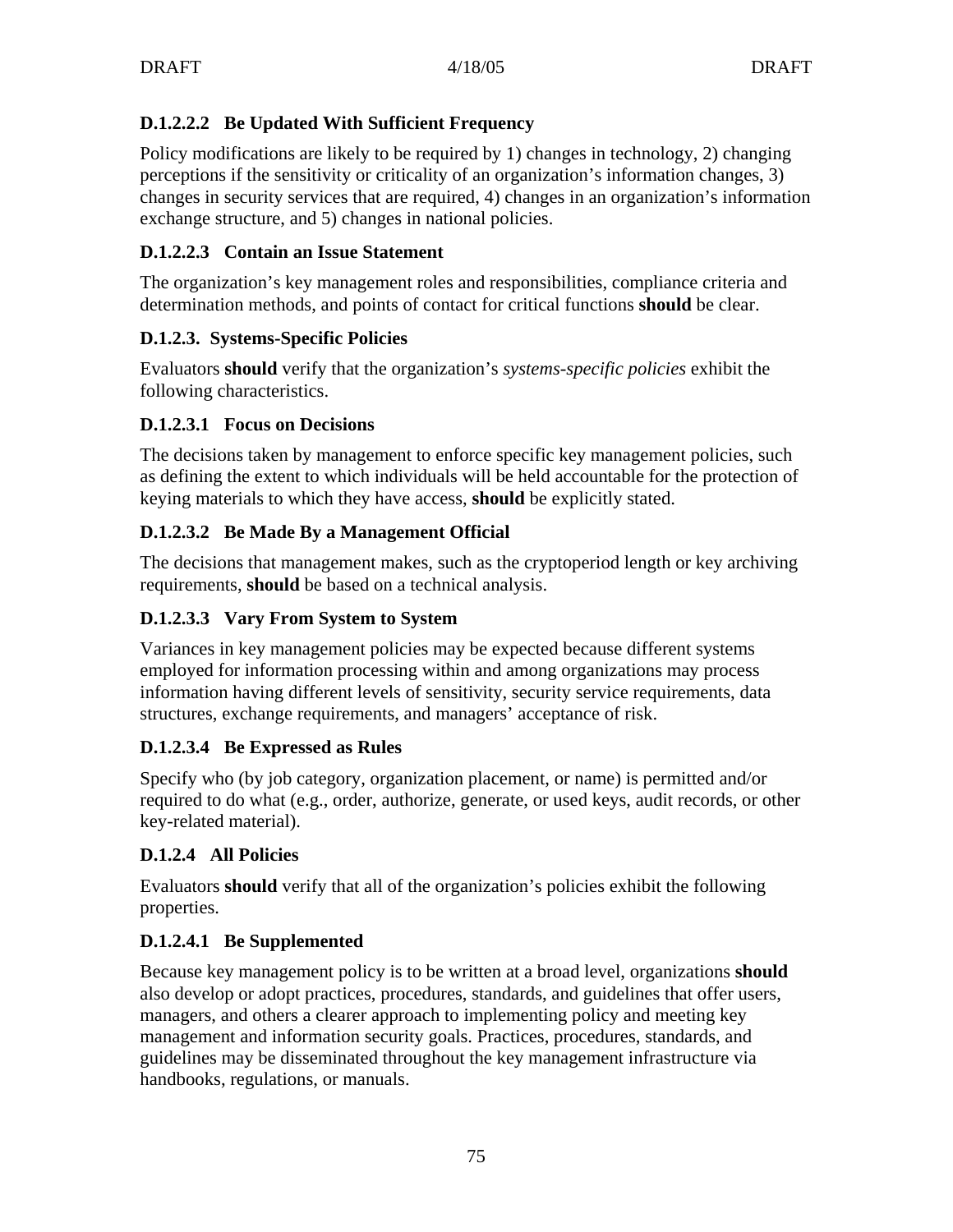# **D.1.2.4.2 Be Visible**

The policy **should** be published in documents that receive adequate distribution. Visibility aids the implementation of policy by helping to ensure that the policy is fully communicated throughout the key management infrastructure.

# **D.1.2.4.3 Be Supported by Management**

Without management support, the key management policy will not be enforced and the availability, flow, and security of the organization's information are likely to be severely impaired.

# **D.1.2.4.4 Be Consistent**

Other organizational directives, laws, organizational culture, guidelines, procedures, and organizational mission need to be considered in the development and promulgation of an organization's key management policies.

# **D.2 Practices**

Key management practice statements **should** specify how key management procedures and techniques are used to enforce key management policies and satisfy the organizations secure information processing requirements.

Evaluators **should** determine that key management practices documentation clearly and accurately specify the design and implementation characteristics of the organization's key management system and that the practices documentation is consistent with the key management policy documentation and exhibit the characteristics specified in B.1.2 for issue-specific and systems–specific policies. Evaluators **should** verify that key management practices documentation specify 1) the components, roles, and responsibilities associated with the key management infrastructure; and 2) the roles, responsibilities, and guidelines associated with essential key management functions.

# **D.2.1 Infrastructure Specification**

Evaluators **should** determine that key management practices documentation defines any functional elements, or nodes employed by the organization for ordering, authorization, generation, distribution, protection, accounting, and use of the keying material necessary to support the organization's secure information processing requirements. The infrastructure **should** accommodate the functionality of the four distinct functional nodes identified for the generation, distribution, and management of cryptographic keys in Section 2.1 of this *Recommendation for Key Management's* "General Organization and Management Requirements." These four general node types are a Central Oversight Authority (COA), Key Processing Facilities (KPFs), Service Agents (SAs), and Client Nodes (CNs). It is noted that organizations may choose to combine the functionality of more than one node into a single component.

# **D.2.2 Essential Key Management Functions**

Evaluators **should** determine that key management practices documentation specifies how key management procedures, and techniques are used to enforce key management policies and functional requirements. The practices documentation **should** be determined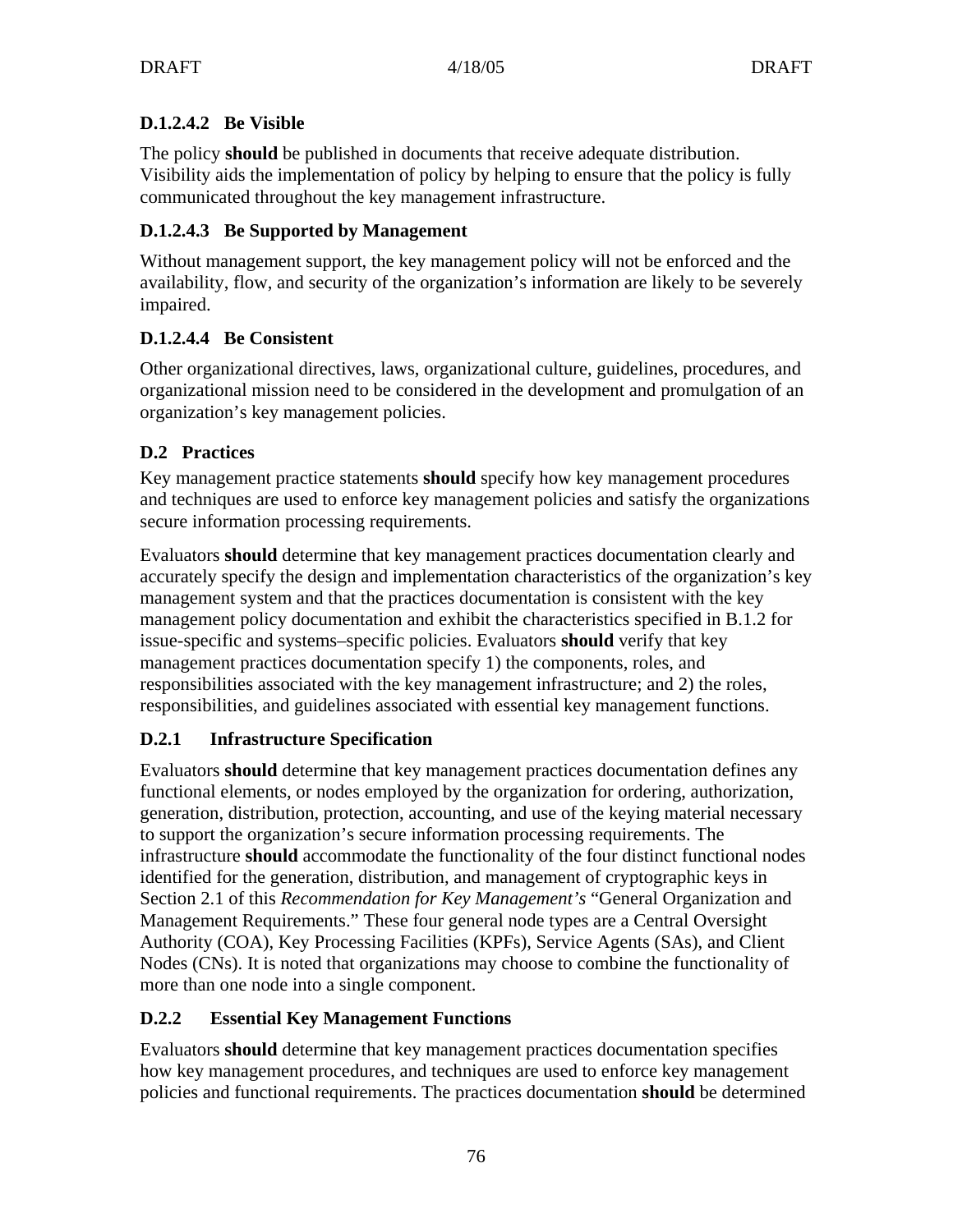by the evaluators to clearly identify the organization's decisions with respect to cryptographic design and implementation standards, information sensitivity and criticality, and risk acceptance.

Evaluators **should** determine that the key management practices documentation describes in detail any organizational structure, responsible roles, physical facilities, and detailed procedures necessary to carrying out the functions described below.

# **D.2.2.1 Algorithm Selection and Key Size**

Evaluators **should** determine that algorithms and key sizes employed to provide security services are FIPS compliant and conform to recommendations of Part 1 of this *Recommendation for Key Management*.

# **D.2.2.2 Key Generation or Acquisition**

Evaluators **should** determine that key management practices documentation prescribes key generation and acquisition facilities, functions, and procedures. The documentation **should** identify 1) any management organization, roles, and responsibilities associated with key generation and/or acquisition, 2) any standards and guidelines governing key generation/acquisition facilities and processes, and 3) any documents required for authorization, implementation, and accounting functions. For organizations that employ public key cryptography, the practices document **should** identify the certificate issuance elements of the CA (and its hardware, software, and human/organizational components as appropriate). Operating procedures and quality control procedures for key generation and/or acceptance of acquired keying material may either appear in the practices document or in separate documents referenced by the practices document.

# **D.2.2.3 Key Agreement and Cross Certification Agreements**

If the organization has key agreement requirements or requirements to *cross certify* certificates issued by each organization, evaluators **should** determine that key management practices documentation prescribes organizational authority, standards, and procedures for authorizing and implementing the cross certification of keying material and/or key agreement, as appropriate, between or among partner organizations.

# **D.2.2.4 Key Distribution and Revocation Trees**

Evaluators **should** determine that key management practices documentation prescribes any organizational authority, facilities, and procedures necessary to meet the organization's key distribution and revocation requirements. The documentation **should** include or reference any guidelines for maintaining continuity of operations and maintaining both the assurance and integrity of the revocation process. Evaluators **should** determine that key management practices documentation includes necessary guidelines for the emergency distribution of keys, compromise lists, and revocation lists, as well as for timely and reliable routine dissemination of keying materials.

# **D.2.2.5 Establishment of Cryptoperiods**

Evaluators **should** determine that key management practices documentation prescribes cryptoperiods for keying material employed by an organization. Optionally, the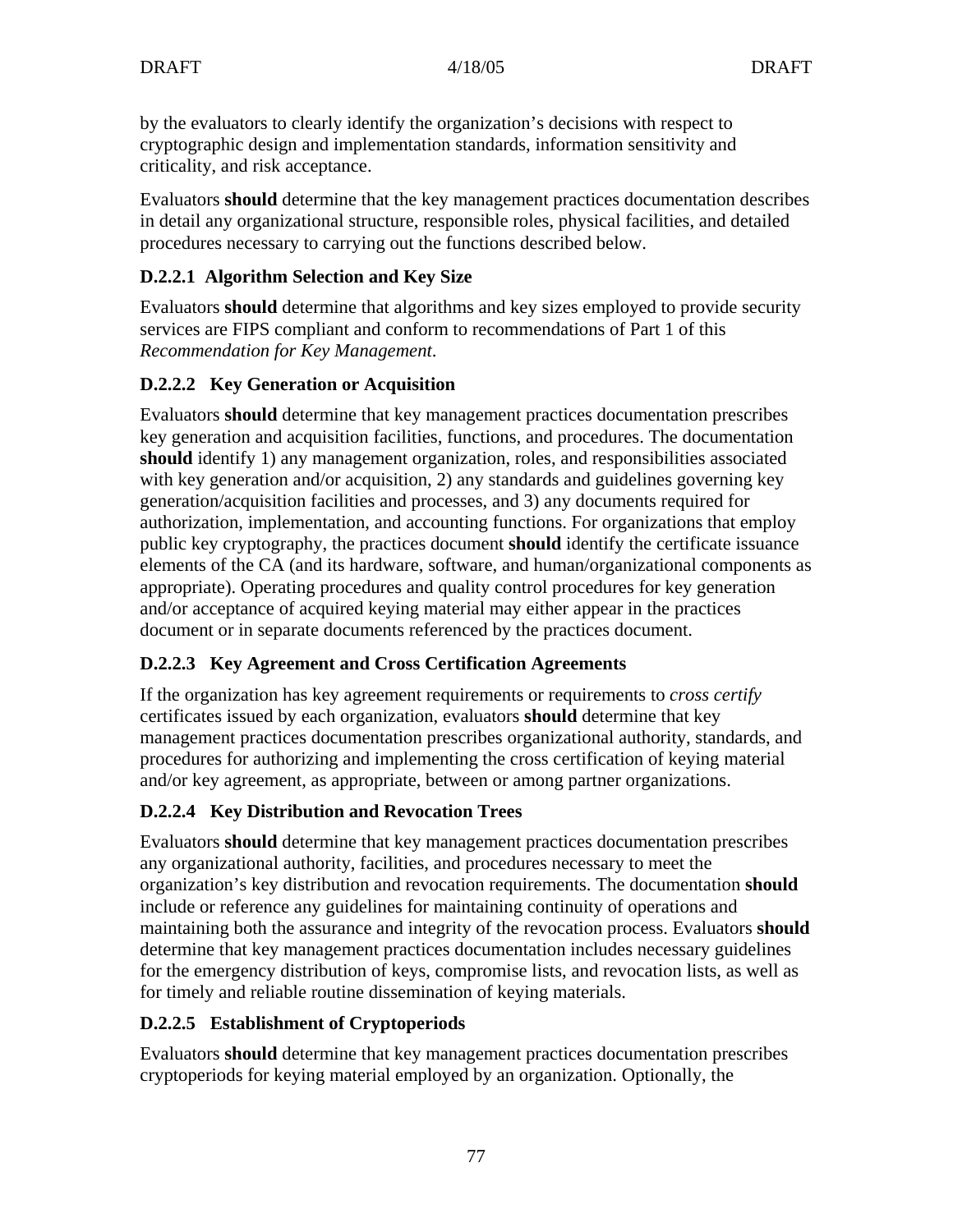documentation may specify or reference procedures and criteria for cryptoperiod determination.

### **D.2.2.6 Distribution of and Accounting for Keying Material**

Evaluators **should** determine that key management practices documentation prescribes any organizational authority and procedures required for the distribution of and accounting for keying material at each phase of the key management lifecycle. Evaluators **should** determine that key management practices documentation identifies all relevant accounting forms and database structures for 1) keying material requests, 2) keying production authorization, 3) authorization of distribution of specific material to specific organizational destinations for use in specific devices, 4) physical or electronic of keys or related cryptographic materials, 5) receipting for keys or related cryptographic material, 6) reporting of receipt of keys not accompanied by authorized transmittal information, and 7) destruction of keys or related cryptographic materials.

Note that not all keying material necessarily needs to be subject to special accounting procedures. For example, it may not be practical or necessary to maintain records for relatively short-lived keys (e.g., ephemeral keys), that are generated by user devices (e.g., user entities at CNs), and that are intended for use within the CN or are part of a communication between pairs users.

# **D.2.2.7 Protection of Keying Material**

Evaluators **should** determine that key management practices documentation prescribes any responsibilities, facilities, and procedures necessary for the protection of secret and private keys and related cryptographic materials.

# **D.2.2.8 Emergency and Routine Revocation of Keying Material**

Evaluators **should** determine that key management practices documentation prescribes any roles, responsibilities, and procedures required for emergency and routine revocation of keying material.

# **D.2.2.9 Auditing**

Evaluators **should** determine that key management practices documentation prescribes any roles, responsibilities, facilities, and procedures required for the routine auditing of keying material and related records. Evaluators **should** include any conditions and procedures for unscheduled audits that might be triggered by the observed and/or suspected unauthorized production, loss, or compromise of keys or related cryptographic material.

# **D.2.2.10 Keying Material Destruction**

Evaluators **should** determine, where applicable, that key management practices documentation prescribes, for all key management infrastructure elements, any roles, responsibilities, facilities, and procedures required for the routine destruction of revoked or expired keys. In some particularly sensitive applications, provisions may need to be verified for the emergency destruction of keys and related material to prevent 1) the exposure of sensitive information or 2) damage to or misuse of critical resources or processes.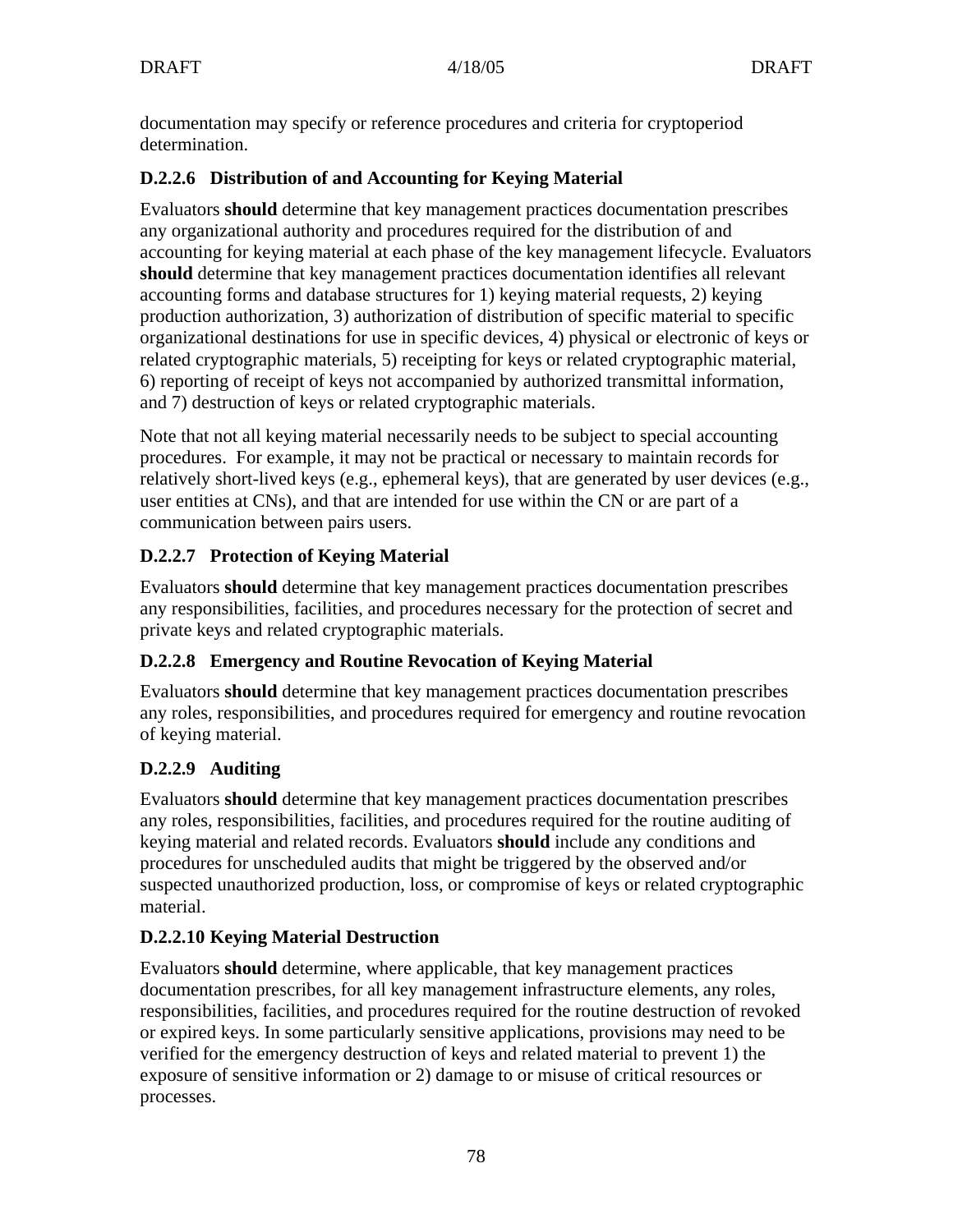### **D.2.2.11 Key Recovery**

Evaluators **should** determine, where applicable, that key management practices documentation prescribes, for each key management infrastructure element, the roles, responsibilities, facilities, and procedures necessary for all organizational elements to recover critical data, with the necessary integrity mechanisms intact, in the event of the loss of the operational copy of cryptographic keys under which the data is protected.

### **D.2.2.12 Compromise Recovery**

Evaluators **should** determine, where applicable, that the key management practices documentation prescribes, for all key management infrastructure elements, any roles, responsibilities, facilities, and procedures required for recovery from the of compromise of cryptographic keying material at any phase in the key's lifecycle. Compromise recovery includes 1) the timely and secure notification of users of compromised keys that the compromise has occurred and 2) the timely and secure replacement of the compromised keys. Emergency key revocation, and the generation and processing of notification lists are elements of compromise recovery, but evaluators **should** verify that the practices documentation also includes any procedures for 1) the recognition and reporting of the compromise, 2) the identification and/or distribution of replacement keying material, 3) recording the compromise and compromise recovery actions, and 4) the destruction and/or de-registration of compromised keying material as appropriate.

### **D.2.2.13 Policy Violation Consequences**

Evaluators **should** determine that the key management practices documentation prescribes any roles, responsibilities, and procedures required for establishing and carrying out disciplinary consequences for the willful or negligent mishandling of keying material. The consequences **should** be commensurate with the potential harm that the policy violation can result in for the organization, its mission, and or other affected organizations.

### **D.2.2.14 Documentation**

Evaluators **should** determine that the key management practices documentation includes the roles, responsibilities, and procedures for the generation, approval, and maintenance of key management documentation.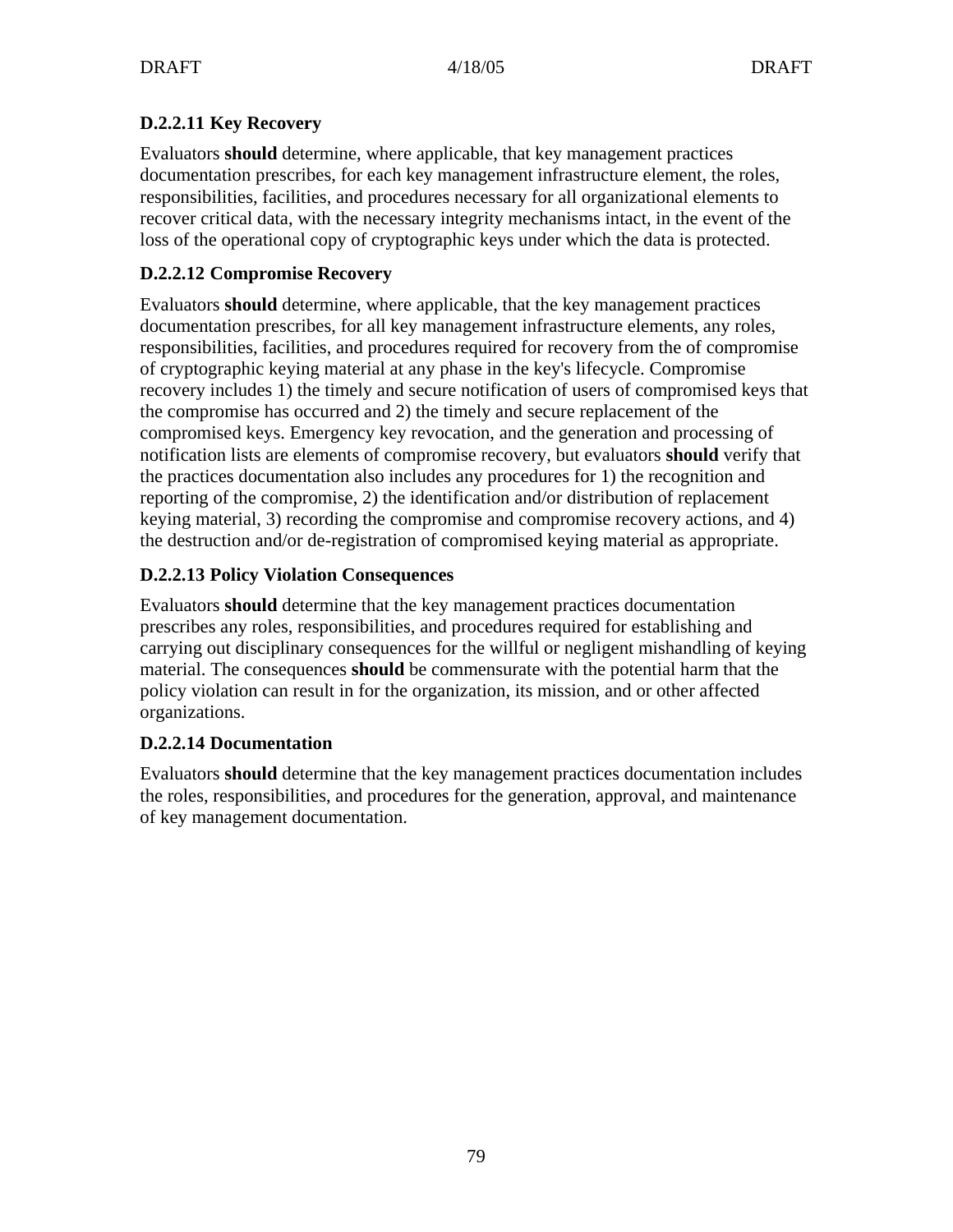# **Appendix E: Key Management Inserts for Security Plan Templates**

This appendix identifies key management material that **should** be included in organizational security plans. The template information has been extracted from NIST Special Publication 800-18, *Guide for Developing Security Plans for Information Technology Systems* [SP800-18]. Template information is provided for both General Support Systems (GSS) and Major Applications. The entire template for the security plan is provided. There are relatively few differences between the template for GSS and that for Major Applications. Accordingly, a single template is provided with differences between GSS and Major Application entries noted. Key management insertions are italicized and printed in bold face font.

#### **E.1 System Identification**

#### **Date:**

#### **System Name/Title**

• Unique Identifier and Name Given to the System

#### **Responsible Organization**

• List organization responsible for the system

#### **Information Contact(s)**

• Name of person(s) knowledgeable about the system, or the owner of, the system.

Name

**Title** 

Address

Phone

#### **Assignment of Security Responsibility**

• Name of person responsible for security of the system.

Name

Title

Address

Phone

#### **System Operational Status**

If more than one status is selected, list which part of the system is covered under each status.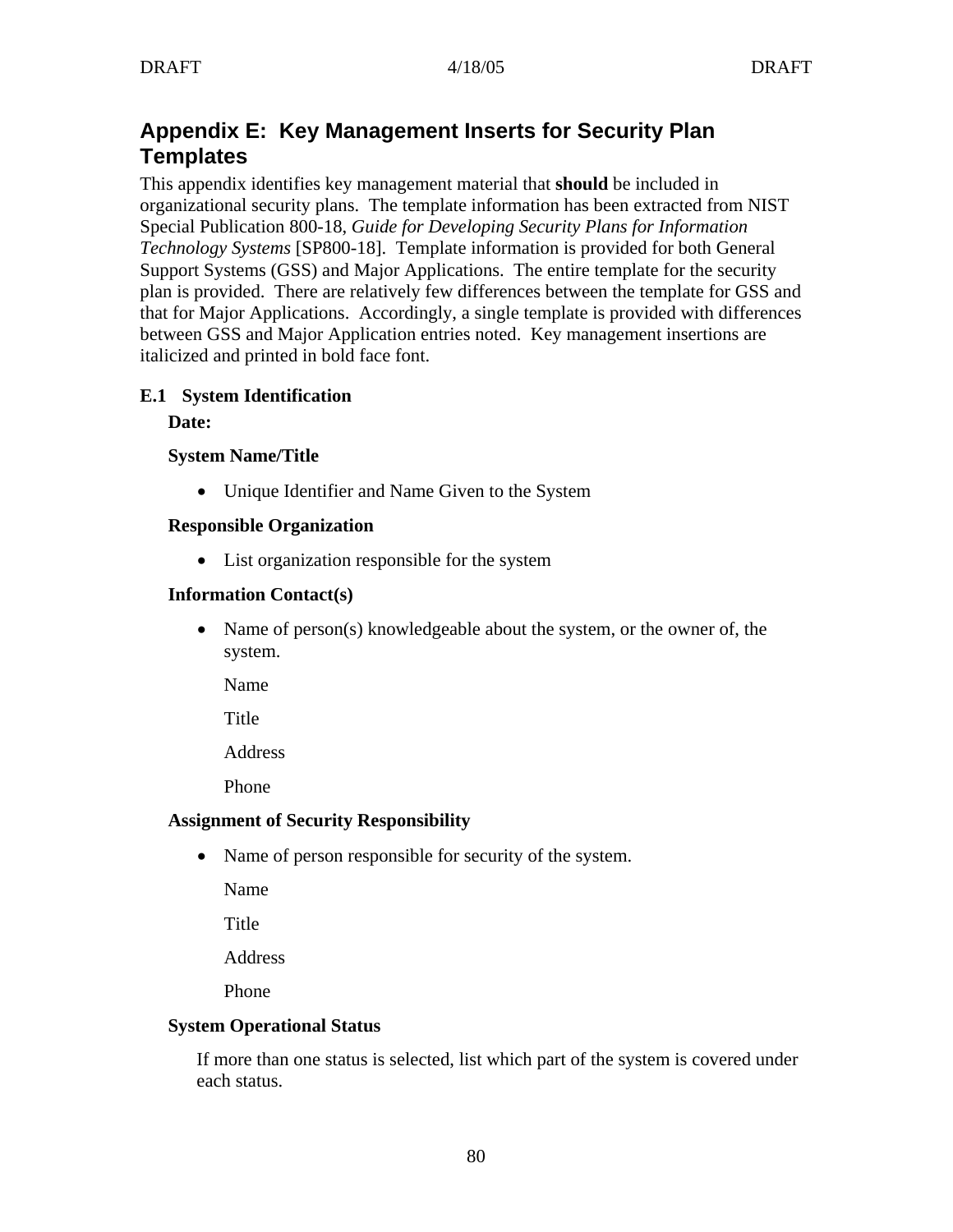- Operational
- Under Development
- Undergoing a major modification

### **General Description/Purpose**

- Describe the function or purpose of the system and the information processed.
- Describe the processing flow of the application from system input to system output.
- List user organizations (internal and external) and type of data and processing provided.
- List all applications supported by the general support system. Describe each application's functions and information processed.15

#### **System Environment**

- Provide a general description of the technical system. Include any environmental or technical factors that raise special security concerns (dial-up lines, open network, etc.)
- Describe the primary computing platform(s) used and a description of the principal system components, including hardware, software, and communications resources.
- Include any security software protecting the system and information.

#### **System Interconnection/Information Sharing**

- List of interconnected systems and system identifiers (if appropriate).
- If connected to an external system not covered by a security plan, provide a short discussion of any security concerns that need to be considered for protection.
- It is required that written authorization (MOUs, MOAs) be obtained prior to connection with other systems and/or sharing sensitive data/information. It **should** detail the rules of behavior that must be maintained by the interconnecting systems. A description of these rules **must** be included with the security plan or discussed in this section.

#### **Applicable Laws or Regulations Affecting the System**

• List any laws or regulations that establish specific requirements for confidentiality, integrity, or availability of data/information in the system.

 $\overline{a}$ 

<sup>&</sup>lt;sup>15</sup> Required for GSS only.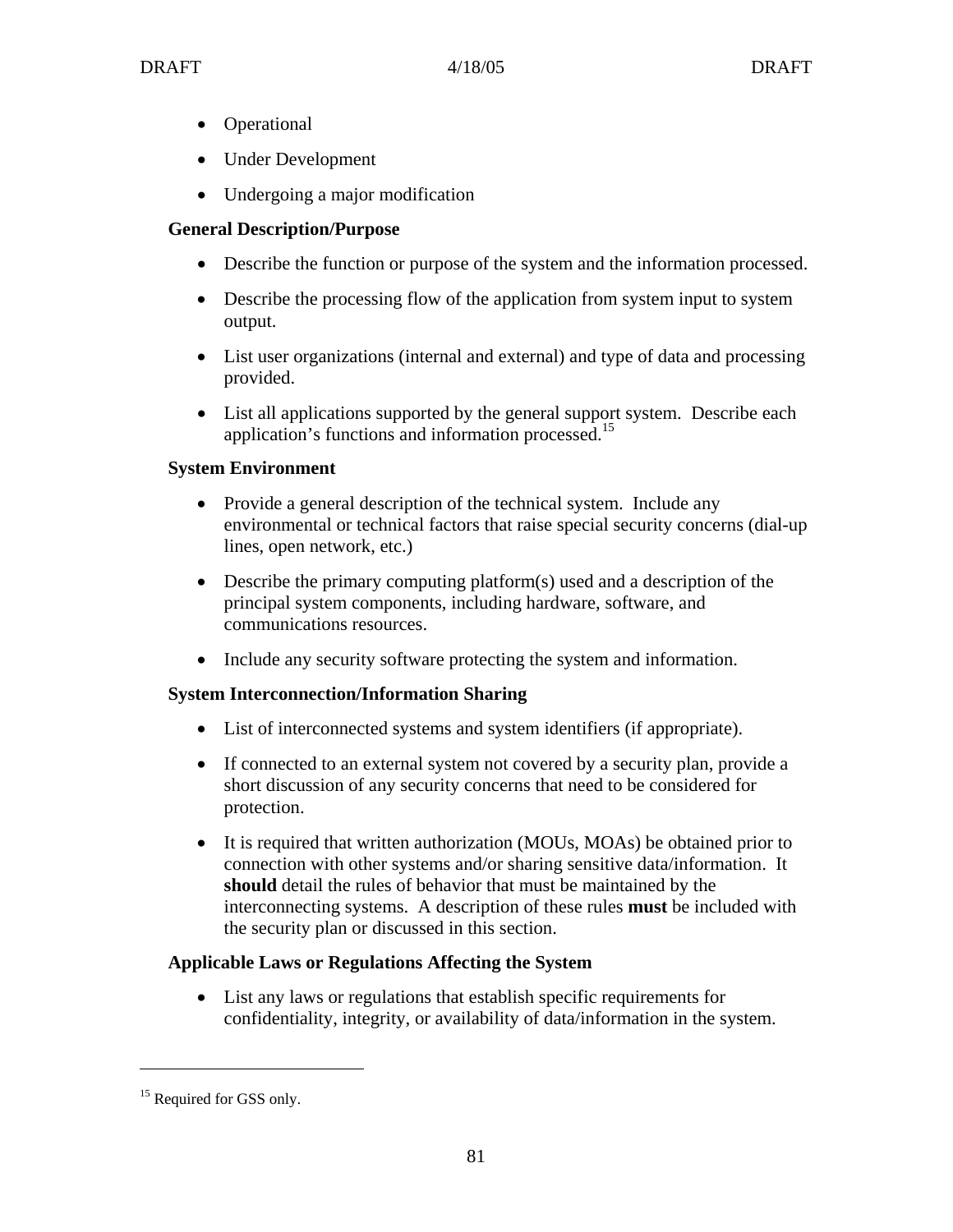#### **General Description of Information Sensitivity**

- Describe, in general terms, the information handled by the system and the need for protective measures. Relate the information handled to each of the three basic protection requirements (confidentiality, integrity, and availability). For each of the three categories, indicate if the requirement is: **High, Moderate, or Low**. Federal Information Processing Standard 199 (FIPS 199), *Standards for Security Categorization of Federal Information and Information Systems* and NIST Special Publication 800-60, *Guide for Mapping Types of Information and Information Systems to Security Categories*, provide guidelines for assessment.
- Include a statement of the estimated risk and magnitude of harm resulting from the loss, misuse, or unauthorized access to or modification of information in the system.

#### **Identification of Configurable Information Security Mechanisms**

- Identify security hardware and software upon which the security of sensitive information will depend. Relate the functions of the mechanisms to each of the three basic information requirements. NIST Special Publication 800-53, *Recommended Security Controls for Federal Information Systems*, provides a set of recommended controls.
- Identify the configuration requirements for each security mechanism (e.g., cryptographic key variables, firewall protocol and access settings), operating system and application access control lists). Identify the source and responsible manager for the configuration variables.

#### **E.2 Management Controls**

#### **Risk Assessment and Management**

• Describe the risk assessment methodology used to identify the threats and vulnerabilities of the system (e.g., FIPS 199). Include the date the review was conducted. If there is no system risk assessment, include a milestone date (month and year) for completion of the assessment.

#### **Review of Security Controls**

- List any independent security reviews conducted on the system in the last three years.
- Include information about the type of security evaluation performed, who performed the review, the purpose of the review, the findings, and the actions taken as a result.

#### **Rules of Behavior**

• A set of rules of behavior in writing **must** be established for each system. The rules of behavior **should** be made available to every user prior to receiving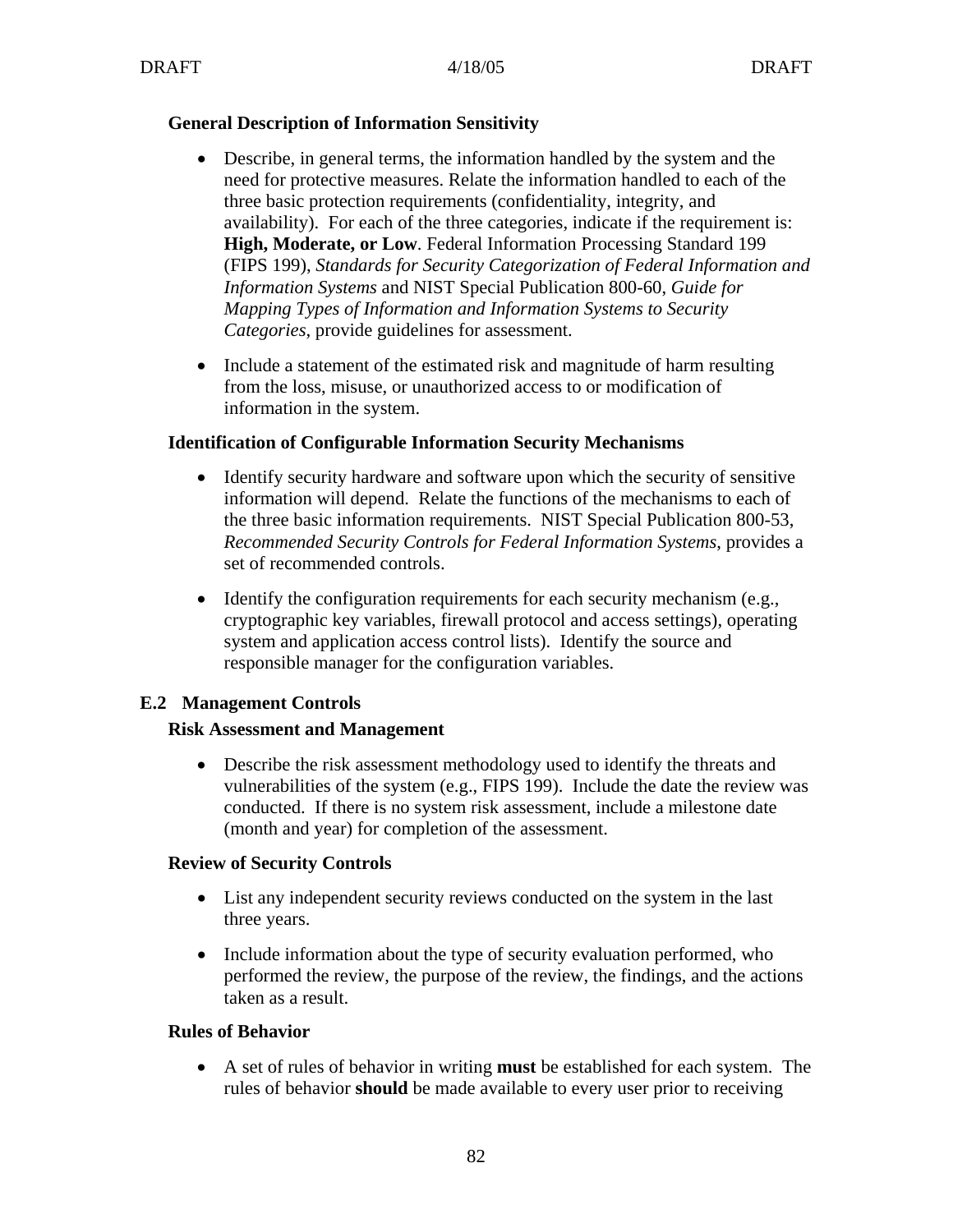access to the system. It is recommended that the rules contain a signature page to acknowledge receipt.

- The rules of behavior **should** clearly delineate responsibilities and expected behavior of all individuals with access to the system. They **should** state the consequences of inconsistent behavior or noncompliance. They **should** also include appropriate limits on interconnections to other systems.
- Attach the rules of behavior for the system as an appendix and reference the appendix number in this section or insert the rules into this section.

### **Planning for Security in the Life Cycle**

Determine which phase(s) of the life cycle the system or parts of the system are in. Describe how security has been handled in the system's current life cycle phase(s).

#### **Initiation Phase**

• Reference the sensitivity assessment that is described in Section 3.7, Sensitivity of Information Handled, of NIST Special Publication 800-18 [SP800-18].

#### **Development/Acquisition Phase**

- During the system design, were security requirements identified?
- Were the appropriate security controls with associated evaluation and test procedures developed before the procurement action?
- Did the solicitation documents (e.g., Request for Proposals) include security requirements and evaluation/test procedures?
- Did the requirements permit updating security requirements as new threats/vulnerabilities**{** XE "vulnerabilities" **}** are identified and as new technologies are implemented?
- If this is a purchased commercial application or the application contains commercial, off-the-shelf components, were security requirements identified and included in the acquisition specifications?

#### **Implementation Phase**

- Were design reviews and systems tests run prior to placing the system in production? Were the tests documented? Has the system been certified?
- Have security controls been added since development?
- Has the application undergone a technical evaluation to ensure that it meets applicable federal laws, regulations, policies, guidelines, and standards?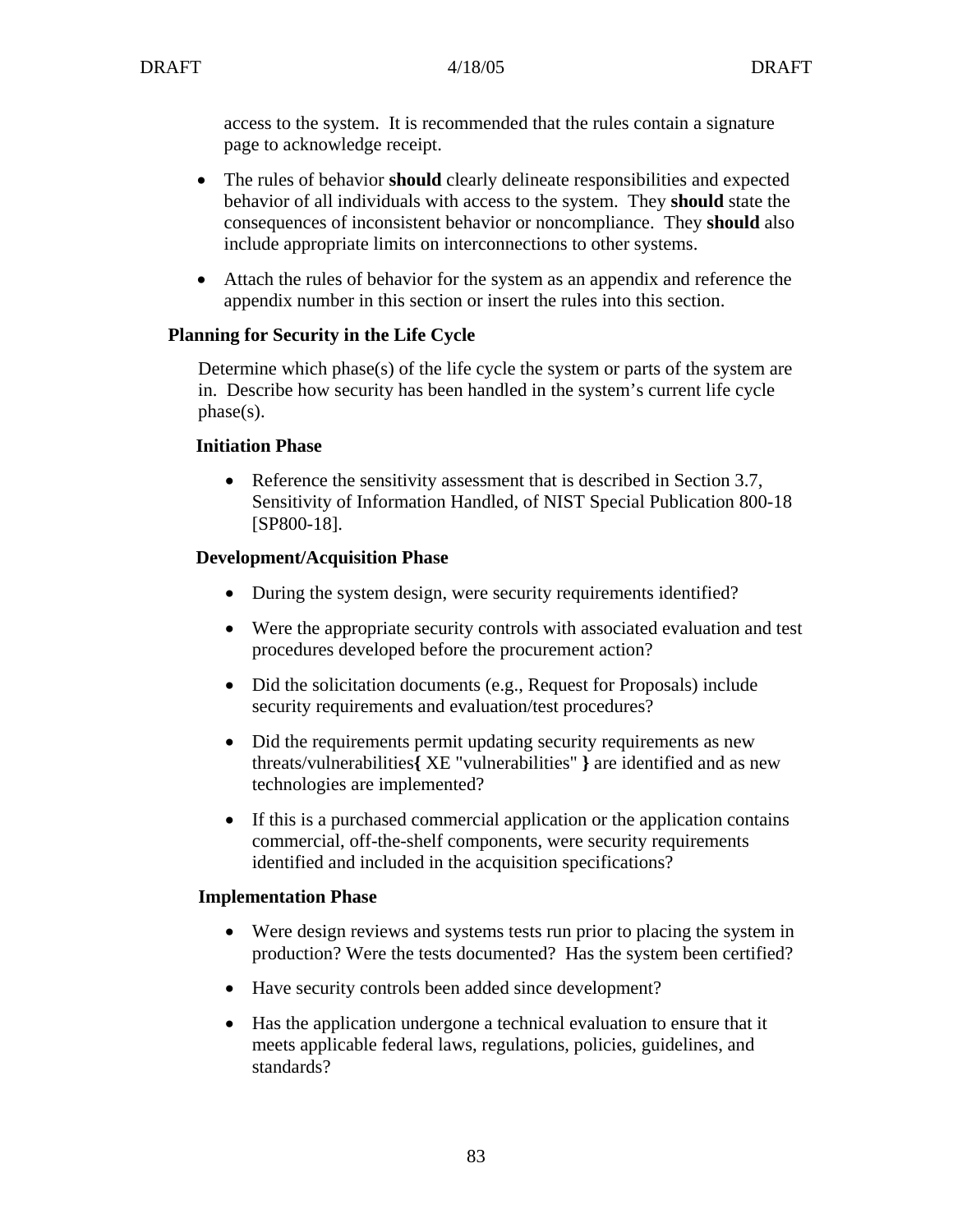• Include the date of the certification and accreditation. If the system is not authorized yet, include date when accreditation request will be made.

### **Operation/Maintenance Phase**

• The security plan documents the security activities required in this phase.

### **Disposal Phase**

- Describe in this section how information is moved to another system, archived, discarded, or destroyed. Discuss controls used to ensure the confidentiality of the information.
- Is sensitive data encrypted?
- How is information cleared and purged from the system?
- Is information or media purged, overwritten, degaussed or destroyed?

### **Authorize Processing**

- Provide the date of authorization, name, and title of management official authorizing processing in the system.
- If not authorized, provide the name and title of manager requesting approval to operate and date of request.

# **E.3 Operational Controls**

### **Personnel Security**

- Have all positions been reviewed for sensitivity level?
- Have individuals received background screenings appropriate for the position to which they are assigned.
- Is user access restricted to the minimum necessary to perform the job?
- Is there a process for requesting, establishing, issuing, and closing user accounts?
- Are critical functions divided among different individuals (separation of duties)?
- What mechanisms are in place for holding users responsible for their actions?
- What are the friendly and unfriendly termination procedures?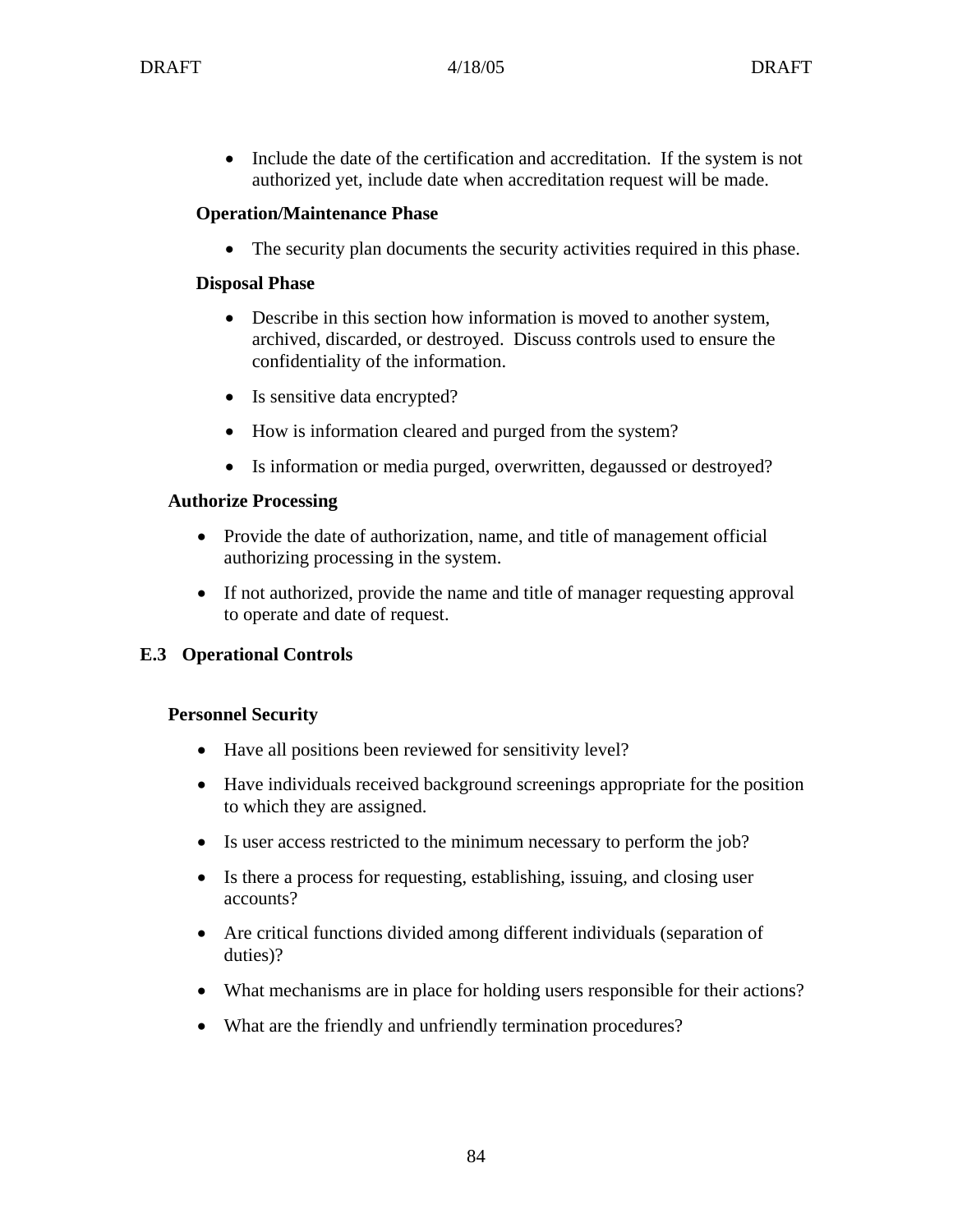### **Physical and Environmental Protection**

- Discuss the physical protection for [the system. Describe]<sup>16</sup> the area where processing takes place (e.g., locks on terminals, physical barriers around the building and processing area, etc.)
- Factors to address include physical access, fire safety, failure of supporting utilities, structural collapse, plumbing leaks, interception of data, mobile and portable systems.
- Identify any cryptographic mechanisms employed, and identify any applicable implementation or environmental standards (e.g., FIPS 140-2).

### **Production, Input/Output Controls**

Describe the controls used for the marking, handling, processing, storage, and disposal of input and output information and media, as well as labeling and distribution procedures for the information and media. The controls used to monitor the installation of, and updates to, software **should** be listed. In this section, provide a synopsis of the procedures in place that support the system. Below is a sampling of topics that **should** be reported in this section.

- User support Is there a help desk or group that offers advice [and can respond to security incidents in a timely manner? Are there procedures in place documenting how to recognize, handle, and report incidents and/or problems $l^{17}$ ?
- Procedures to ensure unauthorized individuals cannot read, copy, alter, or steal printed or electronic information
- Procedures for ensuring that only authorized users pick up, receive, or deliver input and output information and media
- Audit trails for receipt of sensitive inputs/outputs
- Procedures for restricting access to output products
- Procedures and controls used for transporting or mailing media or printed output
- Internal/external labeling for sensitivity (e.g., Privacy Act, Proprietary)
- External labeling with special handling instructions (e.g., log/inventory identifiers, controlled access, special storage instructions, release or destruction dates)
- Audit trails for inventory management

 $\overline{a}$ 

<sup>&</sup>lt;sup>16</sup> The material in brackets occurs only in the template for GSS Security Plans.

 $17$  The material in brackets is required only for Security Plans for Major Applications.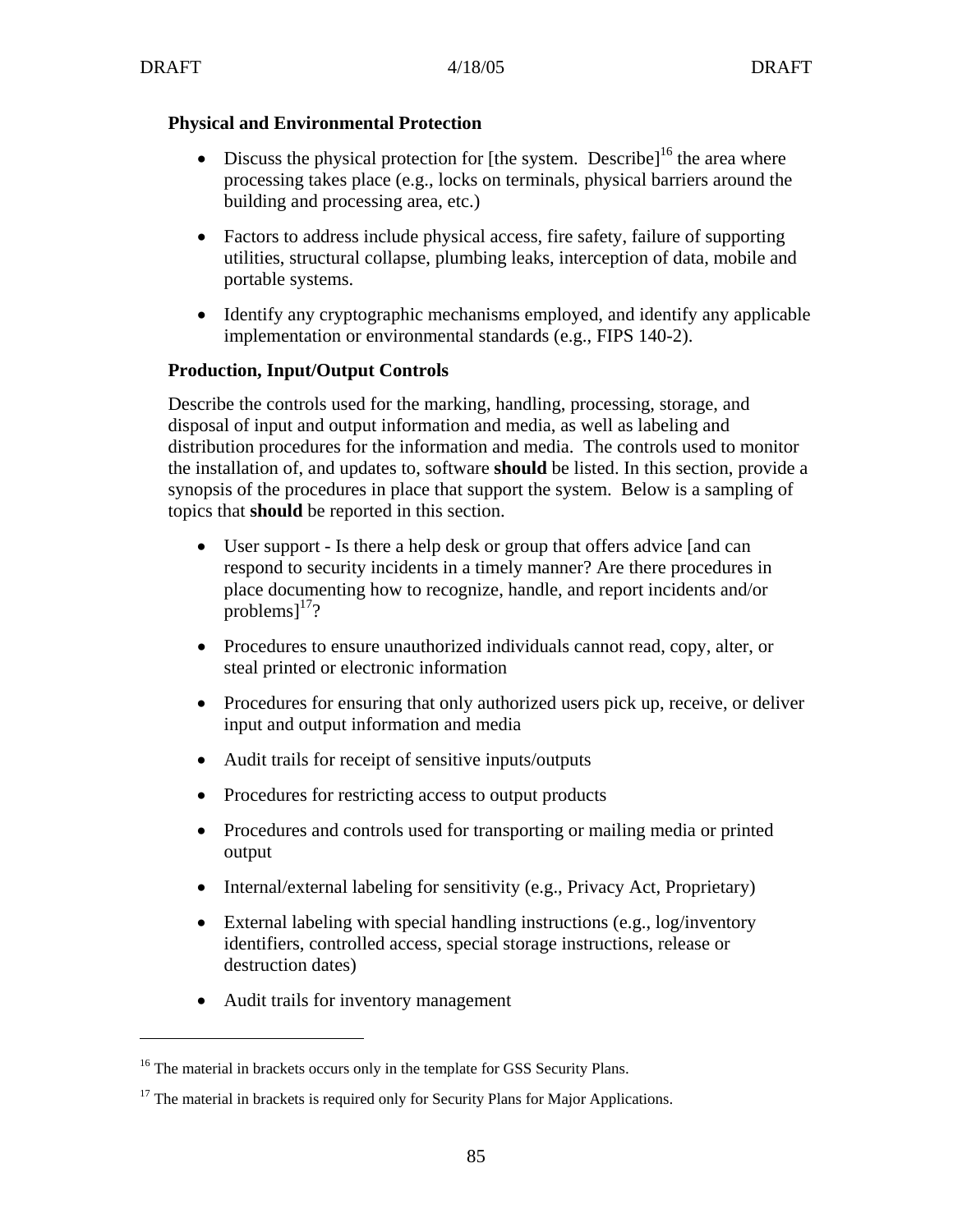$\overline{a}$ 

- Media storage vault or library-physical, environmental protection controls/procedures
- *Key management procedures (May refer to a Key Management Appendix).*
- Procedures for sanitizing electronic media for reuse (e.g., overwriting or degaussing)
- Procedures for controlled storage, handling, or destruction of spoiled media or media that cannot be effectively sanitized for reuse
- Procedures for shredding or other destructive measures for hardcopy media when no longer required

### **Contingency Planning**

Briefly describe the procedures (contingency plan) that would be followed to ensure the system continues to process all critical applications if a disaster were to occur. If a formal contingency plan has been completed, reference the plan. A copy of the contingency plan can be attached as an appendix.

- Include descriptions for the following:
	- $\triangleright$  Any agreements of backup processing
	- $\triangleright$  Documented backup procedures including frequency (daily, weekly, monthly) and scope (full, incremental, and differential backup)
	- $\triangleright$  Location of stored backups and generations of backups
	- ¾ *Location of stored and archived cryptographic key variables*
- *Are key archiving and recovery procedures in place to support recovery of encrypted files?*
- Are tested contingency/disaster recovery plans in place? How often are they tested?
- Are all employees trained in their roles and responsibilities relative to the emergency, disaster, and contingency plans?

### **Hardware and System Software Maintenance Controls [GSS Only18]**

- Restriction/controls on those who perform maintenance and repair activities.
- Special procedures for performance of emergency repair and maintenance.
- Procedures used for items serviced through on-site and off-site maintenance (e.g., escort of maintenance personnel, sanitization of devices removed from the site).

<sup>&</sup>lt;sup>18</sup> The *Hardware and System Software Maintenance Controls* subsection is required only for GSS Security Plans.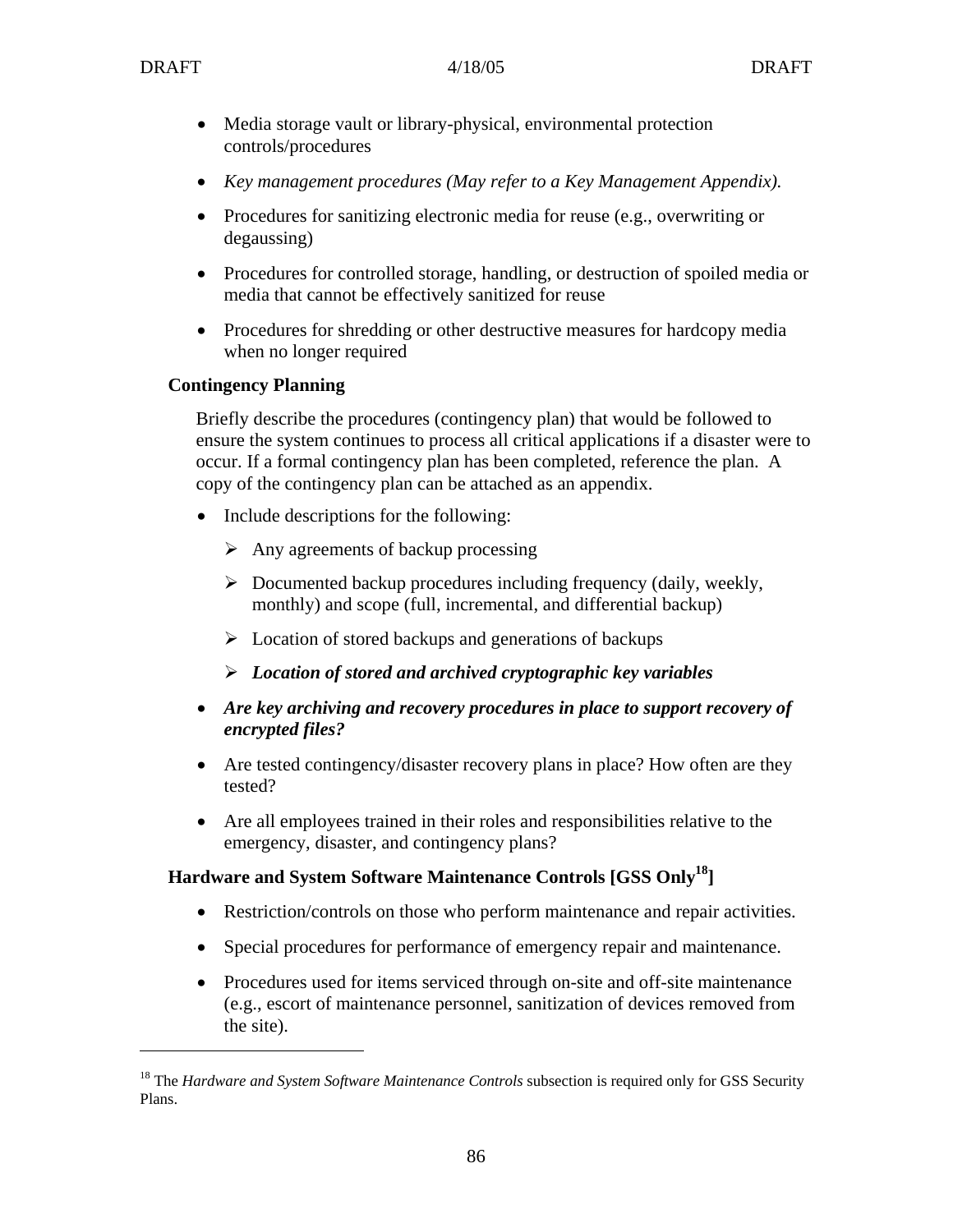- Procedures used for controlling remote maintenance services where diagnostic procedures or maintenance is performed through telecommunications arrangements.
- Version control that allows association of system components to the appropriate system version.
- Procedures for testing and/or approving system components (operating system, other system, utility, applications) prior to promotion to production.
- Impact analyses to determine the effect of proposed changes on existing security controls to include the required training for both technical and user communities associated with the change in hardware/software.
- Change identification, approval, and documentation procedures.
- Procedures for ensuring contingency plans and other associated documentation are updated to reflect system changes.
- Are test data "live" data or made-up data?.
- Are there organizational policies against illegal use of copyrighted software or shareware?

### **Application Software Maintenance Controls [Major Applications Only19]**

- Was the application software developed in-house or under contract?
- Does the government own the software? Was it received from another agency?
- Is the application software a copyrighted commercial off-the-shelf product or shareware? Has it been properly licensed and enough copies purchased for all systems?
- Is there a formal change control process in place and if so, does it require that all changes to the application software be tested and approved before being put into production?
- Are test data live data or made-up data?
- Are all changes to the application software documented?
- Are test results documented?

 $\overline{a}$ 

• How are emergency fixes handled?

<sup>&</sup>lt;sup>19</sup> The *Application Software Maintenance Controls* subsection is required only for Security Plans for Major Applications.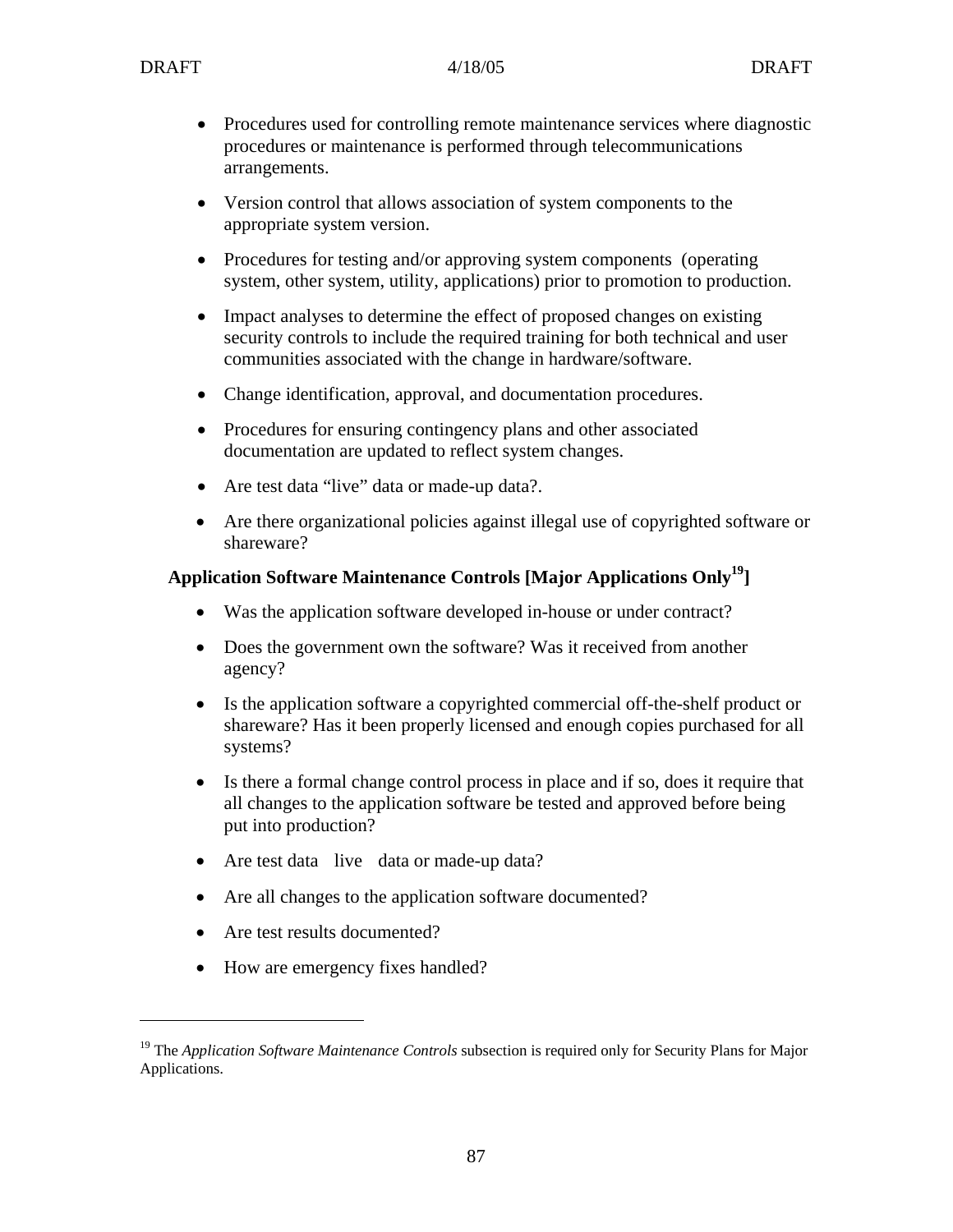1

- Are there organizational policies against illegal use of copyrighted software, shareware?
- Are periodic audits conducted of users computers to ensure only legal licensed copies of software are installed?
- What products and procedures are used to protect against illegal use of software?
- Are software warranties managed to minimize the cost of upgrades and costreimbursement or replacement for deficiencies?

#### Data Integrity/Validation Controls<sup>20</sup>

- Is virus detection and elimination software installed? If so, are there procedures for updating virus signature files, automatic and/or manual virus scans, and virus eradication and reporting?
- Are digital signature or other cryptographic authentication or authorization mechanisms installed?
- *Are digital signature and other integrity keying materials validated (certification authority and completeness/correctness)?*
- Is reconciliation routines used by the system, (i.e., checksums, hash totals, and record counts)? Include a description of the actions taken to resolve any discrepancies.
- Is password crackers/checkers used?
- Is integrity verification programs used by applications to look for evidence of data tampering, errors, and omissions?
- Are intrusion detection tools installed on the system?
- Is system performance monitoring used to analyze system performance logs in real time to look for availability problems, including active attacks, and system and network slowdowns and crashes?
- Is penetration testing performed on the system? If so, what procedures are in place to ensure they are conducted appropriately?
- *Is message authentication used in the system to ensure that the sender of a message is known and that the message has not been altered during transmission?*

<sup>20</sup> In GSS Security Plans, this subsection is titled simply *Integrity Controls*.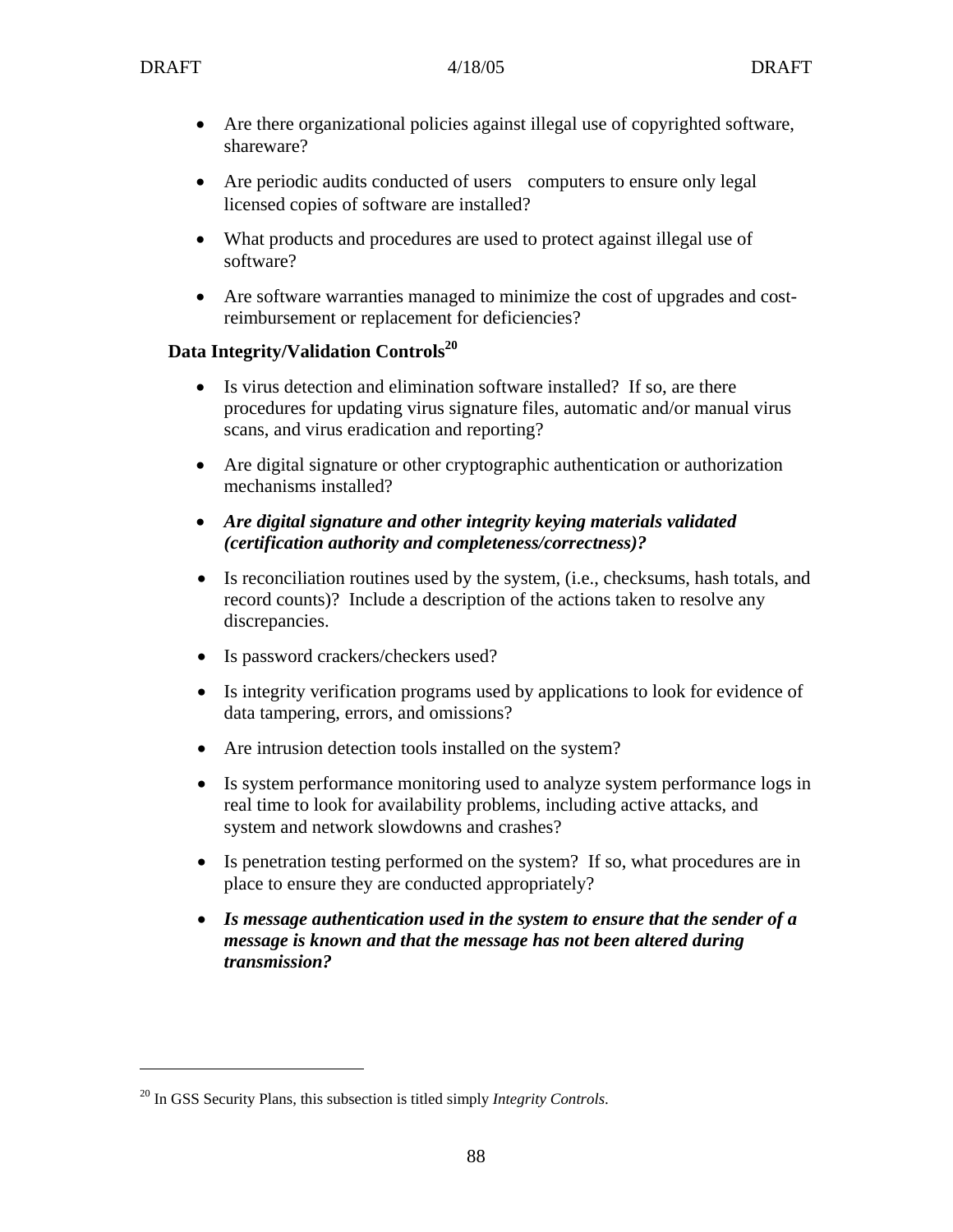1

#### **Documentation**

Documentation for a system includes descriptions of the hardware and software, policies, standards, procedures, and approvals related to automated information system security [of the system] $^{21}$  to include backup and contingency activities, as well as descriptions of user and operator procedures.

• List the documentation maintained for the system (vendor documentation of hardware/software, functional requirements, security plan, [general system security plan, application<sup> $]^{22}$ </sup> program manuals, test results documents, standard operating procedures, emergency procedures, contingency plans, user rules/procedures, risk assessment, [authorization for processing]<sup>23</sup>, verification reviews/site inspections).

#### **Security Awareness & Training**

- Describe the awareness program for the application (posters, booklets, and trinkets).
- Describe the type and frequency of application-specific and general support system training provided to employees and contractor personnel (seminars, workshops, formal classroom, focus groups, role-based training, and on-the job training).
- Describe the procedures for assuring that employees and contractor personnel have been provided adequate training.

### **Incident Response Capability [GSS Only24]**

- Are there procedures for reporting incidents handled either by system personnel or externally?
- Are there procedures for recognizing and handling incidents, i.e., what files and logs should be kept, who to contact, and when?
- Who receives and responds to alerts/advisories, e.g., vendor patches, exploited vulnerabilities?
- What preventative measures are in place, i.e., intrusion detection tools, automated audit logs, penetration testing?

 $21$  For Security Plans for Major Applications, the material in brackets is replaced by "in the application and the support system(s) on which it is processed,".

 $22$  The material in brackets is required only in Security Plans for Major Applications.

 $23$  For Security Plans for Major Applications, the material in brackets is replaced by "certification/accreditation statements/documents."

<sup>&</sup>lt;sup>24</sup> This subsection is required only for GSS Security Plans.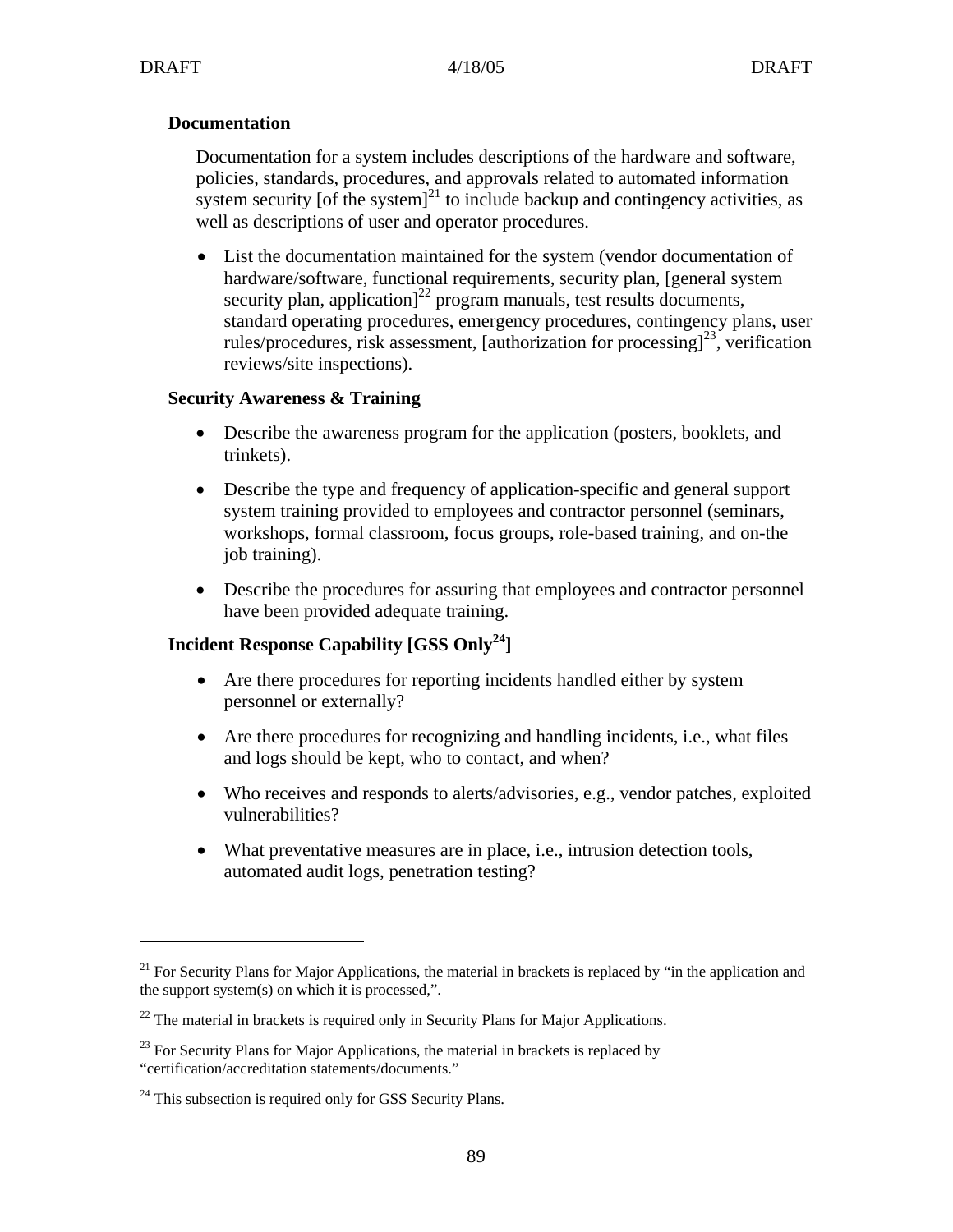<u>.</u>

### **E.4 Technical Controls**

### **Identification and Authentication**

- Describe the major application's authentication control mechanism $17$ .
- Describe the method of user authentication (password, token, and biometrics).
- If a password system is used,<sup>25</sup> provide the following specific information:
	- − Allowable character set;
	- − Password length (minimum, maximum);
	- − Password aging time frames and enforcement approach;
	- − Number of generations of expired passwords disallowed for use;
	- − Procedures for password changes;
	- − Procedures for training users and the materials covered;<sup>19</sup>
	- − Procedures for handling lost passwords, and
	- − Procedures for handling password compromise.
- Indicate the frequency of password changes, describe how password changes are enforced (e.g., by the software or System Administrator), and identify who changes the passwords (the user, the system, or the System Administrator).
- Describe any biometrics controls used. Include a description of how the biometrics controls are implemented on the system.<sup>19</sup>
- Describe any token controls used on this system and how they are implemented.<sup>19</sup>
- Describe the level of enforcement of the access control mechanism (network, operating system, and application).<sup>19</sup>
- Describe how the access control mechanism supports individual accountability and audit trails (e.g., passwords are associated with a user identifier that is assigned to a single individual).
- Describe the self-protection techniques for the user authentication mechanism (e.g., passwords are transmitted and stored with one-way encryption to prevent anyone [including the System Administrator] from reading the clear-

<sup>25</sup> In the case of a Major Application, this information is provided only if an *additional* password system is used in the application.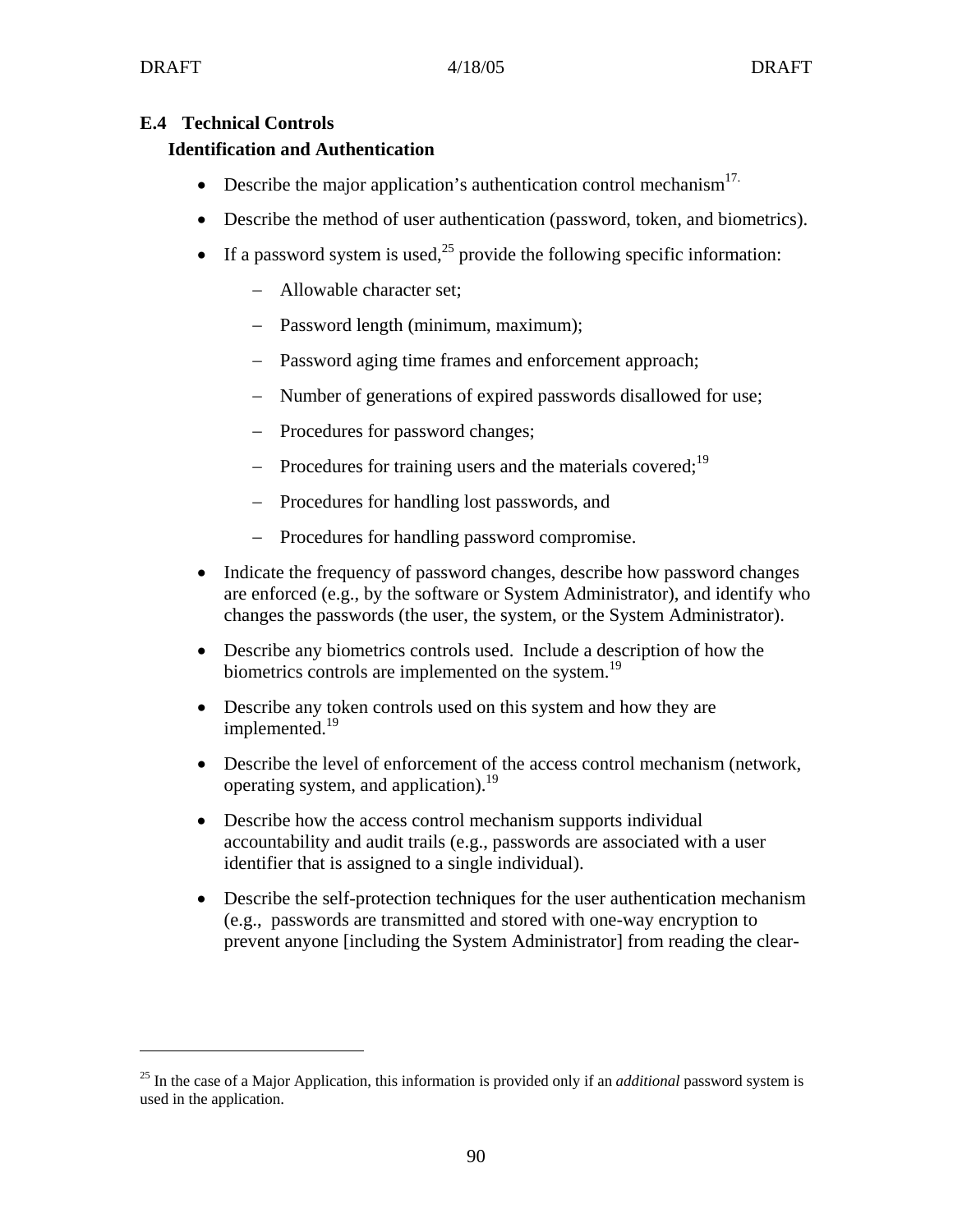text passwords, passwords are automatically generated, passwords are checked against a dictionary of disallowed passwords)<sup>26</sup>.

- State the number of invalid access attempts that may occur for a given user identifier or access location (terminal or port) and describe the actions taken when that limit is exceeded.
- Describe the procedures for verifying that all system-provided administrative default passwords have been changed.
- Describe the procedures for limiting access scripts with embedded passwords (e.g., scripts with embedded passwords are prohibited, scripts with embedded passwords are only allowed for batch applications).
- Describe any policies that provide for bypassing user authentication requirements, single-sign-on technologies (e.g., host-to-host, authentication servers, user-to-host identifier, and group user identifiers) and any compensating controls.
- [If digital signatures are used, the technology **must** conform to FIPS 186*, Digital Signature Standard* and FIPS 180-2, *Secure Hash Standard* issued by NIST, unless a waiver has been granted.<sup>[27]</sup> Describe any use of digital or electronic signatures.
- *Discuss the key management procedures for key generation, distribution, storage, and disposal.*

#### **Logical Access Controls**

 $\overline{a}$ 

- Discuss the controls in place to authorize or restrict the activities of users and system personnel within the system<sup>28</sup>. Describe hardware or software features that are designed to permit only authorized access to or within the system<sup>23</sup>, to restrict users to authorized transactions and functions, and/or to detect unauthorized activities (i.e., access control lists (ACLs).
- How are access rights granted? Are privileges granted based on job function?
- Describe the system's<sup>23</sup> capability to establish an ACL or register.
- Describe how users are restricted from accessing the operating system, other applications, or other system resources not needed in the performance of their duties.

 $26$  In the case of Major Applications, the material in parentheses reads "passwords are encrypted, automatically generated, are checked against a dictionary of disallowed passwords, passwords are encrypted while in transmission."

 $27$  The material in brackets is required only for GSS Security Plans.

<sup>&</sup>lt;sup>28</sup> "System" is replaced by "application" in the template for Security Plans for Major Applications.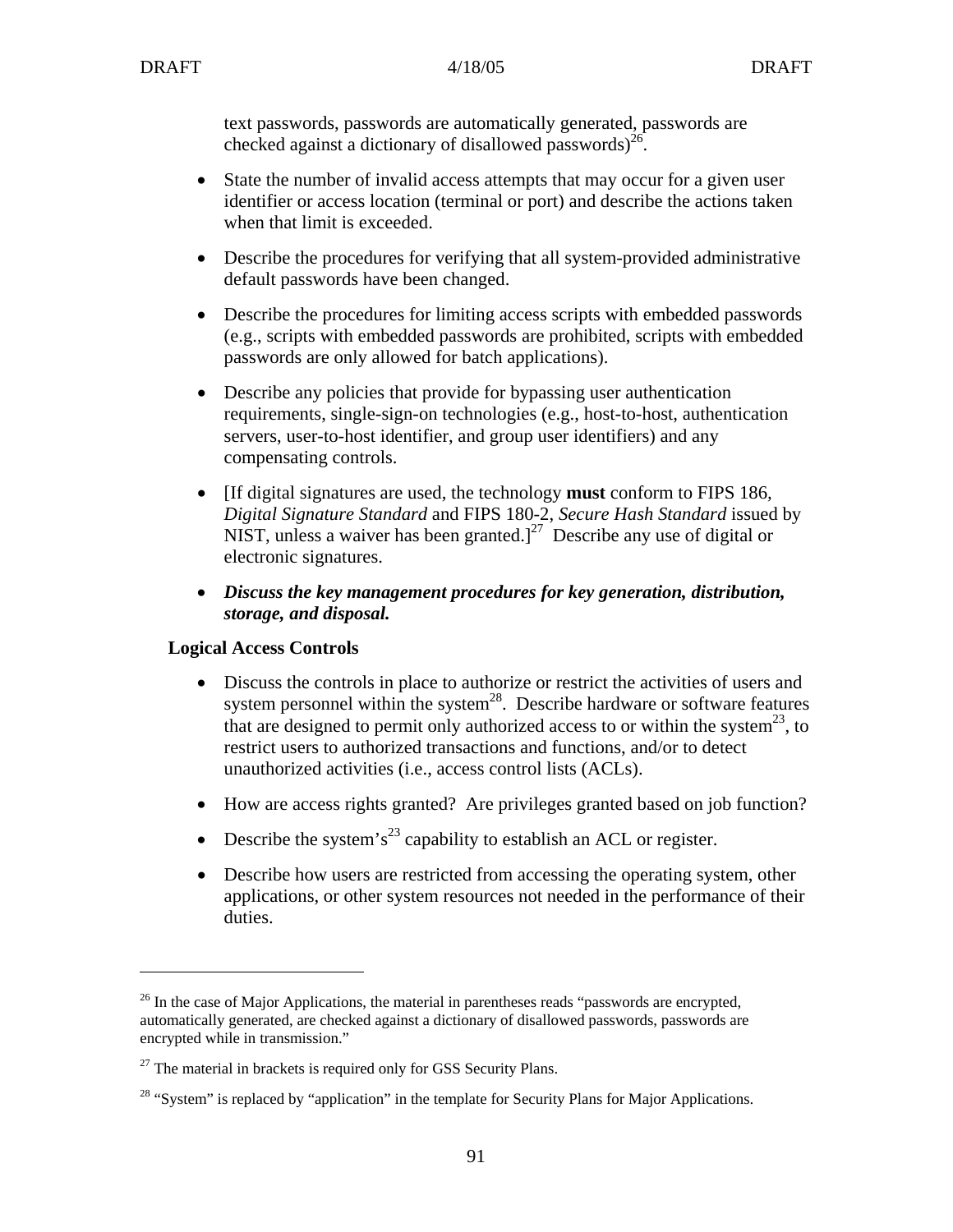- Describe controls to detect unauthorized transaction attempts by authorized and/or unauthorized users. Describe any restrictions to prevent user from accessing the system or applications outside of normal work hours or on weekends.
- Indicate after what period of user inactivity the system automatically blanks associated display screens and/or after what period of user inactivity the system automatically disconnects inactive users or requires the user to enter a unique password before reconnecting to the system or application.
- Indicate if encryption is used to prevent access to sensitive files as part of the system or application access control procedures.
- Describe the rationale for electing to use or not use warning banners and provide an example of the banners used. Where appropriate, state whether the Dept. of Justice, Computer Crime and Intellectual Properties Section, approved the warning banner.
- *Describe any cryptographic mechanisms employed, the applicable standards for their implementation and operation, and key variable sources and management guidelines (May refer to Key Management Appendix).*

### Public Access Controls<sup>29</sup>

If the public accesses the major application, discuss the additional security controls used to protect the integrity of the application and the confidence of the public in the application. Such controls include segregating information made directly accessible to the public from official agency records. Others might include:

- Some form of identification and authentication
- Access control to limit what the user can read, write, modify, or delete
- Controls to prevent public users from modifying information on the system
- Digital signatures and associated key management
- Encryption mechanisms and associated key management
- CD-ROM for on-line storage of information for distribution
- Put copies of information for public access on a separate system
- Prohibit public to access live databases
- Verify that programs and information distributed to the public are virus-free
- Audit trails and user confidentiality

 $\overline{a}$ 

 $^{29}$  This subsection is required only for Security Plans for Major Applications.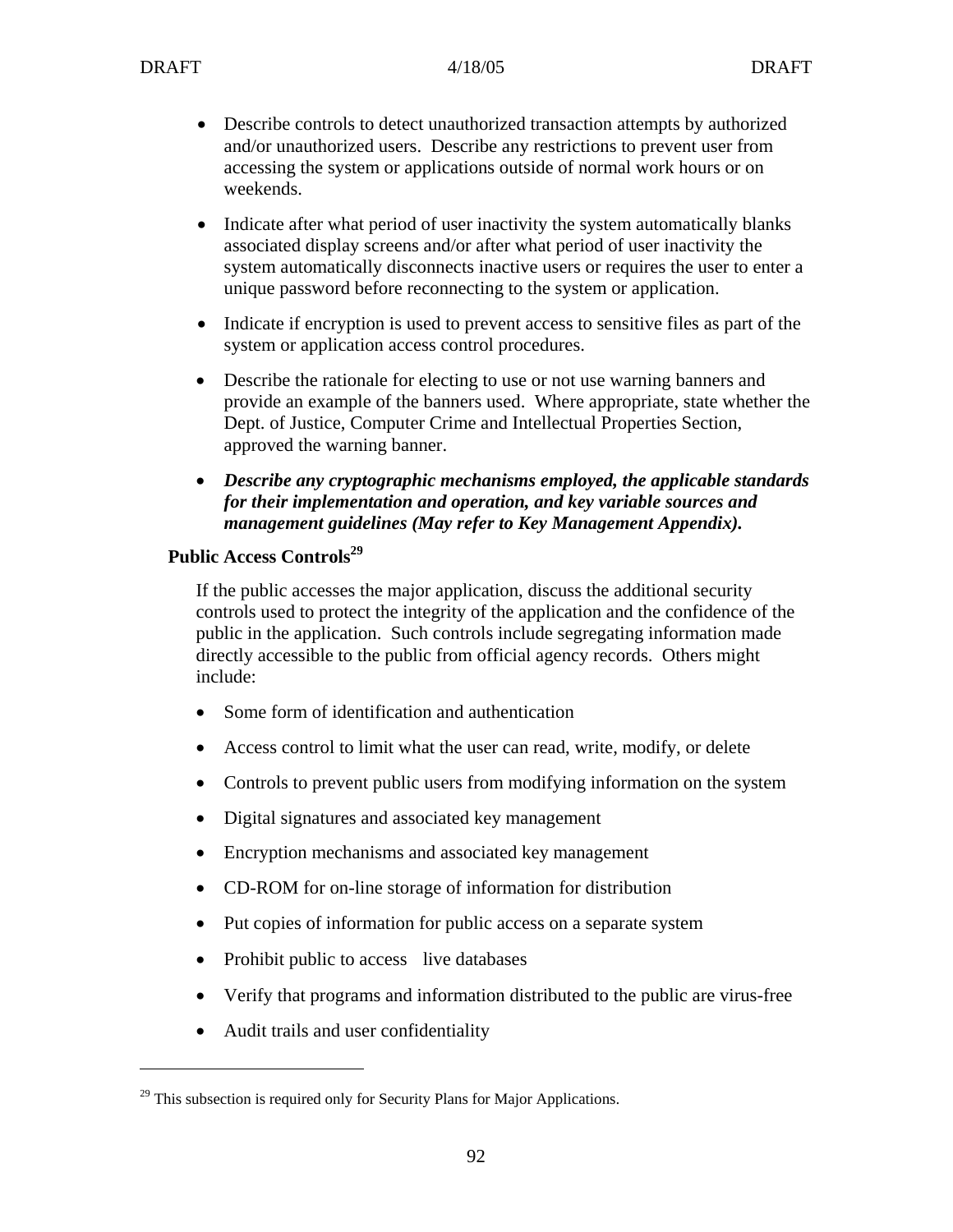- System and data availability
- Legal considerations

### **Audit Trails**

- Does the audit trail support accountability by providing a trace of user actions?
- Are audit trails designed and implemented to record appropriate information that can assist in intrusion detection?
- Does the audit trail include sufficient information to establish what events occurred and who (or what) caused them? (type of event, when the event occurred, user id associated with the event, program or command used to initiate the event.)
- Is access to online audit logs strictly enforced?
- Is the confidentiality of audit trail information protected if, for example, it records personal information about users?
- Describe how frequently audit trails are reviewed and whether there are guidelines.
- Does the appropriate system-level or application-level administrator review the audit trails following a known system or application software problem, a known violation of existing requirements by a user, or some unexplained system or user problem?
- Does audit information exist for key generation, distribution, and destruction processes?

#### *Key Management Appendix*

- *1. Identification of the Keying Material Manager (The keying material manager should report directly to the organization's chief executive officer, chief operations executive, or chief information systems officer. The keying material manager is a key employee who should have been determined to have the capabilities and trustworthiness commensurate with responsibility for maintaining the authority and integrity of all formal electronic transactions and the confidentiality of all information that is sufficiently sensitive to warrant cryptographic protection.)*
- *2. Identification of the management entity(ies) responsible for Certification Authority (CA) and Registration Authority (RA) functions and interactions. (Where applicable: where public key cryptography is employed, either the keying material manager or his/her immediate superior should be designated as the organization's manager responsible for Certification Authority and Registration Authority functions.)*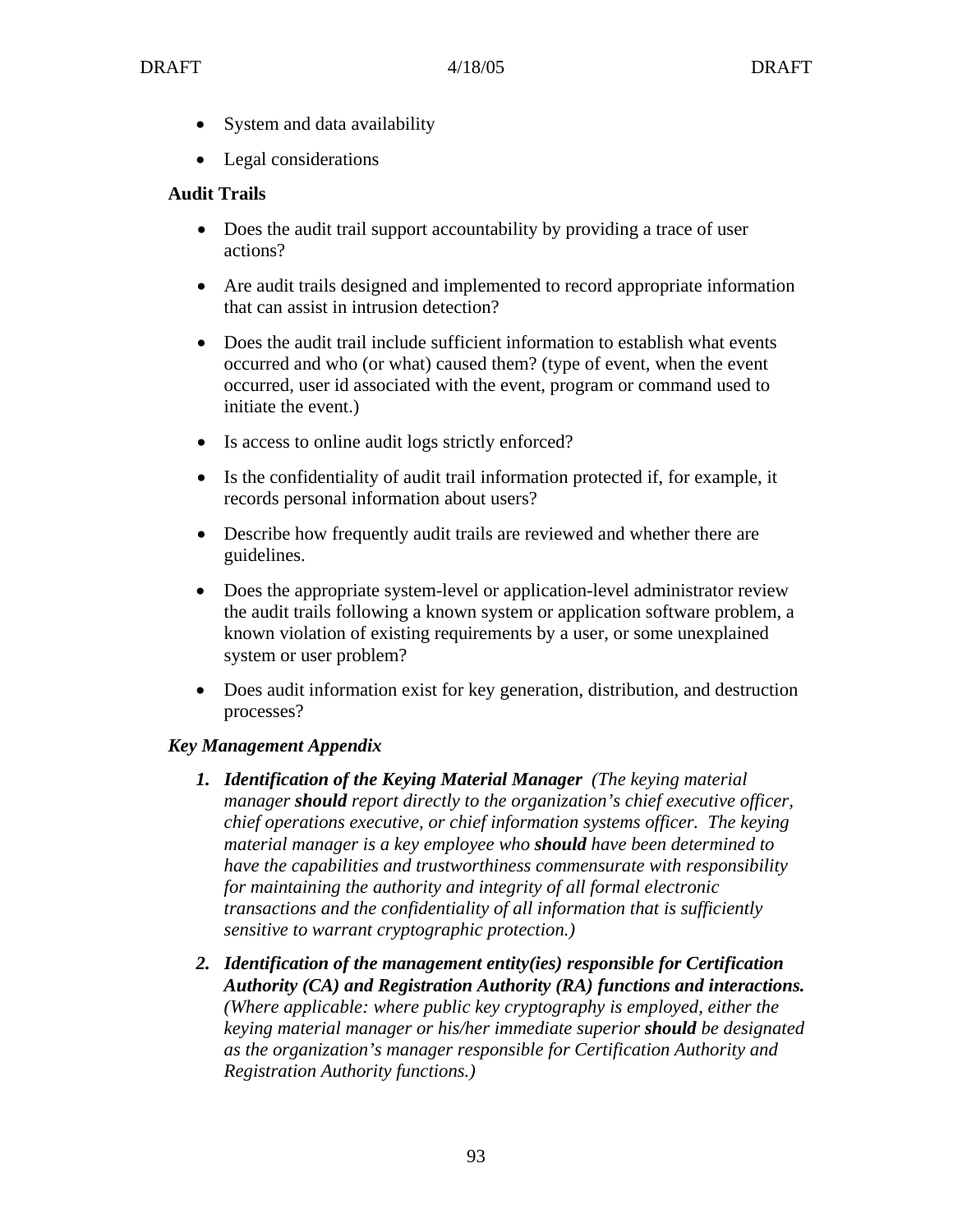- *3. Key Management Organization (Identification of job titles, roles, and/or individuals responsible for the following functions:)*
	- *a. Key generation or acquisition;*
	- *b. Agreements with partner organizations regarding cross certification of keying material;*
	- *c. Key distribution and revocation structure design and management,*
	- *d. Establishment of cryptoperiods;*
	- *e. Distribution of and accounting for keying material;*
	- *f. Protection of secret and private keys and related materials;*
	- *g. Emergency and routine revocation of keying material;*
	- *h. Auditing of keying material and related records;*
	- *i. Destruction of revoked or expired keys;*
	- *j. Key recovery;*
	- *k. Compromise recovery;*
	- *l. Contingency planning;*
	- *m. Disciplinary consequences for the willful or negligent mishandling of keying material; and*
	- *n. Generation, approval, and maintenance of key management practices statements.*
- *4. Key Management Structure* (*Description of key certification, distribution and revocation trees for encryption, signature, and other cryptographic processes implemented within the organization. Description of procedures for modifying the trees and for establishing cryptoperiods.)*
- *5. Key Management Procedures* 
	- *a. Key Generation (Brief description of the procedures to be followed for key generation. This section includes reference to applicable standards and guidelines. Some procedures may be presented by reference. Note that not all organizations that employ cryptography will necessarily generate keying material.)*
	- *b. Key Acquisition (Identification of source(s) of keying material. Description of ordering procedures and examples of any forms employed in ordering keying material.)*
	- *c. Cross Certification Agreements (Description of cross certification procedures and examples of any forms employed in establishing and/or implementing cross certification agreements*.)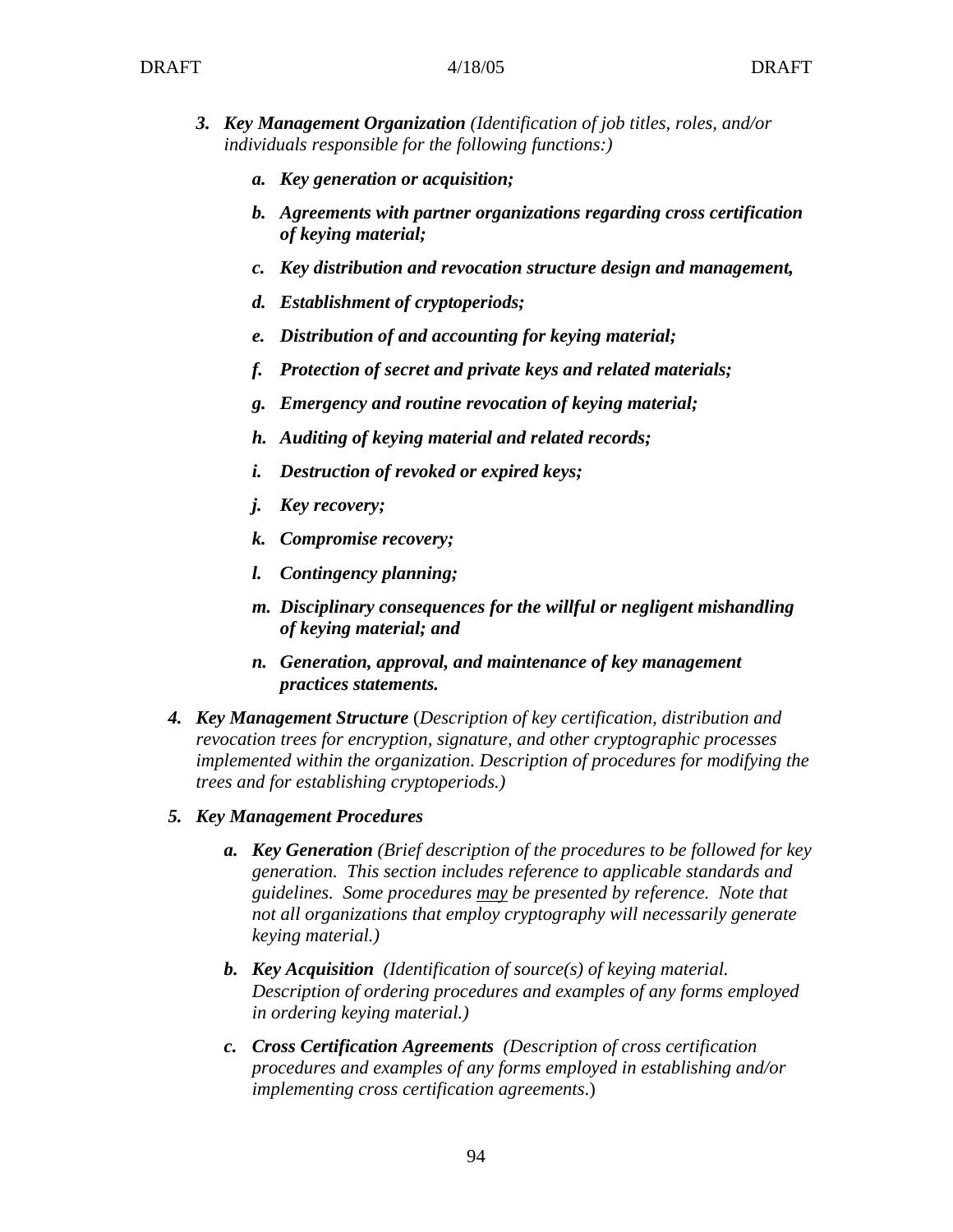- *d. Distribution of and Accounting for Keying Material (Description of procedures and forms associated with requests for keying material, acknowledgement and disposition of the requests, receipting for keying material, creating and maintaining keying material inventories, reporting destruction of keying material, and reporting acquisition or loss of keying material under exceptional circumstances.)*
- *e. Emergency and Routine Revocation of Keying Material (Description of rules and procedures for the revocation of keying material under both routine and exceptional circumstances, such as notice of unauthorized access to operational keying material.)*
- *f. Protection of Secret and Private Keys and Related Materials (Methods and procedures employed to protect keying material under various circumstances, such as pre-operational, operational, revoked.)*
- *g. Destruction of Revoked or Expired keys (Procedures and guidelines identifying circumstances, responsibilities, and methods for destruction of keying material.)*
- *h. Auditing of Keying Material and Related Records* (*Description of circumstances, responsibilities, and methods for auditing of keying material.)*
- *i. Key Recovery (Specification of circumstances and process for authorizing key recovery and identification of guidelines and procedures for key recovery operations.)*
- *j. Compromise Recovery (Procedures from exposure of sensitive keying material to unauthorized entities.)*
- *k. Disciplinary Actions (Specification of consequences for willful or negligent mishandling of keying material.)*
- *l. Change Procedures (Specification of procedures for effecting changes to key procedures.)*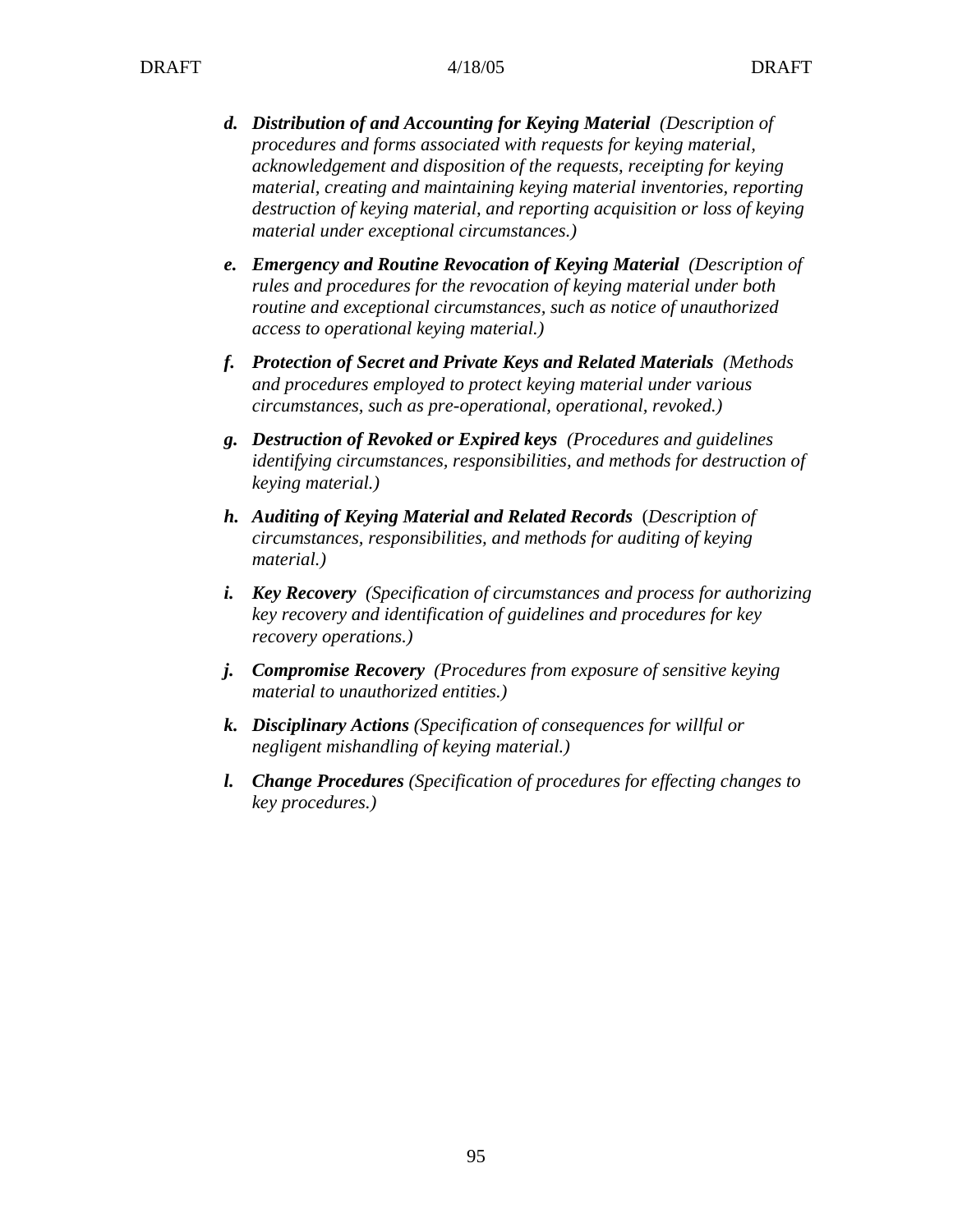# **APPENDIX F: Key Management Specification Checklist for Cryptographic Product Development**

The following key management-related information for cryptographic products development may be needed to determine and resolve potential impacts to the Key Management Infrastructure or other keying material acquisition processes in a time frame that meets user requirements. Yes/no responses **should** be provided to the following questions as well as additional information for each "yes" response.

- 1. Are unique key management products and services required by the cryptographic product for proper operation?
- 2. Are there any cryptographic capabilities to be supported by the KMI that are not fully programmable in the cryptographic product?
- 3. Does the cryptographic engine implement a software download capability for importing updated cryptographic functions?
- 4. Does the cryptographic engine use any non-key material KMI products or services (such as CKL/CRLs, seed key conversion, etc.)?
- 5. Does the cryptographic engine design preclude use of any FIPS approved cryptographic algorithm?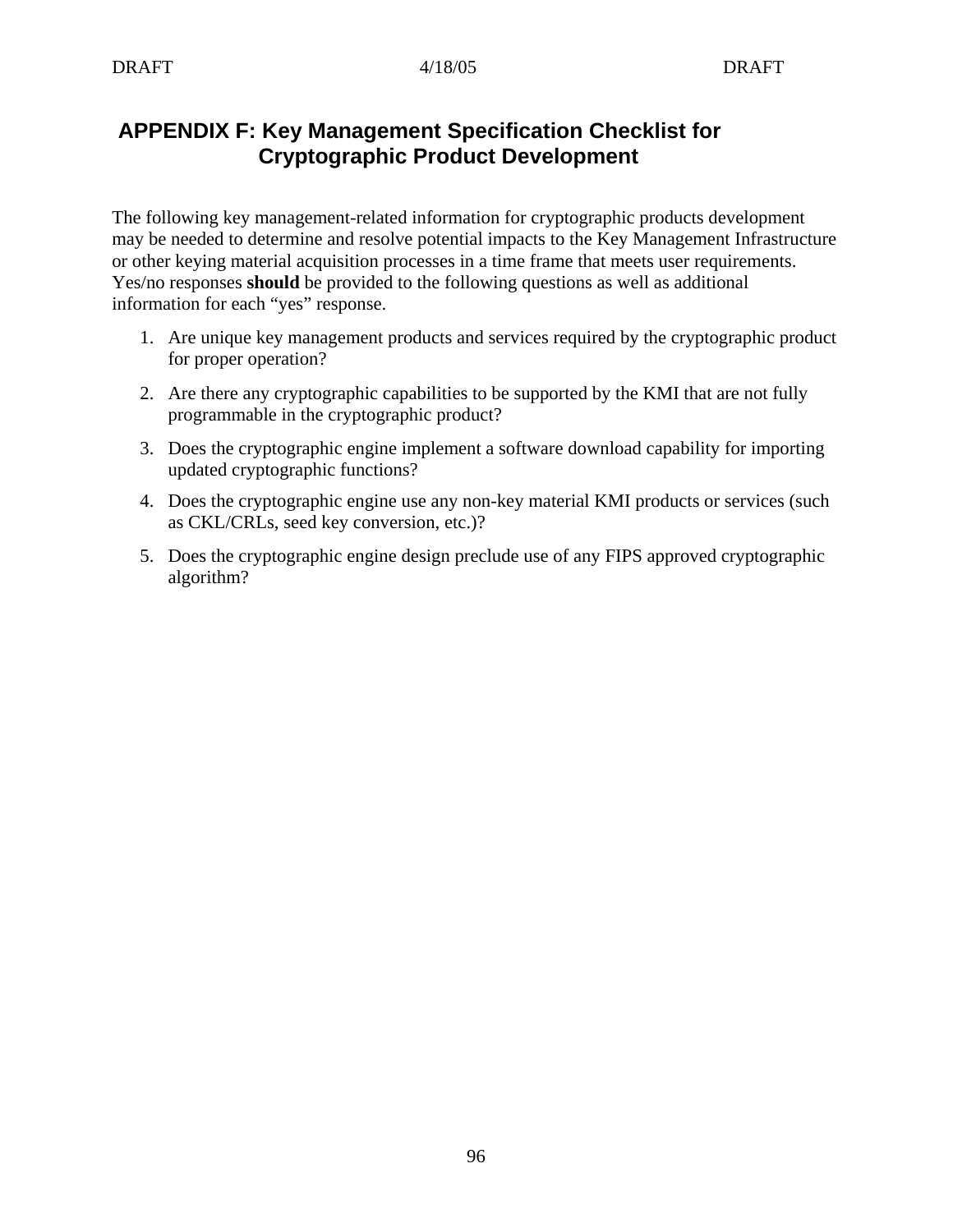# **APPENDIX G: References**

[DAA] *Defense Authorization Act of 2000* - Section X, Subtitle G, Subchapter II – Information Security, November 2000. [EO CIP] Executive Order, *Critical Infrastructure Protection in the Information Age*, 16 October 2001 [FIPS 199] *Standards for Security Categorization of Federal Information and Information Systems*, Federal Information Processing Standard 199 (FIPS 199, National Institute of Standards and Technology, February 2004. [FISMA] *Federal Information Security Management Act of 2002*, Public Law 107- 347, 17 December 2002. [OMB130] OMB Circular A-130, *Management of Federal Information Resources*, Revised 8 February 1996. [OMB6/99] *Security of Federal Automated Information Resources*, Memorandum from the OMB Director, 23 June 1999. [OMB 2/00] *Incorporating and Funding Security in Information Systems Investments*, OMB Memorandum M-00-17, 28 February 2000. [OMB1/01] *Guidance on Implementing the Government Information Security Reform Act*, Memorandum from the Director of OMB, January 2001. [OMB6/01] *Reporting Instructions for the Government Information Security Reform Act*, OMB Memorandum M-01-24, 22 June 2001. [OMB11/01] *OMB Guidance to Federal Agencies on Data Availability and Encryption*, 26 November 2001. [PL106] *Electronic Signatures in Global and National Commerce Act*, Public Law 106-229, 30 June 2000. [PDD63] Presidential Decision Directive 63, *Critical Infrastructure Protection*, May 1998. [PKI 01] Housley, R and Polk, T; *Planning for PKI*; Wiley Computer Publishing; New York; 2001. [RFC2527] Chokoni, S and Ford, W; *Internet X.509 Public Key Infrastructure Certificate Policy and Certification Practices Framework*; Internet Engineering Task Force; Network Working Group; Request for Comments 2527; The Internet Society; March 1999. [SP800-14] Special Publication 800-14, *Generally Accepted Principles and Practices for Securing Information Technology Systems*, National Institute of Standards and Technology, September 1996.